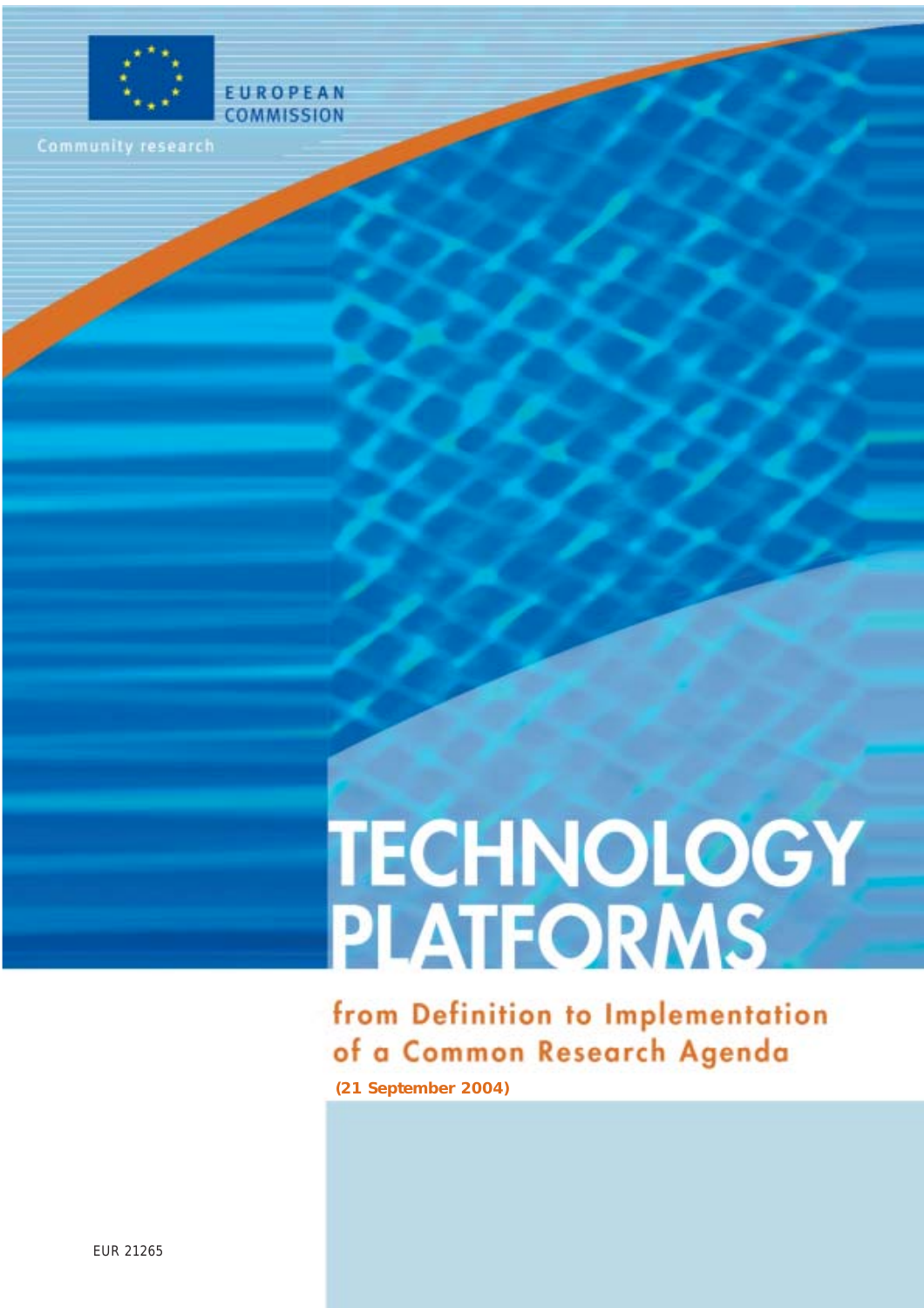#### **Interested in European research?**

*RTD info* is our quarterly magazine keeping you in touch with main developments (results, programmes, events, etc.). It is available in English, French and German. A free sample copy or free subscription can be obtained from:

European Commission Directorate-General for Research Information and Communication Unit B-1049 Brussels Fax (32-2) 29-58220 E-mail: research@cec.eu.int Internet: [http://europa.eu.int/comm/research/rtdinfo/index\\_en.html](http://europa.eu.int/comm/research/rtdinfo/index_en.html)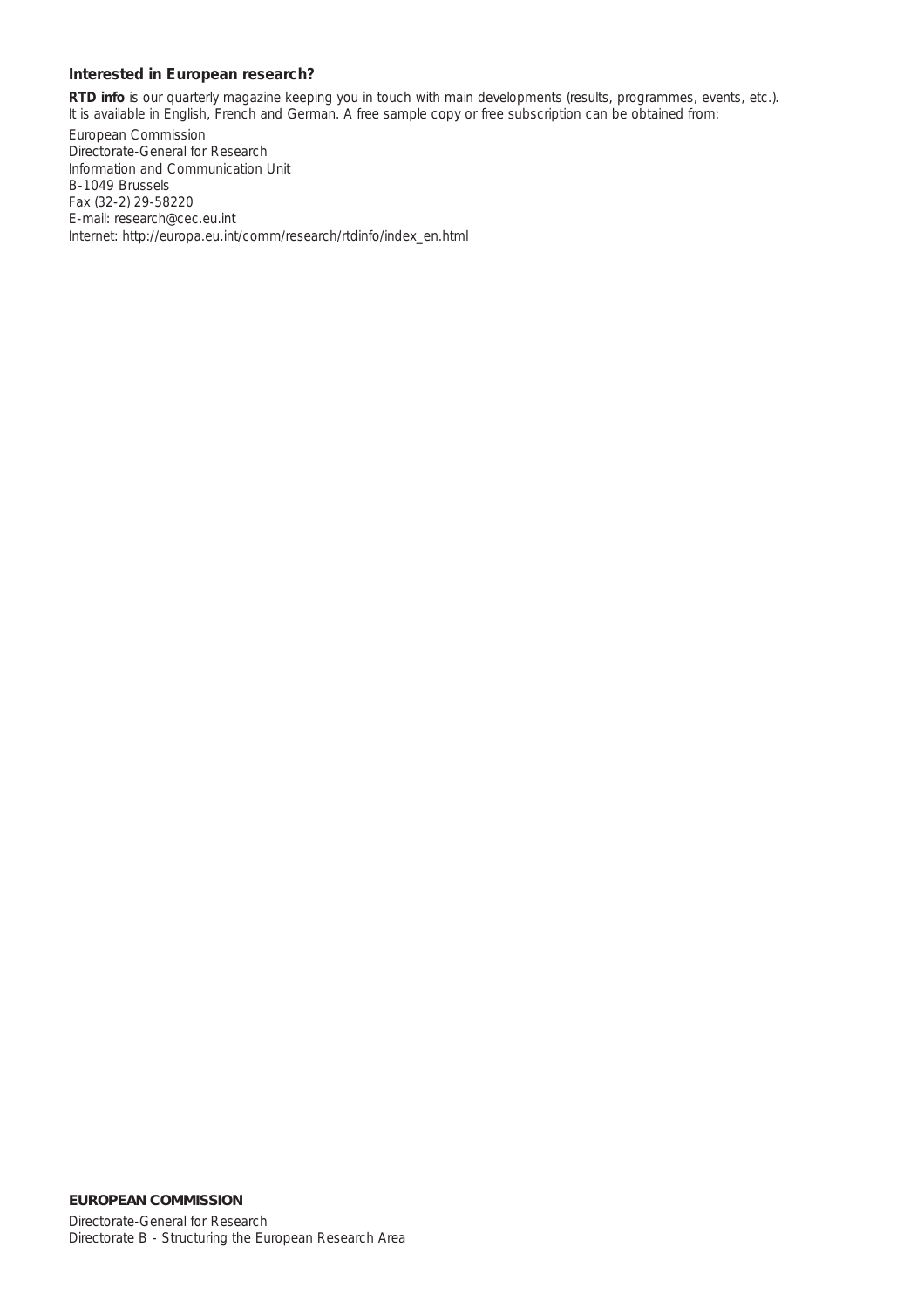# **TECHNOLOGY PLATFORMS**

**from Definition to Implementation of a Common Research Agenda**

**Report compiled by a Commission Inter-Service Group on Technology Platforms**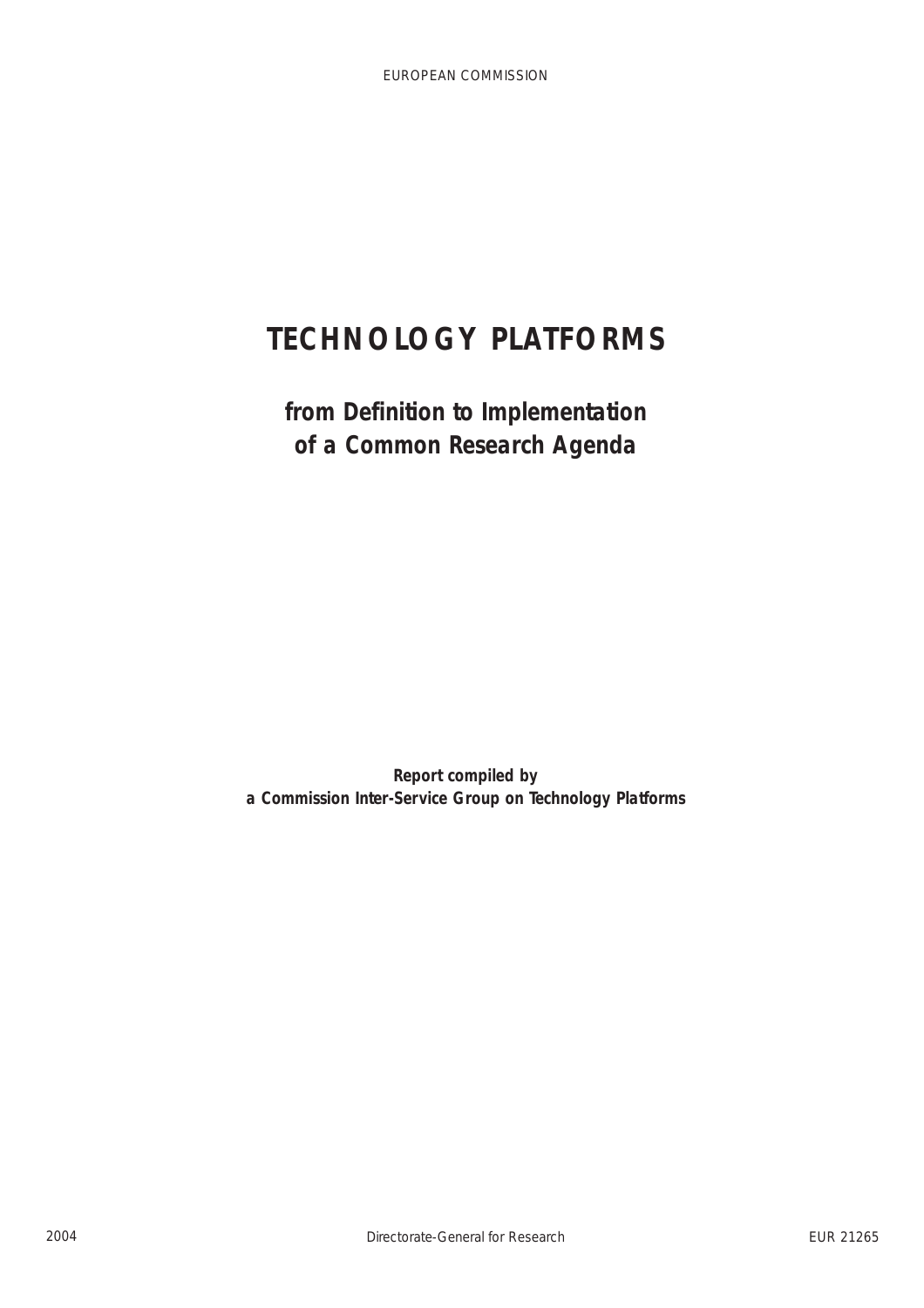#### *Europe Direct is a service to help you find answers to your questions about the European Union*

## **Freephone number: 00 800 6 7 8 9 10 11**

#### LEGAL NOTICE:

Neither the European Commission nor any person acting on behalf of the Commission is responsible for the use which might be made of the following information.

The views expressed in this publication are the sole responsibility of the author and do not necessarily reflect the views of the European Commission.

A great deal of additional information on the European Union is available on the Internet. It can be accessed through the Europa server (http://europa.eu.int).

Cataloguing data can be found at the end of this publication.

Luxembourg: Office for Official Publications of the European Communities, 2004

ISBN 92-894-8191-9

© European Communities, 2004 Reproduction is authorised provided the source is acknowledged.

*Printed in Belgium*

PRINTED ON WHITE CHLORINE-FREE PAPER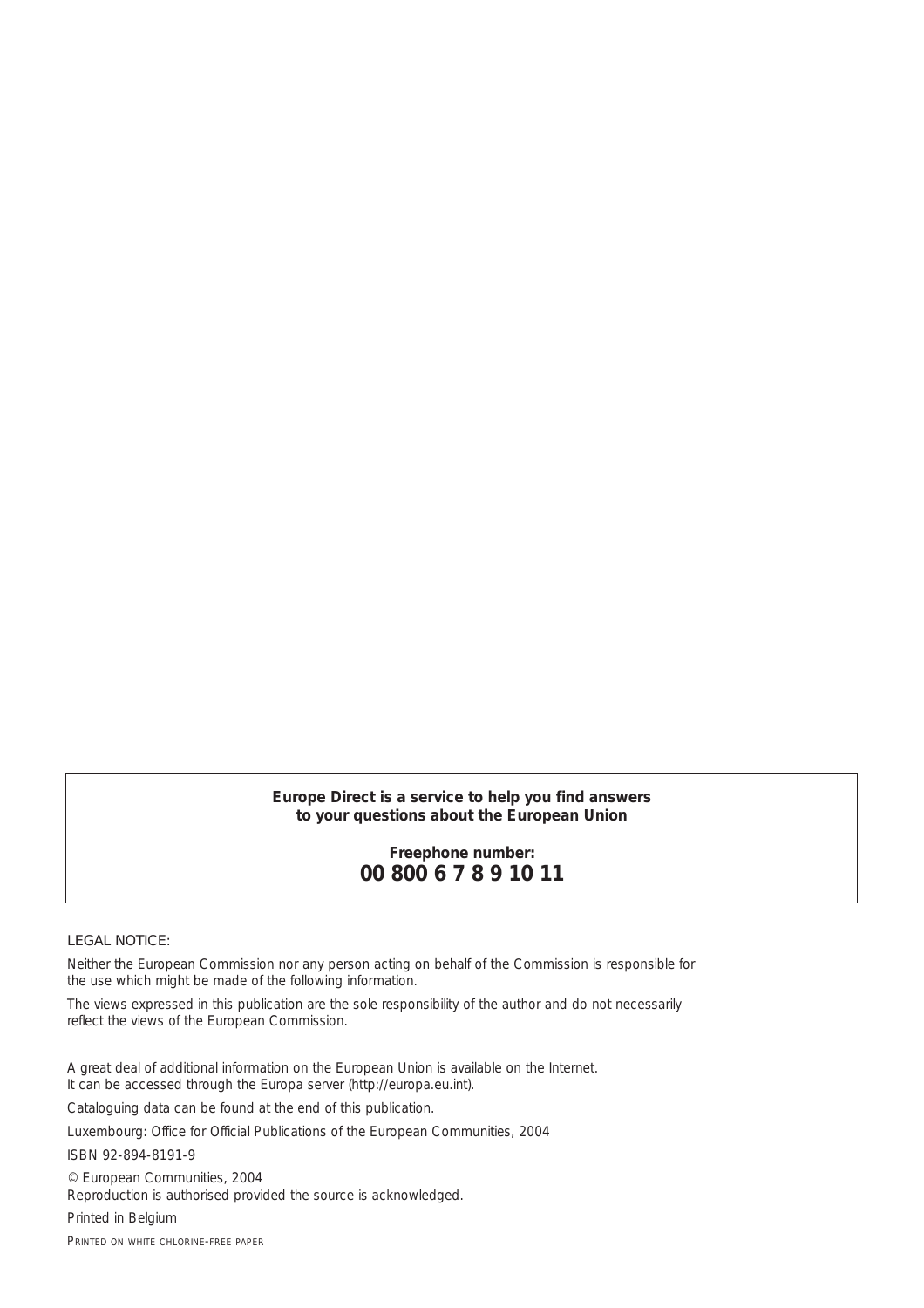The emergence of technology platforms represents an important development in addressing some of the major economic, technological or societal challenges with which Europe is faced. Given the number and diversity of the topics which are already being or are about to be tackled through this approach, as well as the many different stakeholders involved, the issue requires regular reporting to ensure transparency.

The European Commission services are encouraging this process and are closely co-ordinating their activities in this area, as well as monitoring developments and using, where appropriate, the work of the technology platforms when developing research policy. In this context, a Commission Inter-Service Group has compiled this advanced preparatory report which brings together information available on the key features and objectives of the different technology platforms and on their current state of play.

With a view to facilitating the debate on this particular subject, the Commission services are making this report publicly available. It is stressed however that the report presents a compilation of the current situation and that there are very many issues which will need to be examined in depth by all the concerned parties in the months to come. Subsequent reports will be made available at regular intervals, in line with future developments, and more information on individual technology platforms is available through the following site: [http://www.cordis.lu/technology-platforms/.](http://www.cordis.lu/technology-platforms/)

It should be noted therefore that the report does not represent any official position of the European Commission, nor do its orientations prejudge the form or content of any future Commission proposal or activity in relation to technology platforms.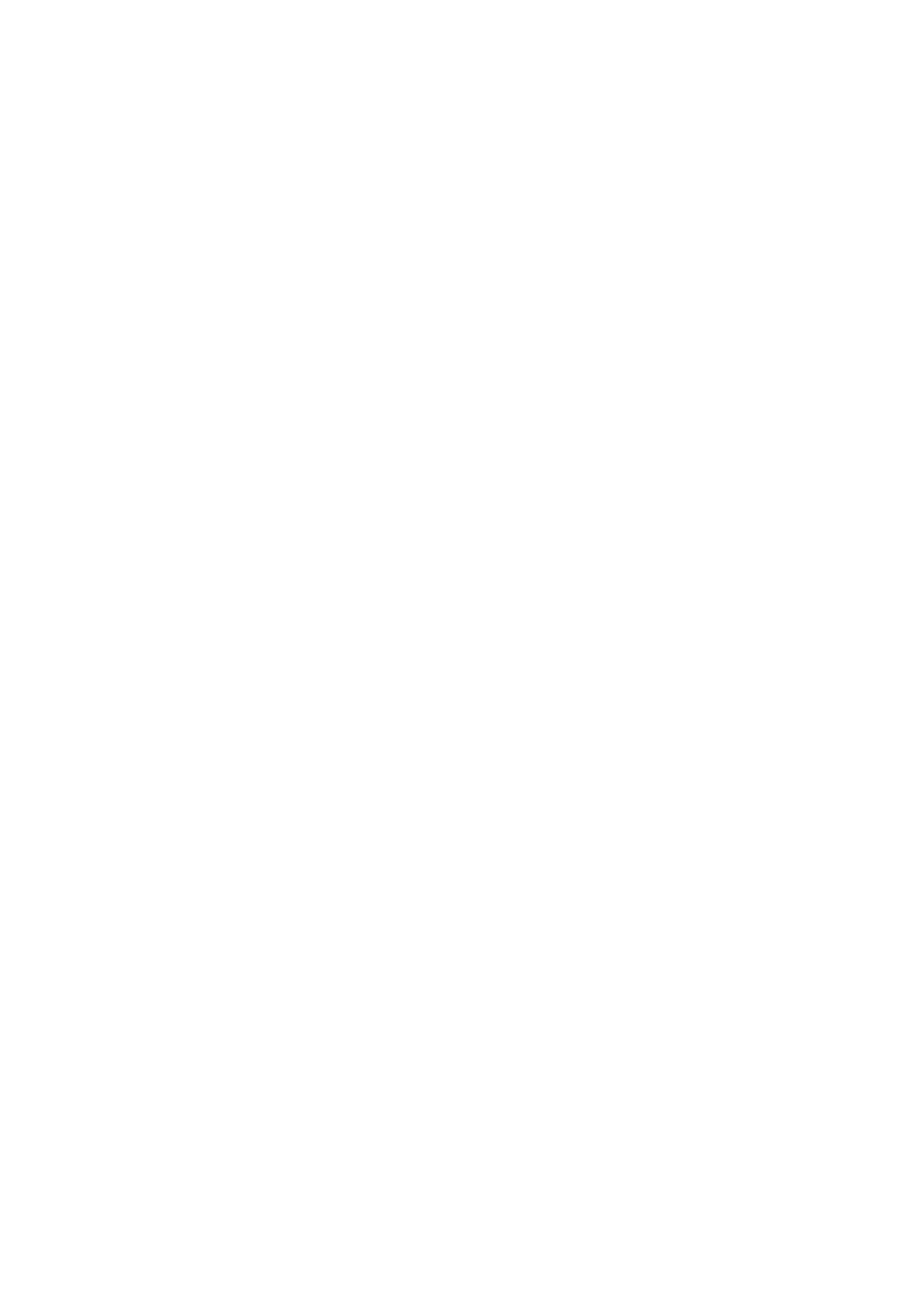# **TABLE OF CONTENTS**

| 1 <sub>1</sub> |                                                                                                  | 9  |  |  |
|----------------|--------------------------------------------------------------------------------------------------|----|--|--|
| 1.1            | From definition of research needs - Technology Platforms                                         | 9  |  |  |
| 1.2            | To research implementation                                                                       | 9  |  |  |
| 2.             |                                                                                                  | 10 |  |  |
| 2.1            | Policy Context                                                                                   | 10 |  |  |
| 2.2            | STAGE 1: Emergence and setting-up of technology platforms:<br>Stakeholders getting together      |    |  |  |
| 2.3            | STAGE 2: Technology platform activities and deliverables:                                        | 13 |  |  |
|                | Stakeholders define a Strategic Research Agenda                                                  |    |  |  |
| 2.4            | Stakeholders and structure                                                                       | 13 |  |  |
| 2.5            | Key features                                                                                     | 15 |  |  |
| 2.6            | State of play                                                                                    | 17 |  |  |
| 3 <sub>1</sub> | <b>RESEARCH IMPLEMENTATION:</b><br>STAGE 3: Stakeholders implement the Strategic Research Agenda | 19 |  |  |
| 3.1            | Specific support mechanism under FP VII - Joint Technology Initiatives                           | 20 |  |  |
| 3.2            | Identification process                                                                           | 23 |  |  |
| 4.             |                                                                                                  | 27 |  |  |

TECHNOLOGY PLATFORMS

**ANNEX - Summaries of existing or planned 'technology platforms'**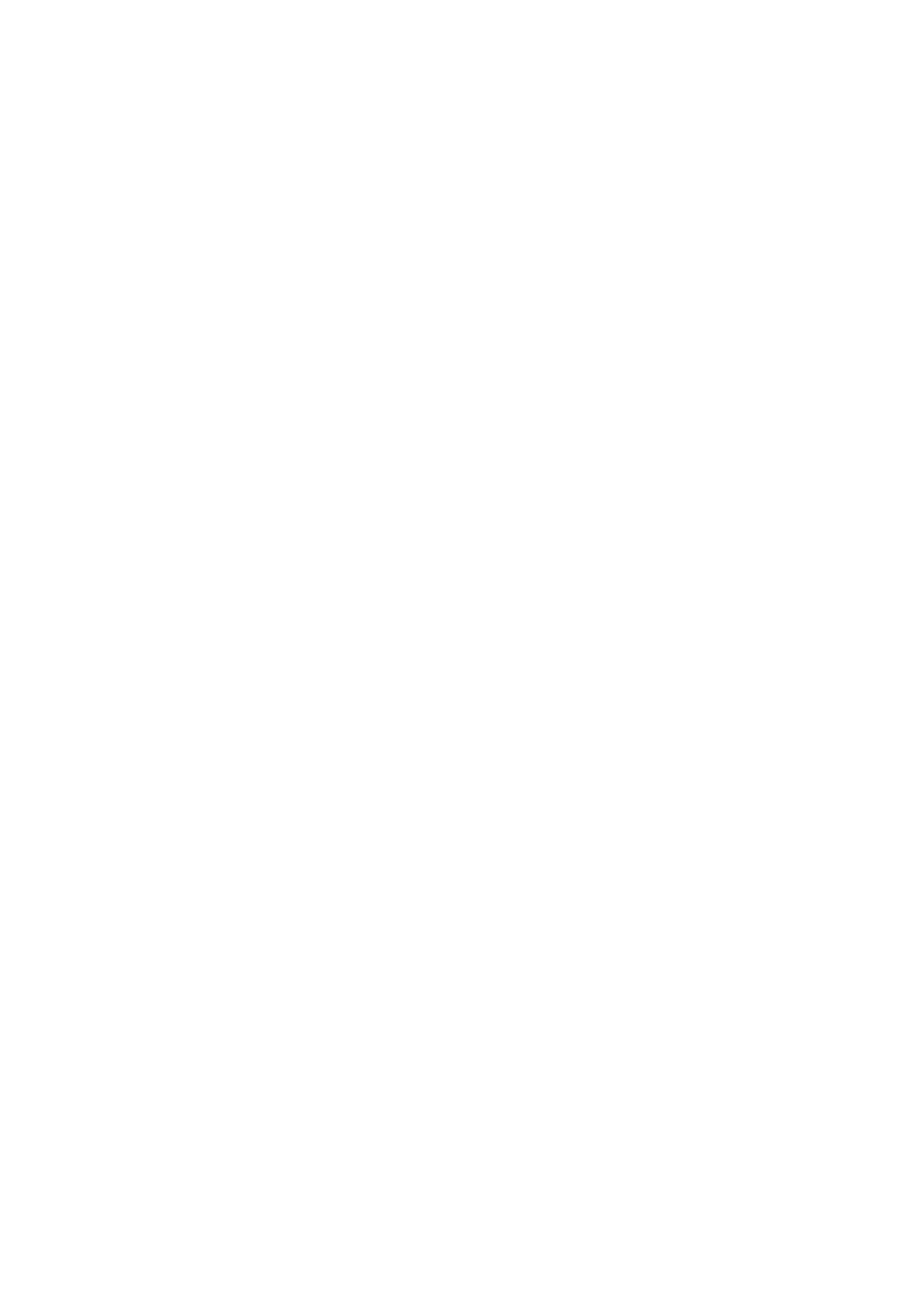## **1 SUMMARY**

**1.1**

Research and Technological Development (RTD) has a primary role to play in boosting competitiveness, economic growth and employment. The development of the European Research Area therefore forms a key pillar of the Lisbon strategy.

Yet, the alarm bells continue to sound:

*Latest available figures (2001) show overall R&D investment in the Union to be approaching 2% of GDP, but at an average annual growth rate of 4% (1997-2002) which is wholly insufficient to meet the 3% target by 2010.*<sup>1</sup>  $\frac{1}{2\%}$ 

# *"* **From definition of research needs - Technology Platforms**

There is a pressing need therefore to define RTD priorities, timeframes and budgets on a number of strategically important issues with high societal relevance where achieving Europe's future growth, competitiveness and sustainable development objectives is dependent upon major research and technological advances in the medium to long-term. This is the key objective of **"Technology Platforms"** which are uniting stakeholders around a common vision and approach for the development of the technologies concerned, with specific focus on the **definition of a Strategic Research Agenda** and the mobilisation of the necessary critical mass of research and innovation effort.

## **1.2 To research implementation**

Community support for the implementation of many of the research agendas being defined within these technology platforms should be possible through the use of **existing instruments.** However, it is expected that there will be a limited number of research agendas of such ambition, complexity and scale that they will require the mobilisation and management of very substantial public and private investment and human resources.

In these cases and even with some adaptation, existing instruments are unlikely to provide a suitable response. Rather, a much wider European level response is needed, through the launching of large-scale **"Joint Technological Initiatives".**<sup>2</sup> For this purpose, an appropriate mechanism is available through the structures, especially joint undertakings, which the Community can set up under the provisions of **Treaty Article 171.**

Implementing large-scale applied and industrial based research activities in this way will contribute considerably to raising European, Member State and private R&D investment in the technological fields concerned and to improving its impact through concentrating efforts and resources and avoiding fragmentation. Moreover, the accelerated generation of new knowledge and the uptake of research and technologies which respond to future market needs will improve industrial competitiveness and productivity.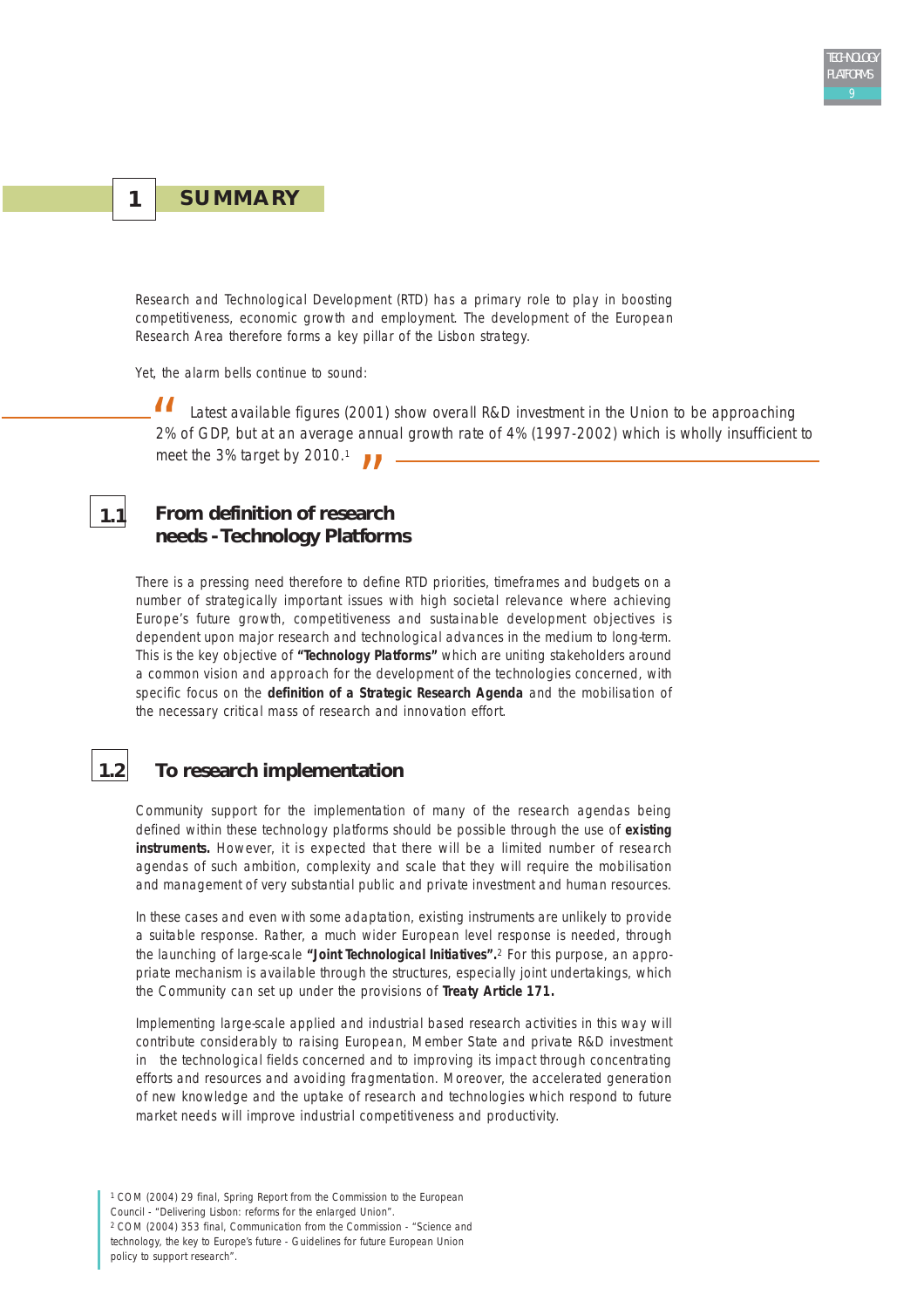

#### **2 RATIONALE: Technology Platforms**

#### **2.1 Policy Context**

The "3% Objective"

The potential for **technology platforms** to address major economic, technological or societal challenges and to stimulate more effective and efficient RTD, especially in the private sector, is highlighted in the Community action plan3, set up in response to the 2002 Barcelona Council's call to boost research and technological development in Europe.

Indeed, shaping a common vision for research on and development and deployment of key technologies is an integral part of the action plan:

*European Technology Platforms will provide a means to foster effective public-private partneships involving as appropriate public research, industry, financial institutions, users, regulatory authorities*<br> *involving as appropriate public research, industry, financial institutions, users, regulatory authorities and policy-makers. "*

The "Initiative for Growth"

More recently, the "European Initiative for Growth"<sup>4</sup> noted the urgency to step up public and, especially, private investment in leading-edge technologies with a view to stimulating growth and employment. It pointed out that measures to increase the volume of and improve the environment for research investment remain fragmented:

*While most Member States and Acceding countries have adopted targets for increasing research spending, few of them have been able to translate these into budgetary terms and efforts to improve*<br> *"*" While most them have been able to translate these into budgetary terms and efforts to improve *the efficiency of their spending are often needed.*

By way of an immediate response, this initiative saw the launch of the first wave of<br> **Example 1.**<br> **Example 1.** so-called **"Quick-start" projects** for investment in knowledge, including projects on **nanoelectronics, mobile communications and the hydrogen economy.** It was noted that in relation to research, development and innovation, other mature projects could emerge from the work of the various technology platforms.

Impact on other Community policies

Whilst making their key contribution through a coherent approach to formulating research and industrial priorities, **technology platforms** also interact with and have a **positive impact on a wide range of other Community policies.**

In this context, when addressing both the technical and non-technical barriers to the concentration and improvement of RTD and the market penetration of new technologies, technology platforms should take into account the relevant Community policies and a range of issues, including regulations, norms and standards, safety, economic measures, skills and training needs and the creation of networks and associations at European, national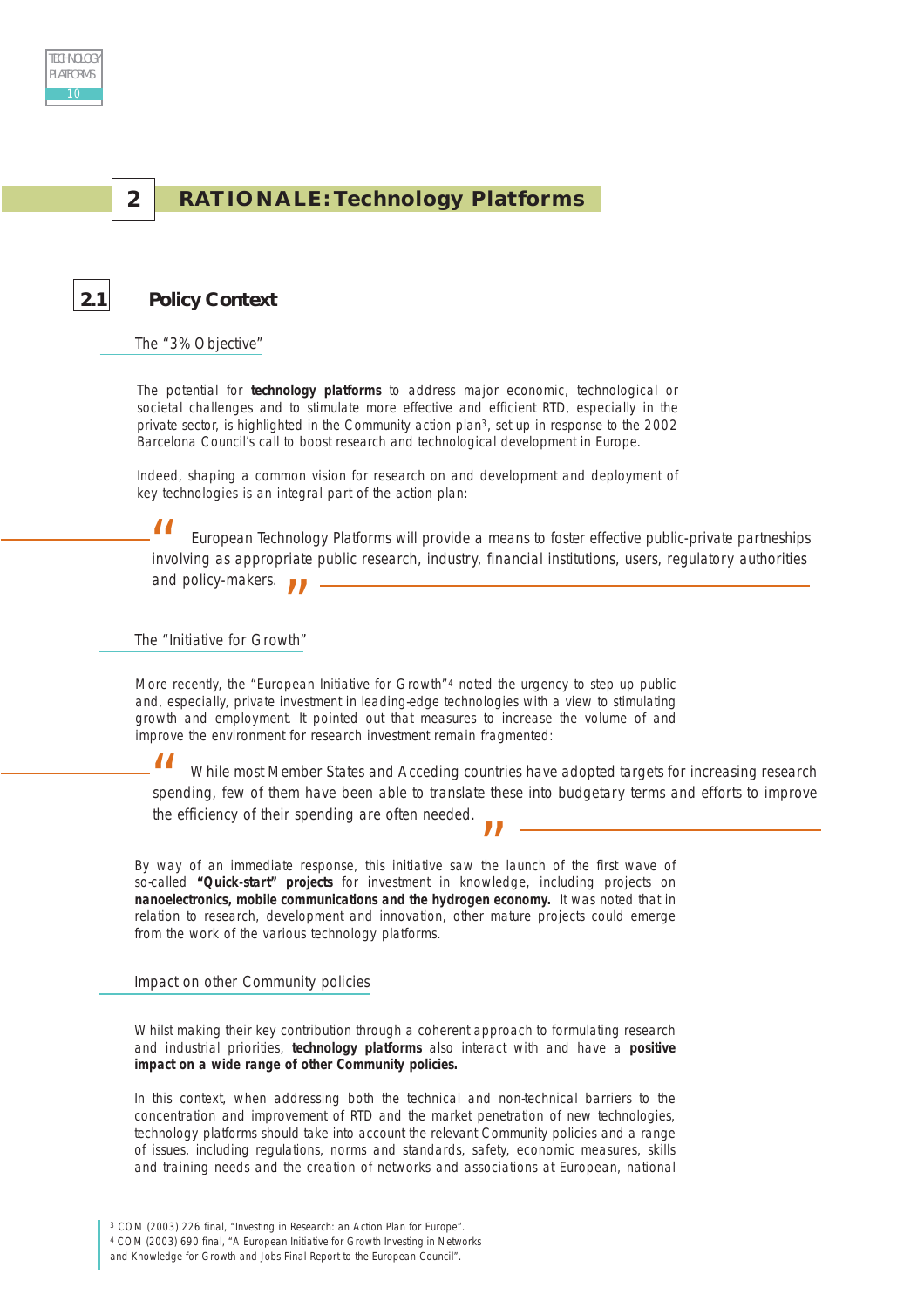and regional level. Equally, technology platforms provide important forums in which stakeholders can formulate their views and provide policy-makers with advice on ways to develop coherent and effective policies and programmes to tackle the challenges in the technological areas concerned.

#### Industrial Policy

In a recent Communication on industrial policy<sup>5</sup>, the Commission noted the potential for technology platforms to make a major contribution to competitiveness through mobilising research and innovation effort, facilitating the emergence of lead markets in Europe and providing an impulse for Europe's potential in advanced technologies, as well as in traditional sectors which face particular challenges. In this context, the participation of representatives from the private sector will ensure that technology platforms take full account of the needs and expectations of the potential future markets in the fields concerned.

The **participation of SMEs** should be actively encouraged, given their role as indispensable partners of the larger industrial players and their importance as developers of leadingedge technologies and drivers of innovation.

#### Sustainable development

Technology platforms can contribute to enhancing research efforts towards achieving the European Union's sustainable development objectives. One example is their potential for an effective and efficient development of key environmental technologies. In this respect, the activities of technology platforms are highlighted as an important element of the "Environmental Technologies Action Plan (ETAP)"6, which was proposed by the Commission in January 2004.

#### Societal benefits

Since technology platforms address major economic and societal challenges, the societal dimension should be taken into account throughout their development (identification of topics, steps leading to the design and establishment of the platform, monitoring processes and management). Links with policy makers and civil society should be assured in line with Community guidelines7.

#### Regional dimension

The regional dimension is of particular importance, since the stakeholders involved will typically be located in many different European regions and the socio-economic changes that new technologies bring impact disproportionately in some regions. Technology platforms can provide a positive contribution to reducing the digital divide between regions and to enhancing networking and the mapping of excellence, as well as to harnessing the strong regional element in the generation of specific knowledge and the market penetration of new technologies.

<sup>5</sup> COM (2004) 274, "Fostering structural change: an industrial policy for an enlarged Europe".

<sup>6</sup> COM(2004) 38 final, "Stimulating Technologies for Sustainable Development:

An Environmental Technologies Action Plan for the European Union".

<sup>7</sup> COM (2004) 713 final, "Collection and use of expertise by the Commission: principles and guidelines".

COM (2002) 704 final, "Towards a reinforced culture of consultation and dialogue – General principles and minimum standards for consultation

of interested parties by the Commission".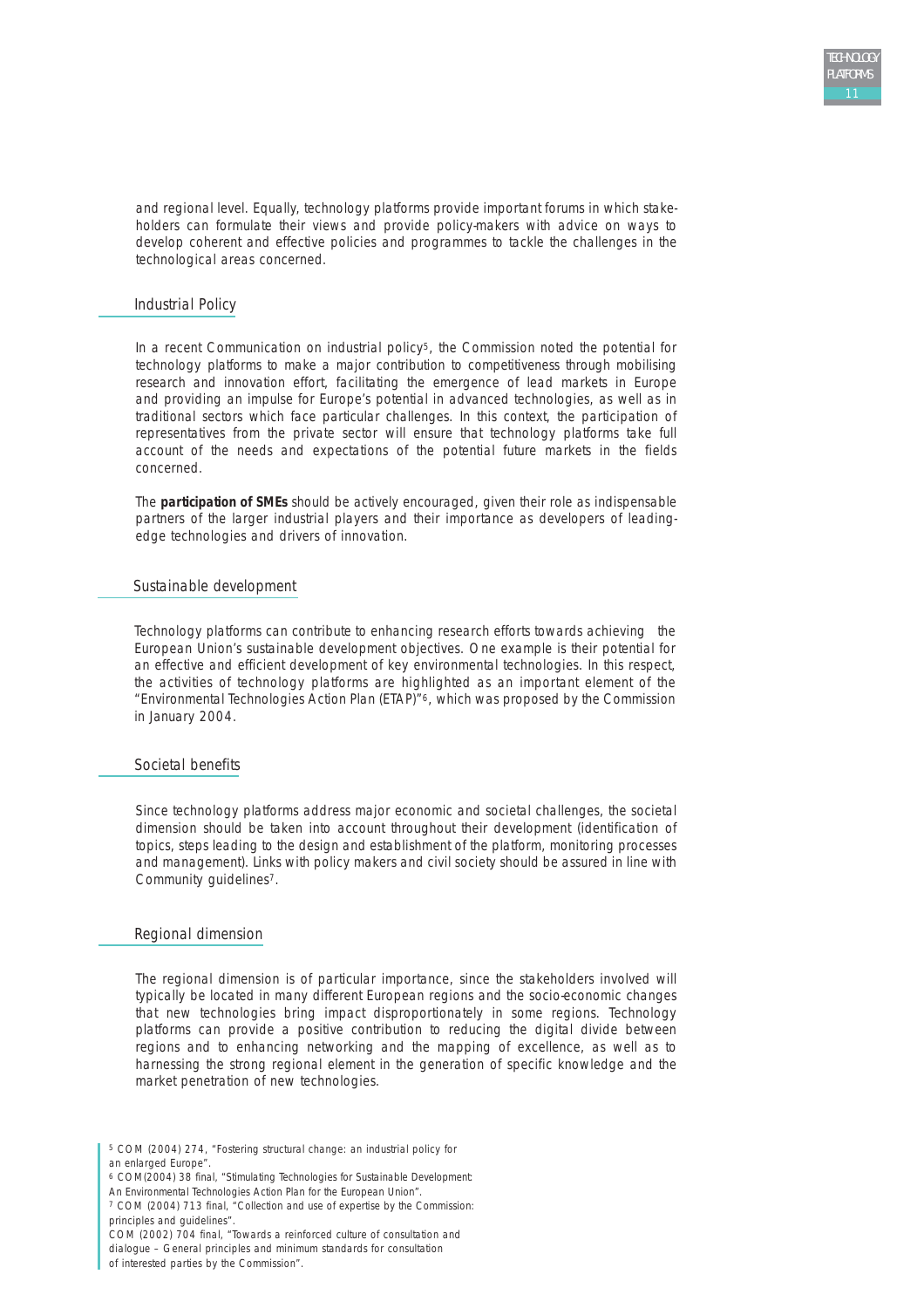## **2.2 STAGE 1: Emergence and setting-up of technology platforms: Stakeholders getting together**

The first stage in launching a technology platform is to bring all the key stakeholders together. Whilst must play a leading and initiating role, the drive of the Commission, in harness with this industrial commitment, has often proven instrumental, espacially in the start-up phase.

In this context, and in advance of setting up a platform, the main actors have usually been brought together by the Commission services (for example through the organisation of a major conference) in order to develop a **"Vision Document"** for the development in Europe of the technologies concerned. This typically covers a horizon of the next 10-20 years.

Soon after consensus has been reached amongst all stakeholders on the way forward and on the suitable structure for the platform, a launch event for the platform is often held, thus signalling the formal start-up of the platform's operations.

The initial stages of operation of the platforms can be crucial in building up momentum and hence in determining their ultimate success or failure. Whilst recognising that independence is sine qua non, the Commission has therefore been active as a facilitator of the widespread consultation processes, which are needed to mobilise all the key stakeholders concerned. In this respect, a project team has normally been put together for each platform, including representatives from those Commission services directly concerned. The Commission is also ensuring a high level representation in the various advisory bodies overseeing their development.

On a practical level, within the means and procedures available from FP VI, instruments such as Co-ordination and Specific Support Actions can be used to support eligible activities of the various platforms. Moreover, the Community will maintain a sponsoring role through the continued funding, where appropriate, of Integrated Projects and Networks of Excellence etc. in the areas concerned.

Whilst the Commission services are providing various measures to support platforms, it is important to note that the Commission is not in any way bound by the views, results or recommendations arising from the activities of any of the technology platforms.

Equally, it should be made clear that the setting up of a technology platform in a given field is by no means a pre-condition for inclusion of support for that field within the FP VII.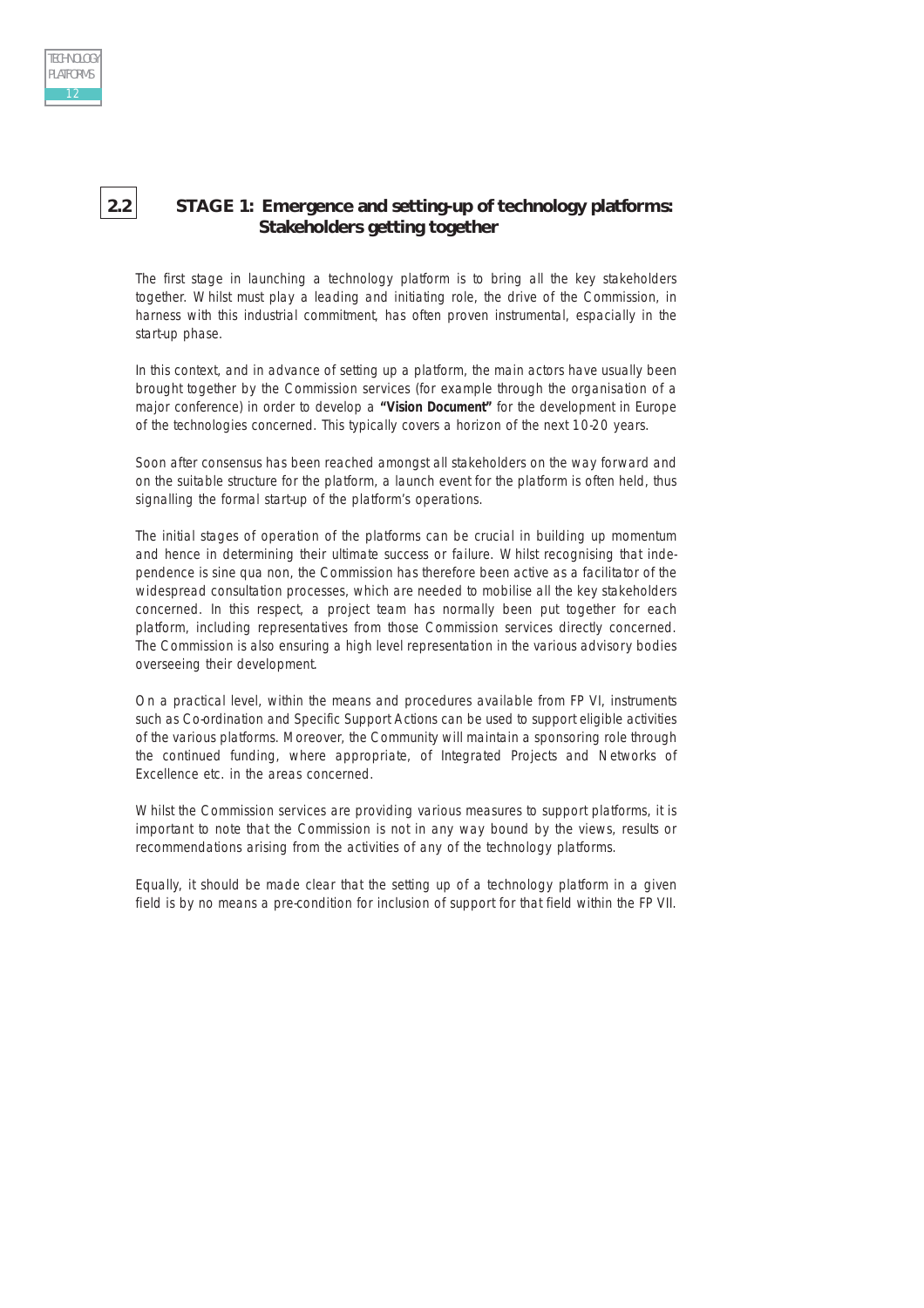## **2.3 STAGE 2: Technology platform activities and deliverables: Stakeholders define a Strategic Research Agenda**

Uponstart up, the key activities of technology platforms centre on producing the following deliverables:

- Elaborating a **Strategic Research Agenda** which sets out RTD priorities for the medium to long-term, including measures for enhancing networking and clustering of the RTD capacity in Europe. This will of course need to take close account of the technological framework (including regulatory issues, intellectual property rights etc.) and the business environment for future market penetration. In harness with the Strategic Research Agenda therefore, a **Deployment Strategy** should also be formulated.
- Mechanisms to **mobilise the private and public investments** required for the implementation of the research and development strategies. In this respect, the potential range of funding sources includes the Community Framework Programmes, the programming documents of the Structural Funds, national, regional and private research funding, the European Investment Bank (EIB), and the intergovernmental EUREKA Initiative. Technology platforms should explore with the financial community and the European and national public authorities ways to enhance the use of guarantee mechanisms in attracting both debt and equity financing for implementing RTD activities.
- Identifying challenges and actions related to **education and training** opportunities with a view to maintaining and enhancing a high-skilled work force which can ensure an effective future implementation of the technologies concerned in the medium to long term.
- Establishment of an ongoing **communication** process, with a view to raising public awareness and  $\bullet$ enhancing dialogue on the justification for concentration of efforts at a European level in the technological field concerned.

## **2.4 Stakeholders and structure**

Due to their demand driven nature, the **key industrial concerns** with technological competence in the particular field must play a leading and highly visible role in initiating each platform and moving it forward throughout its life-span. Nevertheless, to be effective, platforms need to mobilise and balance in an open and transparent way the efforts of all the other key stakeholders.

Within each platform, the following stakeholders are typically involved:

- **Industry** large, medium and small, embracing the whole production and supply chain, including component, equipment and sub-system suppliers and user industries. In addition to the research actors, those involved in technology transfer and the commercial deployment of technologies (for example, service providers and operators would also normally participate).
- **Public authorities** in their role of policy makers and funding agencies, as well as promoters and  $\bullet$ consumers of technologies. Although, given their strategic dimension, policy measures and related initiatives may be launched at the European level, national, regional and local levels should also be associated, especially when they are important initiators of policy. Some platforms have created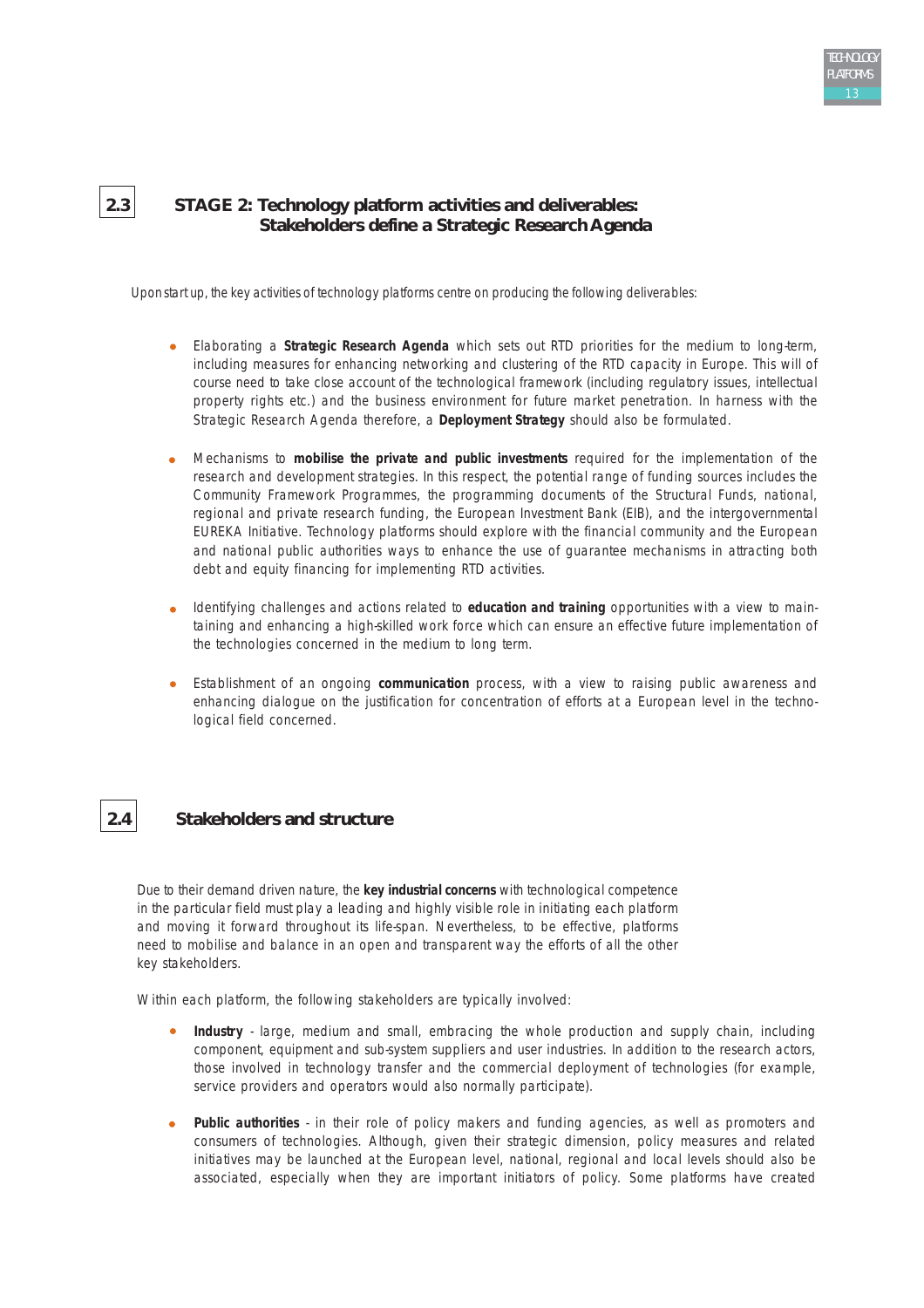

so-called **Member States "Mirror Groups",** with the objective of providing co-ordination and an effective two-way interface between the platform developments and complementary activities at a national level.

- **Research Institutes and the academic community** (especially encouraging the academic/industrial interface);
- **Financial community** (private banks (including the EIB), the European Investment Fund (EIF), the European Bank for Reconstruction and Development (EBRD), venture capital, business incubators etc.);
- $\bullet$ **Civil society, including users and consumers** - ensuring that research agendas benefit from a mutual dialogue between the research community and society as a whole and that they involve the future customer base. In some instances, participation from trade unions could also be considered.

Given their scale, complexity and global reach, technology platforms should not close their doors to the potential benefits from building alliances with third countries. **International co-operation** should be considered on a case-by-case basis, taking into account the political motivation, the need for reciprocity and the potential for real added value.

This could be when a technological lead is held by Europe and it is in a position to set standards worldwide, or when preparing global markets, or when aiming to attract the participation of large multinational companies offering the prospects of significant inward investment in RTD. Participation from developing countries could also prove highly beneficial, for example in the case of the platforms covering environmental technologies, or health matters etc.

Flexibility is also the watch word in respect of the appropriate **supporting structure** for a given platform. The structure should ensure a good balance between the interests of all the stakeholders involved, at the same time avoiding bureaucracy. A networked approach should be followed, including mechanisms to facilitate the activities of existing networks and the creation of new ones.

The door should be kept open for new initiatives and entities to enter or leave the platform and, as it moves forward from the vision and strategy stage to the implementation phase, its character and structure may also need to change.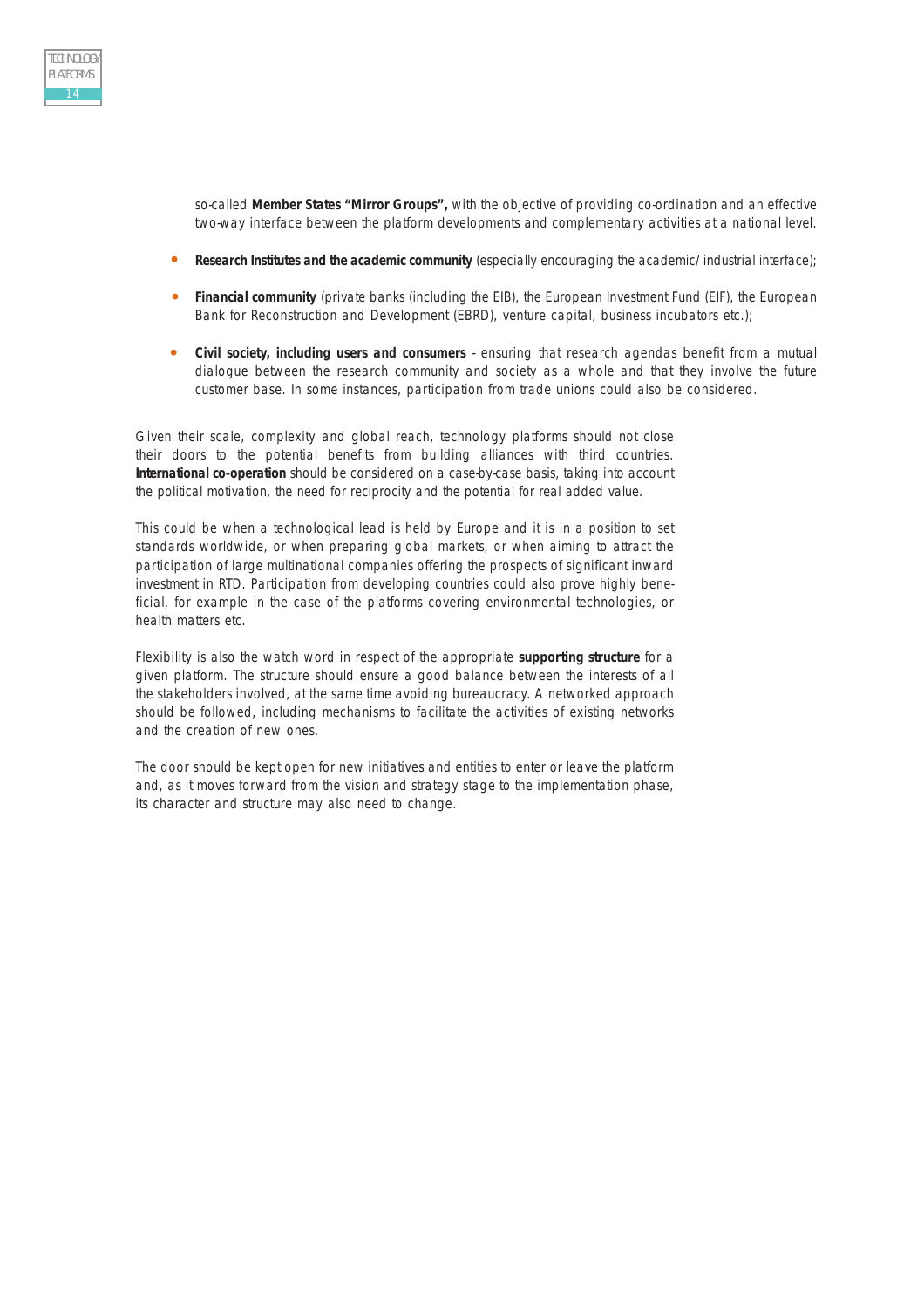## **2.5 Key features**

**Technology platforms** have the primary objective of defining a coherent and unified approach to tackling major economic, technological or societal challenges of vital importance for Europe's future competitiveness and economic growth.

*The development of effective European Technology Platforms can help ensure European investment in R&D rapidly and effectively: delivers benefits to the European citizen, creates competitiveness for our companies and ends the situation in which high EU R&D investment often produces fewer than expected benefits.*<sup>8</sup> *"*<br>*in l* 

expected benefits.<sup>8</sup><br>With a real Community added value, they are being set up in areas whose scale and<br>A chaired a community and a cluster of the state of the state of the state and a community technical complexity require all relevant stakeholders to pull together around a commonly formulated approach for the technological field concerned, covering the complete chain from research and technological development through to future market penetration. As noted above, elaboration of a **Strategic Research Agenda** for the technology concerned is a central element of this process.

Experience so far from the platforms which are emerging has shown that flexibility and adaptability are necessary to take account of the maturity of the particular technology and the specific needs of the technological challenges at stake, as well as the structure and requirements of industry and the market opportunities concerned.

Nevertheless, there are many similarities in the reasons for setting up the various platforms, as well as in their approach and characteristics. Common features are their scale, complexity and strategic importance and the pan-European nature of the response they provide to addressing the technological fields concerned. It is already clear that an active and committed involvement of all stakeholders (including industry, public authorities, the research community, financial institutions, civil society and consumers) will be vital to the success and credibility of each platform.

There is a need for coherence between the predominant role in the development of the platform that advanced and multi-disciplinary research and technological development must play and the downstream **business framework** in which the technologies concerned will subsequently be brought to the market.

Platforms should assess the **cost/efficiency and market potential** of the technologies they envisage to focus on. They also need to give close attention to financial engineering aspects. In parallel with the preparation of a strategic research agenda therefore, it is important to identify all the potential funding sources and mechanisms which will enable its subsequent implementation. The setting up of a **specific working group** for this purpose is envisaged in many cases.

Moreover, in order to increase public awareness, understanding and acceptance of the technologies concerned and the research policy choices necessary to maximise the benefits for all stakeholders, platforms should give priority to **dissemination and communication** of their objectives, activities and progress.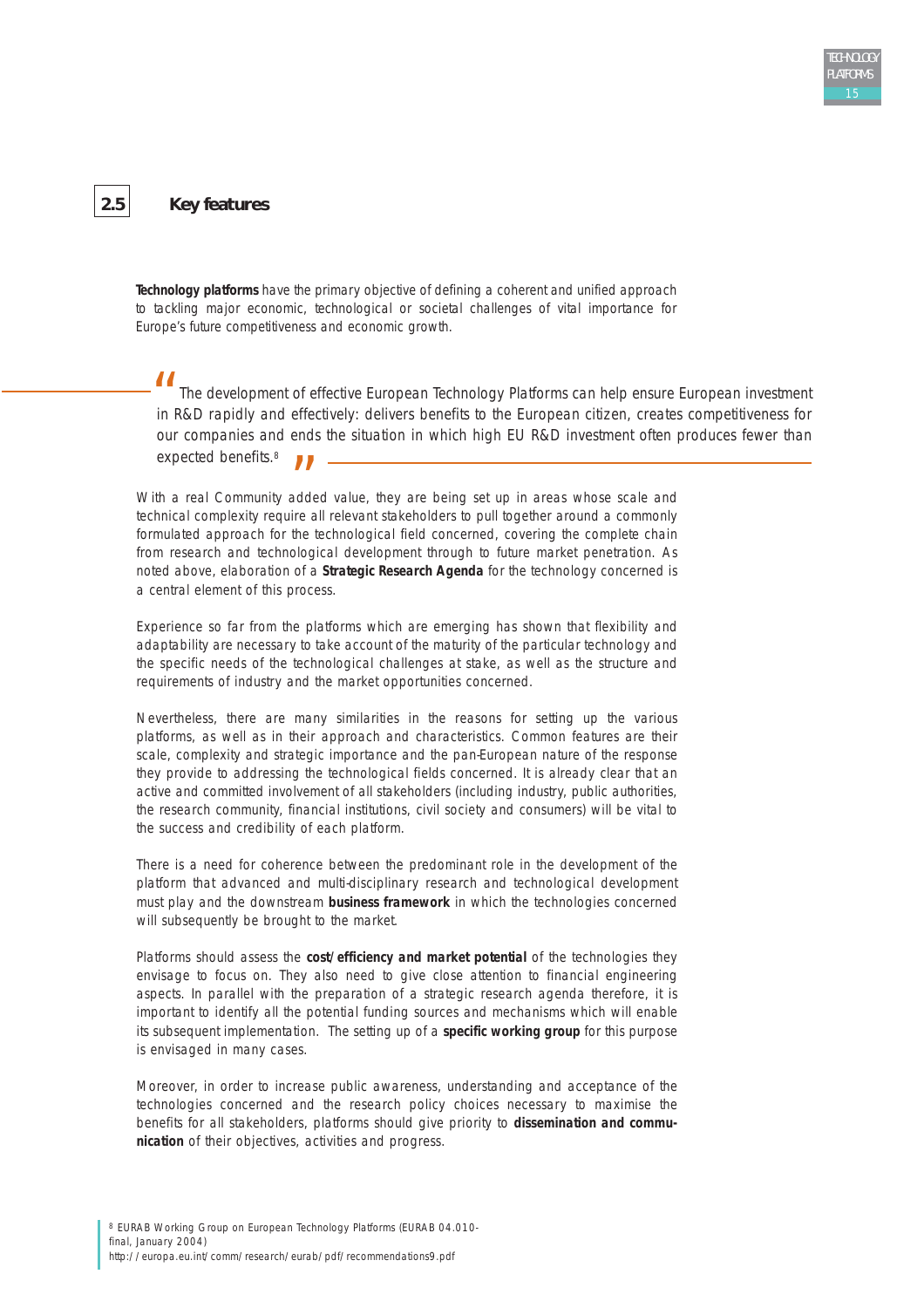Another similarity in the cases which have emerged so far is that they are in no way starting from scratch. On the contrary, they have tended to arise through the clustering of existing initiatives and through actively seeking to bring together all the relevant European, national, regional and local projects, programmes, networks and initiatives, as well as privately-funded industrial RTD. Such a wide participation is a prerequisite to alleviate the currently fragmented RTD effort in Europe.

The **active involvement of Member States,** for example through the setting up of a Member States Mirror Group, is also essential, especially in the context of their readiness to co-ordinate national research activities in the field concerned around the platform's overall objectives.

#### **TECHNOLOGY PLATFORMS - SUMMARY**

- **Key deliverable: Strategic Research Agenda.**
- **Challenging issues where Europe's future growth, competitiveness and sustainable development depend on major research and technological advances in the medium to long-term.**
- **Real Community added value.**
- **Active involvement of EU Member States.**
- **High research intensity is a precursor to future commercialisation.**
- **Scale and technical complexity necessitates building a critical mass of research and innovative effort.**
- **Identified market potential for the technologies concerned in the medium to long-term.**
- **Common European approach for the technology concerned, covering the complete chain from research and technological development through to future, large-scale market penetration.**
- **Shared vision of all stakeholders (industry, public authorities, research community, regulators, civil society, operators, users and consumers).**
- **Mobilisation of public and private funding sources (Community Framework Programmes, the programming documents of the Structural Funds, national, regional and private research funding, EIB, EUREKA).**
- **Education, training, communication and dissemination.**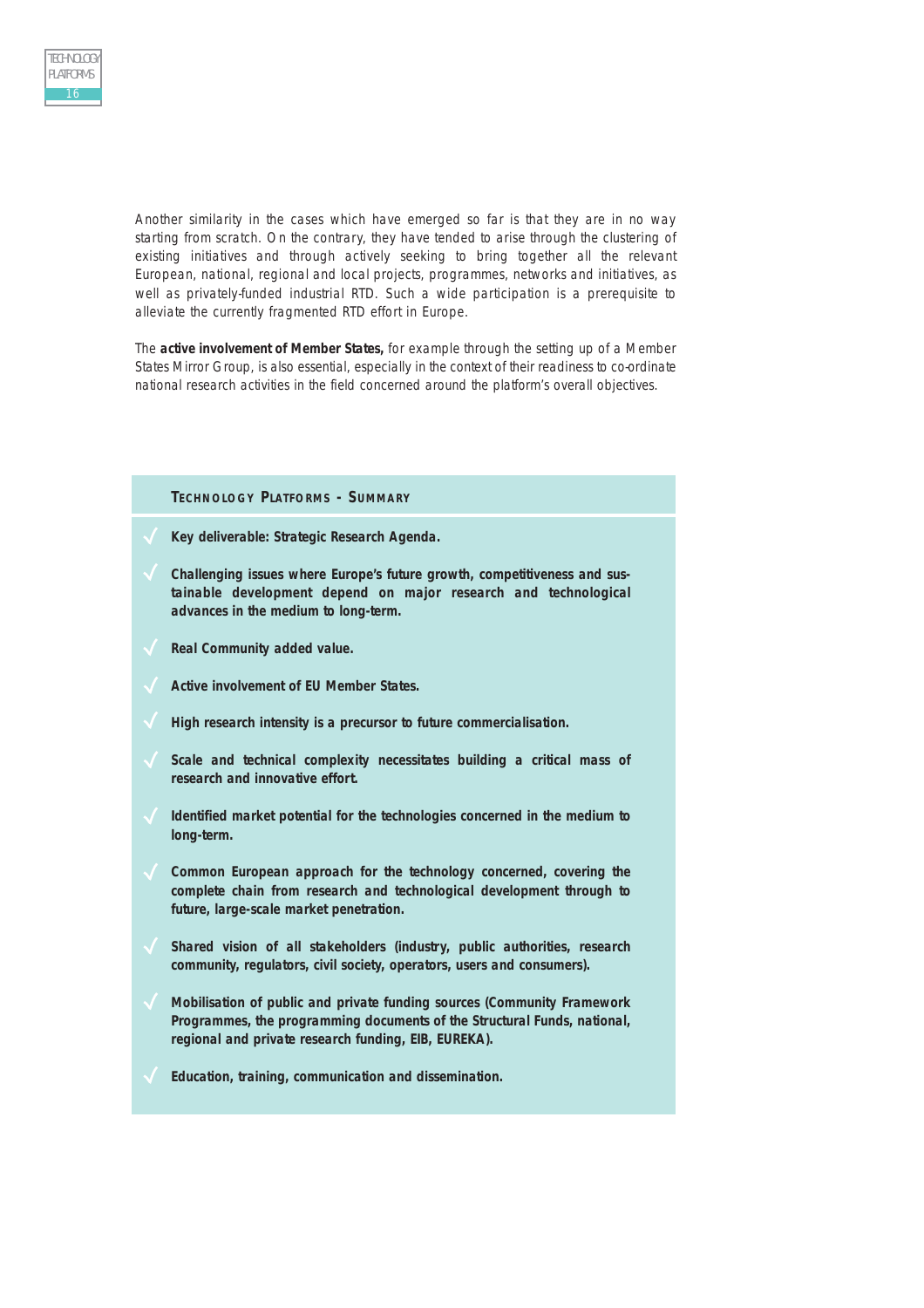

## **2.6 State of play**

In the run up to FP VII, there is a series of diverse **technological challenges** for which the stakeholders concerned have already organised themselves within this type of framework or are planning to do so, and new areas continue to emerge.

The specific, technological challenges have been identified through their potential contributions to a number of key policy objectives, which are vital for Europe's future competitiveness, including:

- New technologies leading to radical change in a sector, if developed and deployed appropriately and in time (examples, **Hydrogen and Fuel Cells, Nanoelectronics**).
- $\bullet$ Reconciliation of different policy objectives with a view to sustainable development (examples: **Water Supply and Sanitation, Plant Genomics and Biotechnology**);
- New technology based public goods or services with high entry barriers, uncertain profitability, but high economic and social potential (examples, **Mobile and Wireless Communications, Innovative Medicines for Europe**);
- Ensuring the development of the necessary technology breakthroughs to keep at the leading edge of technologies in high-technology sectors which have significant strategic and economic importance for Europe (examples, **Aeronautics, Embedded Systems**).
- $\bullet$ Renewal, revival or restructuring of traditional industrial sectors (example, **Steel**).

It should be noted that most of the technology platforms address several of these key objectives. With a view to taking stock of the situation, summaries of many of the emerging cases are attached in annex to this report. For the technological areas concerned, these set out the overall policy objectives, Europe's technological position in a global context and the technical, economic and political justifications for following the platform approach9. Furthermore, they provide a snapshot of the current state of play through highlighting the key existing and planned developments and activities. Contact points within the Commission services and from the platforms concerned are also included, as well as, to the extent available, a web address where more detailed information can be accessed.

The inclusion of a summary on a given topic however does not prejudge its individual merits to be known as a technology platform, nor does it imply any commitment of the Commission services to support the setting up and/or operation of a technology platform in the area concerned.

Rather, in providing this overview, it is expected that initial discussions can be facilitated on the potential suitability and eligibility of the various technological fields to be considered as priorities for further development and support at the Community level. In this context and in the run-up to FP VII, further topics can be expected to be put forward by Member States, Commission services and/or industrial groupings.

<sup>9</sup> Note on biotechnology related platforms: the EU is promoting the development of biotechnology in general through a comprehensive Strategy and Action Plan for the Life Sciences and Biotechnology which was adopted in 2002 (COM(2002)27 final, Communication from the Commission to the Council, the European Parliament, the Economic and Social Committee and the Committee of the Regions - "Life sciences and biotechnology – A Strategy for Europe". The biotechnology-related content of several of the emerging technology platforms (Sustainable Chemistry, Plant Genomics and Biotechnology, Nanomedicines, Textiles and Clothing, Global Livestock Development Partnership) is of high relevance to the implementation of many aspects of this Action Plan.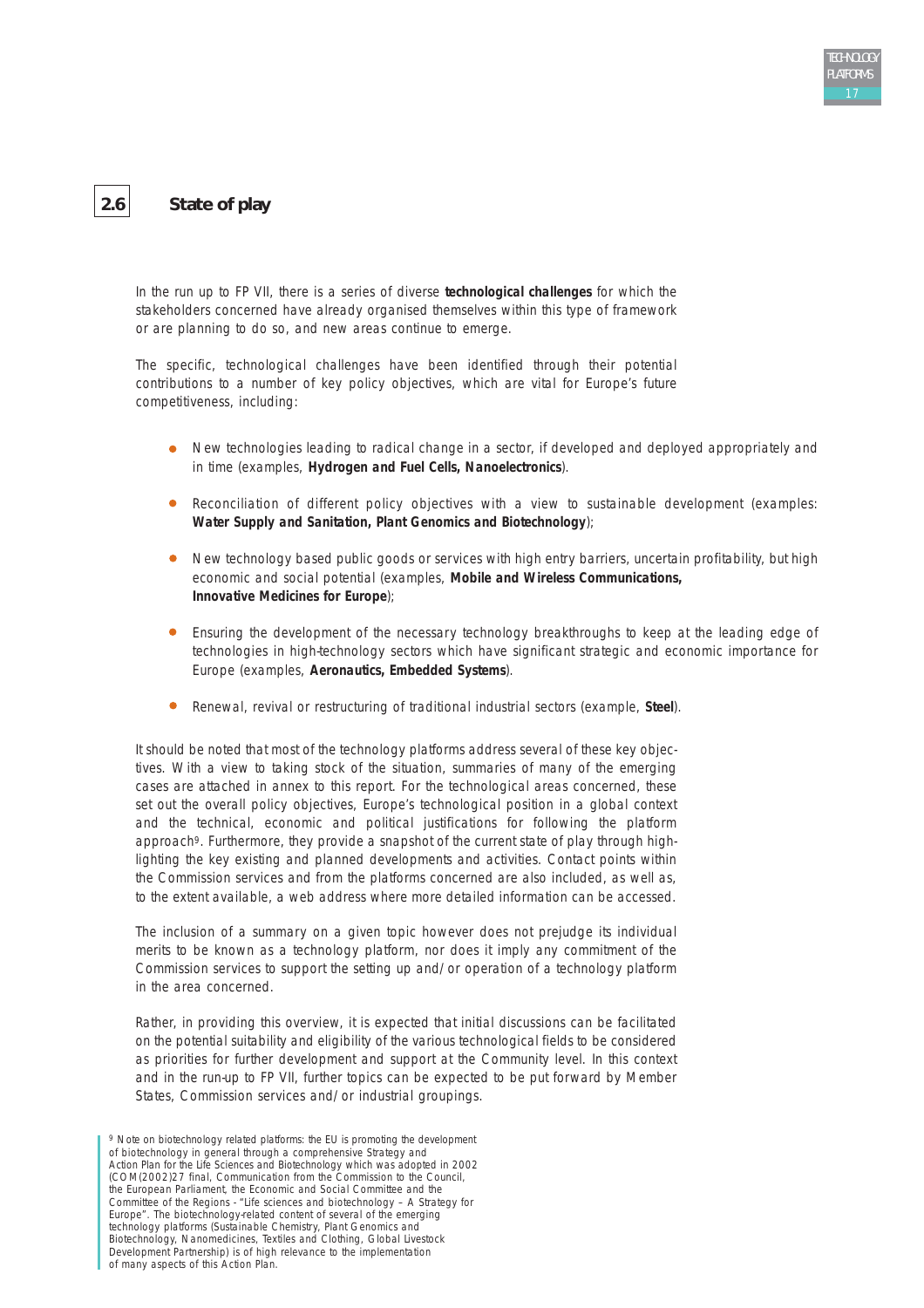## **EXAMPLES**

#### **Aeronautics**

The expected tripling in demand for new aircraft in the next 20 years represents a major challenge for the European aeronautical industry. The challenge for manufacturers is to balance cost-effectiveness with an uncompromising approach to safety and environmental objectives. Partnerships and consolidation of the European research effort in the aeronautics sector are more essential than ever if Europe is to maintain the significant gains it has made over the last few years and secure its global leadership in this strategically important industry.

Set up at the Paris Air Show in June 2001, ACARE (the Advisory Council for Aeronautics Research in Europe) published its first Strategic Research Agenda in November 2002 and updates are planned at bi-annual intervals.

The commitment of ACARE's stakeholders is demonstrated through its Secretariat which is provided jointly by AECMA (the Association of European Aerospace Industries) and EREA (the Association of European Aeronautical Research Centres).

#### **Hydrogen and Fuel Cells**

With a 20 to 30 year perspective, Hydrogen and Fuel Cells are expected to deliver substantial economic and environmental benefits and result in a paradigm shift in the way that energy and power are produced. Indeed, a future sustainable energy system based on hydrogen, ideally from renewable energy sources, and fuel cells has the potential to make a major contribution to satisfying future energy demand (especially in the transport

sector) and to reducing air pollution and greenhouse gas emissions.

Launched in January 2004, the European Hydrogen and Fuel Cell Technology Platform will develop a European Roadmap for these technologies and provide a European-wide framework for structuring socio-economic and technical research in this field.

#### **Nanoelectronics**

Within a decade, "chips" and intelligent nanosystems will provide huge improvements to the quality of everyday life through a multitude of potential applications, including safer transportation, enhanced healthcare, knowledge access, security, communications, personal entertainment and a cleaner environment.

For many years now, European programmes have supported efforts to bring micro/nanoelectronics

research and manufacturing and the related materials science and equipment research in Europe on a par with its competitors world-wide.

The setting up of ENIAC (the European Nanoelectronics Initiative Advisory Council) brings together the key stakeholders from the research community, industry and financial institutions to enable scientific objectives and funding priorities to be established at a European level.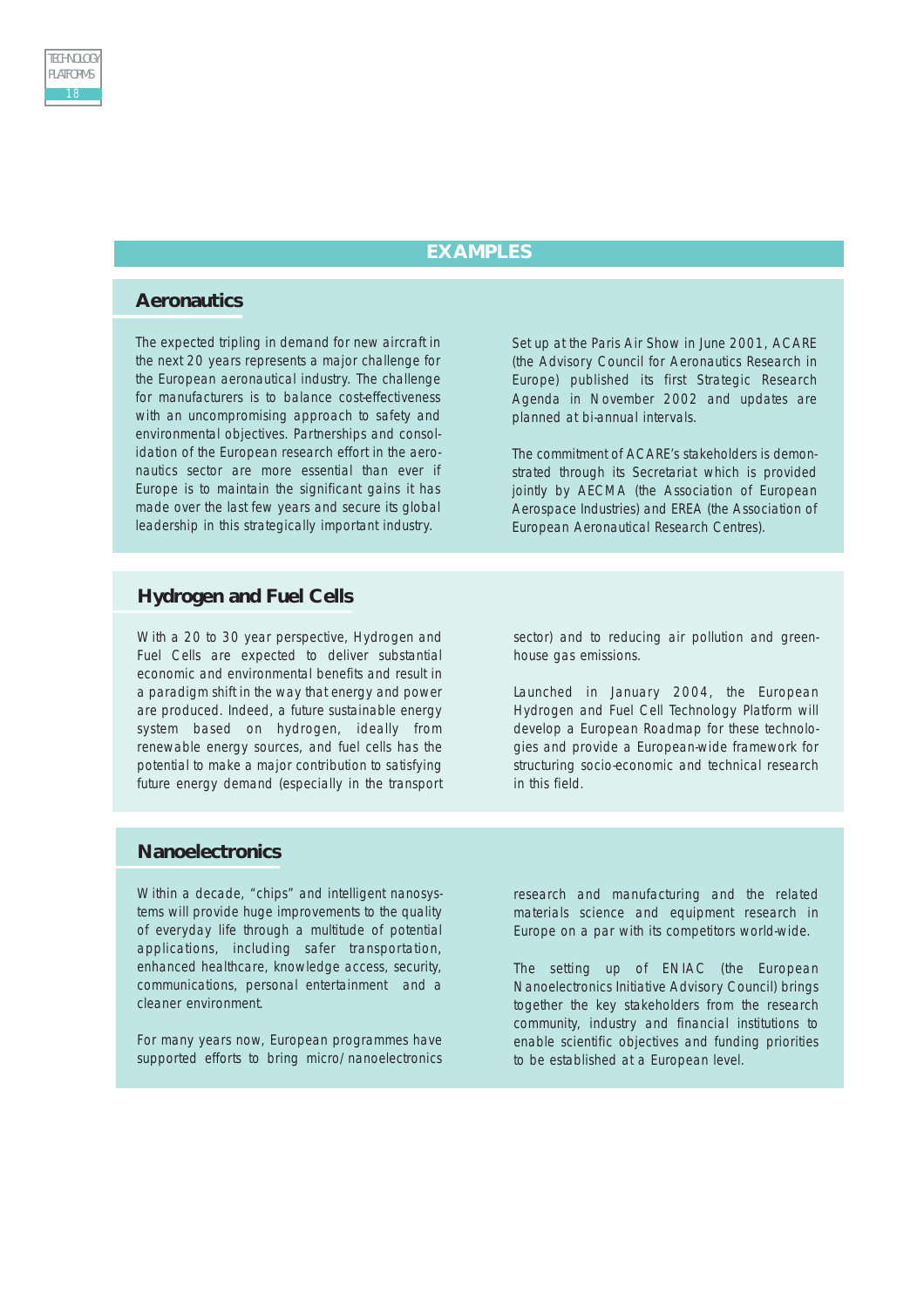## **RESEARCH IMPLEMENTATION: STAGE 3: Stakeholders implement the Strategic Research Agenda**

#### **Existing instruments suitable in most instances:**

**3**

The research implementation phase of several technology platforms will coincide broadly with the timeframe of FP VII. During this phase, priority will need to be given to **implementation of the Strategic Research Agendas** which have been defined within these technology platforms. The use of existing instruments for collaborative research, possibly with some adaptation, is expected to be the most appropriate way of providing Community support for the implementation of the majority of these research agendas. In practice therefore, Community support for this implementation would be through open calls for proposals for collaborative research (for example, integrated projects or other collaborative research instruments), research infrastructures etc. The participation of the Community in national research programmes, as provided for by Article 16910 of the Treaty, could also be envisaged.

#### **But a specific mechanism is needed in a limited number of cases:**

Nevertheless, a limited number of research agendas can be expected to be of such an ambitious scale that they will require the mobilisation of very high public and private investments, as well as a large critical mass of researchers throughout Europe and even beyond. In view of establishing and co-ordinating the necessary public-private partnerships to implement such research agendas, it can be anticipated that a mechanism would be needed which could enable coherent, large-scale structures to be set up specifically for this purpose. The structures which the Community may set up under the terms of **Treaty Article 171 may provide such a mechanism.** 

### *Article 171*

*Ti*<br>**The Community may set up joint undertakings or any other structure necessary for the** *efficient execution of Community research, technological development and demonstration programmes.*  $\mathbf{U}$  –

With a view to identifying the most suitable ways in which Community support could be mobilized for the implementation of the various research agendas, **especially those for which the use of Article 171 could be appropriate,** an examination of the various platforms and the associated research agenda should be undertaken.

10 Article 169: "In implementing the multi-annual framework programme, the Community may make provision, in agreement with the Member States concerned, for participation in research and development programmes undertaken by several Member States, including participation in the structures created for the execution of these programmes.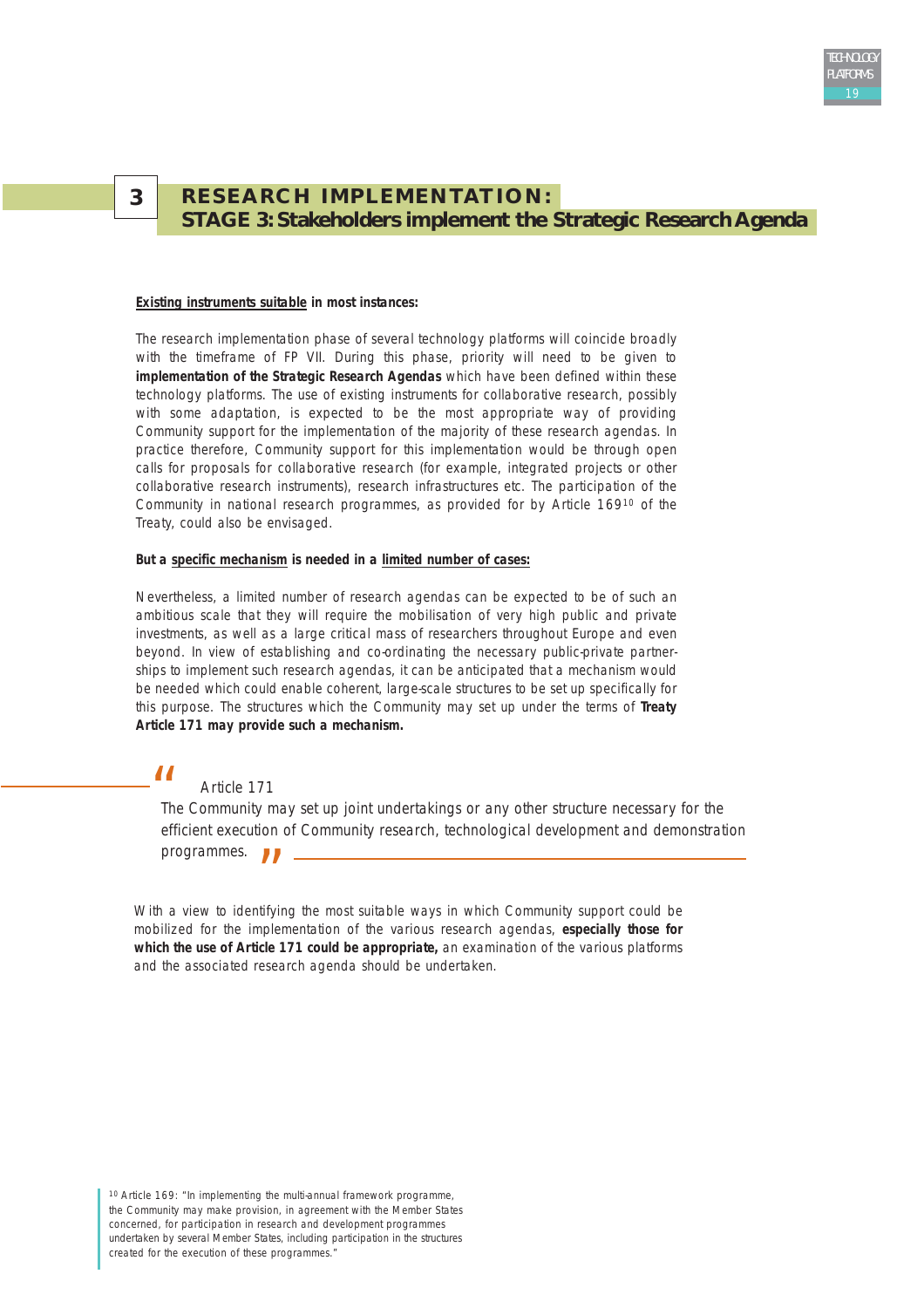

## **3.1 Specific support mechanism under FP VII - Joint Technology Initiatives**

The **limited number** of research agendas identified as suitable for implementation in this way are expected to be specifically included in the Commission's proposal for FP VII, to be designated **Joint Technology Initiatives.** Such proposals would then need to be approved by the EU Member States and the European Parliament through the usual political process.

These initiatives would be geared to implementing the large-scale, applied and industrial research programmes concerned with the following objectives:

- **III** Enhancement of the leverage effect of Community and national public funding on private investments by a more effective use and combination of financing instruments (grants, fiscal incentives, guarantee mechanisms and support to risk capital) and considerably strengthened links between private and public research efforts;
- **III** Consistency of European efforts in the technological fields concerned;
- III Acceleration of the generation of new knowledge, innovation and the uptake of research and technologies and thus improved industrial competitiveness and productivity;
- **III** Support to the development and networking of regional clusters;
- III Identification of obstacles to future market penetration. The technology proving process will be an important element to facilitate the removal of these obstacles;
- III Improvement of the European environment for researchers and engineers and encouragement of inward investment; and last but not least,
- **III** Establishment of an early warning system for the changing needs of the industries and technologies concerned and the consequences for society, for example in terms of skill shortages or infrastructure deficiencies.

Overall therefore, the ambitious research efforts to be undertaken will represent invaluable guiding frameworks for strengthening the European science base and optimising the use of research infrastructures for the development of the technologies concerned.

Joint Technology Initiatives will therefore need to build partnerships between the key public and private stakeholders concerned, to mobilise a range of European and national public and private funding sources and mechanisms and to ensure the unity of the administration and the financial control for all the RTD activities to be performed.

Through such a mechanism, legal entities could be set up capable of managing the funds assigned to each Joint Technology Initiative and the large number of players involved in the process. These entities, in accordance with Council decisions, would oversee the combining and use of public and private funding to implement the research programmes concerned.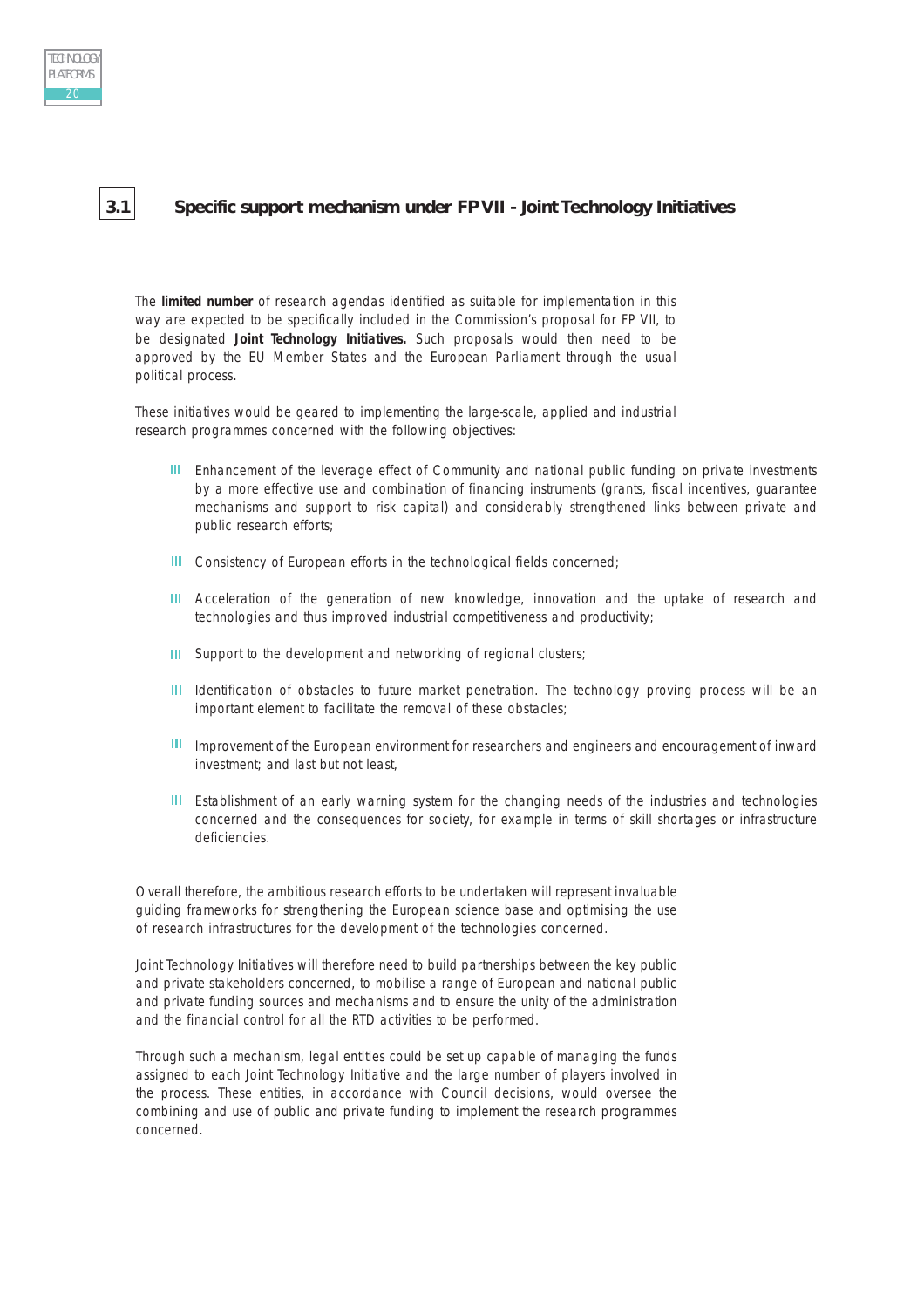Their capital would be made up of the assets brought in by its members (typically the Community, the key industrial concerns involved, the European Investment Bank (EIB) and individual Member States).

These assets could be in kind and would be subject to an evaluation of their value and their utility to the implementation of the research programmes concerned. The active participation of SMEs should be facilitated and measures taken to ensure a wide dissemination of results to the industries concerned.

Concerning the **financial engineering** aspects, the following can be noted:

- $\equiv$  Within the spirit of the Barcelona 3% objective (see 2.1 above), the partners in the Joint Technology Initiative should demonstrate their **strong financial commitment.** In this context, the orientation of one third public and two thirds private research investment towards this objective could serve as a reference. Indeed, confirmation of a very significant private financing contribution would provide a guarantee of the solidity of the initiative.
- $\equiv$  The complementary nature of the different **potential funding sources**, be they at a Community level (Framework Programme, Structural Funds), at a non-Community European level (e.g. EUREKA, COST), or at national/regional level.
- $\equiv$  The potential to mobilise loans and other financial instruments from sources such as the EIB and the EIF, as well as private banks. In this context, the Commission services are currently examining the potential multiplying effect that could be provided through the introduction of a European loan guarantee mechanism in the research area.
- These aspects should be studied alongside the reflections on the most appropriate **partnership structure.** Indeed, the capacity of the project partners to exploit the financial instruments of the EIB and other banks will be highly dependent on the structure chosen. For example, it would be very difficult to obtain an EIB loan unless the partners are brought together in a suitable corporate structure.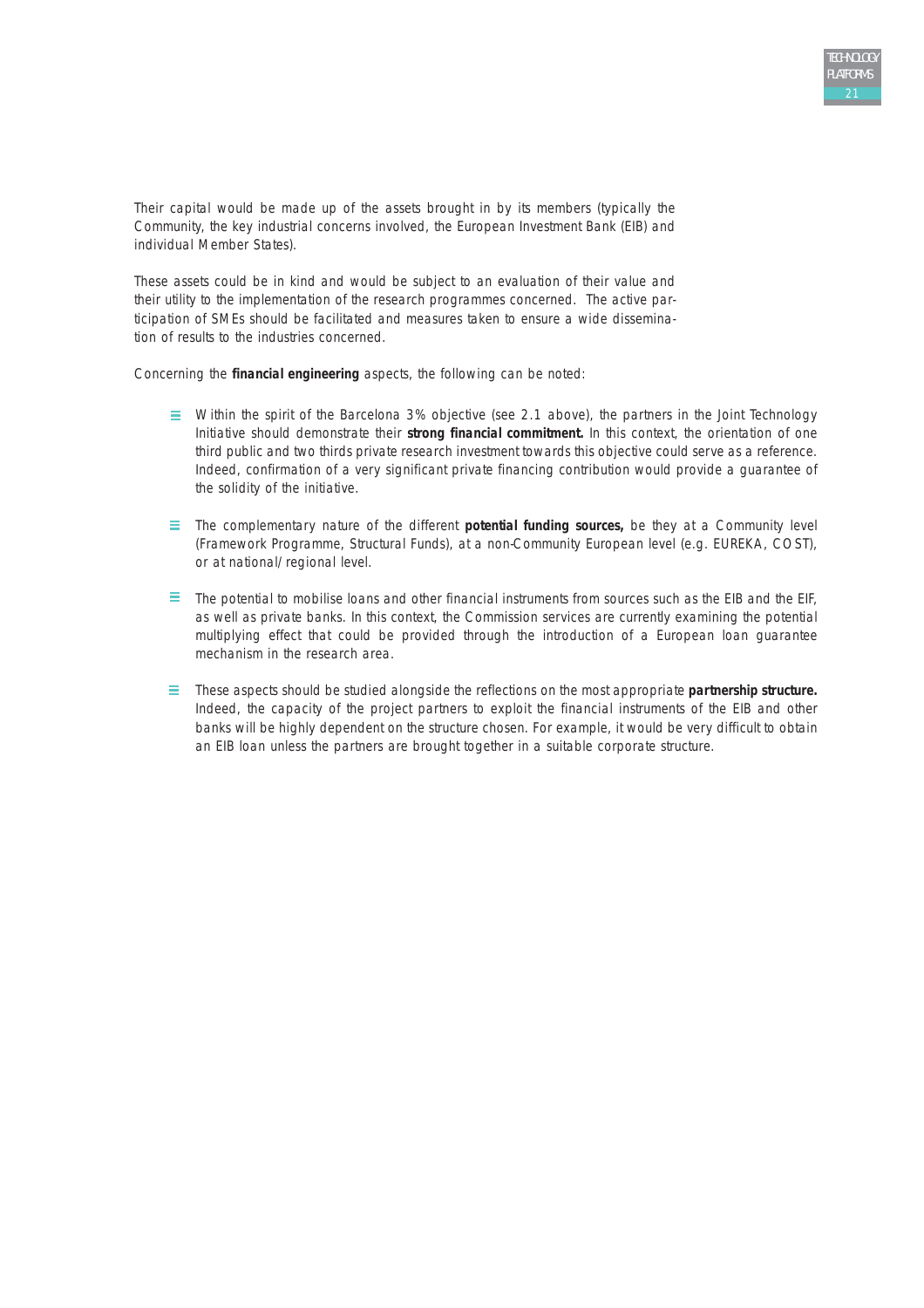#### **Case study – The Galileo Joint Undertaking**<sup>11</sup>

Satellite radio navigation is an advanced technology. It is based on the emission from satellites of signals indicating the time extremely precisely. GALILEO is based on a constellation of 30 satellites and ground stations providing information concerning the positioning of users in many sectors such as transport (vehicle location, route searching, speed control, guidance systems, etc.), social services (e.g. aid for the disabled or elderly), the justice system and customs services (location of suspects, border controls), public works (geographical information systems), search and rescue systems, or leisure (direction-finding at sea or in the mountains, etc.).

Given the high number of players involved in the development phase, as well as the large financial resources and technical expertise, it was decided to set up the Galileo Joint Undertaking.<sup>12</sup>

This ensures the management of the development phase of Galileo, at the same time preparing the management of the deployment and operational phases.

The founder members of the Joint Undertaking are the European Community (represented by the European Commission) and the European Space Agency. They may be joined by the European Investment Bank and private enterprises subscribing to the initial funding of the Joint Undertaking to a minimum of  $\epsilon$  5 million. This sum is reduced to  $\epsilon$  250,000 for small and medium sized enterprises. However, in order to avoid conflicts of interests, private enterprises will not be allowed to become members before the finalisation of the tendering procedure with a view to selecting the future holder of the concession to deploy and exploit the system.

The **principal missions** of the Joint Undertaking are:

a) To preside over the implementation of the development phase.

It has been agreed that this implementation of the development phase will be entrusted to the European Space Agency as regards the space and associated terrestrial components.

b) To prepare the subsequent stages of the programme.

The Joint Undertaking will prepare the structures designed to ensure the management of the deployment and operation phases and to determine the conditions for financial participation by the private sector.

#### **Structure**

The organs of the Joint Undertaking are the Administrative Board, the Executive Committee and the Director.

The Administrative Board consists of representatives of the members of the Joint Undertaking. It is the organ which takes all decisions of a strategic nature in the programming, financial and budgeting areas. The Executive Committee consists of three persons: a representative of the European Commission, a representative of the European Space Agency and a representative designated by the Administrative Board coming from the private sector (once private companies have become members). The accession of any new members is decided by the Administrative Board by a majority of 75% of votes.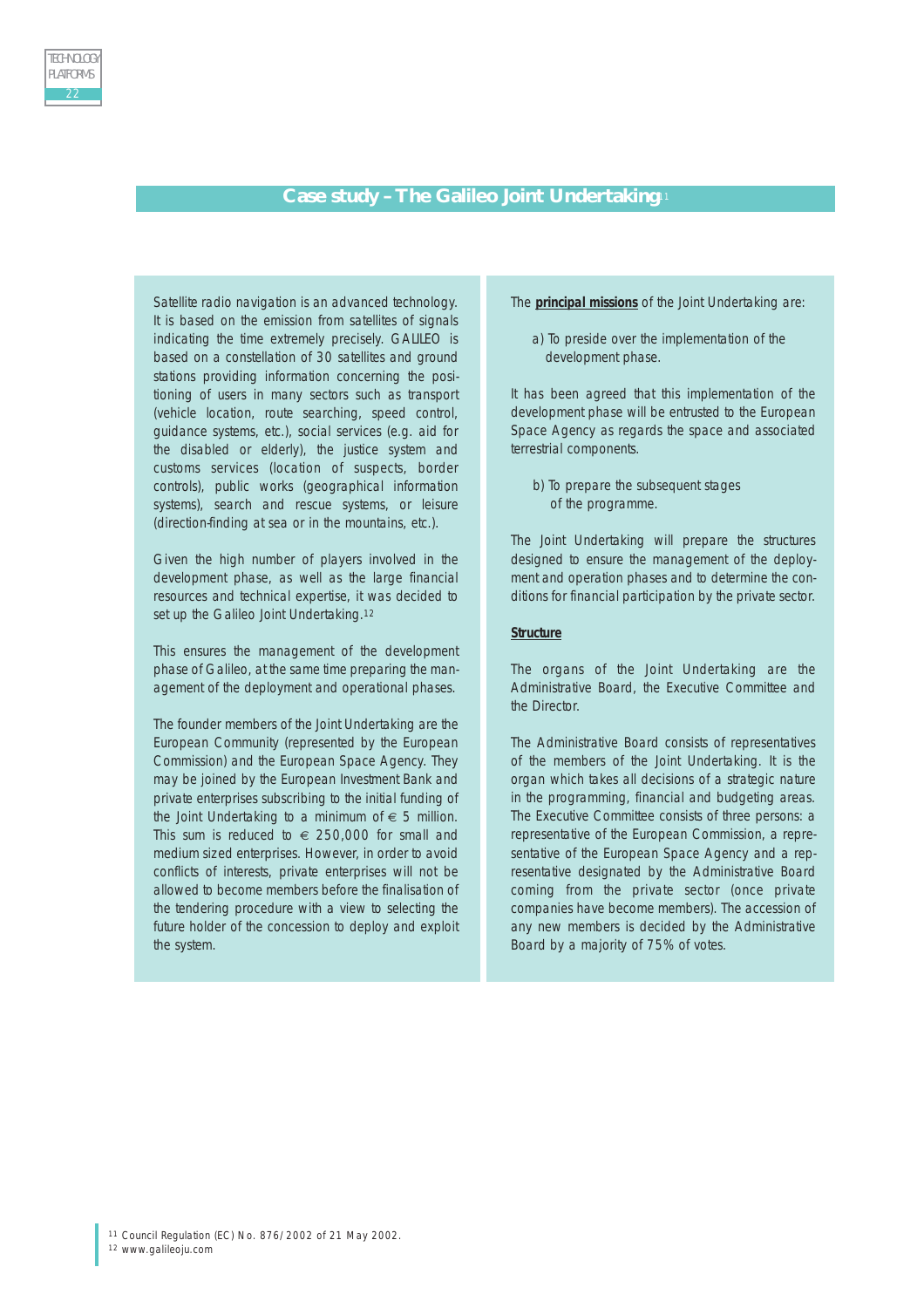## **3.2 Identification process**

In order to avoid fragmentation and to create the necessary critical mass of research and development effort in the areas concerned, an objective and transparent identification process will be needed to confirm the most appropriate technological avenues which should be pursued at a European level. In this respect the progress of the various technology platforms will be reviewed and an assessment of their deliverables made. This process should be particularly geared to **identifying those Strategic Research Agenda for which the setting up of Joint Technology Initiatives** would be the most appropriate way forward.

In this respect and in the face of likely global competition, the prospects for European leadership in the fields concerned should be examined, as well as the degree to which alliances will need to be built between many large, medium and small industries and the public research entities in a wide range of EU Member States. Particular attention should be given to the identification of those challenges to be surmounted which will necessitate a massive increase in leading-edge research and technological development effort, as well as the intervention of European and national public authorities to keep open the key technical options until such time as the appropriate regulations and standards have been adopted and the cost benefits and market potential of each alternative have been confirmed.

A three step identification process, expected to commence in early 2005, is currently envisaged. The appropriate methodology however will need to be further refined in the coming months and Commission services are actively seeking the experience of EU Member States in respect of relevant national experience which can be brought into this process. The following aspects would be looked at:

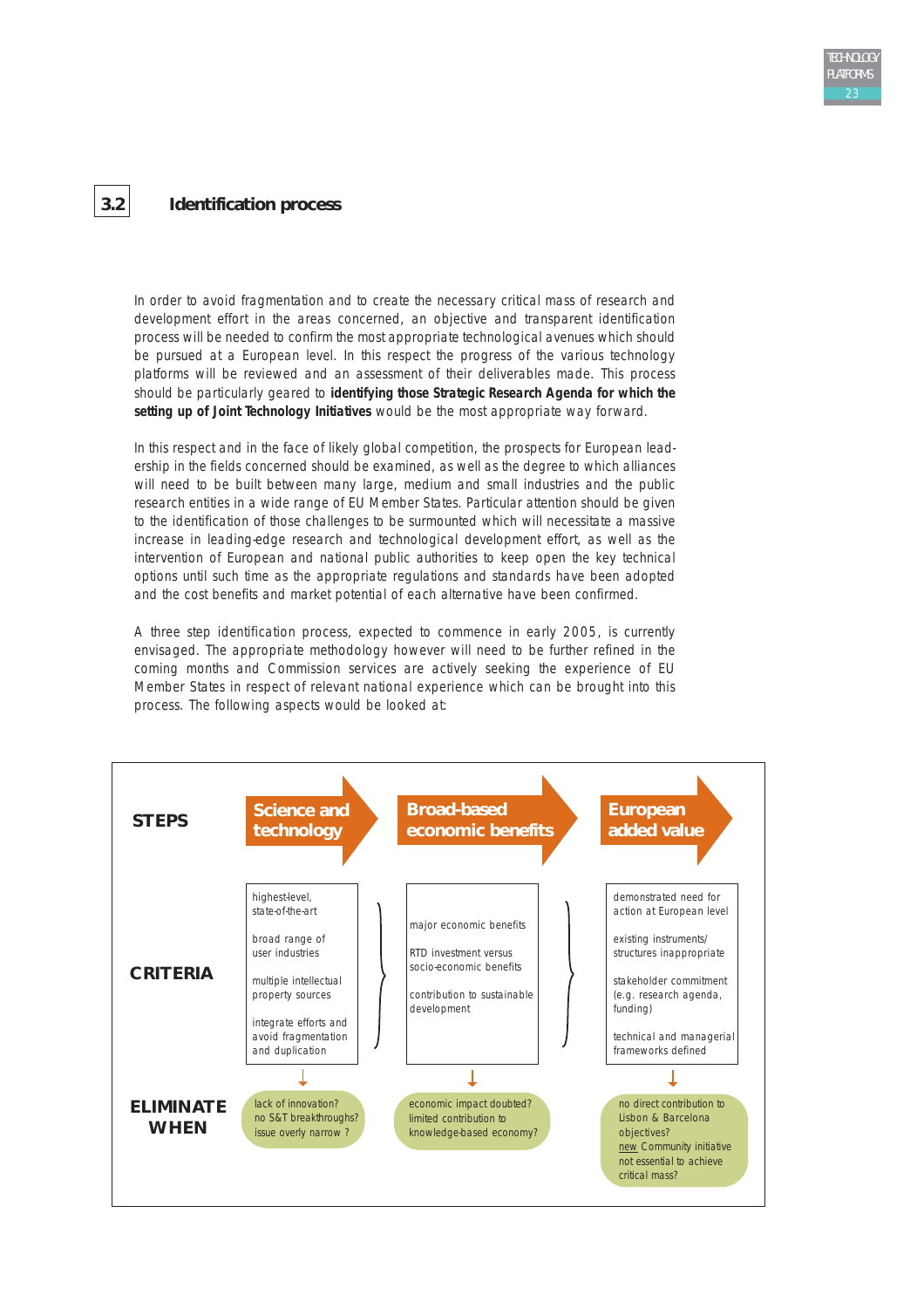#### Step 1: Science and technology aspects

TECHNOLOGY PLATFORMS

- The degree to which the research proposed represents the acquisition of new knowledge (advanced technologies) which can subsequently contribute significantly to competitiveness through new or improved cost-efficient products, processes or services.
- $\bullet$ The correspondence between the expected outputs from the research proposed and their response to future market needs. Multiple users with the potential to positively affect major and strategically significant European industries.
- $\bullet$ The inclusion in the research agenda of clearly defined roadmaps, each with realistic and measurable milestones and deliverables. The agenda should build upon programmes, projects and networks already underway through actively seeking to integrate efforts and avoid fragmentation and duplication.

#### Step 2: Broad-based economic benefits

- $\bullet$ Innovation aspects (creation of niche markets and development of successful business strategies, creation of new services etc.)
- Expected market, projected employment creation, additional turnover etc. Formulation of a comprehensive, technologically and economically rigorous business plan to identify and quantify these benefits.
- $\Omega$ Technological options and the risk of failure.
- $\bullet$ The current and projected levels of scientific and technological effort, especially in terms of private research investment. Are these commensurate with the scale of the potential socio-economic benefits? In this respect, account should be taken of the relative level of resources needed for future commercial development, vis-à-vis the necessary RTD effort.
- $\bullet$ The contribution to sustainable development goals which represent an added economic value.

#### Step 3: European added value (potential Joint Technology Initiatives)

A **crucial final step** in identifying those topics for which the setting up of a **Joint Technology Initiative** is being considered would comprise a confirmation of the very high public interest and of the real European added value which will be provided, as well as the need to establish a Joint Technology Initiative as the **only viable mechanism** to tackle the issue concerned.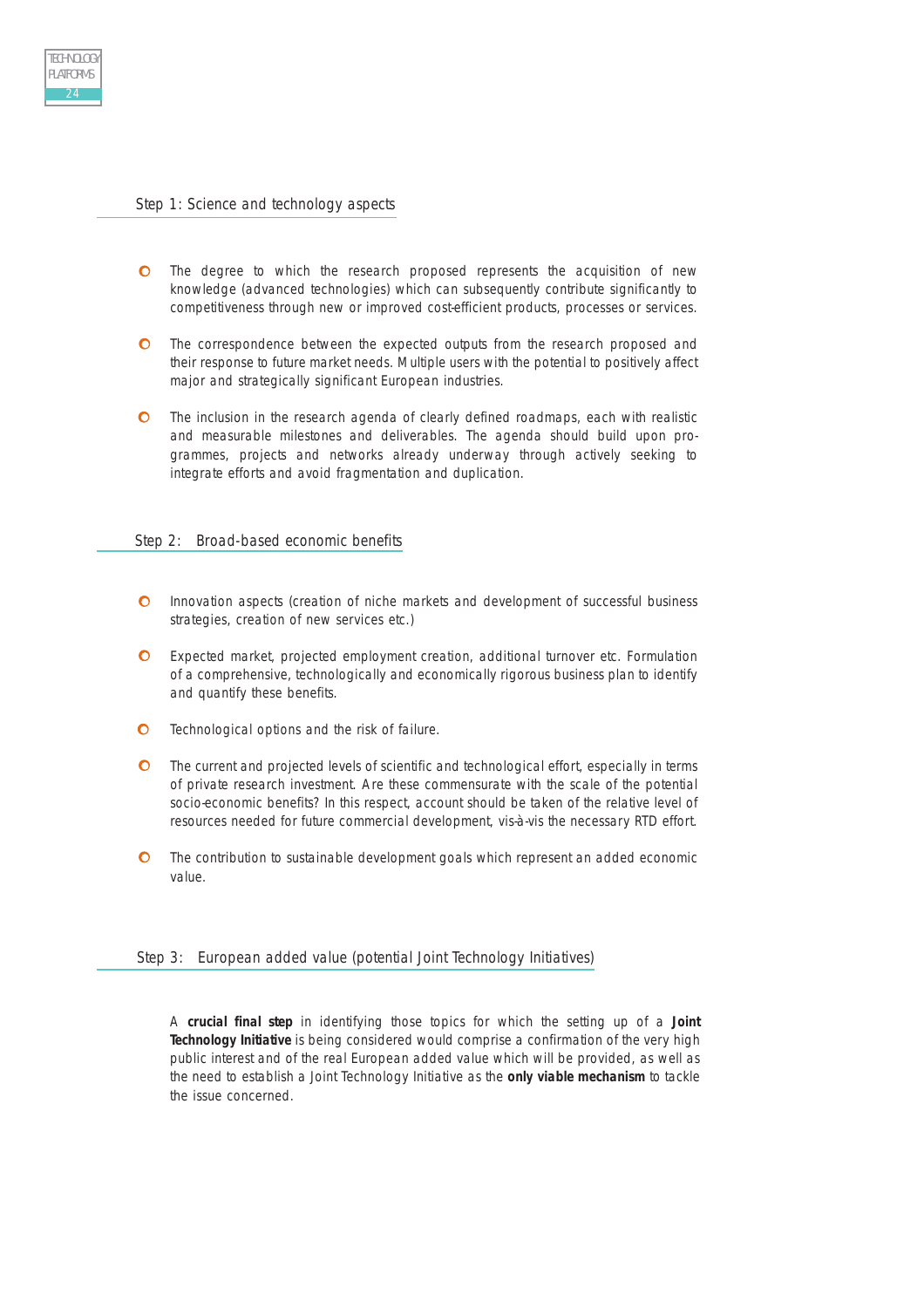In this respect, the following key additional aspects should be confirmed:

- O Significant contribution to and coherence with relevant European policies.
- The RTD activities can only be realistically carried out at a European level.
- Existing instruments and structures would not be capable of achieving the desired outcome, since they would not allow sufficient co-ordination and synergies between independent calls, as well as guarantee the prior commitment of other funding bodies or partners (particularly industry).
- All the key stakeholders have demonstrated their full and sustained commitment to the long-term vision (research, development and deployment) which is guiding the technology platform in which the research agenda was formulated.
- Public authorities (European, national and regional levels) have been fully associated with the formulation of the proposed research agenda and endorsed its content and objectives.
- The main industrial companies concerned (including industrial federations and groupings of SMEs) have confirmed their commitment to provide high levels of sustained financial and human resources.
- The technical and managerial frameworks (consortia, public-private partnerships) have been broadly identified, as well as any existing research infrastructures which need to be utilised or new ones which need to be created.

It should be stressed again that, in the course of this identification process, it is expected that although found unsuitable for implementation through Joint Technology Initiatives, many of the research agendas or parts of them will be found appropriate for support through other instruments of FP VII and/or under complementary initiatives such as EUREKA.

Moreover, if a given research agenda is considered insufficiently mature to warrant coverage at the start of FP VII or all or part of it is considered more appropriate for implementation outside of FP VII, the technology platform concerned could still apply for some (limited) support from FP VII for its continued activities, where eligible.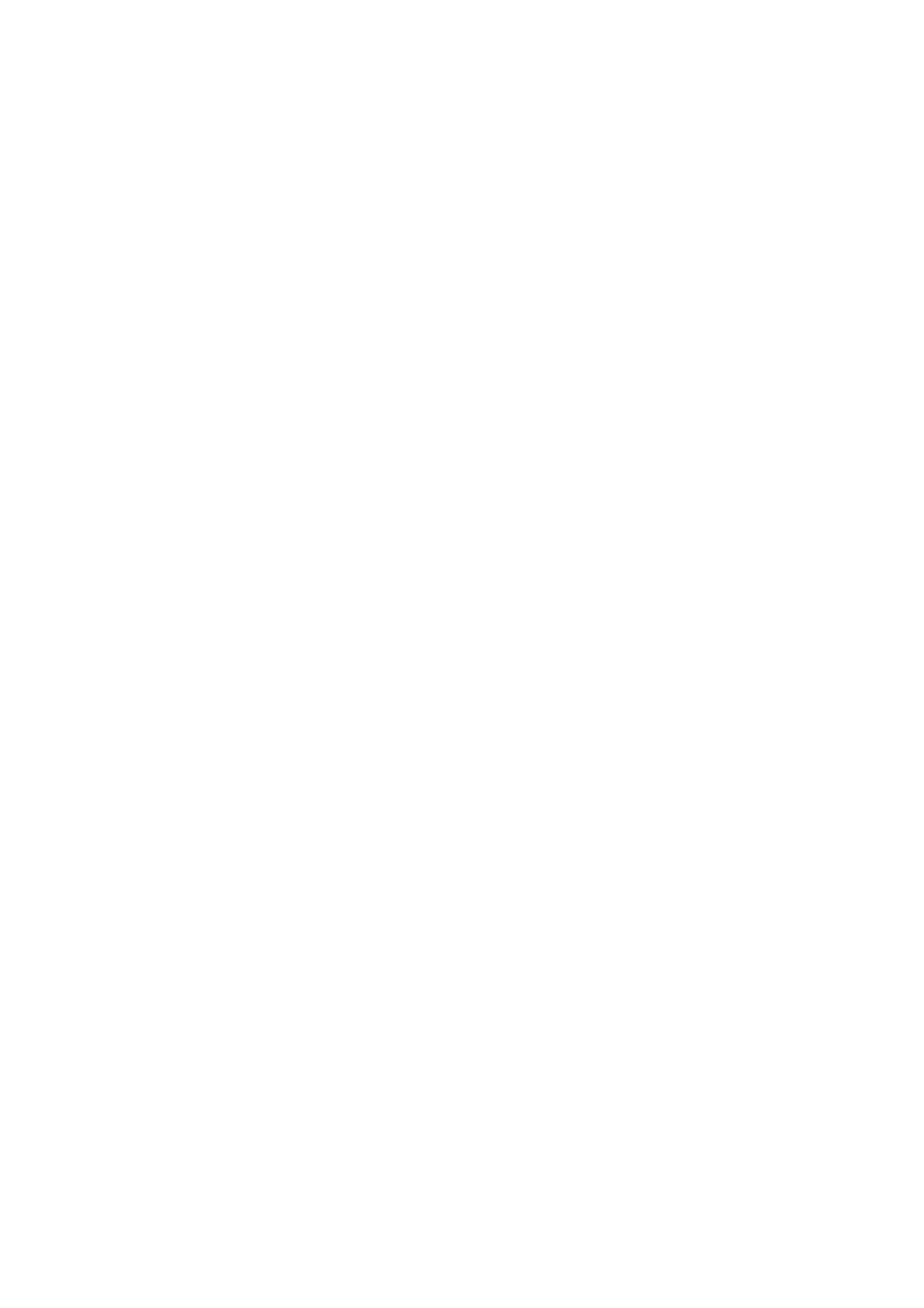## **4 CONCLUSIONS**

Several major technological challenges lie ahead and the **Technology Platforms** which are emerging currently will play a leading role in defining **Strategic Research Agendas** in the fields concerned and in **mobilising substantial public and private funding** sources for their subsequent implementation.

The **implementation** of these research agendas will, in many cases, be carried out with the support of **existing Community RTD instruments.** However, in a limited number of cases requiring the efficient and effective implementation of very large-scale applied and industrial research and the setting up of public-private partnerships for this purpose, the inclusion of **Joint Technology Initiatives** as a mechanism within FP VII is aimed at providing a telling response at Community level to addressing these challenges.

The next steps will be:

- to further develop and support Technology Platforms in the period leading up to the launch of FP VII; and
- in close collaboration with EU Member State authorities, further refine the methodology to identify and decide upon those technological fields being explored within these platforms which most merit to be supported with substantial Community funding under FP VII through use of the new mechanism of Joint Technology Initiatives.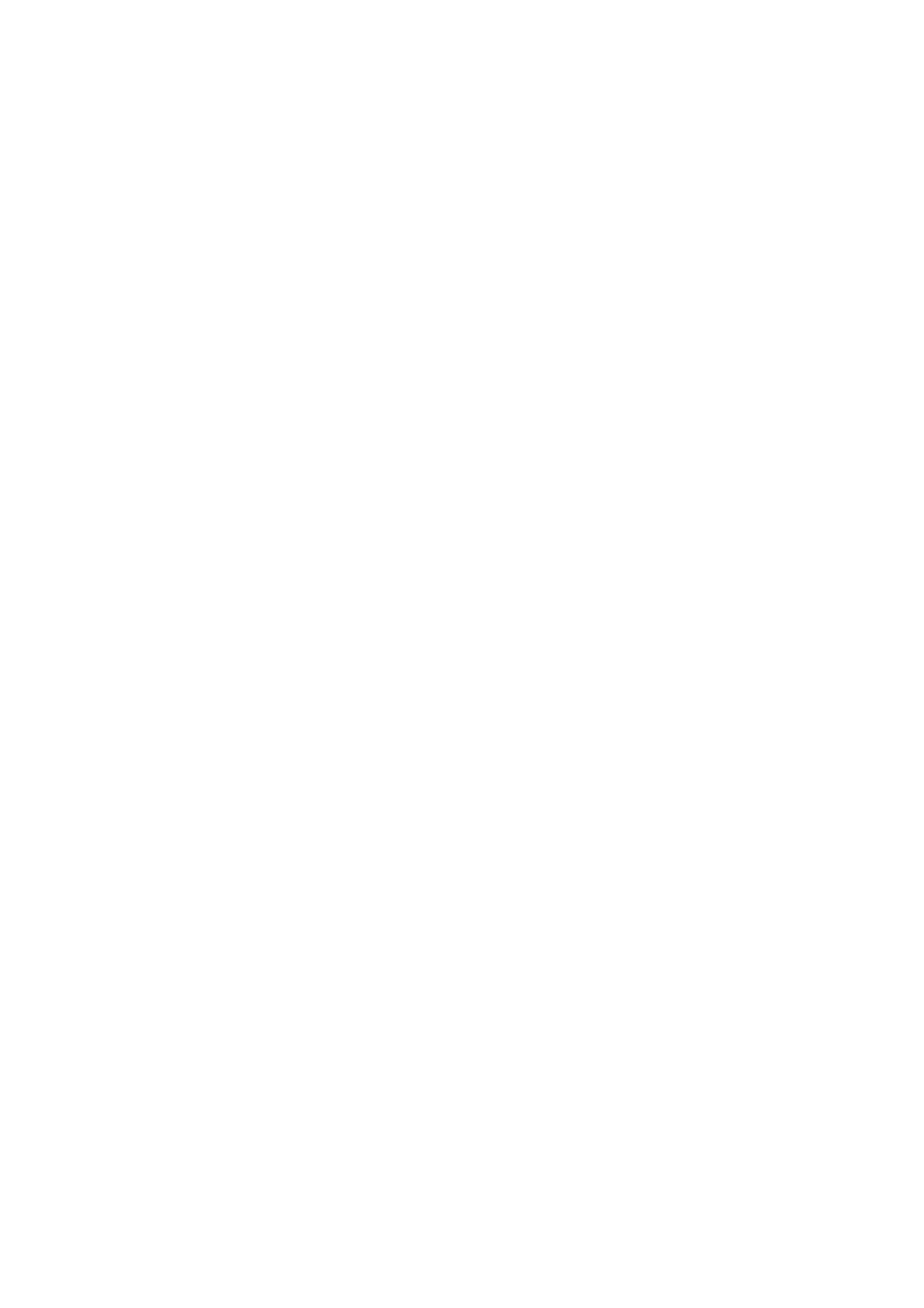## **ANNEX**

**Summaries of several existing or planned 'technology platforms'**

New technologies leading to radical change in a sector, if developed and deployed appropriately and in time:

HYDROGEN AND FUEL CELLS (H/FC) NANOELECTRONICS (ENIAC) NANOMEDICINE (proposal stage) GAS COOLED REACTORS (proposal stage)

Reconciliation of different policy objectives with a view to sustainable development:

PLANT GENOMICS AND BIOTECHNOLOGY WATER SUPPLY AND SANITATION **PHOTOVOLTAICS** SUSTAINABLE CHEMISTRY SUSTAINABLE BENEFITS FROM RENEWAL FORESTRY RESOURCES (proposal stage) GLOBAL LIVESTOCK DEVELOPMENT PARTNERSHIP ROAD TRANSPORT (ERTRAC) RAIL TRANSPORT (ERRAC) MARITIME TRANSPORT (ACMARE)

New technology based public goods or services with high entry barriers, uncertain profitability, but high economic and social potential:

MOBILE AND WIRELESS COMMUNICATIONS INNOVATIVE MEDICINES FOR EUROPE

Ensuring the development of the necessary technology breakthroughs to keep at the leading edge of technologies in high-technology sectors which have significant strategic and economic importance for Europe:

EMBEDDED SYSTEMS (ARTEMIS) AERONAUTICS (ACARE) EUROPEAN SPACE TECHNOLOGY (proposal stage)

Renewal, revival or restructuring of traditional industrial sectors:

STEEL

TEXTILES AND CLOTHING (high level group stage) MANUFACTURING TECHNOLOGIES (high level group stage) BUILDING FOR A FUTURE EUROPE (proposal stage)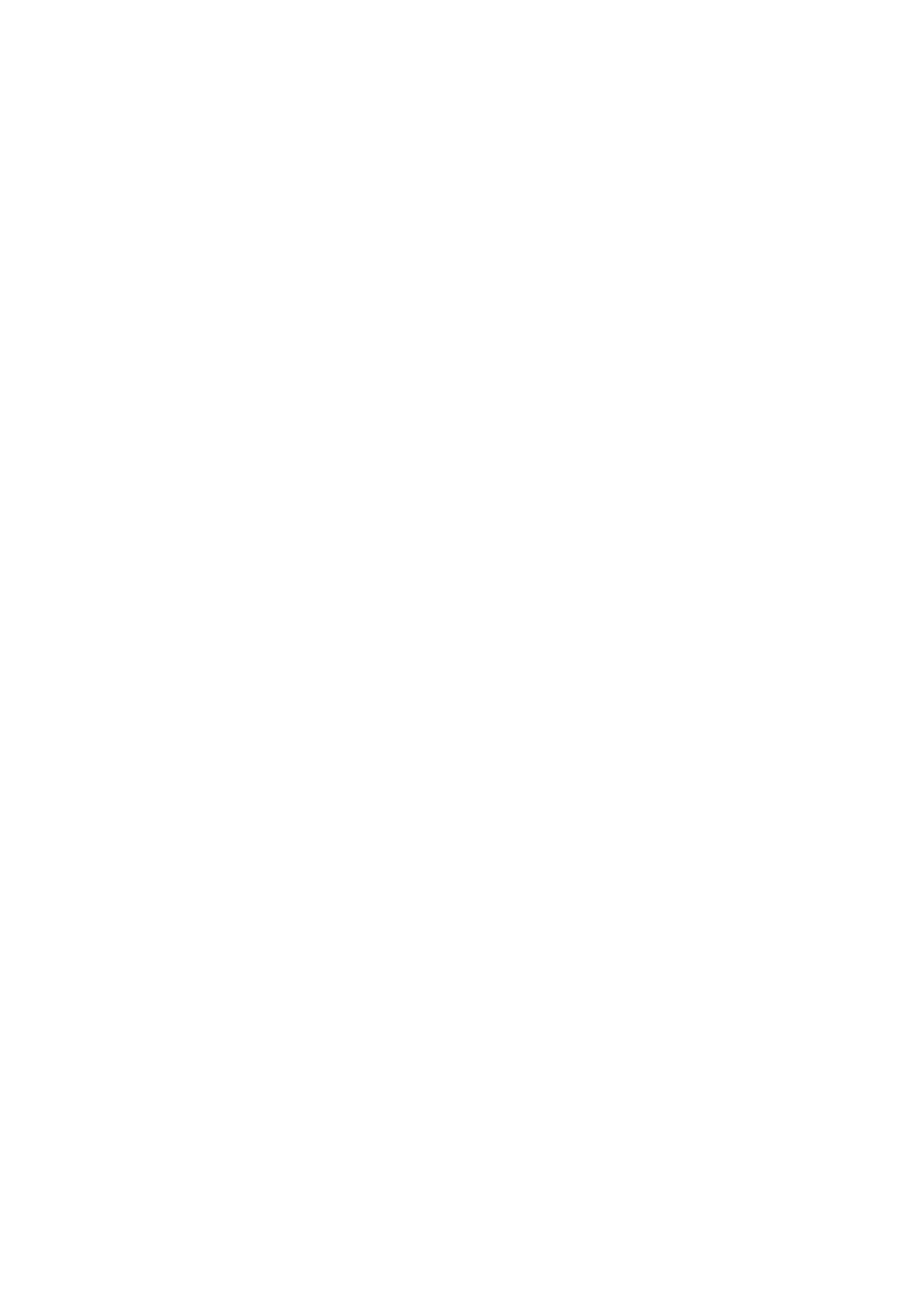# **Key Policy Features of Existing and Planned 'Technology Platforms'**

| Technology area                                           | 'Operational' from<br>(indicative)     | Primary feature                       | Other key features                                                                                    |
|-----------------------------------------------------------|----------------------------------------|---------------------------------------|-------------------------------------------------------------------------------------------------------|
| <b>Hydrogen and Fuel Cells</b>                            | January 2004                           | radical technological<br>change       | sustainability, environment,<br>energy                                                                |
| Nanoelectronics                                           | <b>June 2004</b>                       | radical technological<br>change       | competitiveness,<br>sustainability                                                                    |
| Nanomedicine                                              | proposal stage                         | radical technological<br>change       | health, competitiveness                                                                               |
| <b>Gas Cooled Reactors</b>                                | proposal stage                         | radical technological<br>change       | sustainability, environment,<br>energy                                                                |
| <b>Plant Genomics and</b><br>Biotechnology                | <b>June 2004</b>                       | sustainability                        | competitiveness, health,<br>environment                                                               |
| Water Supply & Sanitation                                 | May 2004                               | sustainability                        | environment, international<br>development                                                             |
| Photovoltaics                                             | September 2004                         | sustainability                        | energy, environment                                                                                   |
| Sustainable Chemistry                                     | <b>July 2004</b>                       | sustainability                        | competitiveness,<br>environment                                                                       |
| Sustainable benefits from<br>Renewable Forestry Resources | proposal stage                         | sustainability                        | competitiveness,<br>environment                                                                       |
| <b>Global Livestock</b><br>Development                    | October 2004                           | sustainability                        | international development,<br>health                                                                  |
| Road Transport (ERTRAC)                                   | December 2002                          | sustainability                        | safety, competitiveness,<br>environment                                                               |
| Rail Transport (ERRAC)                                    | November 2001                          | sustainability                        | safety, competitiveness,<br>environment                                                               |
| Maritime Transport<br>(ACMARE)                            | Autumn 2004                            | sustainability                        | safety, competitiveness,<br>environment                                                               |
| Mobile and Wireless<br>Communications                     | June 2004                              | goods & services                      | competitiveness, cohesion                                                                             |
| <b>Innovative Medicines</b><br>for Europe                 | April 2004                             | goods & services                      | health, sustainability,<br>competitiveness                                                            |
| <b>Embedded Systems</b>                                   | October 2004                           | strategic, leading-edge<br>technology | goods & services.<br>competitiveness, safety                                                          |
| Aeronautics (ACARE)                                       | <b>June 2001</b>                       | strategic, leading-edge<br>technology | safety, competitiveness,<br>sustainability                                                            |
| European Space Technology                                 | proposal stage                         | strategic, leading-edge<br>technology | competitiveness,<br>sustainability, security,<br>information & communiction<br>technologies, services |
| <b>Steel</b>                                              | March 2004                             | industrial renewal                    | sustainability, employment,<br>competitiveness                                                        |
| Textiles and Clothing                                     | March 2004<br>(High Level Group)       | industrial renewal                    | sustainability, employment,<br>competitiveness                                                        |
| Manufacturing Technologies<br>'Manufuture'                | <b>June 2004</b><br>(High Level Group) | industrial renewal                    | sustainability, employment,<br>competitiveness                                                        |
| Building for a Future Europe                              | proposal stage                         | industrial renewal                    | sustainability, environment,<br>employment, competitiveness                                           |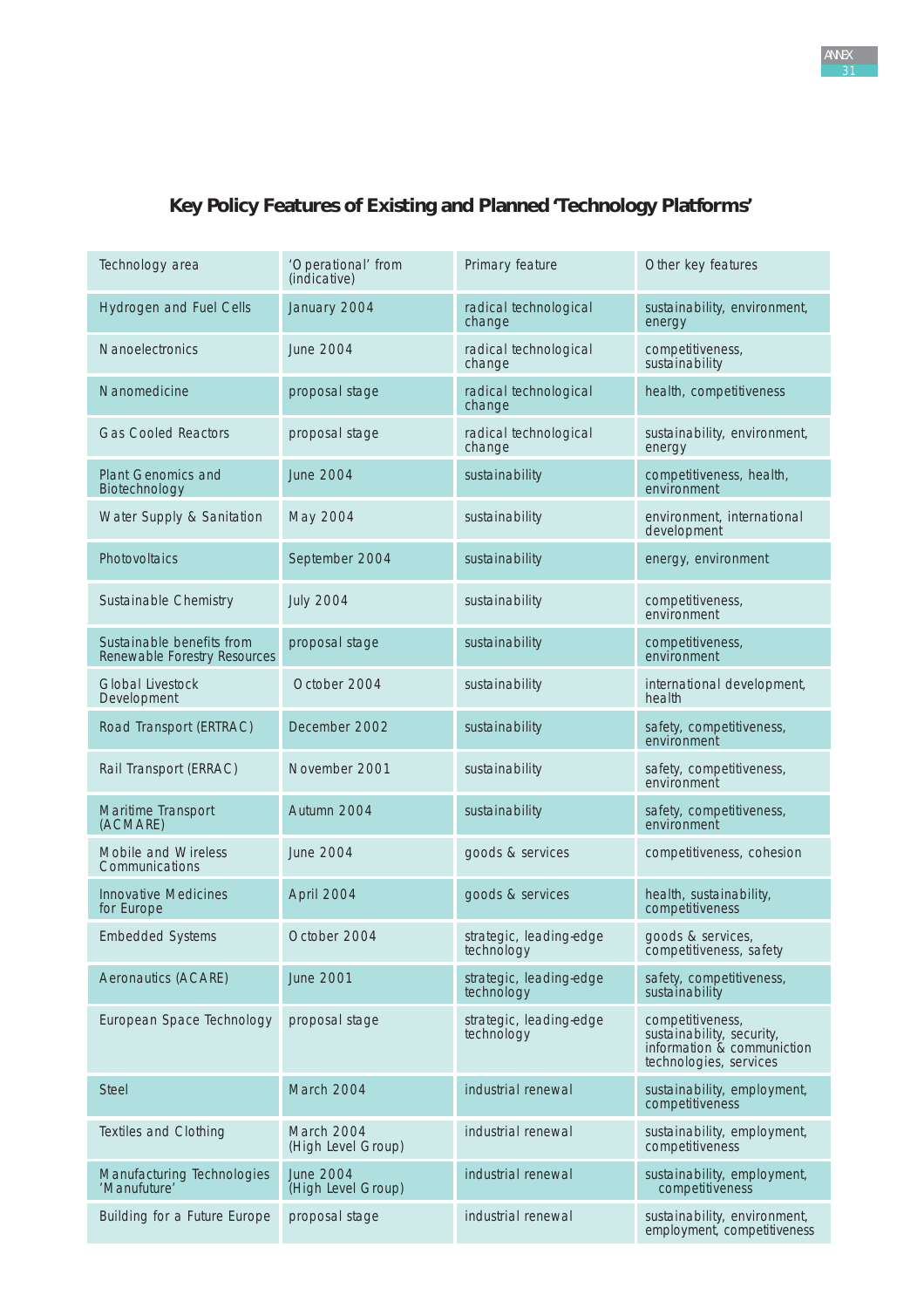# **Title** The European Hydrogen and Fuel Cell Technology Platform **Detailed information** [www.europa.eu.int/comm/research/energy/nn/nn\\_rt\\_htp1\\_en.html](http://www.europa.eu.int/comm/research/energy/nn/nn_rt_htp1_en.html) **Overall Policy Objective Europe's technological position in a global context Primary Technical, Economic and Political Justification for action** *To facilitate and accelerate the development and deployment of cost-competitive, world class European hydrogen and fuel cell based energy systems and component technologies for applications in transport, stationary and portable power.* The USA and Japan are world leaders in fuel cell research. Largely driven by defence and aerospace applications, US government support to fuel cell development includes the Freedom Car Programme (€150 million per year), and the €25-30 million SECA (Solid State Energy Conversion Alliance) programme. Japan supports fuel cell and hydrogen research & technology development within a 28-year programme (1993-2020) with a total budget of €2.4 billion. In contrast, total public funding for fuel cell research in Europe is currently estimated at some €50-60 million per year. There is widespread consensus that overall EU policy on sustainable development should include an ambitious strategy on Hydrogen and Fuel Cells. A future sustainable energy system based on hydrogen, ideally from renewable energy sources, and fuel cells would provide an effective response to the pressing challenges of increased energy demand (especially in the transport sector), security of energy supply, greenhouse gas emissions and air pollution. With a 20 to 30 year perspective, the task is complex and has potentially very great socio-economic and environmental consequences for the developed world. A wide range of European policies are concerned, including research, energy, transport, environment and enterprise. The mobilisation of all the key stakeholders towards a common goal in this field is expected to deliver substantial benefits, NN<sub>F</sub> 32

- o Structured socio-economic and technical research with the crucially important goal of sustainable and clean energy systems.
- **O** Stimulation and increased effectiveness of public and private investment in R&D.
- **C** Concentration of efforts and avoidance of fragmentation.
- Knowledge generation, innovation, competitiveness and productivity.  $\bullet$
- Development and networking of regional clusters.  $\circ$

including:

- Removal of obstacles for deployment and acceleration of market penetration.  $\bullet$
- Enhancement of the EU's attractiveness for researchers and industrial investment.  $\circ$
- $\Omega$ Increased public awareness and acceptance of the technologies concerned.

More detailed information is available in the keynote report: **"Hydrogen and fuel cells - a vision of our future"** [www.europa.eu.int/comm/research/energy/pdf/hlg\\_vision\\_report\\_en.pdf](http://www.europa.eu.int/comm/research/energy/pdf/hlg_vision_report_en.pdf)

#### **Development of the Technology Platform (State of play)**

- October 2002: Establishment of a High Level Group on hydrogen and fuel cells, which produced a vision report "Hydrogen and fuel cells – a vision of our future".
- June 2003: Major international conference **"The Hydrogen Economy a Bridge to Sustainable Energy"** held in Brussels (proceedings can be consulted at: [www.cordis.lu/sustdev/energy/h2.htm\)](http://www.cordis.lu/sustdev/energy/h2.htm).
- September 2003: Following up the key recommendation of this conference, the Commission endorsed orientations for the creation of a European Partnership for the Sustainable Hydrogen Economy (document: SEC(2003) 957/1 of 2/9/2003).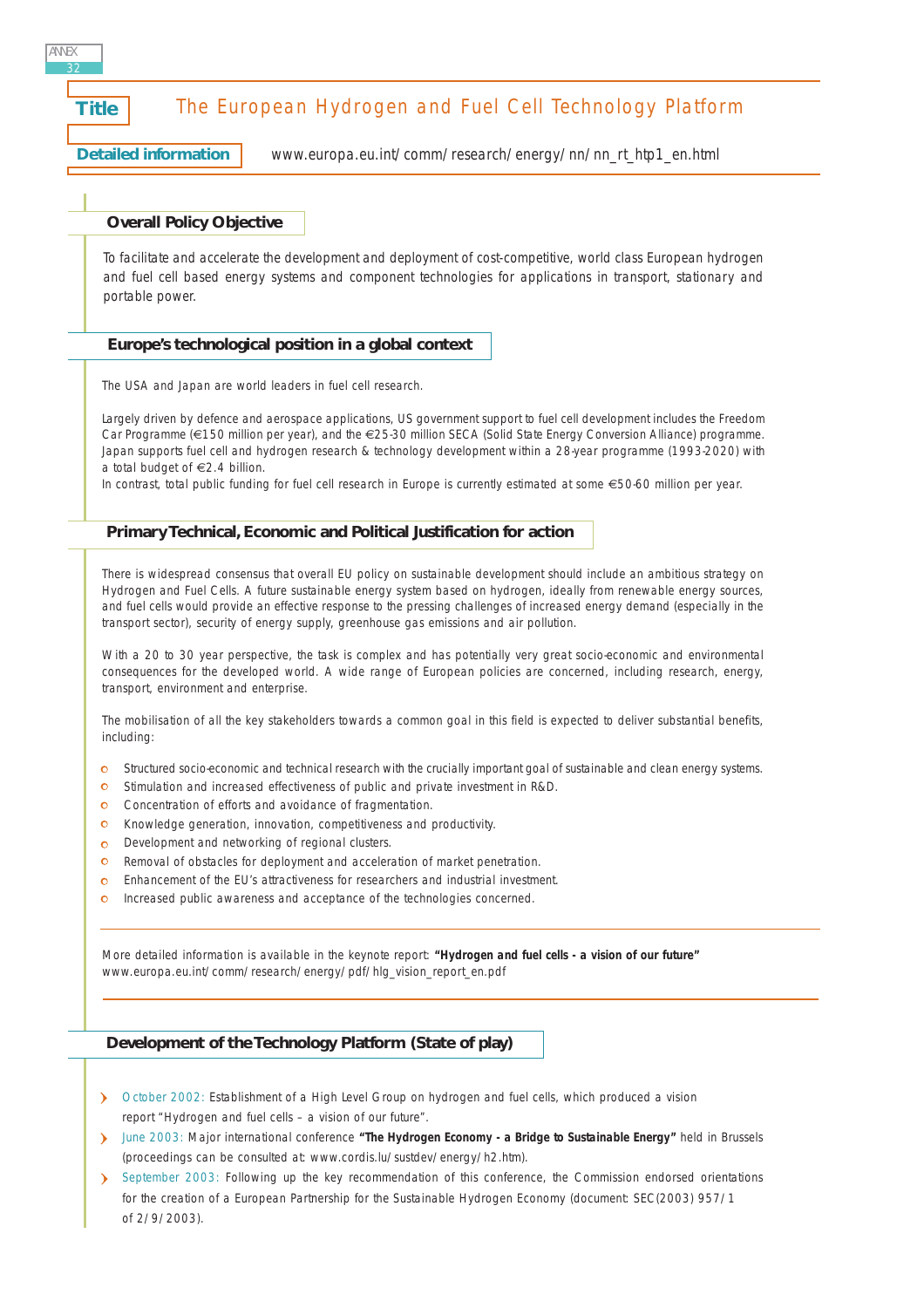- December 2003: First meeting of the **H/FC TP Advisory Council** comprising 35 high level representatives from industry, academia, civil society, EC.
- January 2004: **First General Assembly** of the technology platform comprising some 400 persons from the Advisory Council, Member States Mirror Group, civil society, financial institutions and EU Institutions, as well as co-ordinators of EU, national and regional projects and initiatives.
- April 2004: Steering panels on the Strategic Research Agenda and Deployment Strategy set up.
- May 2004: New Platform Secretariat starts operation.
- June 2004: 3rd Advisory Council meeting.

#### **Activities (existing and planned in short term)**

- **Some 65 projects** on Hydrogen and Fuel Cells funded under EU FP5 all of which will automatically be included in H/FC.
- **All new relevant projects under FP6** also to be automatically included. Active efforts to bring relevant national, regional and local projects and initiatives, as well as privately funded industrial R&D within the H/FC.
- **European Commission Services Project Team** already operational.
- **Secretariat** (Commission services initially, then EU FP6 Specific Support Action).
- **Member States' Mirror Group** to help structure hydrogen and fuel cell RTD and to develop appropriate links with policy.

#### **Specific Deliverables (short to medium term)**

- $\mathbf{H}$ **Strategic Research Agenda** - including ways to leverage private and public R&D investment.
- $\mathbf{H}^{\text{int}}$ **Deployment strategy** - including recommended policy measures.
- $\mathbf{H}^{\mathrm{int}}$ **European Roadmap for Hydrogen and Fuel Cells,** including an analysis of transition strategies.
- **Recommendations on business development,** financing and public-private partnerships.  $\mathbf{H}^{\mathbf{r}}$  .
- **Policy Interface/Framework** for interaction with political institutions.  $\rm H\,m$
- HL. **International co-operation strategy.**
- m. **Progress monitoring system.**

*Commission services contact*

Mr Bill Borthwick, DG Research

*Technology Platform Secretariat*

Mr Alfons Westgeest e-mail: ehp@eyam.be tel: +32 2 774 96 52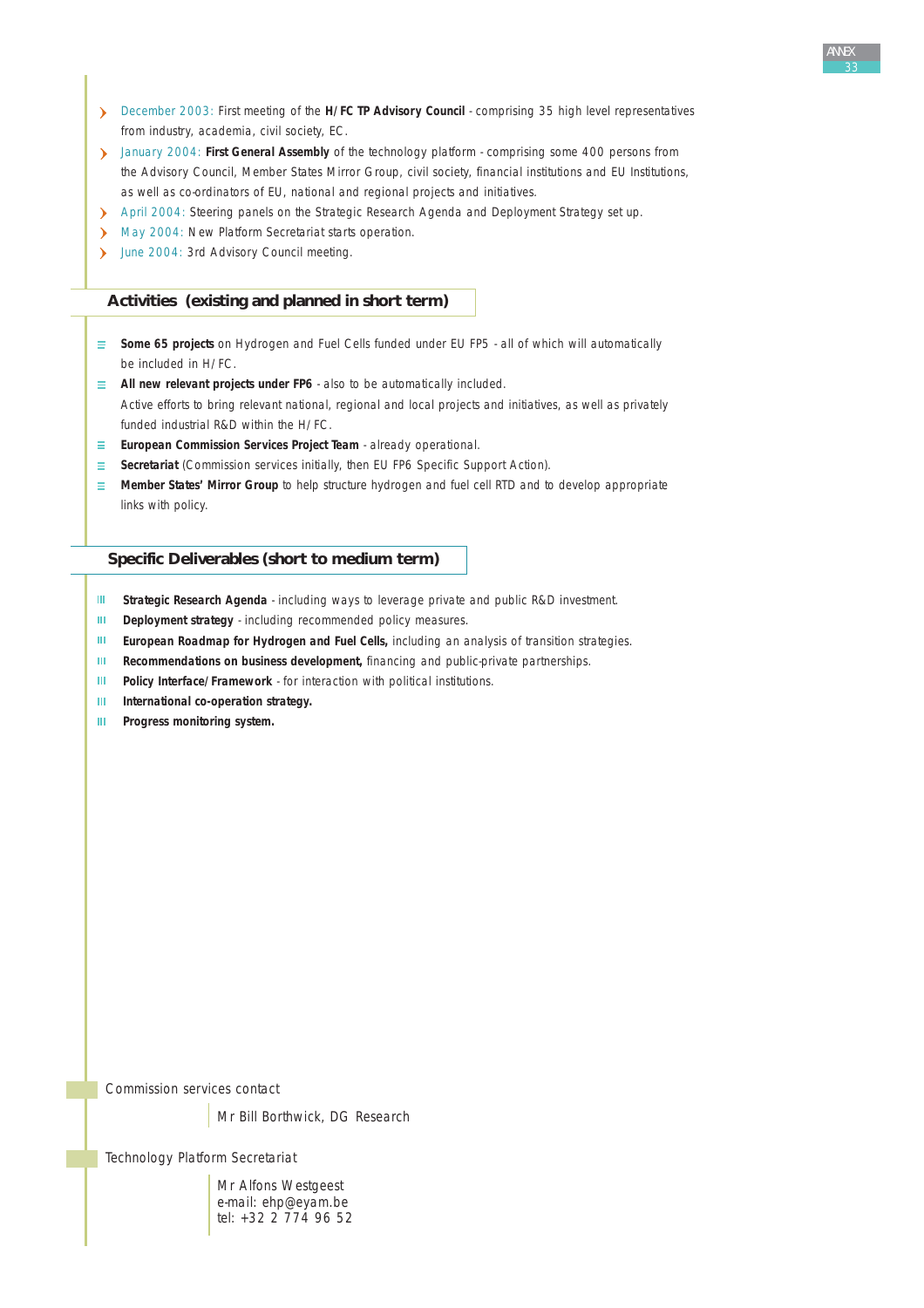## **Title** | European Nanoelectronics Initiative Advisory Council (ENIAC)

**Detailed information**

ANNEX 34

[www.cordis.lu/ist/eniac/home.html](http://www.cordis.lu/ist/eniac/home.html)

#### **Overall Policy Objective**

*To strengthen the competitiveness of the European electronics industry by further developing the high-tech knowhow required to master own technology solutions in strategic areas and to stay in the race with the US and Asia. It is particularly important to strengthen the European Research Area as a pillar of the Lisbon strategy for the nanoelectronics sector as it has to face extremely rapid technological development and strong global competition. The levels of investments needed to stay in the race in research and development are strongly increasing. The sector is of very high strategic importance for European industry since its products are key enablers for innovation in other sectors (multimedia sector, telecommunications, transport, health, environment, industrial processing, etc.). This requires that R&D and innovation efforts be better structured, optimised and integrated into a larger process involving all actors crucial to achieving a successful outcome in the domain.*

*In addition, the objective of achieving a global competitive industry in Europe implies that a wide range of European policies may interact with the Technology Platform, such as competition, trade, industry (IPR's), environment, education. Similarly, the Technology Platform may provide inputs to information society and research policy development. Whilst the interactions with different EU policies will vary according to the challenges to be addressed, effective mechanisms will need to be developed to ensure adequate co-ordination between the relevant stakeholders.*

#### **Europe's technological position in a global context**

The US and Asia are world competitors in nanoelectronics. In 2002, the total capital spending in investments for microelectronics by the Asia/Pacific and China region amounts to 62%, the US 20% and Japan 10%, while Europe counted for 8%.

Public funding for R&D in micro-/nanoelectronics reaches more than 1 billion € per year in the US and Japan. Asia is providing tax incentives, loans and direct support of similar orders of magnitude. In Europe, the amount of yearly public funding has been around 600 million €.

In the last 10 years, European research programmes and EUREKA have supported large efforts to help bring micro/nanoelectronics research and manufacturing and the related materials science and equipment research in Europe on a par with the competitors world wide. Given the high costs involved and the scarcity of resources available, a co-ordinated approach among the various actors will enable European industries to remain at the forefront.

#### **Primary Technical, Economic and Political Justification for action**

The market size of the nanoelectronics business chain (that is the manufacturers, but also a large set of related industries such as the equipment and material suppliers, the designers, etc.) represents currently nearly 1% of the world wide GDP with a strong annual average growth rate (around 15%). However, the industries it affects (such as telecom operators, consumer products, internet services, automotive, defence, space, etc.) count for an overall weight that is several times higher (estimated at ~5000 billion €). An effective initiative at EU level will have therefore an impact of significant size due to the leveraging effect of this enabling technology. The nanoelectronics sector is also a significant generator of highly qualified jobs, given its manufacturing dimension. At a wider scale, the IT and services sectors employ around a million people in Europe.

Europe has world leading capabilities here, but is under threat from Japan, China, Korea, Taiwan and the USA if production expansion to develop future generations of integrated circuits is not addressed with significant investment.

It can be expected that in 10 years, each individual will have "chips" and intelligent nanosystems in hundreds of his/her objects, that will seamlessly enhance life experience. There will be clear benefits to European citizens through applications delivering safer transportation, enhanced healthcare, access to knowledge, communications, personal entertainment, and environmental benefits, including closer emissions control, efficient and accessible e-government, safety, security etc.

Nanoelectronics also fosters sustainable development in the domain of energy and resource savings. Even if already modern production plants are environmentally acceptable, the move to nanoelectronics will ensure less use of resources and noxious substances.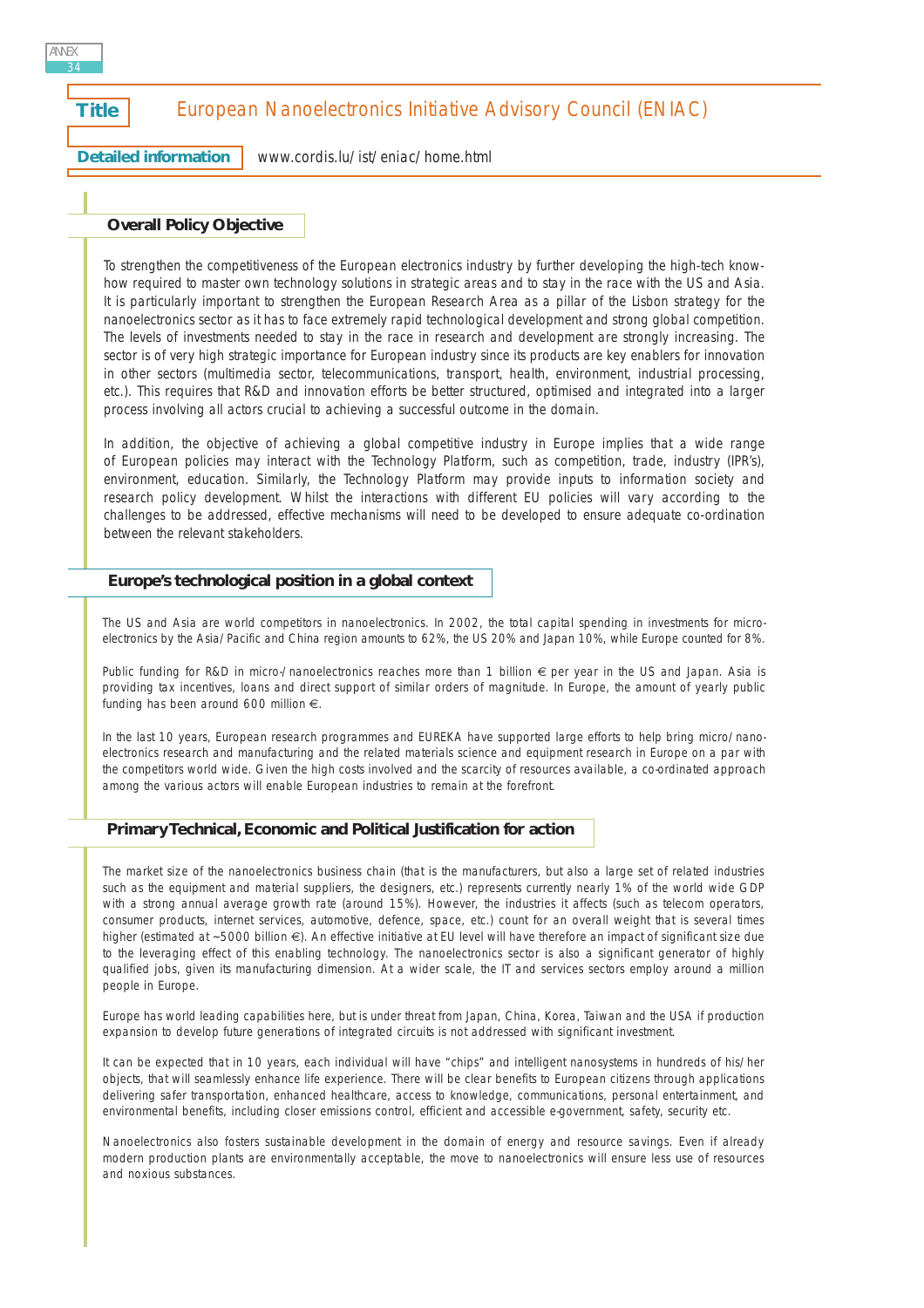For Europe to gain world wide leadership there must be:

- A research infrastructure capable of delivering the means by which the planned research can be completed to world leading standards.
- A competitive supply chain, from strong primes to the smallest suppliers, capable of exploiting all of the expertise in Europe, contributing to the necessary research and turning new technologies into competitive products.
- $\bullet$ A favourable environment for the huge and ever increasing investments required for the most advanced manufacturing facilities.
- $\mathbf{O}$ Qualification processes that facilitate the rapid introduction of new and innovative technologies into production systems.
- $\circ$ An educational system capable of delivering the required diverse and multi-disciplinary skilled research and production workforces.
- $\mathbf{o}$ Strategic partnerships with strong user industries to make best use of the research effort being applied.

It is important that the best synergies in terms of scientific objectives and funding priorities be established at European R&D level to meet effectively the future goals of industrial exploitation and greatest benefit for the citizens. An effective action plan must be developed and agreed upon between the European Research Community, funding bodies and industrial stakeholders.

#### **Development of the Technology Platform (State of play)**

- > June 2003: Establishment of a High Level Group supporting the need for a major initiative on nanoelectronics in Europe and advising the setting-up of a Technology Platform
- February 2004: High-Level Group produced a vision report **"2020 Nanoelectronics at the centre of change".**
- May 2004: Official launch of the Technology Platform first meeting to establish the Terms of Reference and future roadmap.
- 29 June 2004: Adoption and presentation of the Vision 2020 Report [ftp://ftp.cordis.lu/pub/nanotechnology/docs/e-vision-2020.pdf](http://ftp.cordis.lu/pub/nanotechnology/docs/e-vision-2020.pdf)
- Winter 2004/5: First conference/seminar of the **European Nanoelectronics Initiative Advisory Council.**

The principle mission of the Technology Platform will be to:

- Define a Strategic Research Agenda for the nanoelectronics sector, with respect to R&D;
- Set out strategies and roadmaps to achieve the 2020 vision through the Strategic Research Agenda and other associated documents;
- Stimulate increased and more effective and coherent public and private investment in R&D in the nanoelectronics sector;
- Contribute to improving convergence between EC, national, regional and private R&D actions on nanoelectronics within the European Research Area;
- **Enhance networking and clustering of the R&D capacity in Europe;**
- Promote European commitment to RTD thus ensuring Europe as an attractive location for researchers;

Interact with other policies and actors at all levels that influence the competitiveness of the sector such as education and training, competition, IPR, finance and investment, etc

#### **Activities (existing and planned in short term)**

- $\equiv$  The overall R&D effort required to develop nanoelectronics technologies over the next 5 years is estimated to require a doubling of the financial resources from the current level of 15 billion  $\epsilon$  (5 year base) to about 30 billion €, composed of 10 billion € to support upstream research and infrastructures and 20 billion € of downstream industrial R&D investments. The vast majority of the research funding will come from private companies (semiconductor manufacturers, suppliers of manufacturing equipment, services and materials) that invest about 15% of their turnover in research and development.
- $\equiv$  The European Commission funds nanoelectronics research with about 200 million  $\epsilon$  annually through its IST and NMP programmes in FP6.
- $\equiv$  The Member States through EUREKA (MEDEA+, PIDEA) fund nanoelectronics research with about 150 million € annually.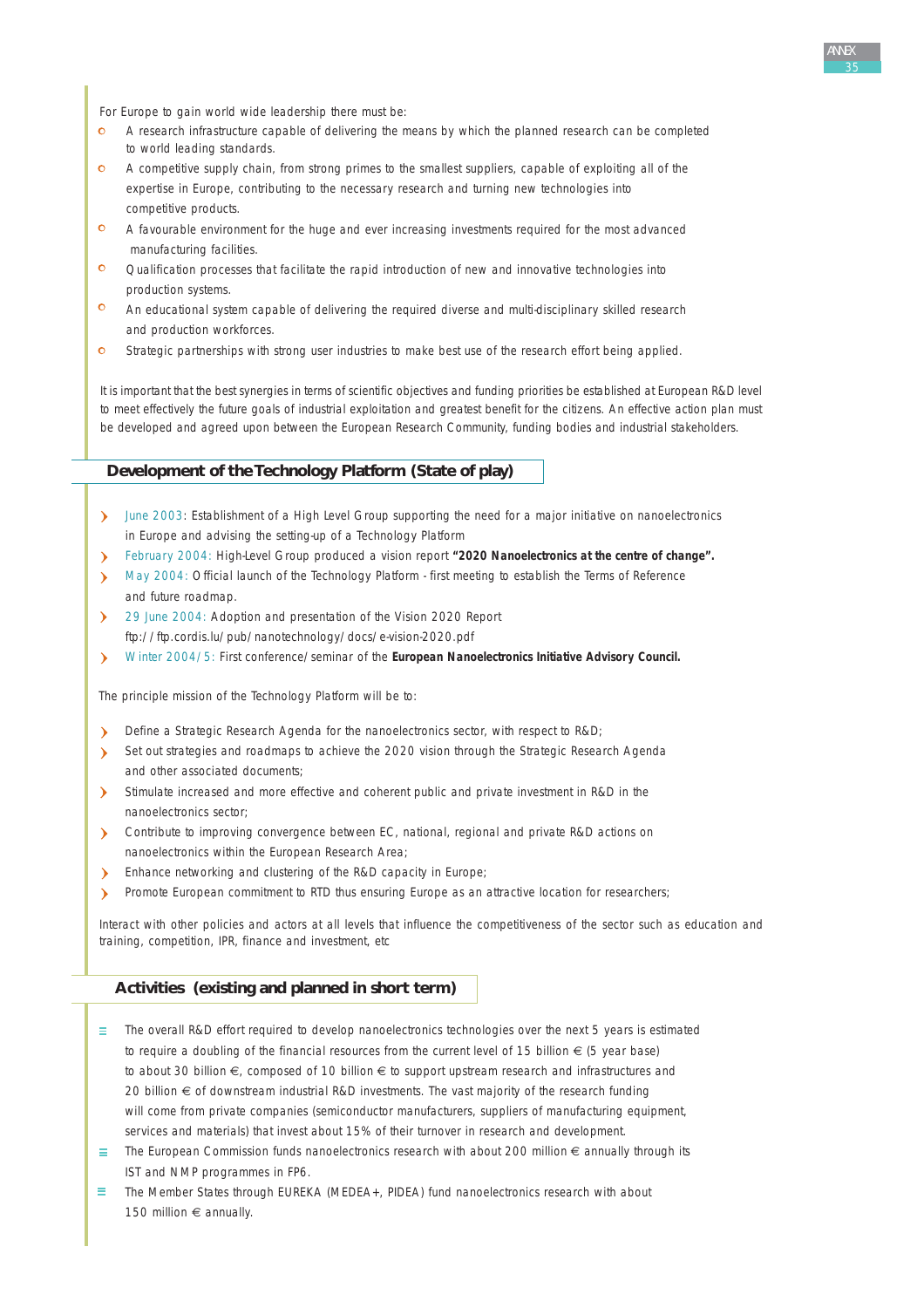$\equiv$  The Commission with the support of the European Investment Bank has included nanoelectronics as one of the large-scale "Quick-start Initiative for Growth" projects so that the nanoelectronics sector can make better use of attractive loan schemes.

- $\mathbf{H}$ **Strategic Research Agenda** - including ways to leverage private and public R&D investment
- **Public-private partnerships**  $\mathbf{H}$
- **Policy Interface/Framework** for interaction with other Community policies  $\rm III$
- **International co-operation strategy** Ш
- $\mathbf{m}$ **Progress monitoring system**

*Commission services contacts*

Mr Michel Hordies DG Information Society

Mr Heico Frima DG Research

*Technology Platform Leader*

Mr Pasquale Pistorio President and CEO, STMicroelectronics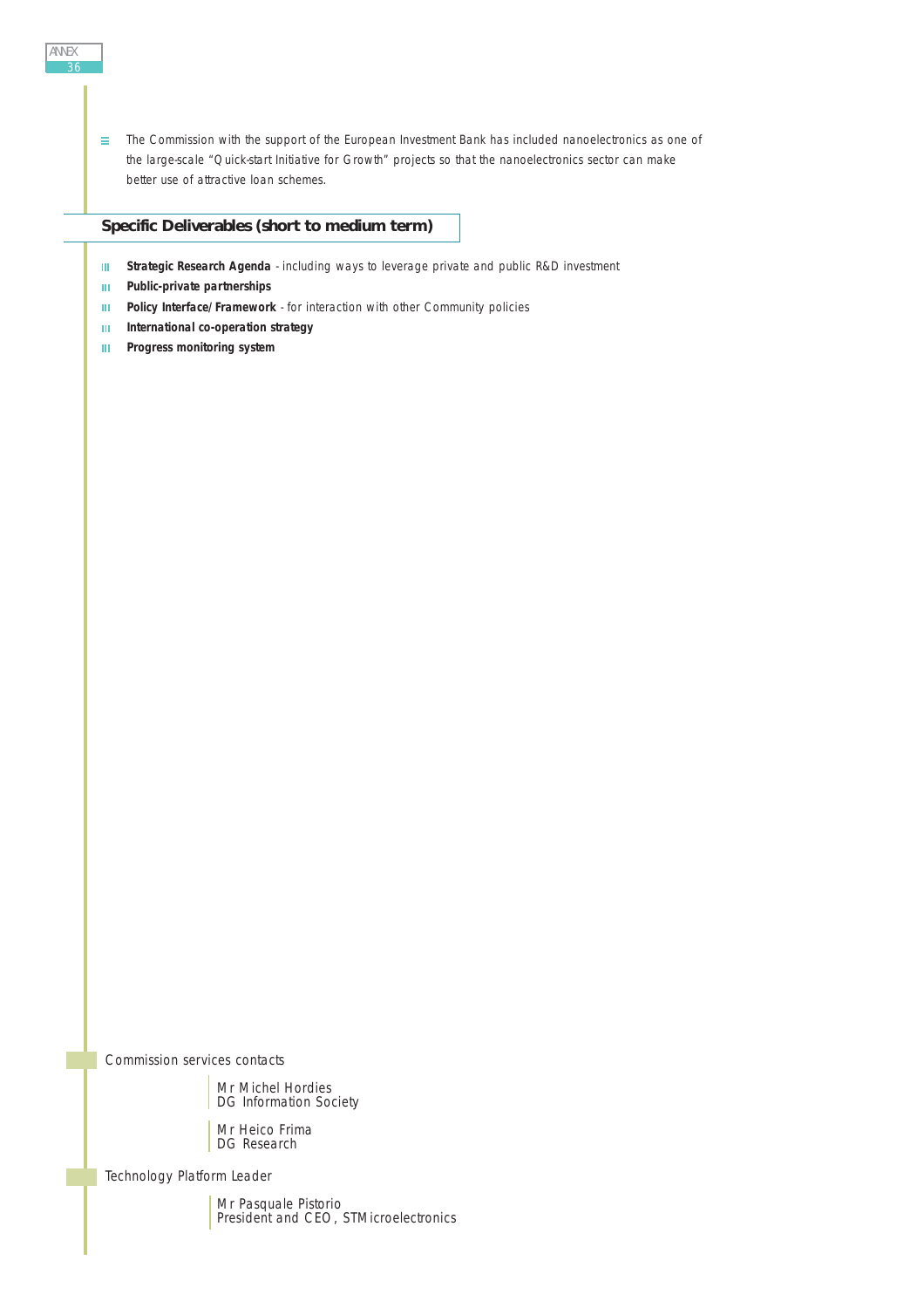**Title** 

# The European NANOMEDICINE Technology Platform Nanobiotechnologies for Medical Applications\*

**\* note: proposal stage**

## **Overall Policy Objective**

- $\Omega$ *To establish a clear strategic vision in the area.*
- *To alleviate fragmentation in nano-medical research.*  $\bullet$
- *To mobilise additional public and private investment*  $\bullet$
- *To identify priority areas.*  $\circ$
- *To strengthen innovation in nano-biotechnologies for medical use.*
- $\Omega$ *To enhance international co-operation.*

# **Europe's technological position in a global context**

Europe has a strong position in the very young area of nano-biotechnologies for medical applications which is at the moment similar to the position of the US. About 1800 biotechnology companies are situated in Europe (of which about 500 in Germany) compared to about 1200 in the US. The US biotechnology industry however is generally considered to be more mature than in Europe, being some three times larger in terms of employment and even more powerful by measures such as revenue. The situation in Asia is more difficult to judge but the industry is estimated as to be considerably smaller than in Europe and the US.

Nano-biotechnolgy for medical applications is such a young discipline that only a limited number of large industries are representing this sector in Europe, covering mainly drug delivery. The field is mainly dominated by dynamic SMEs. The area of tissue engineering (TE) shows well the distribution between large and small to medium size enterprises. 80 % of all TE companies are SMEs, and 75 % of all TE companies have less than 50 employees. The research part is covered in Europe by top groups in a number of universities with excellent academic credentials. Several research institutions are also important players in the field. European universities and research centres are in this area an important seed for promising spin-off companies.The most promising areas in nano-biotechnological research for medical applications are at the moment nanoscale targeted drug delivery, regenerative medicine and nano-diagnostics.

The drug delivery world market will reach an annual turnover of  $\epsilon$  70 billion by 2007.

The world market for tissue regeneration is actually  $\epsilon$  5 billion and is expected to reach  $\epsilon$  80 - 100 billion by 2010. The US have invested \$ 3 billion in tissue regeneration over the last years allowing for a large number of spin-off companies to be created, whilst the investment in Europe in this area can not be estimated due to a strong fragmentation. Nanodiagnostics will have also an important role in health care. Molecular medical imaging will have a significant growth potential over the next decade with an expected yearly average growth rate of 11%. In ten years from now, the market size for molecular imaging will be comparable to the one for structural imaging (€ 22 billion). Biosensors for medical applications are expected to reach a world market of € 250 million by 2006

# **Development of the Technology Platform (State of play)**

- $\lambda$ May 2004: FP6 joint call NMP/IST on biosensors for diagnosis in May 2004.
- 2005: FP6 possible joint call on drug delivery, regenerative medicine and diagnostics (priority 1). Y
- $\mathbf{\hat{z}}$ 2005: FP6 possible joint call on 'ethics and social implications in nanotechnology'.
- Preparation of a nanotechnology Communication.
- October 2004: Next Nanomedicine workshop (Berlin, Germany).

# **Activities (existing and planned in short term)**

Venture capital plays a crucial role for SMEs in this field. Another important source of funding is of governmental origin, mainly through universities and research centres that create spin-off companies or through national funding programmes. Owners of young companies invest their own funds; large industry is self-financing their activities.

The European Community FP6 NMP programme is running projects for a total budget of approx. € 20 million with a funding budget of approx. € 12 million in regenerative medicine. Priority 1 of FP6 selected one Integrated Project (8.6 million €) and one Network of Excellence ( $\in$  7.2 million) in tissue engineering under the first call. NMP selected three nanomedicalrelated Networks of Excellence (21 million €), two Integrated Projects (€ 30.7 million) and four STREPS (€ 10.2 million) leading to a total of about € 90 million Community funding for this area.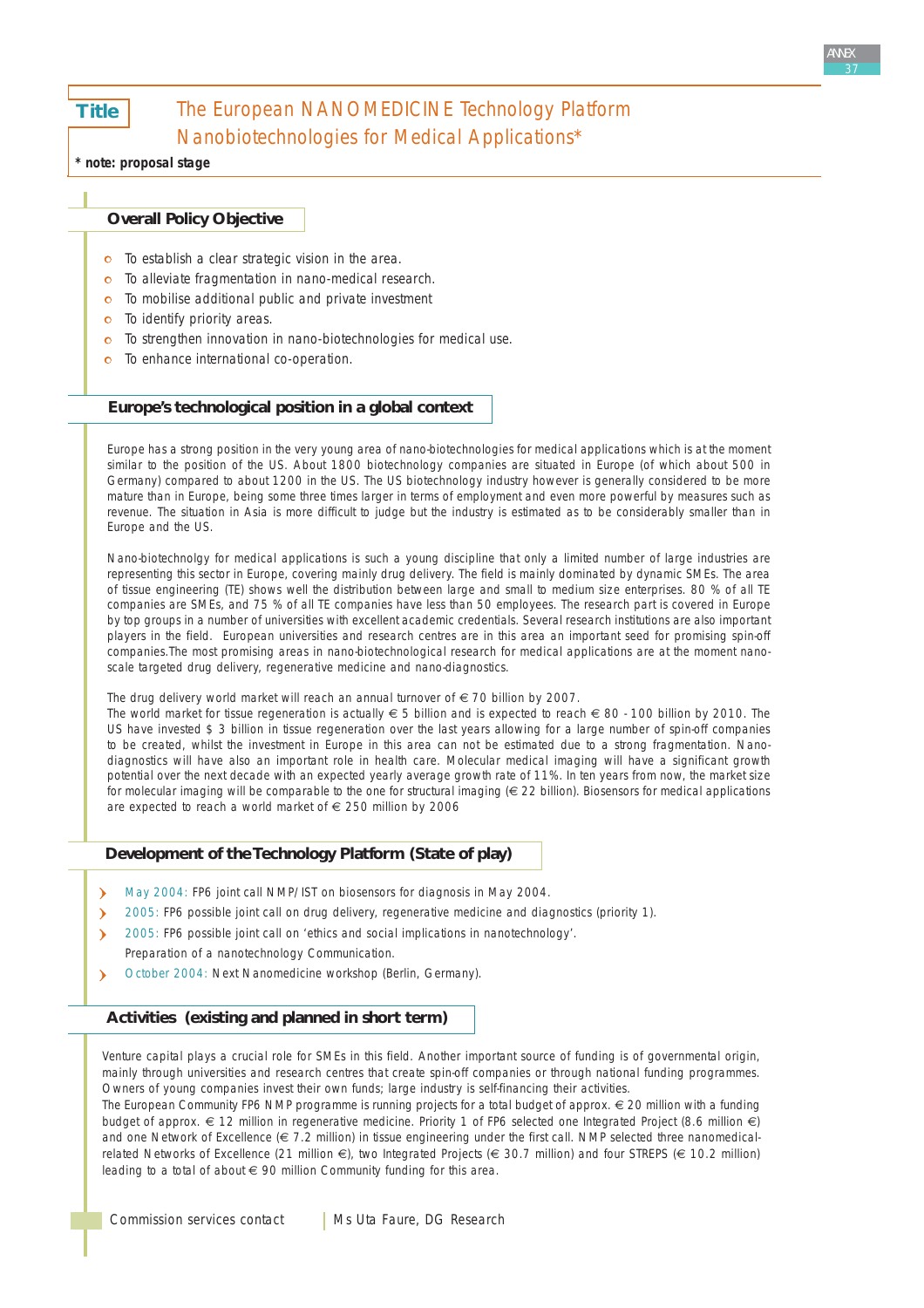# **Title** The Gas Cooled Reactors Technology Platform\*

**Detailed information** [www.jrc.nl/htr-tn/](http://www.jrc.nl/htr-tn/)

**\* note: proposal stage**

#### **Overall Policy Objective**

*In the present situation of high energy costs and dependence from external energy supply, and with the increasing risks and threats on mid and long-term perspectives, the development of innovative reactors will be an essential contribution to improve the future European energy balance. These reactors will on the one hand meet both economic constraints and public concerns (CO2 free, inherent safety, limited amount of wastes, proliferation resistance) and on the other hand allow the large-scale production of hydrogen in addition to fuel and cost efficient electricity supply and industrial high temperature applications.* 

*To maintain and strengthen the competitiveness of the European nuclear industry and its present leadership against competition from abroad, requires to master technology solutions in all key areas.*

*In addition, the objective of achieving a global competitive industry in Europe implies the reduction of energy costs and the reliability of the energy supply. A wide range of European policies may thus interact with the Technology Platform, such as energy, competition, trade, industry, environment and education. Whilst the interactions with different EU policies will vary according to the challenges to be addressed, effective mechanisms will need to be developed to ensure adequate co-ordination between the relevant stakeholders.*

#### **Europe's technological position in a global context**

The European industry has presently the leadership on the development and construction of new nuclear power plants. However, since the late 90's, the US administration has announced its political willingness to recover its dominance in this area. To this end, either by supporting directly US national labs or through bilateral co-operations or by launching the multilateral initiative "Generation IV International Forum", the US Department of Energy has taken appropriate steps.

In East Asia, the Japanese industry remains very active and should soon become a real competitor, whilst the Chinese and the Korean industries are emerging rapidly.

The situation is much more sensitive in R&D. While budget reductions and an undeniable loss of competence become critical in Europe, its competitors are providing significant efforts and public supports to develop answers to the future industrial needs, having in mind that nuclear R&D needs to be deployed on long-term scales before reaching its final results and emerging into industrial applications.

#### **Primary Technical, Economic and Political Justification for action**

In its Green Paper, issued in 2002, the European Commission has evaluated the European strategy for energy supply, with attention to priority aspects as growth of demand, supply dependence and meeting international commitments on Climate Change. It concluded that nuclear power should remain among these options. These principal assumptions are used to extrapolate the current trend up to 2030. The conclusions drawn from this scenario are an energy dependence of around 70% and the impossibility of meeting the Kyoto objectives.

In addition, there is widespread consensus that overall EU policy on sustainable development should include an ambitious strategy on Hydrogen. A future sustainable energy system based on hydrogen production and e.g. fuel cells would provide an effective response to the pressing challenges of increased energy demand (especially in the transport sector), security of energy supply, greenhouse gas emissions and air pollution.

As for the hydrogen production technology without CO2 emission, two practical approaches are available. The first is to use electricity to separate water into hydrogen and oxygen by a range of electrolysis technologies. The second approach is to use heat directly to drive a thermochemical water-splitting cycle. Nuclear power could be the basic source of energy for both methods. Both methods still have a high development potential and feature specific advantages.

There are good prospects for an early deployment (by the end of the present decade) of a renewed generation of thermal neutron high temperature gas cooled reactors (HTRs) with modular design. Moreover, in the longer term, the gas cooled reactor technology has a high potential for further developments (performance and cost optimisations, use of thorium cycle, deep actinide burning, hardening of the neutron spectrum, etc.), which can improve the competitiveness, open new market areas (hydrogen production, potable water through sea water desalination, industrial process heat and district heating) and lead, step by step, to an improved satisfaction of the goals of sustainable development.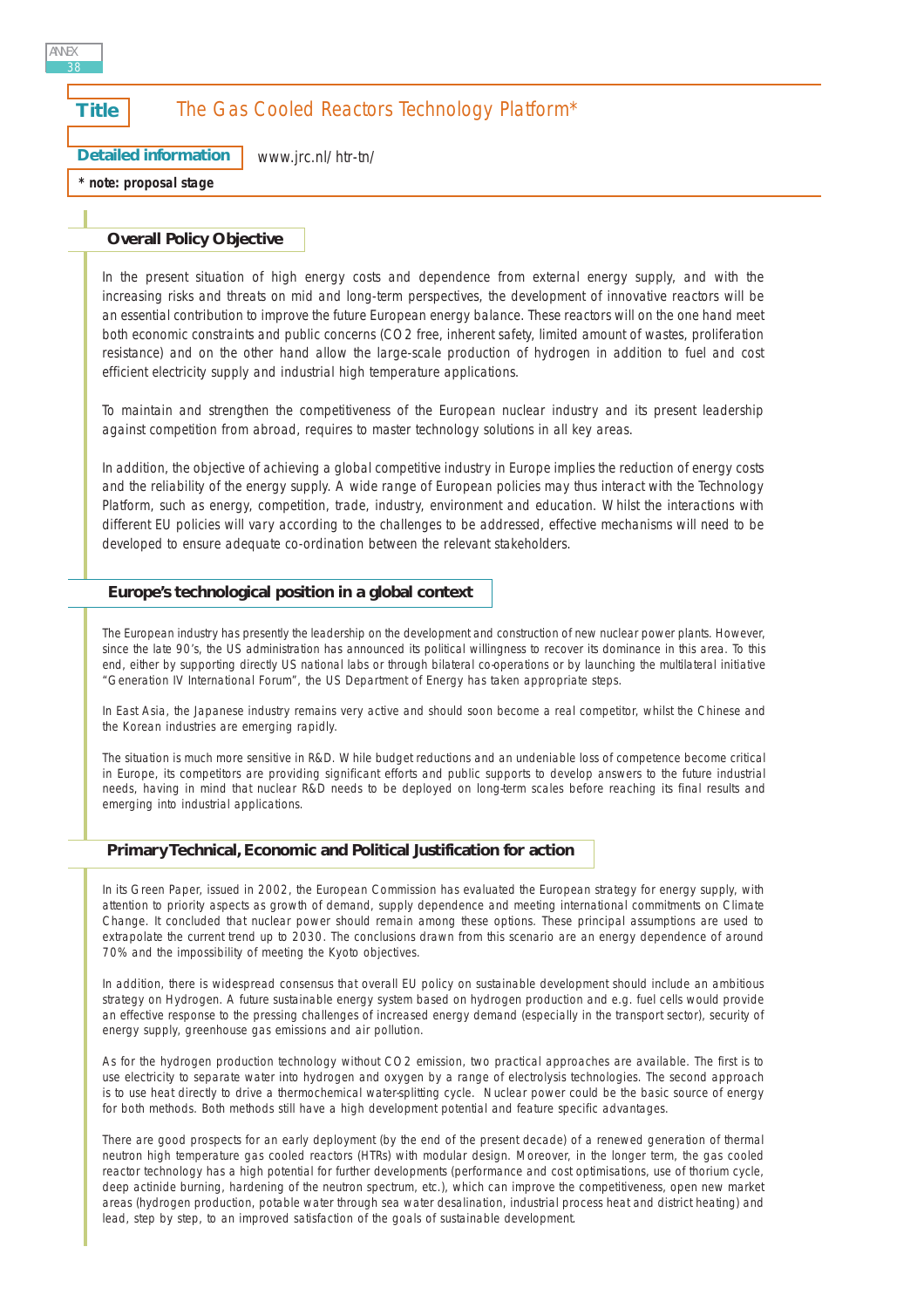

The Very High Temperature Reactor (VHTR) is the system under development to meet these objectives. Demonstrating the viability of the VHTR requires meeting a number of significant technical challenges. Novel fuels and materials must be developed and a highperformance power conversion system for electricity production and hydrogen generation. For the latter, three major subjects needs to be addressed, system analysis and evaluation, component technology, and proving tests.

Gas Cooled Fast Reactors (GFR) are currently seen as the ultimate target for gas-cooled reactor technology which shall attain the improved sustainability which is the ultimate goal of the development strategy. High sustainability is achieved through a more efficient utilisation of the fissile resources and minimisation of long-lived radioactive wastes.

# **Development of the Technology Platform (State of play)**

- Since FP5 preparatory work done within MICANET (Michelangelo Network).
- Opinion of the MICANET Policy Board composed of representatives of the most significant R&D and industrial partners (including new Member States) advising the Commission to focus its R&D efforts in innovative gas cooled reactors.
- Since then, many activities at European and international levels, including European co-operation within the Generation IV International Forum (France, UK and Euratom are Members).

#### **Activities (existing and planned in short term)**

- $\equiv$  The European High Temperature Reactor Technology Network HTR-TN.
- $\equiv$  FP5 projects on HTRs and GFRs.
- $\equiv$  Proposal for an FP6 Integrated project on V/HTR and a STREP on GFR.
- $\equiv$  European participation to the development of VHTR and GFR systems in the context of the Generation IV International Forum.
- $\equiv$  Active efforts to bring European and national projects and initiatives together (regular co-ordination meetings in Brussels, workshop in Rez (Czech Republic).
- $\equiv$  MICANET final report on European efforts to ensure the capacity to develop future reactors.

#### **Specific Deliverables (short to medium term)**

- III. **Strategic Research Agenda** - including R&D plans for VHTR and GFR, as well as for hydrogen production.
- $\mathbf{H}^{\mathrm{eff}}$ **Deployment Strategy** - including dissemination actions, demonstration projects.
- $\mathbf{H}^{\mathrm{eff}}$ Public-private partnership: already existing in MICANET. Increasing involvement of industry.
- $\mathbf{H}^{\pm}$ **Policy Interface/Framework:** interaction with political institutions and relevant national authorities.
- $\mathbf{H}$ **International co-operation strategy:** adhesion of Euratom, France and UK to the Generation IV International Forum, Euratom representing and co-ordinating contributions from non-GIF Member States and CCs. Participation of Euratom to INPRO initiative launched by the IAEA.
- **III** Progress monitoring system.

*Commission services contacts*

Mr Hans Forsström DG Research

Mr Pierre Frigola DG Joint Research Centre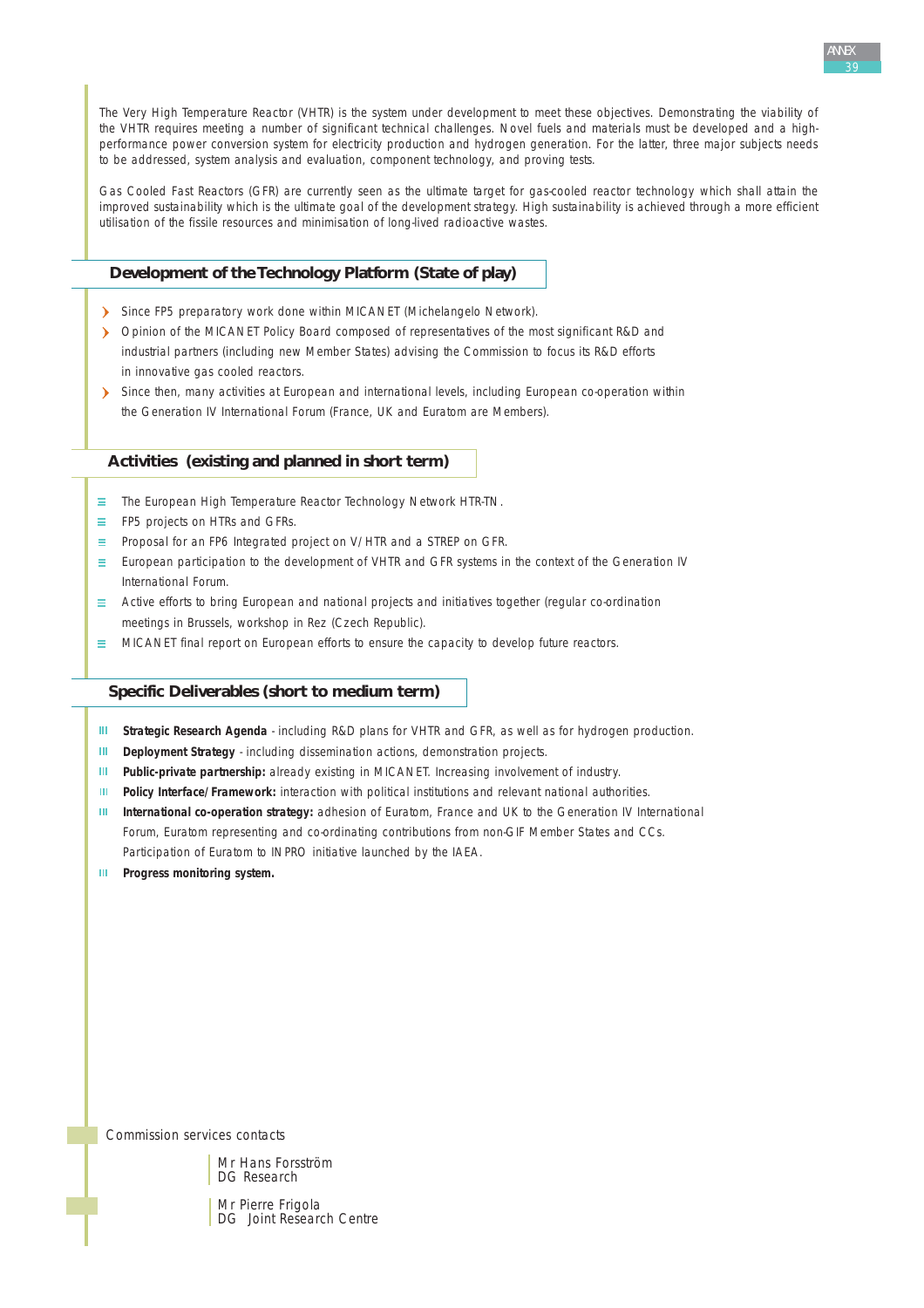# **Title** The European Plant Genomics and Biotechnology Technology Platform

**Detailed information** [www.epsoweb.org/Catalog/TP/Web\\_TP.htm](http://www.epsoweb.org/Catalog/TP/Web_TP.htm) 

# **Overall Policy Objective**

*To facilitate and accelerate the development and deployment of plant genomics and biotechnology to ensure European and global supply of healthy food and the competitiveness of European agricultural, food and biotech industry and to advance towards a zero waste, emission neutral bio-based economy.*

#### **Europe's technological position in a global context**

The USA and increasingly China, Japan and other countries are world leaders in plant genomics research and technology. North American based large agro-biotech companies are annually investing each in excess of \$0.8 billion, further boosted by US government support through the National Plant Genome Initiative (NPGI), which amounts to a total of \$1.3 billion over the 2003-2008 period.

EU companies altogether have invested only \$0.5 billion and the largest European plant genomics initiative (Génoplante) is spending approximately \$40 million annually. Plant genomics research is largely absent from the current 6th Framework Programme.

#### **Primary Technical, Economic and Political Justification for action**

There is a need of more productive agricultural system to secure the world food supply, in view of an increasing world population, the limit in the size of arable land and the possible effects of climate change. Environmental concerns will lead to a decrease or more efficient use of inputs, such as energy, pesticides, fertiliser and water, while increasing food, feed and/or other outputs such as biomaterials or bio-energy. A policy of sustainable development, together with future shortages in the supply of fossil resources, will demand a bio-based economy where biomaterials such as fine chemicals, pharmaceuticals, etc. will be produced from renewable, plant based materials, reducing greenhouse emissions and waste. Plant genomics and biotechnology has the potential of providing specific traits to agricultural, food and bio processing industry to respond to these challenges.

The socio-economic and environmental stakes are considerable both for the developed as well as for the developing world. Coherency among the wide range of European policies concerned, such as research, agriculture, environment, food security, consumer health, development, trade, energy and enterprise is crucial to addressing these challenges.

The potentials of a modern, knowledge-based agricultural and food industry building on plant genomics and biotechnology can only be realised if, at the same time, justified environmental and health concerns are taken into account in a balanced manner. Therefore, the mobilisation of all key stakeholders from research, industry, farmers, regulators and consumers towards a common goal and vision in this field is expected, including:

- o Structured socio-economic and technical research with the important goal of delivering substantial socioeconomic and environmental benefits while balancing justified concerns;
- Stimulation and increased effectiveness of public and private investment in R&D.  $\Omega$
- Concentration of efforts and avoidance of fragmentation, in particular in the research area through the  $\Omega$ ERA-NET project on plant genomics.
- Knowledge generation, innovation, competitiveness and productivity.  $\bullet$
- Setting a regulatory framework for acceleration of technology development and deployment.  $\circ$
- $\bullet$ Enhancement of the EU's attractiveness for researchers and industrial investment.
- Increased public awareness and information on the benefits and risks of plant genomics and biotechnology. $\sim$

#### **Development of the Platform (State of play)**

- March 2003: The 2003 Spring European Council Presidency conclusions called for a strengthening of the European Research Area in the area of plant genomics by the creation of a European technology platform bringing together technological know-how, industry, regulators and financial institutions.
- July 2003: Commission Workshop "Towards the establishment of a European technology platform in plant genomics  $\mathbf{\hat{z}}$ and biotechnology" in Brussels.
- $\lambda$ December 2003- April 2004: Following up the key recommendation of the July 2003 workshop, EuropaBio and the

ANNEX 40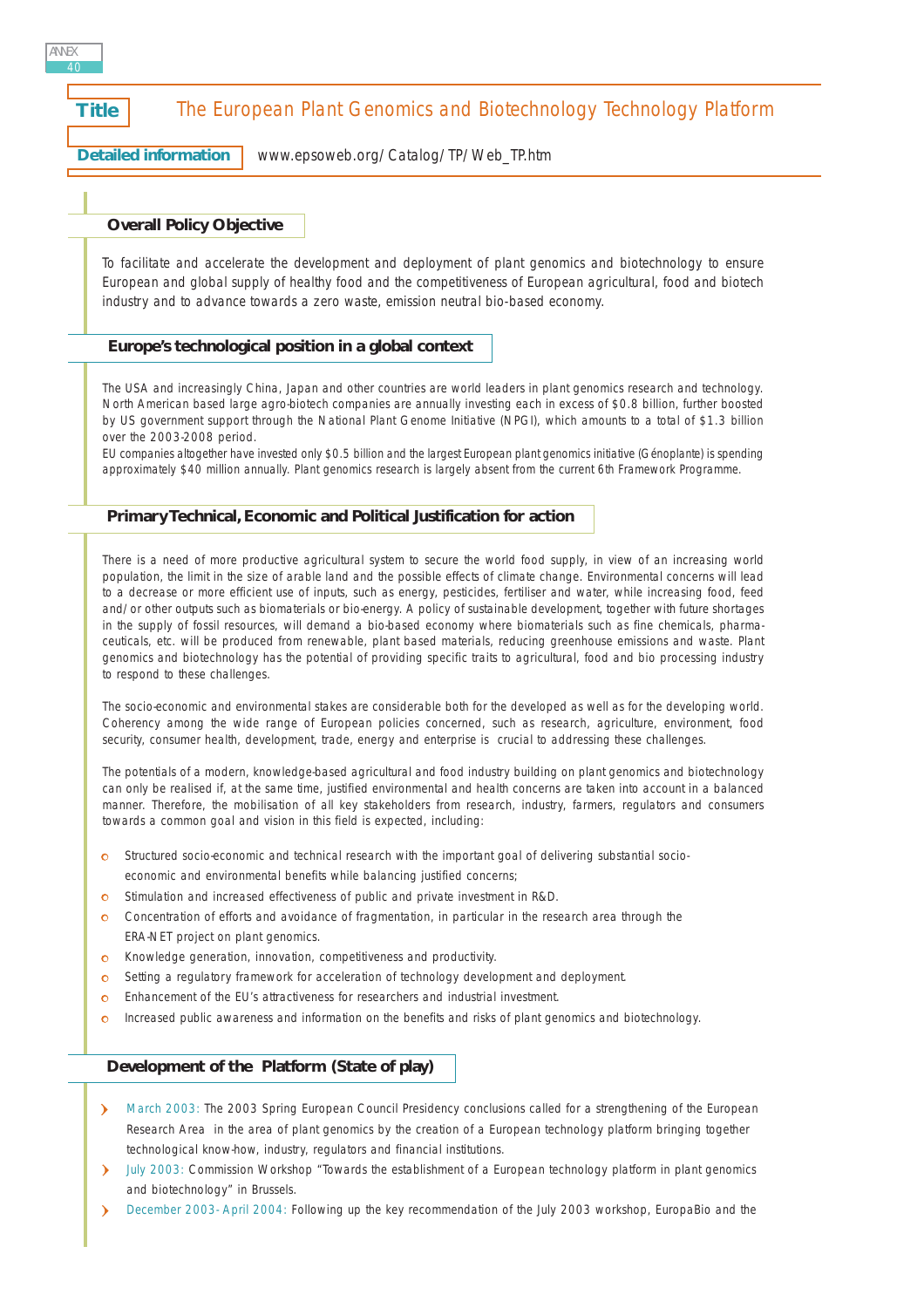European Plant Science Organisation (EPSO), together with the Commission and other stakeholders, established a high-level expert group to draft a vision paper for European plant genomics and biotechnology, to be endorsed by a group of personalities by the end of April 2004.

- 24 June 2004: Official publication of the vision paper **"Plants for the Future"** and launch of the Plant Genomics and Biotechnology Technology Platform (PGBTP).
- From Summer 2004 onwards: Establishment of an advisory council and working groups representing research, industry, Member States, civil society, financial institutions and EU Institutions, as well as co-ordinators of EU, national and regional projects and initiatives.

# **Activities (existing and planned in short term)**

**A few hundred relevant projects under FP5 and FP6.** 

- $\equiv$  Coordination of relevant national and regional projects and programmes, through the ERA-NET project "Plan Genomics", launched in January 2004.
- **Secretariat** (EuropaBio, EPSO supported through a specific support action by the Commission).

# **Specific Deliverables (short to medium term)**

- III. **Strategic Research Agenda** - including ways to leverage private and public R&D investment.
- **Deployment strategy** including recommended policy measures.  $\mathbf{H}$
- **Public-private partnerships.**
- **Policy Interface/Framework** for interaction with regulators and political institutions.  $\mathbf{H}^{\mathrm{eff}}$
- **Consumer interface** for increased dialogue with consumers and public awareness, and for communicating  $\mathbf{H}$ benefits and risk of the technology.
- **International co-operation strategy** to increase technology transfer and links with developing countries.  $\mathbf{H}$  .
- $\mathbf{III}$  . **Progress monitoring system**

*Commission services contacts*

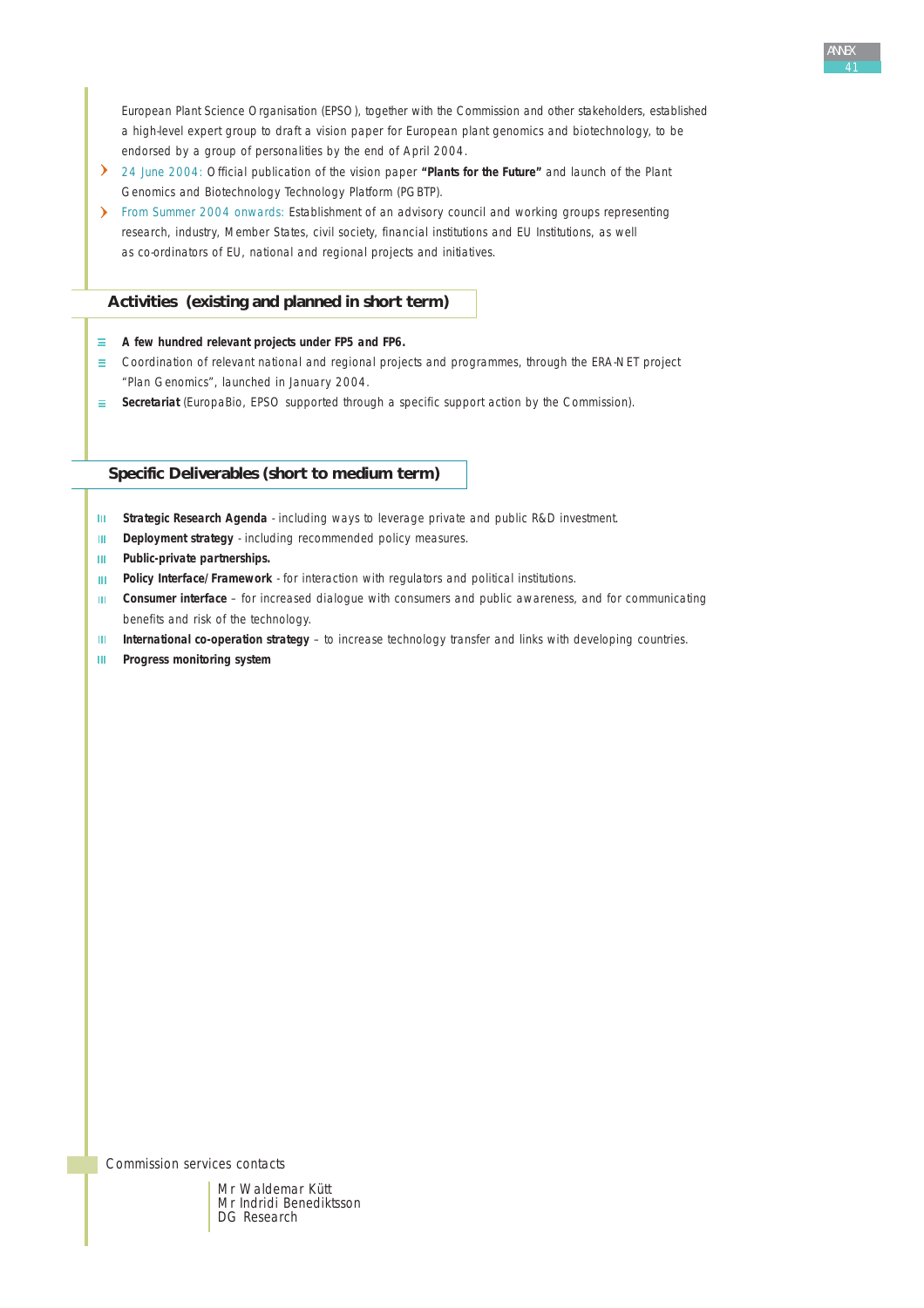| <b>Title</b> |                                   |                                                     | Water Supply and Sanitation Technology Platform                                                                                                                                                                      |  |  |
|--------------|-----------------------------------|-----------------------------------------------------|----------------------------------------------------------------------------------------------------------------------------------------------------------------------------------------------------------------------|--|--|
|              | <b>Detailed information</b>       |                                                     | http://forum.europa.eu.int/Public/irc/rtd/eesdwatkeact/library                                                                                                                                                       |  |  |
|              |                                   |                                                     |                                                                                                                                                                                                                      |  |  |
|              | <b>Overall Policy Objective</b>   |                                                     |                                                                                                                                                                                                                      |  |  |
|              |                                   |                                                     | To meet the global challenge of ensuring safe and secure water supply for different uses and sanitation services<br>through the development of sustainable technologies and of appropriate institutional frameworks. |  |  |
|              | its position in the world market. |                                                     | To promote step changes in the technological capacity of the European Water industry, consolidating and strengthening                                                                                                |  |  |
|              |                                   | Europe's technological position in a global context |                                                                                                                                                                                                                      |  |  |
|              |                                   |                                                     |                                                                                                                                                                                                                      |  |  |

European Water enterprises are world leaders in delivering water services. However, European technology providers and engineering companies have to face a very strong competition. European research on water technologies is of very good quality, but the sector's expenditure in research still remains low in comparison to the dimension of the Water market.

The challenges posed by the world need to provide water and sanitation to billions of people and to economic activities and the connected growth of the world water market need the development of long-term visionary research activities to produce step changes in the water system towards sustainable solutions. Climate change is further threatening the availability of clean freshwater resources in many parts of the world. These challenges can only be tackled through a wide and concerted public-private effort.

Research activities, at European, national and local level, in the water field have been publicly and privately supported, particularly in more industrialised countries, for many years. More convergence and efficiency is definitely necessary, mobilising critical resources to competitively deliver valuable tools and solutions to the European water industry and to consumers.

Research and development activities in FP5 invested a budget of about 100 M€ in water technology areas. FP6 showed a spread of water technology related topics among few priorities with an initial overall allocation of financial resources lower than FP5. After the approval of the Environmental Technology Action Plan, new more substantial actions on Water Technologies have been introduced in the FP6 Work Programme of Priority 6.3 "Global change and ecosystems".

The fragmentation, and likely unavoidable duplication, of research activities considered simultaneously with national, regional and locally dispersed initiatives, public or private sector funded, needs to be efficiently addressed through a common vision and the establishment and adoption of a strategic research agenda and an action plan, with due attention to addressing the existing barriers for the diffusion of new technologies.

Many international and European Water associations and networks currently exist but specific driving forces are diverse, varying from research to industrial interest. A shared platform bringing together all the key actors will be an excellent opportunity to overcome such obstacles.

# **Primary Technical, Economic and Political Justification for action**

The today's water system, infrastructure-intensive and capital-demanding, was conceived centuries ago and grew slowly as result of a low technological adaptation capacity. The growth of the world population, the economic development and the growing degradation of clean freshwater resources make this system unsustainable for the world of tomorrow. Competing water users and sectors are more and more becoming potential sources of conflicts with wide political and socio-economical consequences. Climate change impact is dramatically worsening the future scenarios, either because water availability is expected to become critical in many parts of the world – particularly in large metropolitan areas – or because of the increasing flood risks. New security needs are growing, requiring new technologies and new system management.

Worldwide market for water and waste water amounted more than €250 billion in 2002, and analysts foresee an anticipated overall growth rate of 18% by 2005 and of 60% by 2010. The World Bank has ongoing commitments of about € 17 billion in water projects. The EIB loans for water and sanitation projects, more than 300, totalled about € 8.3 billion over the last 5 years.

The European water sector is a major economic player (1 % of the EU15 GDP) that generates many positive impacts from a social, economic and environmental perspective. In the recent years, the turnover of this sector (about € 80 billion in the EU) grew by an average of 5% per year compared to 2.5% for the average growth of the economy. Also employment in this sector grew faster than the turnover, at a rate between 6 and 7% per year.

Water policy is a large part of European environmental legislation. Regulation is still today a major driver for investments. In particular the requirements of the Drinking Water Directive, the Urban Waste Water Directive – particularly for the new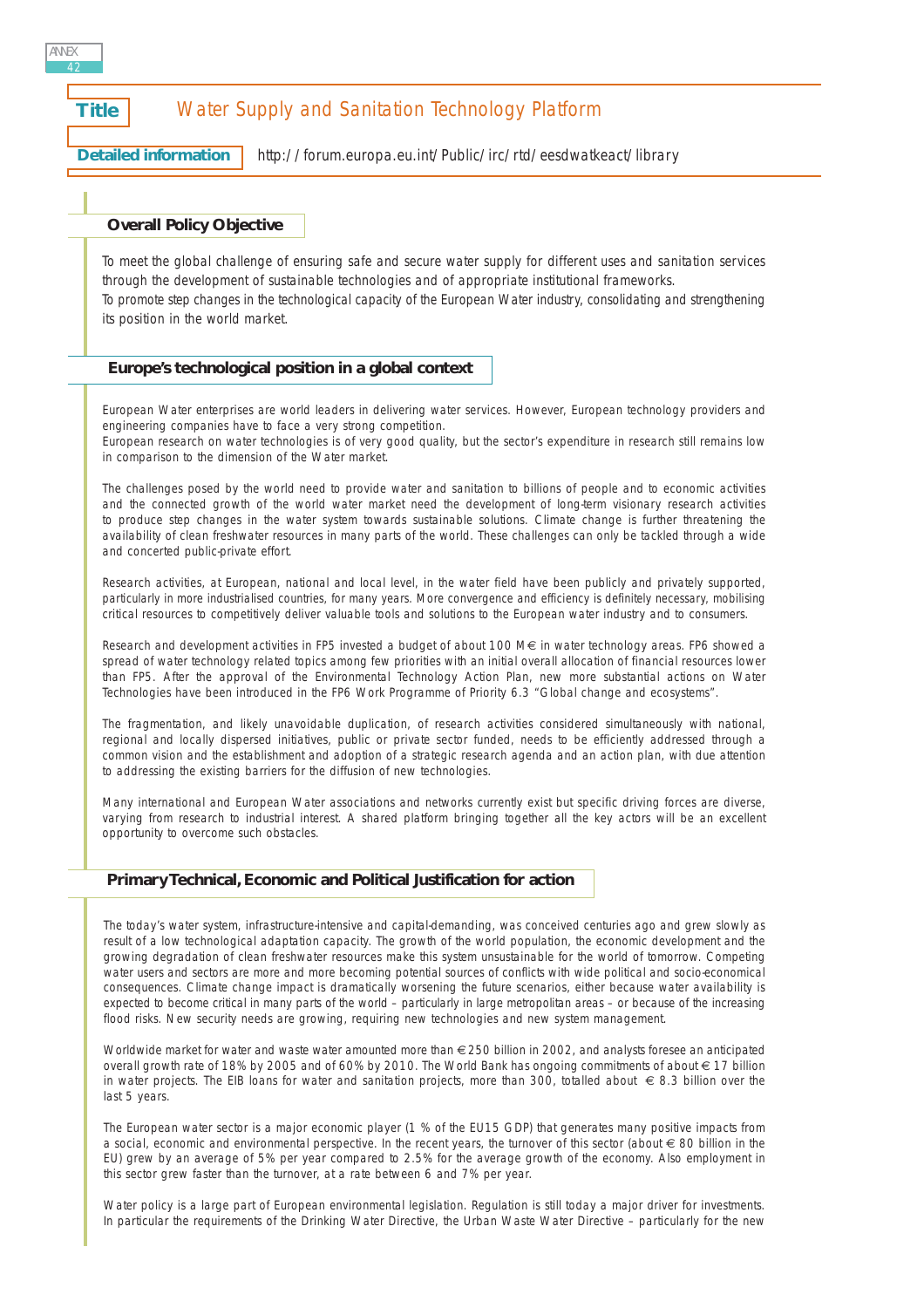Demand for water services on the international markets have been covered successfully by some of the major European water service providers, a position that should be strengthened and consolidated. It is expected that if the trend of concentration and globalisation in this sector will continue, less than 20 large undertakings may control 50% of the private participation of the world water market by 2015.

The European water industry is working in a worldwide competing market where the major criteria for success are finance, technology portfolio, internationalisation and attention to users needs. However, to face future challenges, additional efforts and investments in research are required to foster international competitiveness. Developments of new and cost-effective technologies are primordial in the water market, which is increasingly considering and integrating environmental externalities and energy aspects.

At global level, the objectives set in Johannesburg – to halve by 2015 the number of people not having access to safe drinking water and adequate sanitation – have to be achieved. There is a growing awareness that the water-related Johannesburg objectives are of fundamental importance for the success of poverty reduction strategies. For this, the EU has launched the EU Water Initiative and a 1 billion € EU Water Facility for Africa and ACP countries has been established. However, the simple transfer of existing consolidated "western" technologies would be too expensive with respect to the possibility to mobilise public and private financial resources, and would lead to unsustainable consumption of water resources. The establishment of partnerships should not only help wider financial fluxes, but should lead – through better access to knowledge - to a wider access to appropriate technologies and technological services. The promotion of technological ingenuity and public awareness worldwide will help to remove barriers that limit the potential diffusion of new sustainable technologies.

The Technology Platform will address both problems of Europe and of other regions of the world, knowing that any research result in the broad field of water technologies that may allow to reduce the costs and to improve quality, safety and long-term sustainability allows reducing the time needed for achieving the MDGs and makes financial resources available for broader objectives. Only a very broad public--private partnership may put together the critical mass of willingness and resources to face with one of the most critical challenges of the new Millennium.

# **Development of the Technology Platform (State of play)**

- > November 2002: Constitution of the Water Issue Group in the framework of the development of the Environmental Technology Action Plan (ETAP);
- > March 2003: Wide multi-stakeholders consultation within the Water Issue Group; first proposals of a Water Technology Platform;
- August 2003: Publication of the Water Issue Group report;
- January 2004: Adoption of the Communication "Stimulating Technologies for Sustainable Development: An Environmental Technologies Action Plan for the EU\*"
- May 2004: First stakeholders meeting.
- June 2004: call for proposals including an SSA as support for the water supply and sanitation technology platform (deadline October 2004)

(\*COM(2004) 38 final ( [http://europa.eu.int/comm/environment/etap/etap.htm\)](http://europa.eu.int/comm/environment/etap/etap.htm)

#### **Activities (existing and planned in short term)**

More than 180 funded projects under the FP5 key action "Sustainable Management and Quality of Water", of which about 40% are dealing with technologies that may be linked to the Water Supply and Sanitation Technology Platform; Some Clusters of projects, such as CITY NET on integrated urban water management and related technologies, CLUED'EAU on drinking water research, will support the Technology Platform.

#### **February 2004 onwards:**

- $\equiv$  elaboration of a more detailed implementation planning, discussion and contacts with key players;
- **new FP6 projects** (Integrated Projects on Integrated Urban Water Management and on Technologies for Drinking Water Systems and STREPs on various technological subjects) under the area "Water cycle and Soil related aspects" will be included as elements of the Technology Platform;
- $\equiv$  actions to strengthen the link to the EU Water Initiative and to other FP6 water related activities, in particular dealing with International Cooperation (INCO), programme coordination and joint activities conducted at national or regional level (ERA-NET) and European Organisations (DG JRC);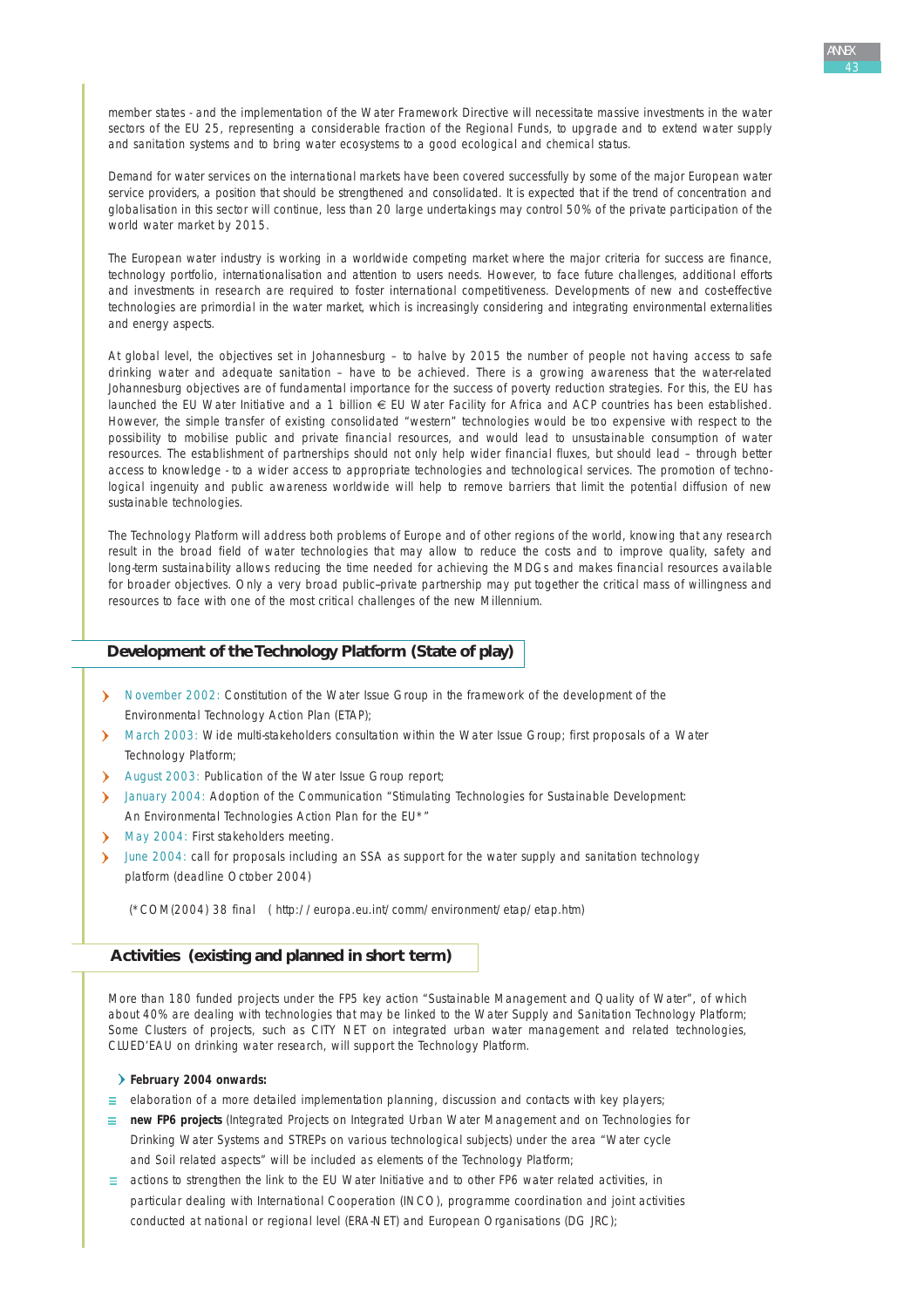- ANNEX 44
- reinforcement of links with European and International water research and industry associations;  $\equiv$
- feasibility analysis and road map definition, including an inventory of national and local water related  $\equiv$ programmes and activities;
- **May-July 2004:** expected constitution of the **Technology Platform Board, the Member States Mirror Group** and launch of the Technology Platform
- **Secretariat** (Commission services initially, then EU FP6 Specific Support Action).

*Commission services contact*

Mr Andrea Tilche DG Research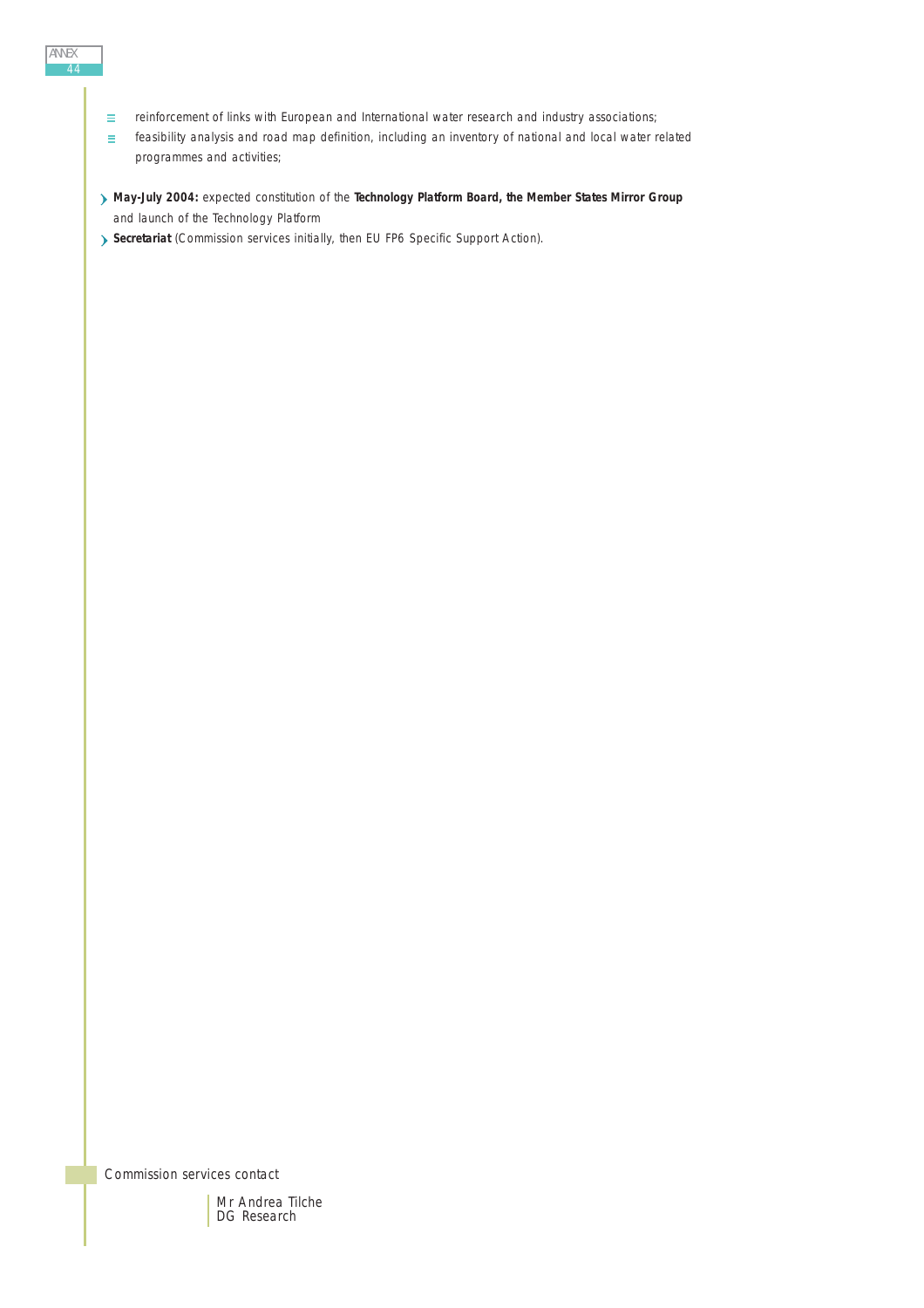# **Title** The European Photovoltaics Technology Platform

**Detailed information**

<http://forum.europa.eu.int/Public/irc/rtd/pvtrac/library>

# **Overall Policy Objective**

*To contribute to a rapid development of world-class, competitive European Photovoltaic (PV) solutions for sustainable electricity production.*

#### **Europe's technological position in a global context**

The support for PV research and development in Japan has a total budget of around  $\epsilon$  250 million per year. In contrast, total public funding for PV research in the US and Europe was around € 100 million in 2002. The European Community has actively supported research and development in this field since the 1980's with contributions totalling over € 250 million up to the Sixth Framework Programme (2002-2006) where Photovoltaics Research is one the priority topic in the Sustainable Energy Systems programme.

## **Primary Technical, Economic and Political Justification for action**

#### **Political justification:**

The implementation of EU policies related to Sustainable Development:

a) *Energy Directive on "Electricity produced from Renewable Energy Sources (RES)"* with a target of a 22% share of *Renewable EU electricity production by 2010*, including *3GW of solar Photovoltaics electricity*, i.e. a tenfold increase from 2001. In the long term Photovoltaics could be deployed on a wider scale.

b) *Environmental Technology Action Plan,* communicated to the Council and the European Parliament by the Commission on 28 January 2004, mentions Photovoltaics as a "promising environmental technology" involving all stakeholders and mobilising all available financial instruments.

#### **Social justification:**

European citizens are favourable to issues related to global warming and clean energy. Solar energy is attractive among renewable energies especially because it is easy to install and practical to fit customer needs. Solar photovoltaic electricity does not require thermal conversion processes, unlike most power plants. The simplicity of the production process avoids the additional costs exploration, extraction or transport of fuels. Solar Photovoltaics is also well adapted to integration in buildings and therefore close to the consumer and can either be connected to the existing electricity grid or used directly as stand-alone.

#### **Economic justification:**

The production of electricity from solar Photovoltaics (PV) is well proven and PV systems have been in use for several decades, first for space applications then in specific terrestrial applications where other electricity sources were not easily available. Only recently has the solar market for terrestrial applications started to grow to reach 740 MW worldwide in 2003, thanks to strong financial incentives.

In 2003 European PV manufacturers were second with more than 28% of the world PV market behind Japan (45%). However, despite all its advantages and sustained industrial growth, PV electricity is not competitive today. Due to continuous technical improvements, costs have been reduced considerably over the past 25 years down to a level of 3 €/Watt for modules and 6 to 8 €/Watt for system costs. This explains the very modest contribution of photovoltaics to the EU electricity supply (even if the target of the RES Directive for PV is achieved in 2010 less than 0.2% of the EU electricity demand will be covered by PV). The potential is estimated at more than 10% by several studies. The realisation of the full economic potential requires further technical developments and non-technical measures in order to achieve a breakthrough to reduce costs for efficient PV systems by at least a factor 5.

# **Development of the Technology Platform (State of play)**

- December 2003: Inaugural meeting in Brussels of the Photovoltaics Technology Research Advisory Council (PV-TRAC), in support of the European Photovoltaic Technology Platform to produce a foresight report: "A vision for Photovoltaics up to 2030 and beyond".
- February 2004: Second meeting of PV-TRAC: discussion of the outlines of the vision report.
- $\Delta$ April 2004: Third meeting of PV-TRAC: Discussion of the first draft of the report.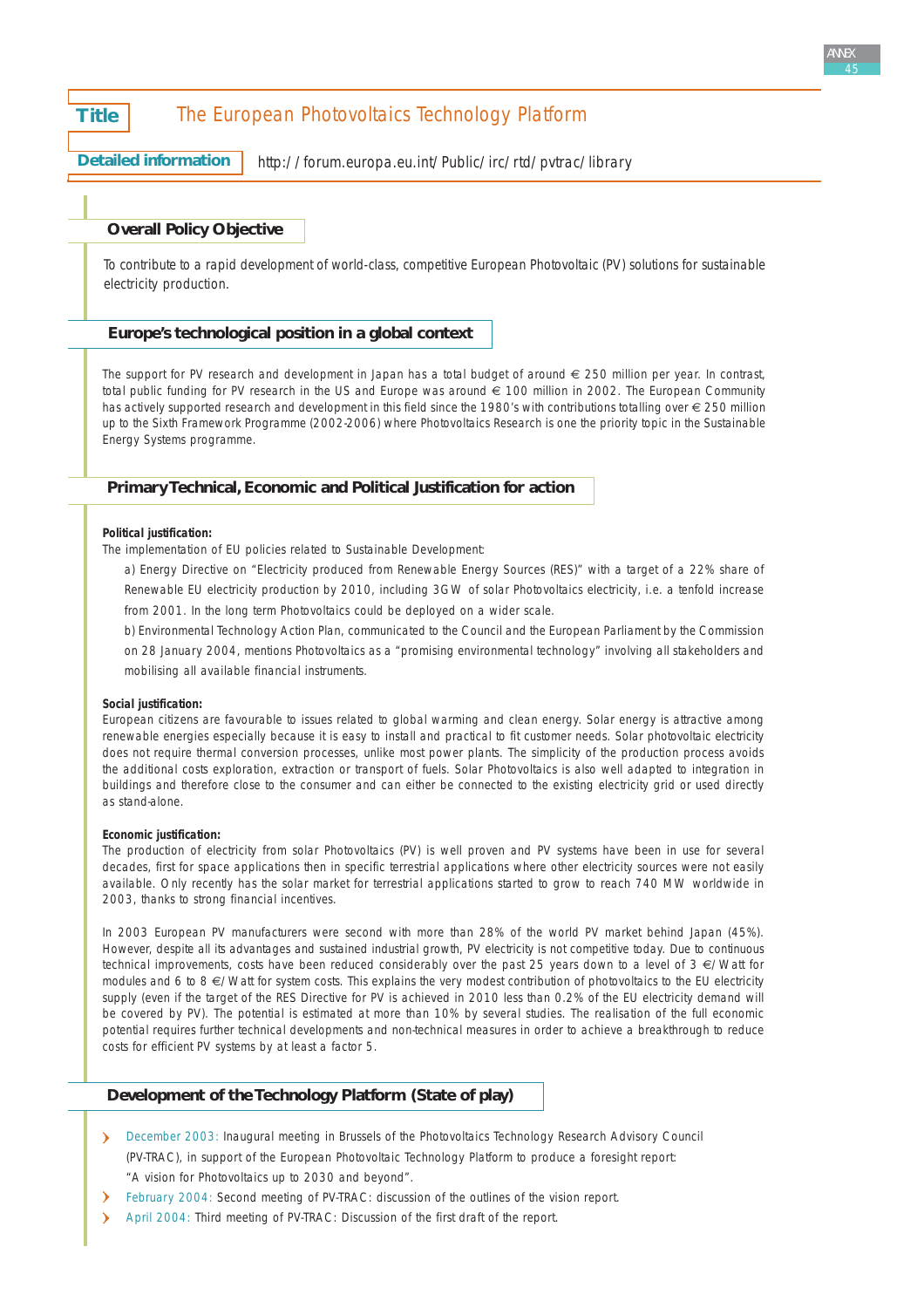- June 2004: PV-TRAC meets in Paris to discuss second draft during the 19th European PV Solar Energy Conference.
- September 2004: "PV Vision 2030" Conference in Brussels for discussion of the report.

# **Activities (existing and planned in short term)**

- **FP5:** approximately half of 100 Photovoltaics projects are still ongoing (~50M€).
- **FP6:** Two PV Integrated Projects and three STREP's started in 2003.
- **PV Coordinating Action** (1.7 M€) to start in 2004 input to PV-TRAC.
- **European Commission Inter-Service Team** already operational between DG Research and DG TREN, is to be extended to all relevant DG's.
- **Secretariat:** Commission services in the first 9 months, then FP6 Specific Support Action.

## **Specific Deliverables (short to medium term)**

- $\mathbf{III}$ **Strategic Research Agenda** - including ways to leverage private and public R&D investment.
- $\mathbf{H} \mathbf{F}$  . **European Roadmap for Photovoltaics,** including an analysis of transition strategies.
- $\mathbf{III}$  . **Public-private partnerships.**
- $\mathbf{III}$  . **Deployment strategy** - including recommended policy measures.
- $\mathbf{III}$  . **Policy Interface/Framework** - for interaction with political institutions.
- $\mathbf{H}^{\mathrm{eff}}$ **International co-operation strategy**
- $\mathbf{H}^{\mathrm{int}}$ **Progress monitoring system**

*Commission services contact*



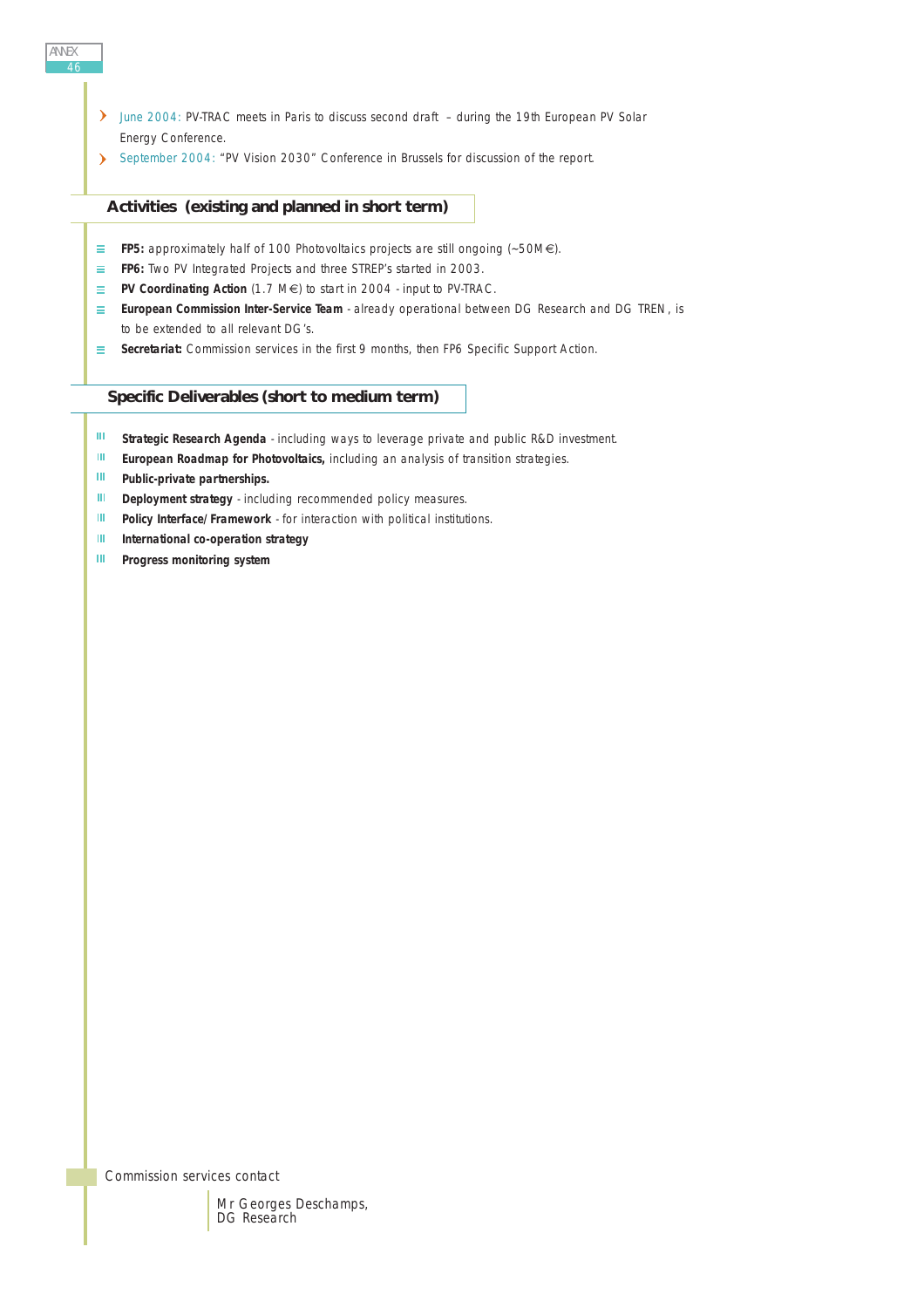# **Title Technology Platform on Sustainable Chemistry**

**Detailed information**

[www.cefic.org](http://www.cefic.org)

# **Overall Policy Objective**

To foster the development of innovative chemistry and technologies that contribute to sustainability and ongoing competitiveness of the European chemical industry, through:

- the development of leading-edge advances in environmentally respectful, energy efficient, resource efficient processes and product technologies in three main technology innovation areas:
	- \* Industrial (white) biotechnology
	- \* Materials technology
	- \* Reaction and process design
- research activities that address key aspects of health-safety-environment impacts
- actions that may allow identifying and addressing major barriers to innovation

Accelerating the step change from a perceived "smoke stack" to a modern eco-efficient industry, the "Sustainable Chemistry" technology platform contributes to the implementation of some actions of the Environmental Technology Action Plan.

The main goal of the Technology Platform will be to support the long-term success of the European Chemistry supply chain as a whole, by providing a major incentive for renewed chemical innovation in Europe both across the supply chain and across disciplines.

#### **Europe's technological position in a global context**

Europe's research is competitive in the global context. Europe is in the lead in many key technology areas. This is represented by a very high share of European scientific publications in the main journals of this science field, and by the higher number of patents deposited by European Companies and researchers in the US (23%).

While the sector's private R&D investments of 1.9% of sales (pharmaceutical sector excluded) in 2002 are in the range aimed at by the Barcelona strategy, they are significantly less than the 2.5% in the US and 3.0% in Japan, and showed even a decreasing trend.

The lack of financial resources and the less-favourable environment for high-tech enterprises is forcing some European chemical companies to move their R&D activities outside the EU following and investments in production capacity are also moving out of the EU as a consequence. This is particularly felt by some pharmaceutical companies, which have a close relationship with the biotechnology ones, 80% of which are located in the US.

Data show that Europe is losing position with respect to US and Japan. In fact, the average capital spending for technological investments in Europe is lower and shows a declining trend, while other regions, and particularly Asia, show higher investments and stable trends.

Contrary to the EU, our major competitors, the US and Japan, have clear technology roadmaps in prioritised areas of relevance for the chemical industry, and connected multi-annual collaborative research and demonstration programmes.

#### **Primary Technical, Economic and Political Justification for action**

The chemical industry represents a very broad economic sector that produces intermediate (40 % of chemicals products are used by the Chemical industry itself) and end-products for most of other industrial sectors and for the final consumers. It is the broadest industrial sector in Europe. The European chemical industry is the world's major producer of chemicals, accounting for about one third of the world production. However, this share fell from 32 to 28% in the last decade. In the EU, about 1.7 million people are directly employed in the chemical industry (again with a declining trend), in more than 25,000 companies. This sector contributes to the employment in a number of upstream and downstream connected industrial sectors (plastics, paints, textile, Pulp and Paper, Construction, etc…) to which chemical innovations are transferred.

Competitive research is already a basic component of the business plan of most chemical companies, whose success on the market relies on their innovation capacity. However, there are a number of short, medium and long-term challenges that deal with strategic research issues on which a single company cannot invest alone, but where a large public-private partnership may lead to the creation of the necessary critical mass of resources and of willingness to explore visionary objectives.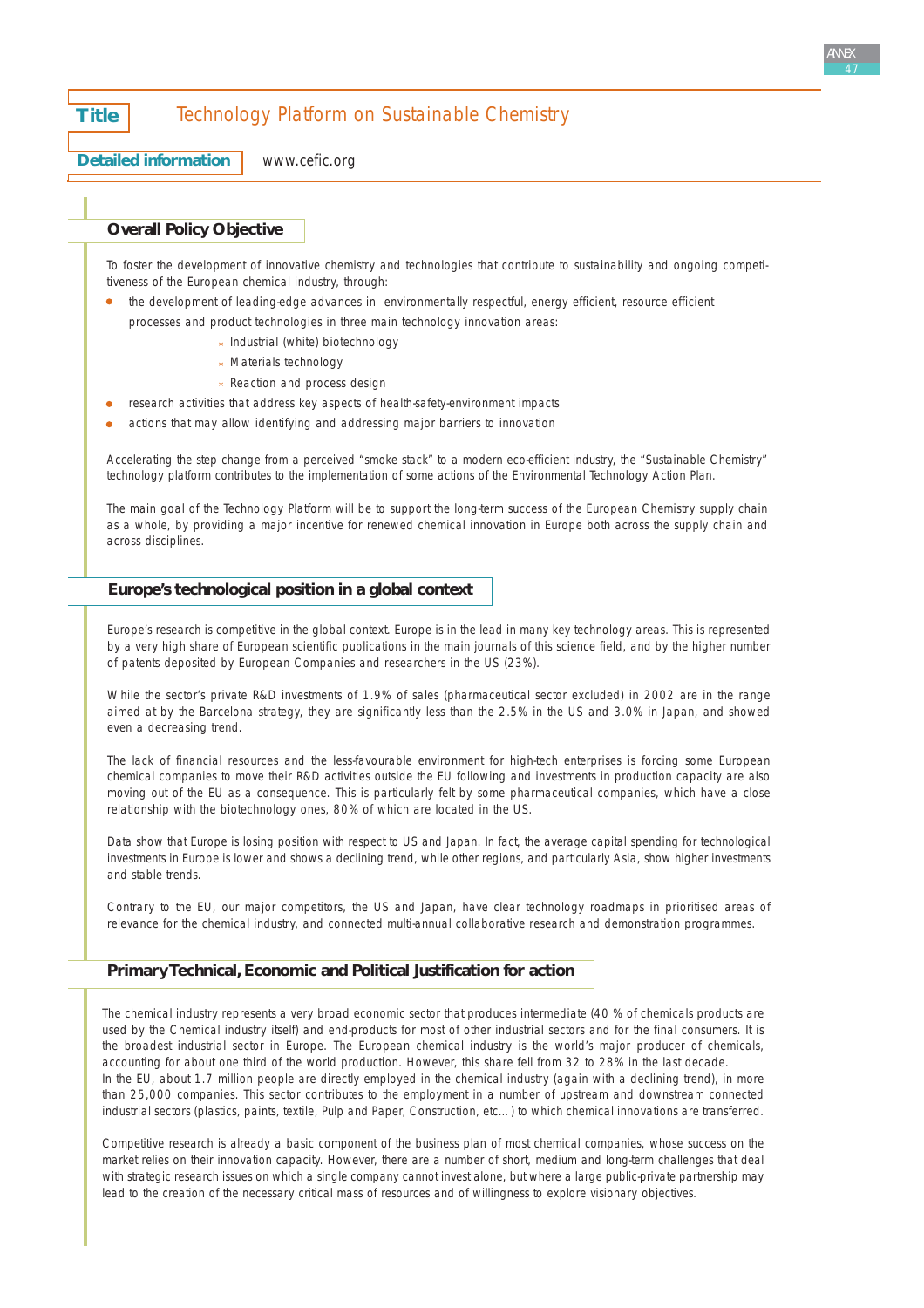The Technology Platform has the objective of making the chemical industry a more sustainable, hence environmentally friendly and economically powerful industrial sector. Relevant stakeholders will develop a strategic research agenda and roadmap for each of its three major pillars (industrial biotechnology, materials technology and reaction and process design) and for the horizontal issues (health-safety-environment, education and skills, barriers to innovation) that will be explored. The advisory council will gather representatives of all the groups to guide the overall development.

A series of issues will be explored in the development of the strategic vision of the Platform and then in the definition of its work and research agenda. In the area of chemical processes, this includes the application of white biotechnology, new frontiers of catalysis, advances in process sciences and engineering, and the development of new synthetic methodologies such as the ones offered by a chemistry based on natural renewable (non-fossil) feedstock, etc...

These advances cross with a number of other industrial sectors where product or process developments depend on chemistry, for example for nanomaterials, electronics, energy generation, storage and transport, medicine, etc.

The pivotal role of chemistry makes this platform a bridge amongst other technology platforms. Moreover, a public/private partnership of this kind may deploy the resources needed to obtain crucial advancements in the health-safety-environment field, catching the challenge introduced by the advancement of the regulatory framework (in particular the REACH proposal), addressing aspects such as the alternative to animal testing, the development of advanced modelling tools for screening the potential risks (for example, QSAR), the improvement of risk-assessment methodologies, particularly for biologically active compounds. Finally, the Platform should address the main barriers that today slow down the innovation process, defining strategies for making the European environment of innovation more fertile and rapidly responsive.

The Technology Platform will also take into account other Commission policies, like the one expressed in the Communication on Productivity "The Key to Competitiveness of European Economies and Enterprises" (COM(2002)262).

#### **Subjects for the Platform**

#### Three technology pillars:

**Industrial Biotechnology** is proving its worth as a technology that can contribute to sustainable industrial development delivering eco-efficiency through:

- o Reduced usage of water and traditional chemicals
- Reduced use of energy, and thus lower levels of fossil fuel CO2 emissions. Conversion of a number of chemical processes could make a significant contribution towards meeting the targets set by the Kyoto treaty.
- Increased use of renewable resources, whether as chemical feed stocks or fuels. Growing rather than extracting will reduce the use of fossil fuels and is carbon-neutral.
- Production of new materials. Cell cultures are unique in their capacity to make new pharmaceuticals and vaccines which could not otherwise be made.
- Processing of biomass for bulk chemical applications.

**Materials Technology.** Discovery of new materials with tailored properties and the ability to process them are rate-limiting to new business development in many industries. The demands of tomorrow's technology translate directly into increasing, stringent demands on the chemicals and materials involved: their intrinsic properties, their cost, their processing and fabrication, and their recyclability. Application areas of interest are:

- Functional Materials and bio-(compatible) materials with tailored properties which includes thin films and surface coatings using nanotechnological and bio mimetic materials concepts.
- Intelligent Materials with tailored electrical (e.g. superconducting), optical and magnetic properties for applications in electronic devices such as displays or sensors.
- Energy and environment, which includes catalysts and renewable energy sources such as solar and fuel cell technologies.
- o New methods of polymerization including catalysis.

**Reaction and process design** is of vital importance for the chemical industry. Product life cycles are becoming shorter and specialty chemicals can rapidly become higher volume commodity products. The only way to remain profitable under these high cost pressure conditions is to keep a high level of excellence in the area of process intensification. It is of paramount importance to have the best, fastest, cheapest and cleanest production processes.

#### One horizontal area

There are many cross-cutting factors that need to be addressed including:

- Research and innovation on horizontal environment-health and safety issues needed to reduce the costs for industry to face the regulatory framework, in particular on risk-assessment methodologies, on alternatives to animal testing, etc.
- Education and skills.
- Knowledge and technology transfer mechanisms.
- Research infrastructures and engagement in EU research funding programmes including researchers' mobility.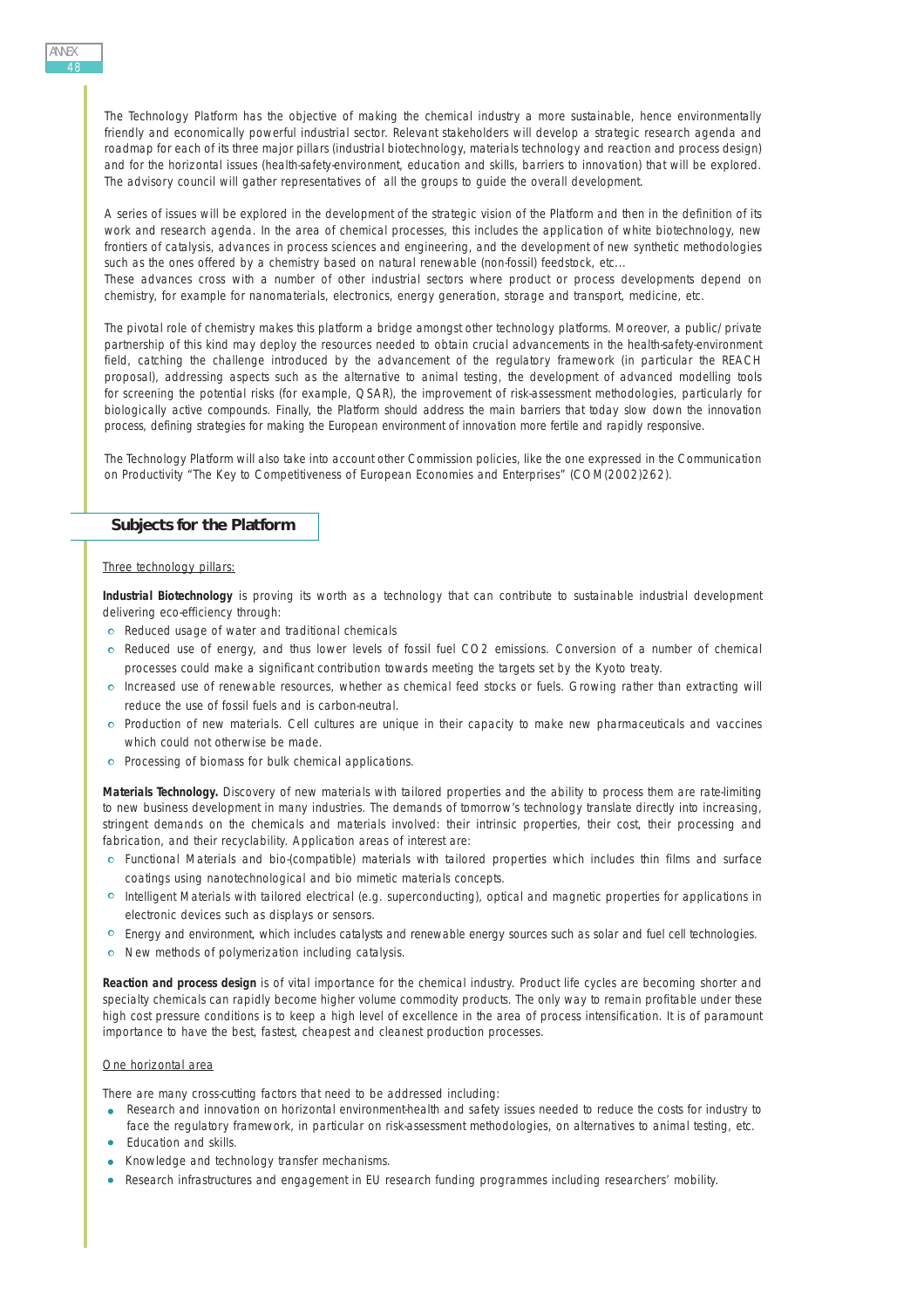- Engagement and alignment with relevant other (EU) initiatives, for example the European Research Council (in preparation); related European action plans and initiatives; other European Technology Platforms.
- Access to risk capital.
- Building confidence in new technologies and promoting their acceptance by the general public.

# **Development of the Technology Platform (State of play)**

- Dec. 2002: first meeting CEFIC-Commission to review the perspectives of chemistry research. У
- October 2003: EuropaBio workshop "White Biotechnology: Current developments in research, innovation and policies".
- Nov. 2003: meeting of Commissioner Busquin with CEFIC; discussion on first ideas for a Technology Platform.
- Dec. 2003 Jan. 2004: presentation by CEFIC to the Commission of a proposal for a Technology Platform.
- 6 July 2004: Announcement of the Technology Platform and publication of the Vision Document:  $\mathbf{v}$

#### **"Chemistry and the EU chemicals sector's role in sustainable development".**

- Jan. May 2004: drafting and finalisation of the sustainable chemistry platform document.
- March & June 2004: Round Table meeting of white biotechnology stakeholders and Commission Services.
- > July 2004: pre-launching of the Sustainable Chemistry Platform, announcement with Commissioner Busquin.
- Jul. Sept 2004: wider consultation of the stakeholders.  $\sum_{i=1}^{n}$
- September 2004: first draft of industrial biotechnology roadmap expected.

#### **Activities (existing and planned in short term)**

#### **Large number of projects funded under EU FP5**

- Growth programme: dealing with catalysis, green chemistry, clean and safe chemical processes, separation technologies, human factors in process safety, etc.
- Quality of Life Programme: dealing with biotechnolgy processes and with environment and health issues, like endocrine disrupters;
- Environment and Sustainable Development programme: dealing with wastewater treatment of chemical effluents, with soil remediation of contaminated sites and with environment and health problems – examples: residues of pharmaceuticals and endocrine disruptors, with the monetary valuation of impact on environment and health;
- All of which will contribute to the Technology Platform.

#### **All new relevant projects under FP6** Ξ

- Particularly those on chemical processes (in priority 3) and those on risk assessment of chemicals in priority 6 and 5, that will contribute to the Technology Platform.
- The ERA-Chemistry ERA-NET.
- **The Commission's REACH proposal**
- **The IMPEL networking activities**

#### **Relevant links to EUREKA** Ξ

e.g. the strategy for Computer Aided Process Engineering to be followed up.  $\bullet$ 

#### $\equiv$ **Activities of the DG JRC**

Particularly those on Health-Safety-Environment issues carried out by the European Chemicals Bureau (ECB) and those on alternatives to animal testing carried out through ECVAM and those on industrial risks.

#### **Activities supported by CEFIC (www.cefic.org)**  $\equiv$

- The Long Range Research Initiative (LRI)
- The SUStainable TECHnologies programme (SUSTECH)
- Responsible Care
- The Alliance for Chemical Sciences, Technologies and Engineering (AllChemE)
- Active efforts to bring relevant national, regional and local projects and initiatives, as well as privately  $\equiv$ funded industrial R&D within the platform.
- **Secretariat** (Commission services initially), **Member States' Mirror Group** (to be established).  $\equiv$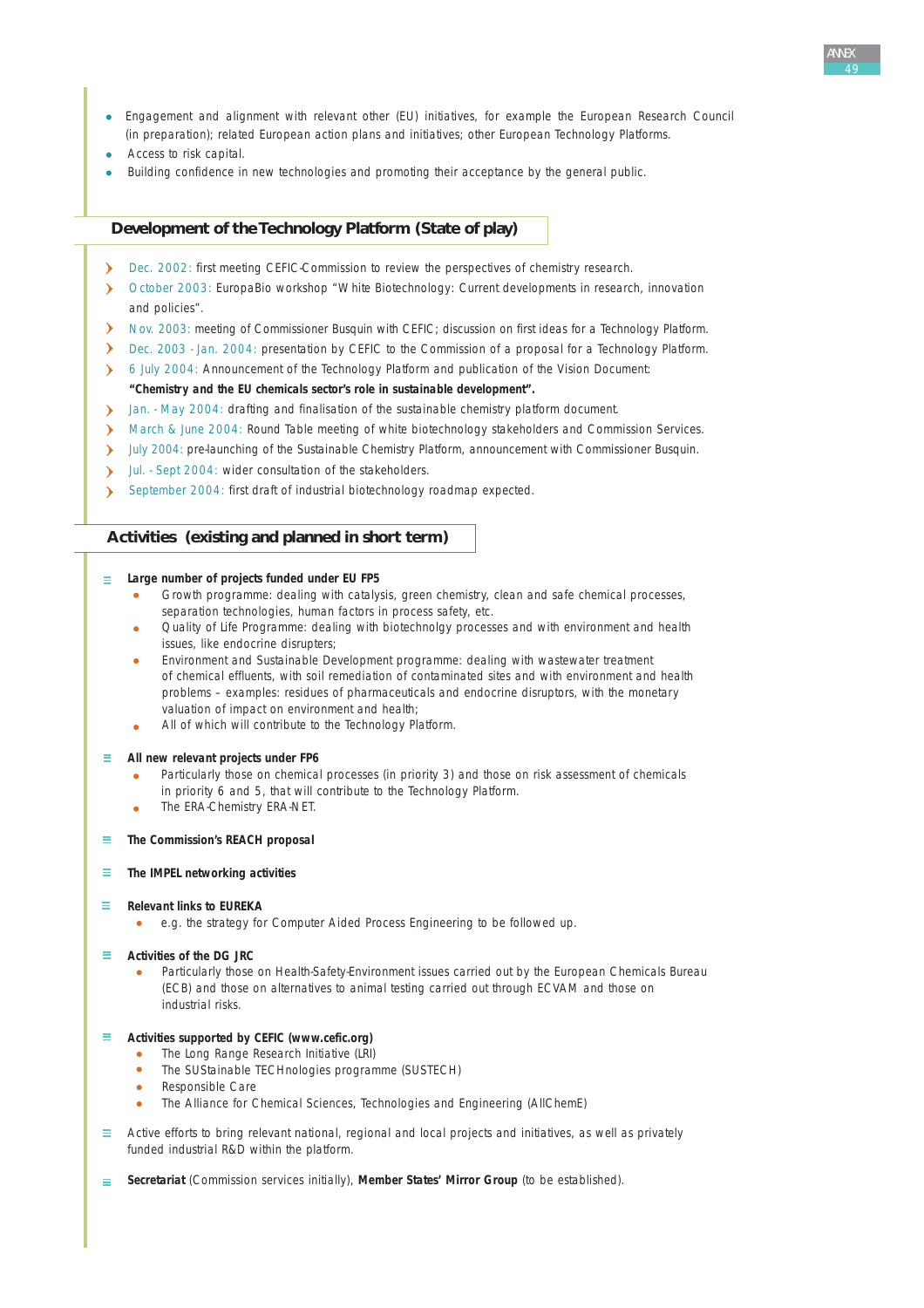# **The Platform Deliverables**

- A long term vision for sustainable chemical technologies in Europe. III.
- **III** A vision for a competitive and sustainable industry.
- Strategic research agenda's (SRA's) and respective implementation plans for key technology areas identified  $\mathbf{H}^{\pm}$ that catalyse the alignment of EU and national initiatives and boost research excellence, and for research aspects dealing with horizontal health-safety-environment issues.
- $\mathbf{H}^{\mathrm{eff}}$ Mobilisation of financial support for R&D from public EU and national funds and from private sources, thus providing a European dimension to research in chemical sciences in order to focus and avoid duplication of activities.
- $\mathbf{H}$ Identification and initiating action for the elimination of barriers and constraints to chemical innovation, including skills, innovation transfer, public awareness and societal acceptance aspects.
- Consensus among stakeholders on methods for and interpretation of chemicals' risk assessments.  $\mathbf{III}$  .
- $\mathbf{H}^{(1)}$ Determination of the socio-economic impacts of SRAs and proposed related actions, including establishing a balance between expected benefits and potentially undesirable consequences of the prioritised new technologies.

*Commission services contact*

Mr Andrea Tilche DG Research

*CEFIC Contact*

Mr Frank Agterberg e-mail: agt@cefic.be tel: +32 2 676 73 87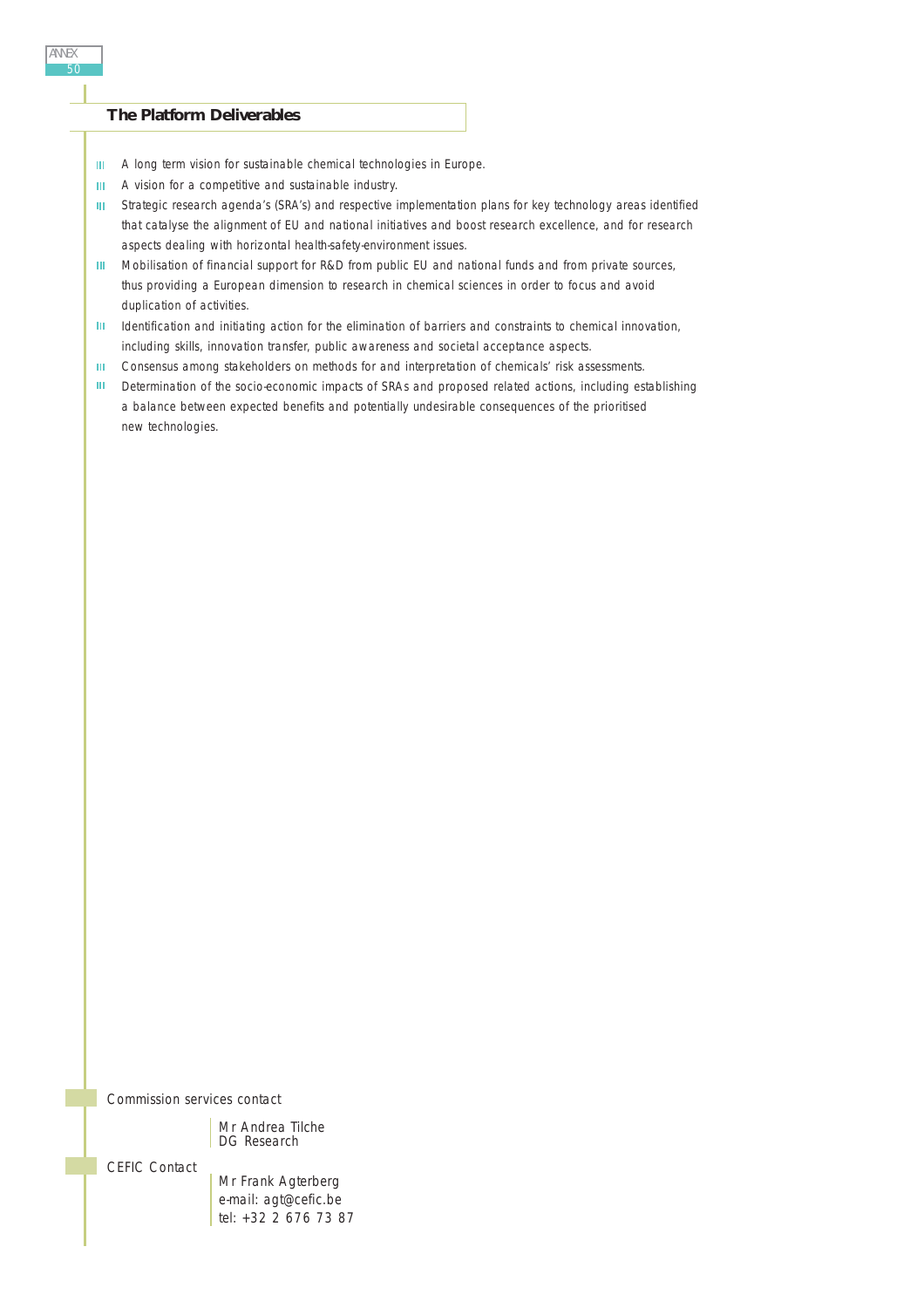**Title** Sustainable benefits from Renewable Forestry Resources\*

**\* note: proposal stage**

#### **Overall Policy Objective**

*To ensure the perpetuity of renewable forest resources as the basis for meeting the multi-functional needs of society, including a range of sustainable processes, products, services and other benefits for individual consumers and other users. The overall vision is that by 2020, products, services and energy derived from renewable, woodbased and composite materials should be amongst the preferred choice of the consumers.* 

*To contribute strongly to the fulfilment of the objectives of the European Research Area in respect of integration, co-operation and focusing of research concerning utilisation of renewable forest-based resources.*

#### **Europe's technological position in a global context**

In the global context, the European forestry-based and related industries are the technological and related core research leaders, particularly as far as pulp and paper are concerned. This is shown by the steady productivity growth of this industry (around 1.5% per annum), which is higher than that of USA. Also, concerning solid-wood technology and forest management, Europe is in a strong position. The European forest-based industries are also a major applier of emerging technologies, in particular concerning ICT, automation and biotechnology.

#### **Primary Technical, Economic and Political Justification for action**

Even though the technological level of the European forestry-based and related industries is currently high, in a global context there are needs for further technological development. It is of major importance to fully utilise the opportunities offered by the scientific and technological development in sectors such as: materials technology, information technology, biotechnology and nanotechnology. This is absolutely necessary in order to secure the long term competitiveness of this sector.

Many forestry-based and related industries in general, and the pulp and paper industries in particular, are very capital intensive, requiring heavy investments with long pay back times of typically 15-20 years. This also implies that technological and competitive developments in the sector are often the result of many innovations and processes, products, logistics chains etc., rather than of individual major breakthroughs. The importance of the innovation chain therefore has to be emphasised.

Within Europe, the forestry-based and related industries, including forest owners and down-stream stakeholders, comprises **one of the major manufacturing industrial clusters with an annual turnover of some 500 billion Euros and employs some 3.5 million people,** of which a very large part in rural areas. Forests occupy about one third of the European land surface. Maintaining the competitiveness of this sector is therefore of vital importance for the well-being of large parts of Europe. Indeed, in many regions this bio-based economy often represents the main, if not the only, source of livelihood.

Around two-thirds of the European forest growth is utilised for the production of both wood-based products and energy purposes. There is thus potential for increasing the use of forestry-based resources for bio-based energy. Developing the use of renewable forestry-based resources for energy production offers great possibilities not only for an increased economical use, but also for the increase of carbon dioxide neutral energy production. At the same time, the production and use of wood-based products promotes carbon storage.

The forestry-based and related industries are also to a very large extent recovering, re-using and recycling its materials and products both for the manufacturing of new products, as well as for energy production.

A major part of the raw materials used by this sector are renewable and renewability is a prime characteristic of the sector. Overall therefore, the sector has high potential for contributing significantly to sustainable development in Europe. The research to be defined within this platform will strongly aim at reaching this goal.

Securing the long-term availability of natural resources for all the purposes mentioned above, at the same time developing the multi-functional use of the forests, including recreation etc., will also require a considerable amount of research and development on forestry and forest management and related policies.

Due to its nature, the sector is and will continue to be influenced by a number of directives and policies, which need to be taken into account in its future development.

To reach the vision of this technology platform requires investments in research, partnerships and other activities that go far beyond what is offered by the existing instruments of Community RTD Framework Programmes.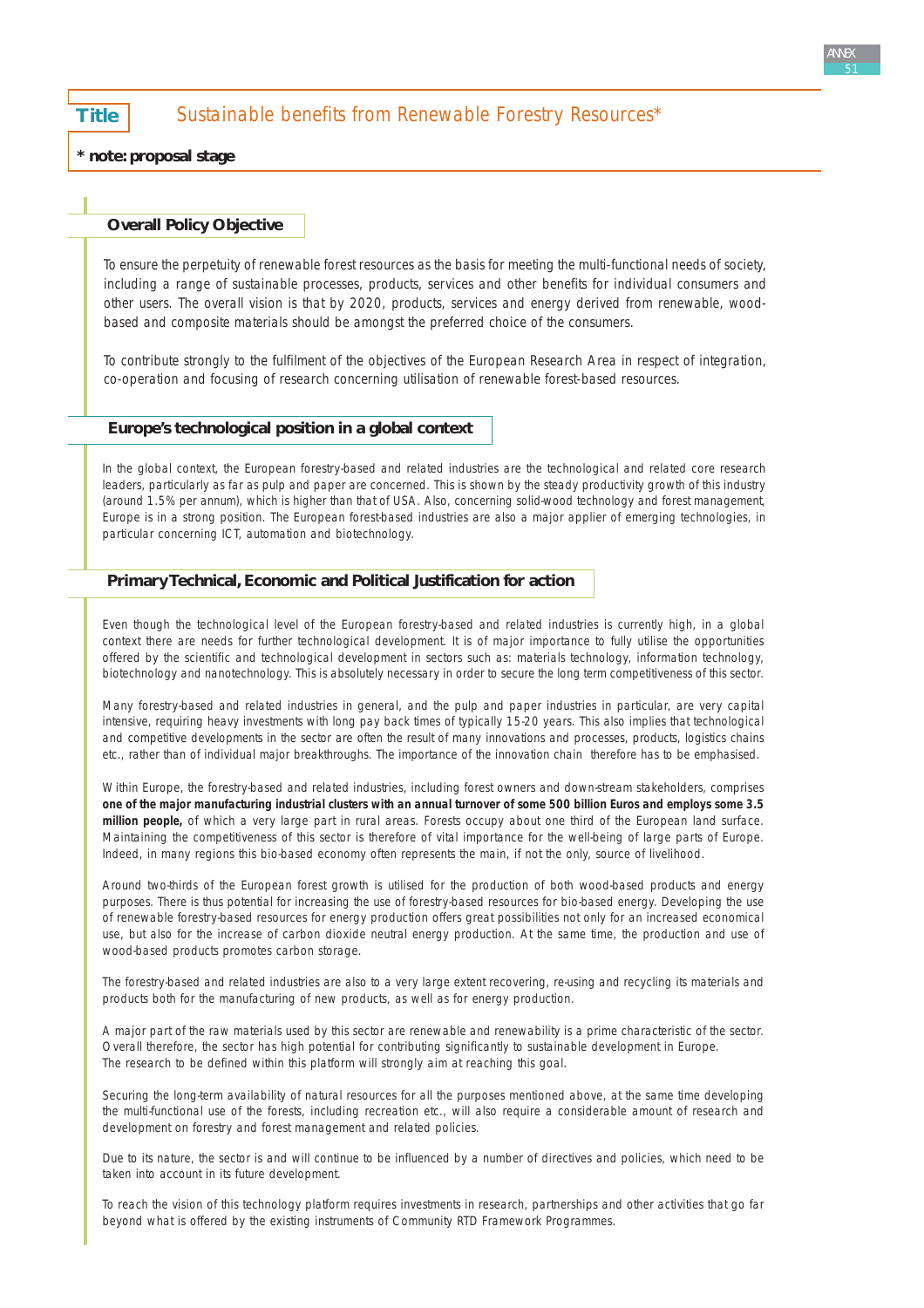# **Development of the Technology Platform (State of play)**

The main proponents of this technology platform are the stakeholders behind the three European associations CEPF (forest-owners), CEI-Bois (solid-wood and panels) and CEPI (paper and paper board). A broad spectrum of other stakeholders need to be engaged and are being approached.

- Autumn 2003: work initiated
- Iune 2004: Development of the Vision and content of the platform as well as the organisational structure
- July 2004: Presentation of a Vision Document
- June Dec 2004: Engagement and final comitment by stakeholders
- Dec 2004: Presentation of a full proposal

#### **Activities (existing and planned in short term)**

- $\equiv$ A number of projects of FP5 completed or still on-going
- Within FP6 two Integrated Projects approved and in a starting up phase (ECOTARGET and SUSTAINPACK)  $\equiv$
- E. A large portfolio of some 45 COST Actions ongoing or recently completed

#### **Specific Deliverables (short to medium term)**

- **III** Full proposal for the technology platform, including a Road Map
- $\mathbf{III}$ Setting up a web site
- $\mathbf{H}$ Strategic Research Agenda

*Commission services contact*

or

Mr Jeremy Wall DG Enterprise

#### *Platform Contacts*

Mr Paul-Antoine Lacour Research Director, CEPI e-mail: p.a.lacour@epi.org tel: +32 2 627 49 18

Mr Lennart Eriksson Vice-President Swedish Pulp and Paper Research Institute e-mail: Lennart.Eriksson@stfi.se tel: + 46 8 67 67 000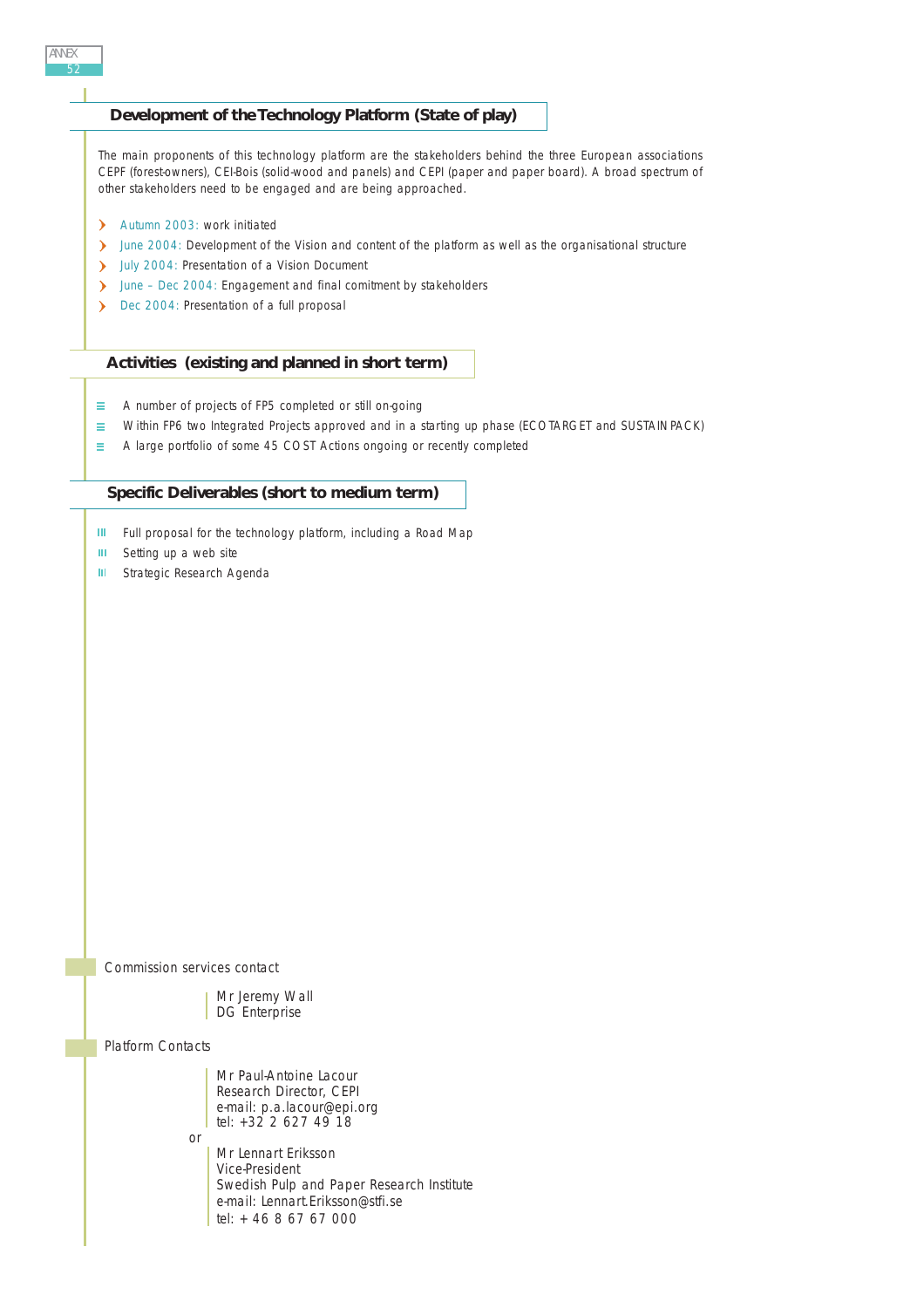# **Title** The Global Livestock Development Partnership

## **Overall Policy Objective**

*To facilitate and accelerate the development and deployment of new vaccines and diagnostic tests against tropical livestock diseases which currently threaten the competitiveness of European agriculture.* 

# **Europe's technological position in a global context**

The pharmaceutical industry is the largest investor in research, spending over € 1 Billion per annum in livestock related research. US companies dominate the field. The majority of private sector investments are directed towards the companion animal market. Less than 3 % of investments are targeted towards tropical livestock diseases.

International public support to tropical disease research is channelled through the International Livestock Research Institute (€ 10 million per annum).

US government support to tropical disease research is relatively modest at just € 6 million.

Australia supports tropical disease research with a total of  $\epsilon$  6 million.

Total funding for tropical livestock research in Europe is currently estimated at some  $\in$  25 million per year, of which  $\in$  7 million is attributed to The Wellcome Trust, a private charitable foundation.

# **Primary Technical, Economic and Political Justification for action**

There is widespread agreement that overall EU policy on agriculture should include a strategy on Exotic Disease Control and Prevention. The likelihood of importing tropical diseases into Europe is increasing with globalisation and trade liberalisation. If introduced, tropical livestock diseases would have a devastating impact on European agriculture: these diseases are extremely infectious, cause widespread livestock deaths and prevent international trade. Vaccines do not exist for many tropical diseases, including, for e.g. African Swine Fever, a highly infectious, fatal disease of pigs. The development of vaccines and diagnostics tests against tropical livestock diseases would greatly reduce the risks to European agriculture posed by globalisation and the liberalisation of trade.

Although Europe supports tropical disease research, these investments are channelled through a large number of diverse, un-coordinated small projects which do not create the critical mass of effort required to produce a new vaccine. With a 10 to 15 year perspective, the task is complex and has potentially great socio-economic consequences for the developed and developing world. A wide range of European policies are concerned, including research, agriculture, trade and enterprise.

The mobilisation of all the key stakeholders towards a common goal in this field is expected to deliver substantial benefits, including:

- **o** Focussed socio-economic and technical research that delivers new vaccines and diagnostic tests against some of the most devastating livestock diseases in the world.
- Stimulation and increased effectiveness of public and private investment in R&D.
- Greater synergy of effort that overcomes problems of fragmentation and duplication of research efforts.  $\Omega$
- Increased competitiveness and productivity of agriculture R&D sectors.  $\ddot{\mathbf{O}}$
- Removal of risks associated with legal and illegal livestock movements.  $\bullet$
- $\ddot{\circ}$ Increased industrial investment in research.
- Enhanced career opportunities for scientists.  $\Omega$
- Increased consumer confidence in the quality and safety of livestock products.  $\Omega$

# **Development of the Technology Platform (State of play)**

- December 2000: First meeting of an inter-agency group of livestock research donors comprising 14 high level representatives from industry, academia and EC member countries.
- August 2001: Following up the key recommendation of this meeting, the inter-agency group commissioned a study to identify the technology gaps in the control of tropical livestock diseases.
- April 2002: Interagency group commissioned study to explore the potential for the private pharmaceutical industry to contribute to the development of new vaccines and diagnostics tests against tropical diseases. The study identified substantial interest within the private sector to participate and contribute towards a global effort to provide new technologies against tropical livestock diseases.

ANNEX 53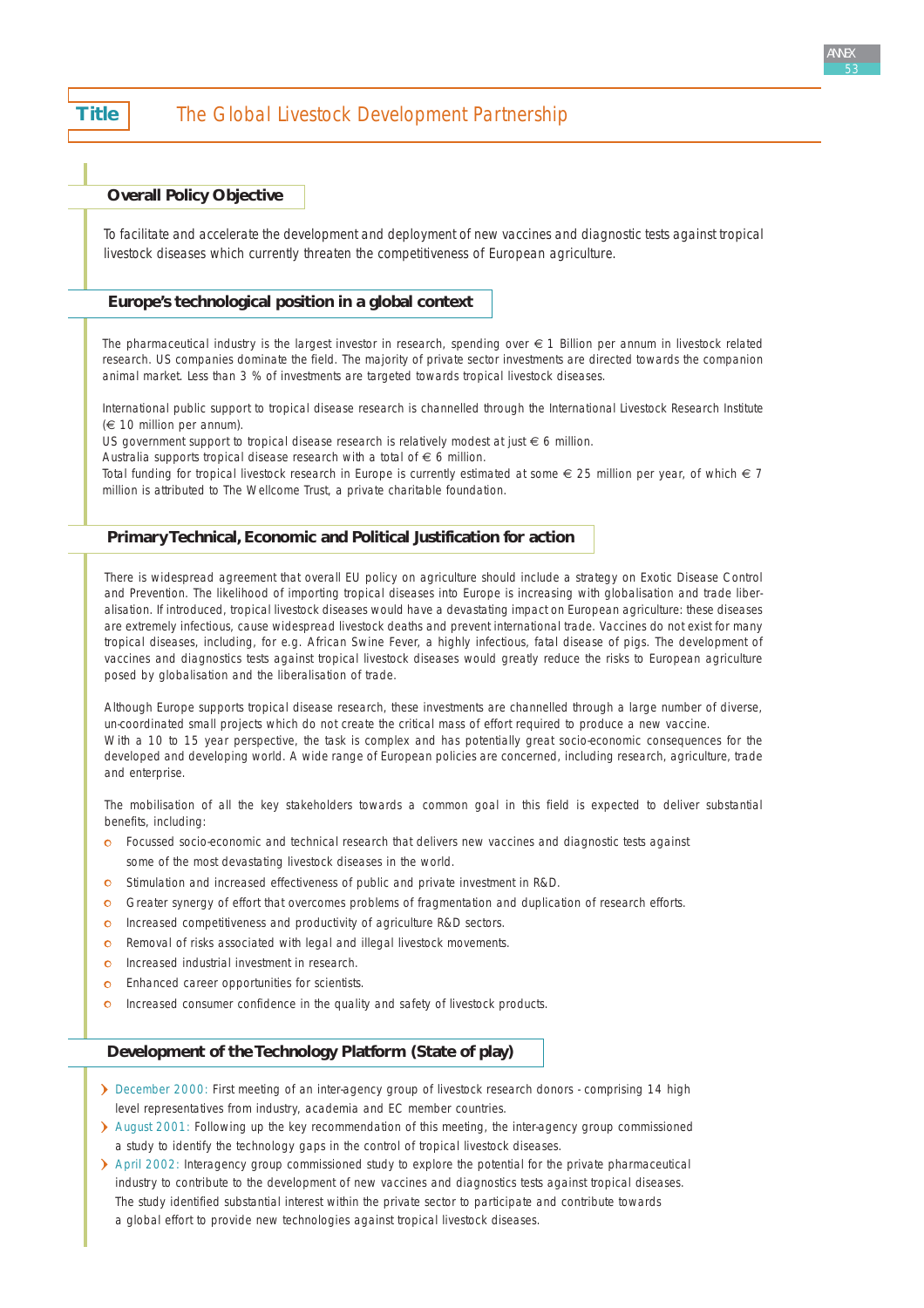- March 2003: Interagency group agreed to explore options for designing a new platform that would bring together research expertise within the EU, developing countries and the private sector.
- October 2003: Establishment of a Design Advisory Group for the Global Livestock Development Partnership (GLDP), comprising of Industry, OIE, EC, and other international agencies.
- February 2004: Production of a Business plan for the GLDP.

# **Activities (existing and planned in short term)**

- **E** Design Advisory Group advising on the establishment and membership of the GLDP.
- $\equiv$  The partnership will seek to incorporate relevant national, regional and local projects and initiatives, as well as privately funded industrial R&D within the GLDP.
- **E** Several large companies and the Wellcome Trust are considering participating.
- **The UK Government** (DFID and DEFRA) are considering providing support.
- $\equiv$  Mechanism now needed to structure European research contributions and to develop appropriate links with policy.

#### **Specific Deliverables (short to medium term)**

- **New management entity to manage public-private partnerships.** HL.
- **III** Strategic Research Agenda identifying best-best technologies and a road map for bringing new technologies to market.
- $\mathbf{H}$ **Deployment strategy** - including proposals for product registration, licensing and deployment.
- **Policy Interface / Framework** for interaction with political institutions.  $\mathbf{H}$
- $\mathbf{H}^{\text{max}}$ **European co-operation strategy.**
- $\mathbf{m}$ **Progress monitoring system.**

# **Specific Deliverables (within 10 years)**

The Business Plan estimates that **within ten years** the partnership would produce **three new vaccines** and two new diagnostic tests at a total cost of € 70 million.

*Commission services contacts*

Mr Philippe Vialatte DG Development

Ms Sarah Holden UK Department for International Development e-mail: S-Holden@dfid.gov.uk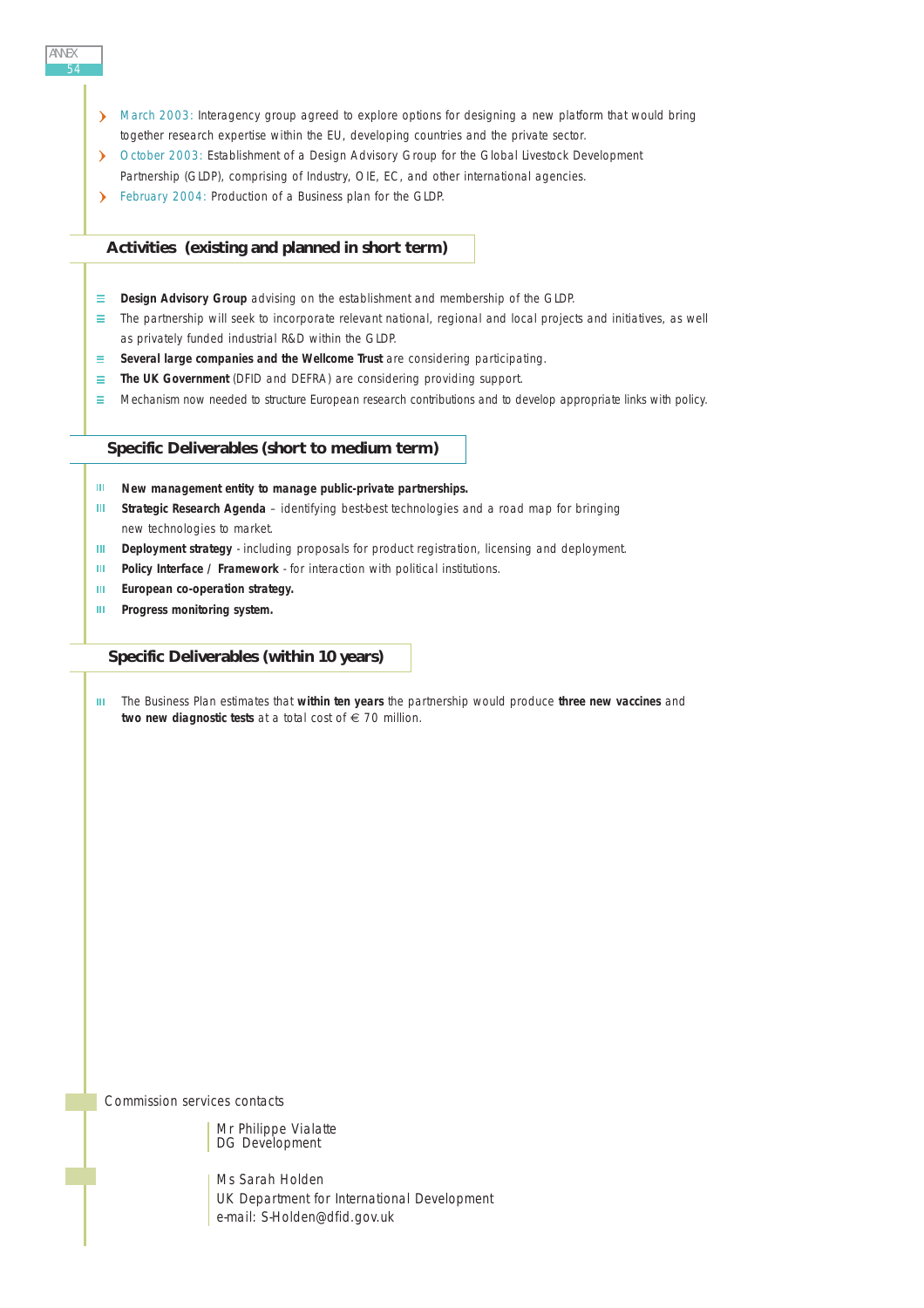# **Title** ERTRAC European Road Transport Research Advisory Council

**Detailed information**

[www.ertrac.org](http://www.ertrac.org)

# **Overall Policy Objective**

*A framework for supporting a common vision and strategic research objectives. Road transport presents Europe with a number of challenges and opportunities that have to be met and exploited for the benefit of all citizens. To reflect the importance of research expenditure for industry and governments, a high level consensus for research has been developed. It is aligned with the European Council conclusions of Lisbon 2000 "The Union has the strategic goal to become the most competitive and dynamic knowledge-based economy in the world capable of sustainable economic growth with more and better jobs and greater social cohesion" and that of Gothenburg "The European Council invites industry to take part in the development and wider use of environmentally friendly technologies in sectors such as energy and transport".* 

*Increased investment in road transport research is a key element for the realisation of the Lisbon and Gothenburg objectives and in line with the Council decision of Barcelona in 2002 to promote R&D and innovation by increasing funding up to 3% of GDP by 2010. In this context, future research should promote areas which would give high potential benefit to European economies.*

*Harnessing the full potential of this political initiative to the benefit of all road transport users requires a new form of cooperation. This has already commenced through the creation of an Advisory Council for road transport research, to better coordinate research for more targeted, efficient and effective use of research funds.*

## **Towards a new form of cooperation for road transport research**

The European Road Transport Research Advisory Council (ERTRAC) was launched in June 2003 in order to develop a shared vision to mobilise all stakeholders and prevent unnecessary fragmentation and duplication of research efforts. ERTRAC members are high level representatives from all road transport sectors including consumers, vehicle manufacturers, component suppliers, road infrastructure operators and developers, service providers, energy suppliers, research organisations, cities and regions as well as public authorities at both European Union and national level. For its operation, ERTRAC relies on a support group assisted by experts and working teams and more generally on the

contributions and support from its various stakeholders.

The main ERTRAC mission is to:

- **o** Provide a strategic vision for the road transport sector, with respect to research and development;
- o Define strategies and roadmaps to achieve this vision through the formulation and maintenance of a Strategic Research Agenda and technical annexes;
- o Stimulate increased effective public and private investment in road transport research and development;
- Contribute to improving co-operation between the European, national, regional and private research and development actions on road transport;
- Enhance the networking and clustering of Europe's research and development capacity, particularly in areas with the most potential benefit to European economies;
- **c** Promote European commitment to research and technological development ensuring Europe as an attractive region for researchers;
- Develop links between research policies and policies on innovation and competitiveness.

ERTRAC PROPOSES A TECHNOLOGY PLATFORM FOR THE PURPOSE OF DEFINING ITS RESEARCH OBJECTIVES AND ESTABLISHING APPROPRIATE LINKS WITH OTHER INITIATIVES FOR FUTURE ROAD TRANSPORT (E.G. HIGH LEVEL GROUP ON HYDROGEN, "THE ESAFETY FORUM", THE EU ENVIRONMENTAL TECHNOLOGIES ACTION PLAN, AMONGST OTHERS).

#### **Europe's technological position in a global context**

#### **Future trends and challenges for 2020 and beyond**

In the future, road transport will remain an essential component of economic sustainability and social cohesion. To be more effective, road transport must be seen as part of an integrated system, with seamless links and better balance with respect to other non road-based transport modes.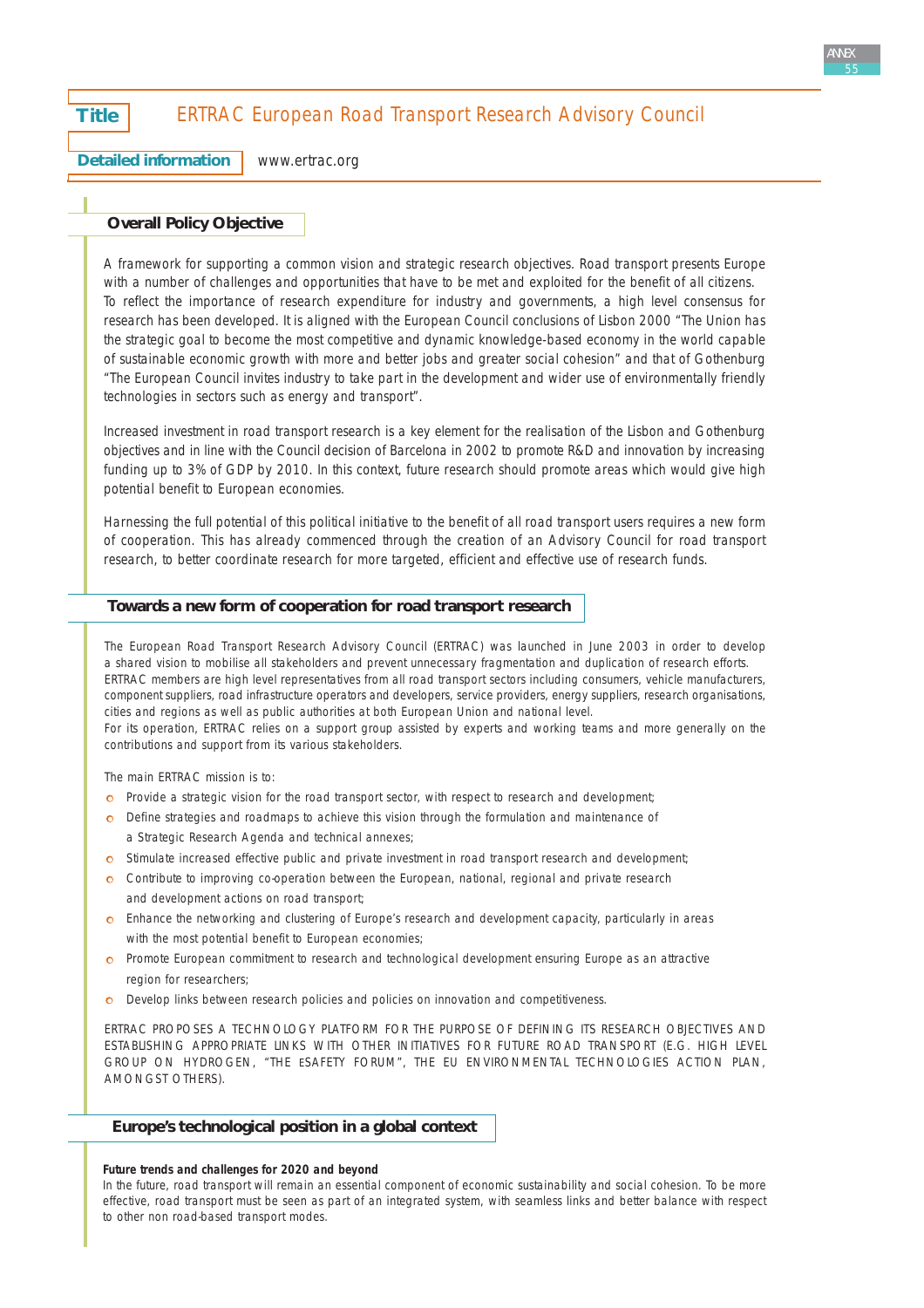The necessary reconciliation of growth in a competitive economy and the preservation of quality of life, environment, resources and rational use of space will require efforts in the design, maintenance and operation of the road networks, environmentally friendly vehicles and inter-modal solutions.

Research is crucial for the competitiveness of the road transport industries and services. Growing economic activity resulting from enlargement will require sustainable responses, as well as reliable and flexible solutions.

The provision of global industry leadership through co-ordinated R&D is a key challenge. The European industry should be able to attract the best skills, offer jobs and training as well as attractive career opportunities. Co-ordination between research, education and training is therefore necessary.

The future trends and challenges to achieve the vision for year 2020 and beyond are presented under the four following themes, "Mobility of persons and goods, Safety and security, Environment, energy and resources and Competitiveness of the road transport industries and services".

For each of those themes, people's perceptions, preferences and social driving forces should be a key element of transport research just as much as new technologies. Standardisation in various areas such as infrastructure, road design, road signalling and equipment should be further developed.

## **Primary Technical, Economic and Political Justification for action**

#### **The road transport sector, a major contributor to the economy with an important societal mission**

Road transport fulfils a major role in the European economy and society, involving a wide range of industries and services from vehicle manufacturers and suppliers to infrastructure builders, services, energy and research providers, public authorities, insurance and rental companies and many others. Road transport together with the other modes of transport provides indispensable mobility for all categories of citizens and goods and contributes to European integration and to the economic prosperity in Europe.

It has a major impact on our daily lives, providing a source of employment, a carrier for economic activities, inter-urban mobility and links between urban functions. Transport infrastructure considerably reduces the geographical isolation of peripheral regions. It is a key factor to social, regional and economic cohesion, including the development of scarcely populated areas. However, the impact of road transport on the environment and health remains a major challenge, notably in view of its growing emissions of greenhouse gases, its continuing impact on air quality and its major role as regards noise, land use and nature protection amongst others.

Overall, road transport related industries and services provide employment to more than 14 million people in Europe and contribute 11% to the European gross national product. In addition road transport industries invest heavily on research and product development. For instance, the automotive supply industry on its own invests annually €19 billion (figures for 1998:Eurostat, ACEA,CLEPA).

Road transport plays a key role in ensuring sustainable development in Europe in economic, social and environmental terms. To satisfy this role, continuous progress is needed in an integrated system approach of all related areas. To be effective, this requires an appropriate coordination framework to pull together public and private resources in support of the necessary research and development activities.

#### **Development of the Technology Platform (State of play)**

In March 2002 the European automotive representatives called for the establishment of a European Road Transport Research Advisory Council comprising of senior experts from car manufacturing companies, component suppliers, energy and fuel suppliers, research institutes and other relevant stakeholders. Since then, the following milestones took place:

- > 26 March 2002: Agreed scope and membership.
- April/May 2002: Prepare public communication.
- May 2002: Operational start of Council.
- May 2002: Facilitate the process of Expression of Interest of FP6 Integrated Projects.
- June 2002: Announcement at the Sustainable Transport Research Conference in Valencia.
- $\sum_{i=1}^{n}$ September 2002: Second Road Transport Council meeting: Outline of a 2020 Vision document for a Sustainable Road Transport System.
- December 2002: End of the preparation phase.
- January 2003: Meeting with European Commission: Update and discussion on ERTRAC progress.
- January/March 2003: Workgroup meetings on the Vision and SRA.
- February 2003: Workshop: ERTRAC and other relevant stakeholders.  $\sum_{i=1}^{n}$
- $\sum_{i=1}^{n}$ May 2003: ERTRAC meeting with public authorities: Presentation of the Terms of Reference, and review of the Vision and SRA.
- June 2003: First official plenary meeting official launch of ERTRAC.  $\sum_{i=1}^{n}$
- June 2003 onwards: ERTRAC fully operational. $\lambda$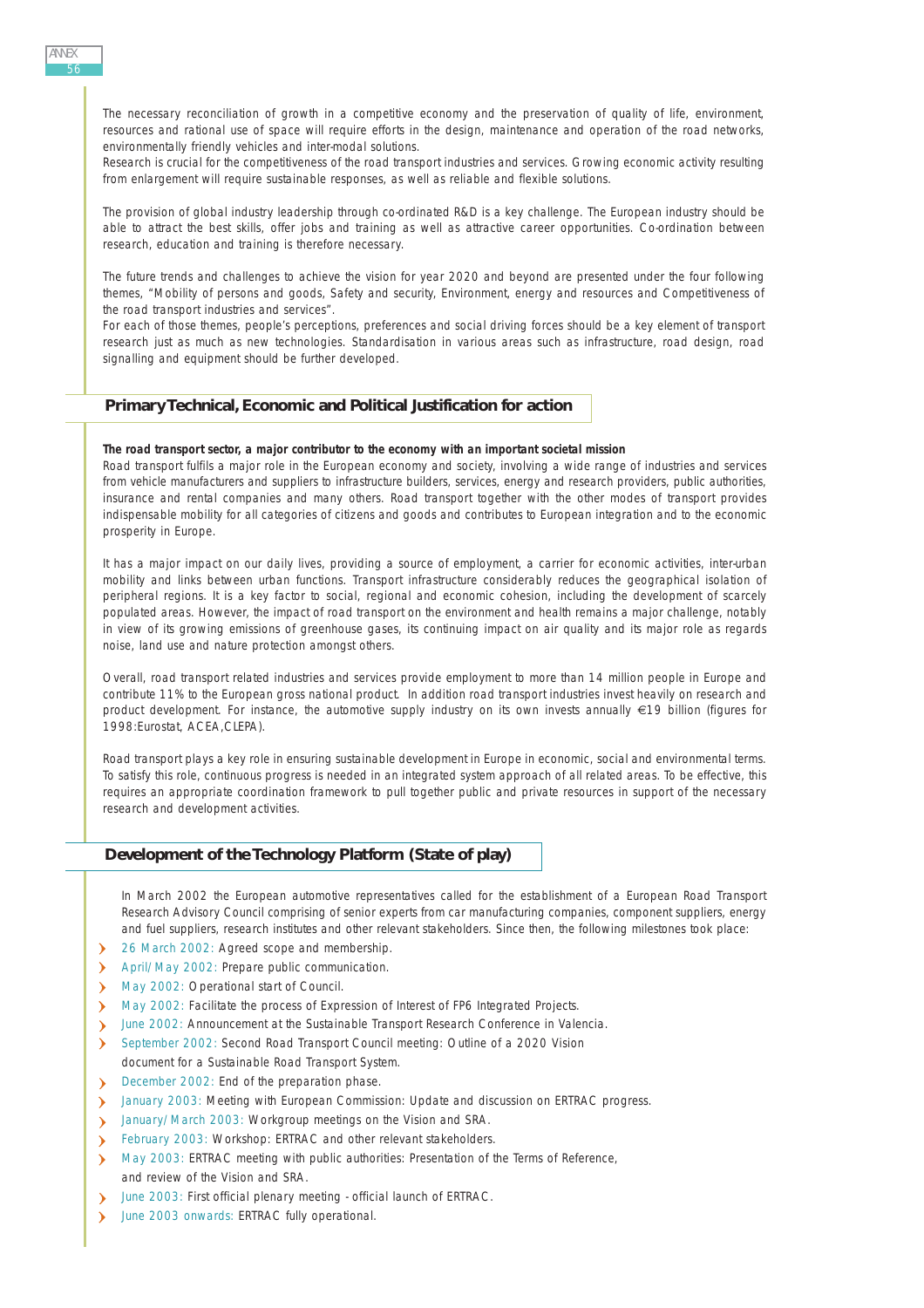# **Activities (existing and planned in short term)**

A coordination contract for ERTRAC commenced in October 2003 for a duration of 24 months.

## **Specific Deliverables (short to medium term)**

In summary, the ERTRAC initiative should lead to the release of several important documents which would contribute in an iterative process, namely:

- III The Terms of Reference defining the scope of action of ERTRAC (completed).
- **III** 2020 Vision document for a Sustainable Road Transport System.
- III Strategic Research Agenda for the Road Transport Sector (target end of 2004).
- **III** A Public Relations summary document.

*Commission services contact*

Mr Patrick Mercier-Handisyde DG Research

*ERTRAC Contact*

Mr Josef Affenzeller AVL List e-mail: josef.affenzeller@aol.com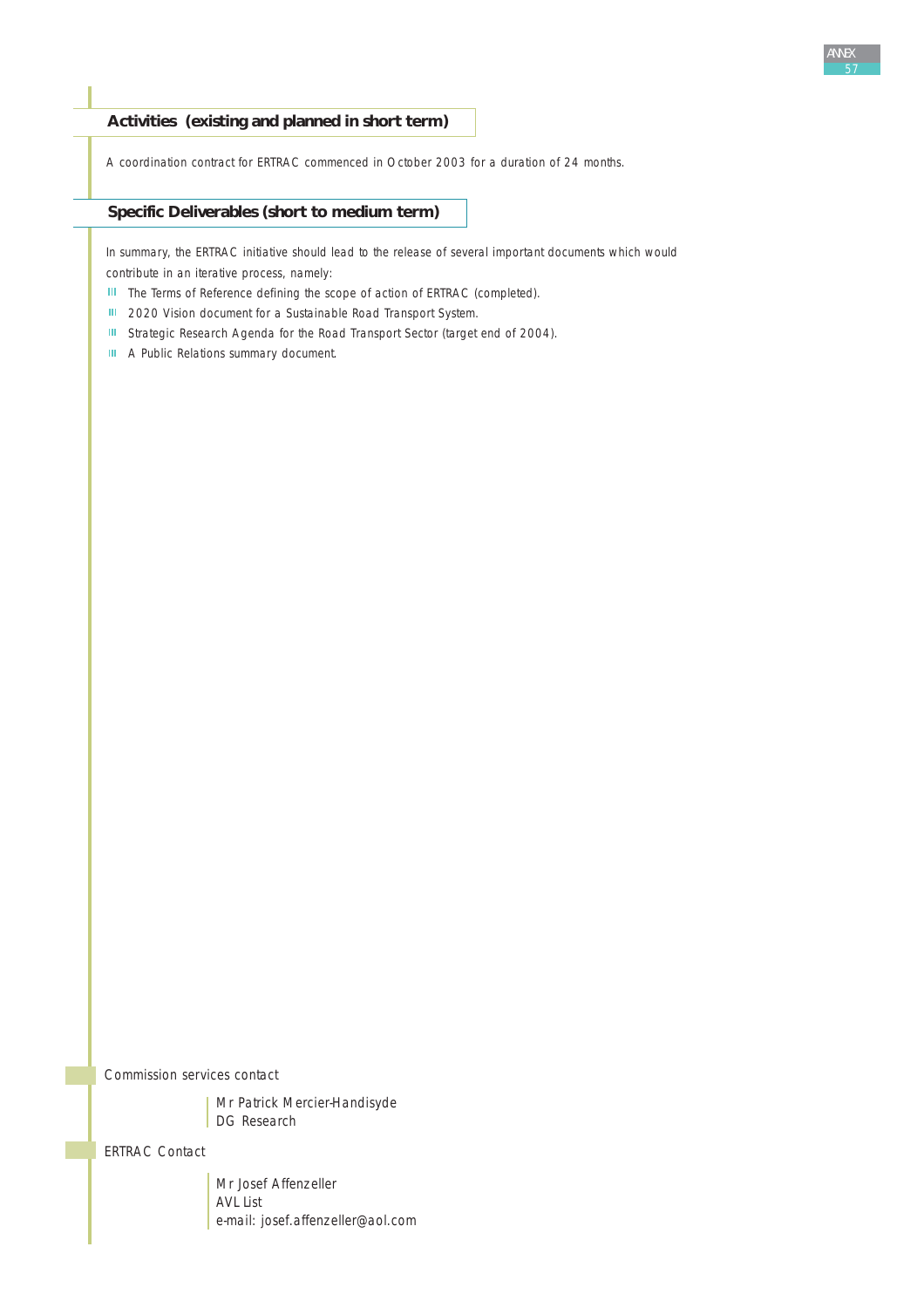# **Title | ERRAC – European Rail Research Advisory Council**

**Detailed information** [www.errac.org](http://www.errac.org)

# **Overall Policy Objective**

*Improve synergy between EU, national and private rail research, to better serve society's needs, to lead to sustainable transport as highlighted by the Gothenburg Summit and the White Paper on Transport Policy and, finally, to strengthen the competitive leadership of the European rail industry. Rail organisations recommend developing a long standing commitment by all stakeholders - rail industry, rail operators, infrastructure managers, public authorities and regulators, research institutes and academia– to work in closer partnership and on the basis of consensus, with the aim of strengthening and reorganising research and development efforts in Europe. This would optimise the rail research potential within the Union, materialising the concept of a "European Research Area" in this industrial sector.*

*The scope and extent of ERRAC should be focussed and limited to the development as well as the promotion of the implementation of a common strategy for European rail research to support the creation of a single European railway system. In particular, ERRAC should aim at promoting:*

- Ш *the development of an efficient European railway system, including interoperability,*
- m *the increase of competitiveness of the global railway system,*
- *the increase of the utilisation of infrastructures capacity and of rail safety,* m
- Ш. *the limitation of noise and emission of pollutants.*

# **Development of the Technology Platform (State of play)**

ERRAC is composed of a maximum of 40 members. They are drawn from the stakeholders listed below. Each stakeholder appointed the members representing it. Stakeholders reached consensus to facilitate a balanced composition of ERRAC with regard to members nationalities:

Member States (15), European Commission (4), Manufacturing industry (6), Research establishments and academia (2), Operators (5), Infrastructure managers (3), Environmental (1), Urban planning (1)Organisations and transport users groups: freight (2), rail safety (1) and passengers (1)

Members listed as "academia" are independent experts appointed by the Group.

In May 2001, European rail organisations presented to Commissioner Busquin a document entitled 'A Joint Strategy for European Rail Research 2020 – Towards a Single European Railway System'. Further to this presentation, Commissioner Busquin proposed that the rail organisations continue to elaborate the document, together with the Member States and the European Commission. This has led to the constitution of ERRAC.

ERRAC achieved its primary mission when it published its business scenario and strategic rail research agenda ( SRRA ). This was officially presented to the Commission in December 2003.

Since then, ERRAC has prepared three further reports:

- Identifying the ongoing EU, national and industrial research in the context of the SRRA;
- $\rightarrow$ A comparative analysis of innovations versus investments in the rail systems;
- $\rightarrow$ Investigation of future research needs for the transition process to a harmonised European railway market.

In relation to FP 6, notably the 'Sustainable Surface Transport' Programme, ERRAC - SRRA has already made a positive impact: There is clearly a more focused common approach by rail operators and industry towards innovation promoting interoperability, intelligent mobility, safety and security, environment, innovative materials and production methods. A key deliverable/objective of ERRAC's Strategic Rail Research Agenda will be to "capture twice the freight and passenger market share and three times the freight and passenger market volume in 2020 compared with 2000."

# **Activities (existing and planned in short term)**

The Commission contributes to the funding of ERRAC by means of the ERRAC accompanying measure, which started in December 2002 and has a budget of 0.8 M€.

*Commission services contact*

| Mr Joost De Bock, DG Research

*ERRAC Secretariat*

Mr Nicolas Erb, UNIFE e-mail: nicolas.erb@unife.org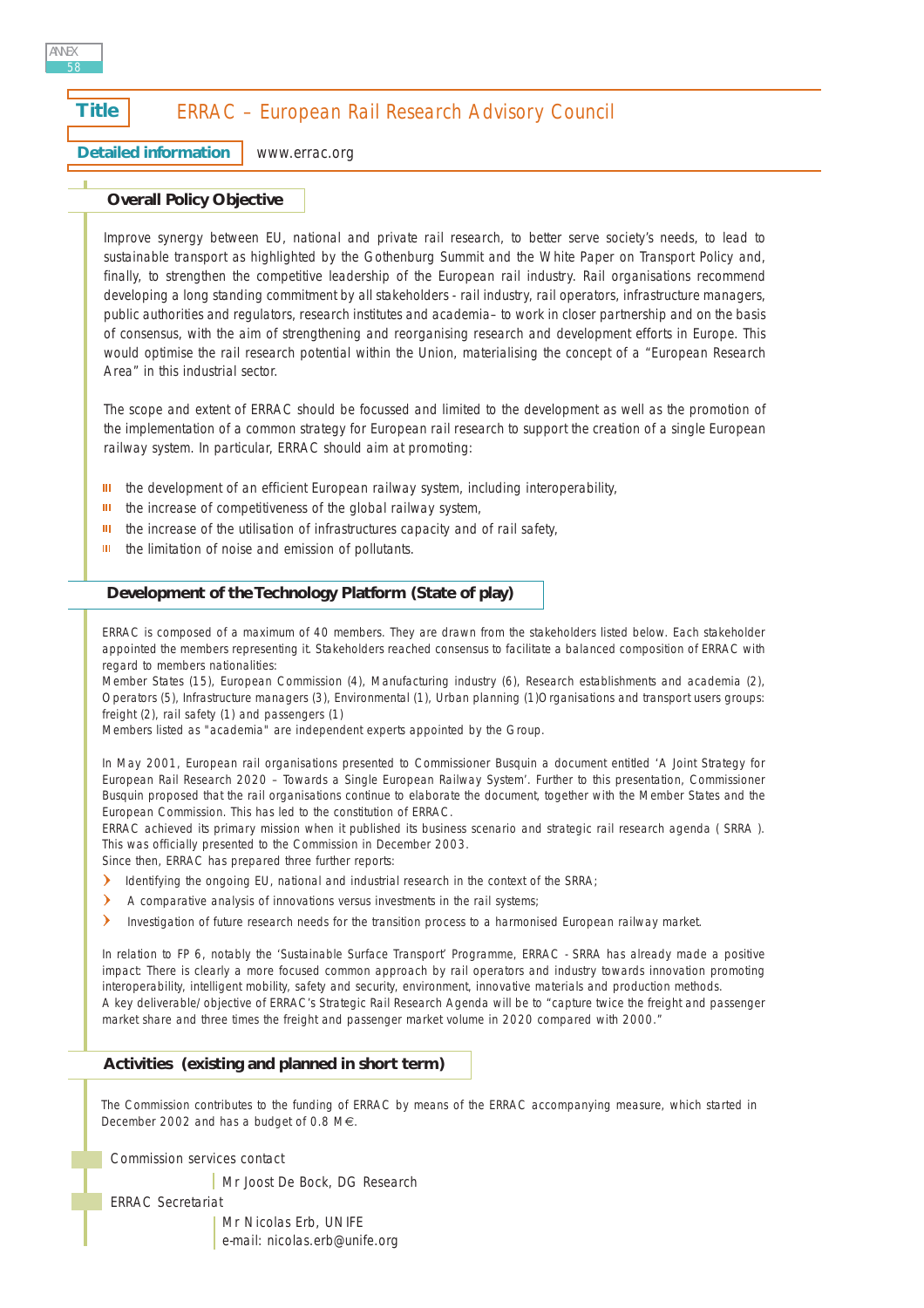**Title** 

# ACMARE: Advisory Council on Maritime R&D; Moving Towards a European Technology Platform within The Maritime Sector.

# **Overall Policy Objective**

*Key stake holders within the waterborne transport sector (Industry, national authorities, infrastructure, Commission, regulatory bodies, research centres and universities) will work together to formulate and maintain a strategic vision for the waterborne R&D so as to strengthen the industrial base of the sector in Europe and to also meet the wider expectations from society towards safety and the environment.* 

*This vision and road map will be embodied through the creation and maintenance of a Strategic Research Agenda, road map and other associated documents. ACMARE seeks to stimulate more effective public and private investment in waterborne transport R&D and to improve co-operation between EC, national, regional and private R&D actions the sector.* 

*As a result, networking and clustering of the R&D capacity in Europe will be enhanced. Consequently Europe's leading role as an environmental responsible, safe & advanced manufacturer and operator within the waterborne transport field will be maintained despite a fiercely competitive world market.*

### **Europe's technological position in a global context**

The maritime sector is an important business: 90% of the EU's external trade and 40% of the EU's internal trade is transported by sea. In 1997 the total annual turnover within the maritime sector for the EU(15) was  $\epsilon$  137 billion and in 2003 may reach 2.4% of the EU's GDP.

Korea, China and Japan are focusing on high volume ship production. Europe has a recognised world lead in the design, manufacture and production of specialist, complex high technology vessels, for example; cruise liners and liquefied natural gas tankers. This lead has been driven by continuous R&D.

Europe accounts for almost all ship innovations. The latest include; the world's largest cruise liner (the Queen Mary II) and the example of podded electric drives for marine propulsion. Europe's research leads the world within fields such a computational fluid dynamics, risk based safety and production techniques. European research such as European Projects HARDER and FIREEXIT routinely underlies the basis for world regulation via the IMO.

Europe's competitors in the far east are increasingly advanced. Consequently, to survive Europe must continuously innovate. Industry has recognised this and increasingly collaborates within European research programmes.

Research is also driven by society which demands a cleaner coastal environment and by evolving regulations such as double hull tankers initiated as a result of incidents such as the sinking of the Prestige. Consequent issues are condition assessment of double hull tankers, green scrapping of ships, ship operations, stability and structure.

#### **Primary Technical, Economic and Political Justification for action**

Waterborne transport fulfils a vital role within the European economy accounting for the transport of more than 90% of the EU's external trade. The maritime transport industry is unique in terms of the high capital value and long life of each product, the single unit of production and the trade practices applied by Europe's competitors. To protect its interests, Europe has taken a number of initiatives. These were expressed within the "Leadership 2015" initiative which has received widespread political support. Initiatives that have been implemented include encouraging innovation through revised rules for state aid to the shipbuilding sector.

Furthermore, the leadership initiative recognised the major role played by research and the need for increased collaboration and coordination within the industry. ACMARE has the potential to contribute to this objective. Europe's competitive advantage within the maritime sector is founded on its ability to innovate and to maintain a technological lead. As the position of our competitors advances, Europe's lead can only be maintained if limited research resources are planned and applied efficiently and strategically, bodies such as technology platforms seek to meet these needs. Research addressing issues concerning waterborne transport and climate change, protection of the costal environment and safety are high priorities within society.

Events such as the Prestige disaster, safe scrapping of old ships (ghost ships) receive front page headlines. Marine accidents continue to occur and the potential for further major disaster remains.

Research that improves understanding and supports regulation within this field requires the coordination of a wide range of stakeholders (governments, classification societies, shipbuilders, operators, universities) in order to work towards common goals.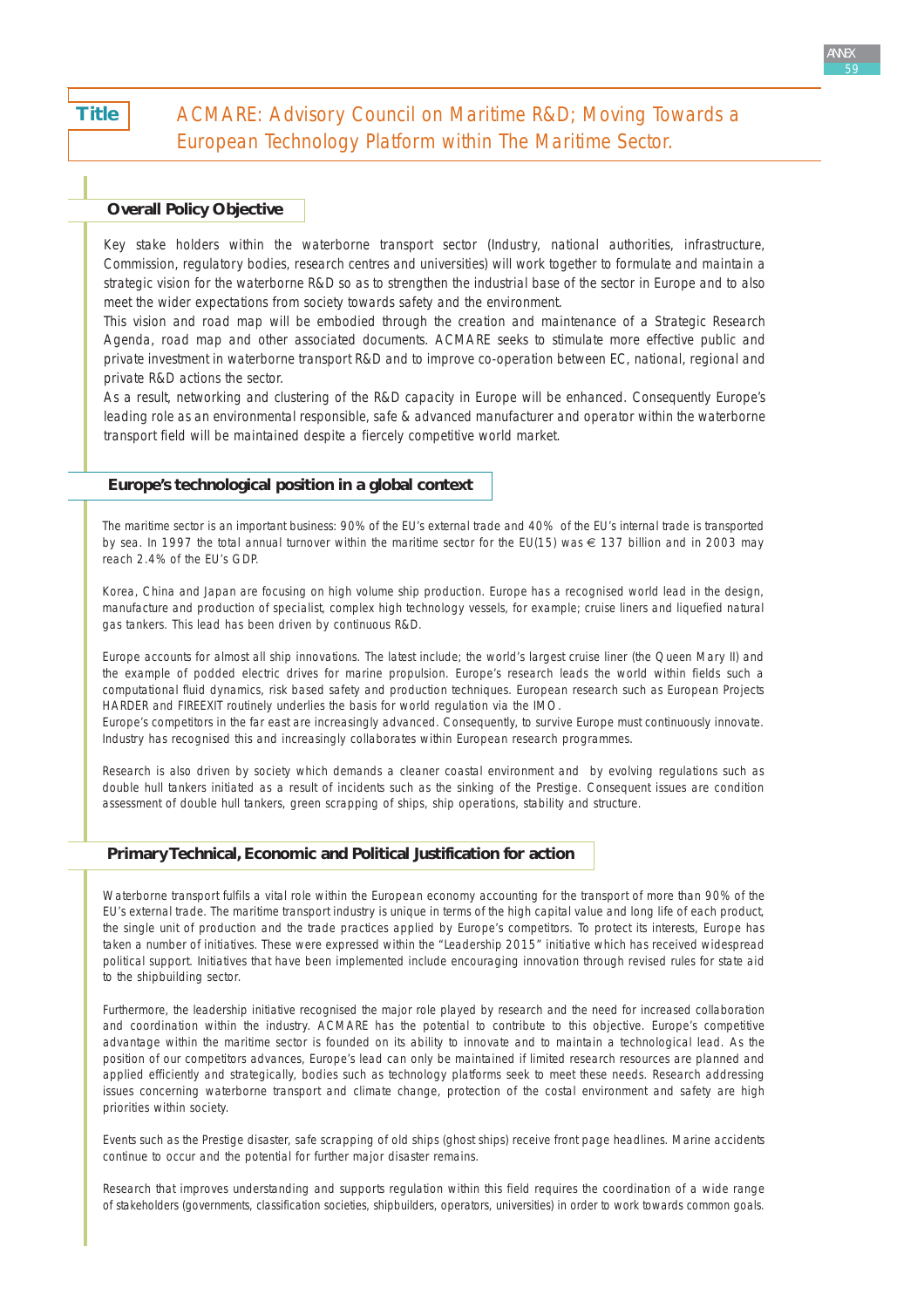ANNEX 60

> This mobilisation of all the key stakeholders towards a common goal is expected to deliver substantial benefits, including:

- $\bullet$ Structured socio-economic and technical research with the crucially important goal of sustainable and clean energy systems.
- $\bullet$ Stimulation and increased effectiveness of public and private investment in R&D.
- $\bullet$ Concentration of efforts and avoidance of fragmentation.
- $\Omega$ Knowledge generation, innovation, competitiveness and productivity.
- $\Omega$ Development and networking of regional clusters.
- Removal of obstacles for deployment and acceleration of market penetration.  $\Omega$
- $\Omega$ Enhancement of the EU's attractiveness for researchers and industrial investment.
- $\bullet$ Increased public awareness and acceptance of the technologies concerned.

# **Development of the Technology Platform (State of play)**

- > January 2004: The European Maritime Industry Forum (MIF) endorsed establishment of a coordinating council for maritime R&D. The R&D strategic planning group (RDSPG) of the MIF in cooperation with other stake holders began work towards the creation of such a body, to be called ACMARE.
- February 2004: The RDSPG invited expressions of support for ACMARE from Member States and other stakeholders. Initial responses were favourable.
- March 2004: Continued collaboration between stakeholders in order to submit an application for a coordination action under FP 6 to support ACMARE.
- Autumn 2004: Depending on results of evaluation, launch of ACMARE.

# **Stakeholders**

- $\equiv$   $\sim$ EU Member and Associated States
- $\equiv$ European Maritime Industry forum (MIF)
- Committee of European Ship builders Associations (CESA)  $\equiv$
- $\sim$  10  $\pm$ European Community Ship Owners Association (ECSA)
- $\equiv$ European Maritime Equipment Council (EMEC)
- $\equiv$  . European Sea Ports Organisation (EPSO)
- $\equiv$ European Association for Classification Societies (EACS)
- $=$ European Transport Workers' Federation(ETF)
- European Co-operation in Maritime Research Ξ.
- m. European Commission
- Secretariat Drawn from the Maritime Industry forum (depending on evaluation results initially supported  $\equiv$  . through an EU FP6 coordination action).

# **Specific Deliverables (short to medium term)**

- **Strategic Research Agenda -** including ways to increase and prioritise private and public R&D investment.  $\mathbf{H}$
- **Deployment strategy** including recommended policy measures.  $100\%$
- **European Roadmap for Waterborne Transport sector.**  $\mathbf{H}$
- **Public-private partnerships.** m.
- **Policy/Framework** for interaction with political institutions.  $\mathbf{m}$
- **International co-operation strategy.**  $\mathbf{H} \mathbf{L}$

*Commission services contact*

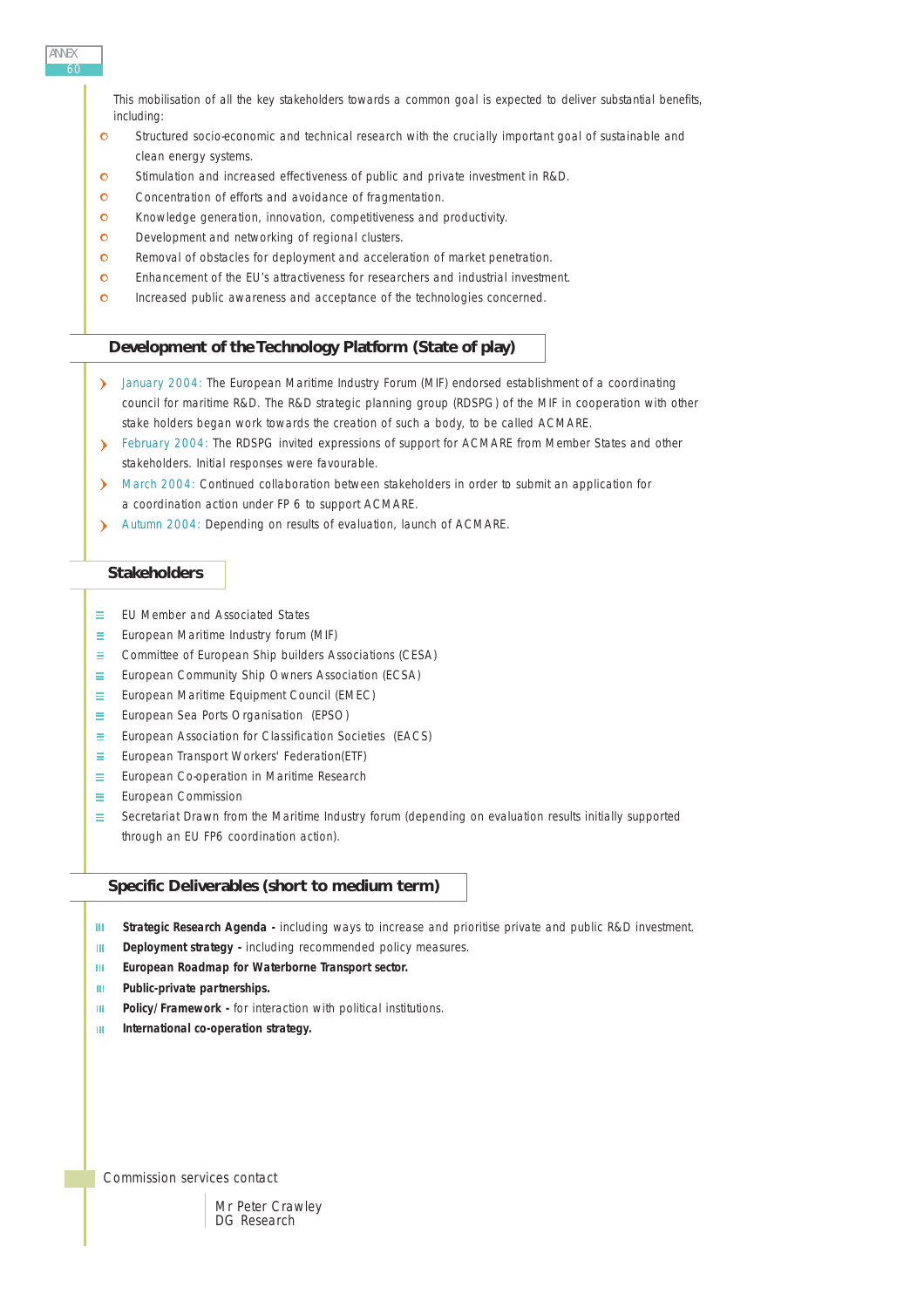# **Title The Mobile and Wireless Communications Technology Platform**

# **Overall Policy Objective**

*To reinforce Europe's leadership in mobile and wireless communications and services and to master the future development of this technology, so that it best serves Europe's citizens and the European economy.*

#### **Europe's technological position in a global context**

EU-funded research was fundamental for the success of GSM and GPRS technology in the past and has been essential for the development of 3G technologies.

The European industry has managed to establish a clear global industrial and technology leadership in the field of mobile communications. However, it is still necessary to reinforce European strengths in the development of advanced and innovative mobile services and applications and to face the difficult challenge of guaranteeing interoperability at the services and applications level, without which the uptake of mobile broadband services may be jeopardised.

The future is shaping as a wireless environment that will accommodate several kinds of wireless applications - be it mobile communications, W-LAN (Wireless Local Area Network), broadcasting. This trend is driven by the convergence of technologies leading to different operators providing similar services but via different means. In order to maintain Europe's position in the global market for mobile and wireless systems in the 2010-2015 time horizon, it will be necessary to develop large-scale European approaches to system research and development, and to mobile services and applications.

In this context, the Platform will define and implement a comprehensive research agenda in the mobile and wireless sector to be conducted in Europe, on the basis of a strong co-ordination of the national research efforts as well as seeking the collaboration of key research programmes from other regions of the world. Peer-to-peer relations with Asian and American research programs should be established, inter alia, as a facilitator towards early consensus building paving the way for successful global standards.

# **Primary Technical, Economic and Political Justification for action**

The importance of mobile communications to society at large, citizens and business, cannot be underestimated. The European economy has benefited from the take-up of GSM over the past decade and the evolution towards broadband services over mobile networks will continue over the next years. The Platform has so far outlined both regulatory and research policy issues that need to be addressed in order to provide for a continued growth and take-up of mobile broadband services in Europe and beyond.

The Internet has been unprecedented in its impact on the world community of industries, institutions and individuals. No technology or media adoption S-curve has been faster than the Internet's. In the US, it took almost 40 years for 50 million people to use radio and 15 years for 50 million people to use TV. Internet users reached the 50 million mark in just 5 years!

The mobile communications industry is now grasping the opportunity to add mobility to Internet accessibility, effectively allowing citizens to carry the power of the Internet with them anywhere at any time.

The convergence of wireless and Internet usage is already underway. The potential is unlimited. There are today more mobile handsets than PCs connected to the Internet. Global wireless subscribers are expected to increase from 1.3 billion\* (Dec 2003) to over 1.8 billion in 2007. On average, 80% of the European population currently have access and use mobile handsets. Since the growth in the mobile communications sector is likely to be driven by the offering of innovative and advanced mobile broadband services, the challenge now is to foster the offering of services that bring a real value-added to individual citizens and to business in general.

\* out of these 1.3 billion, nearly one billion are GSM subscribers

## **Development of the Technology Platform (State of play)**

- October 2003: Establishment of a High-Level Group on Mobile Communications, which set the parameters for developing a vision for a sustainable development of the mobile communications sector in Europe and beyond.
- October 2003: The Communication "Initiative for Growth", COM(2003)690 final, sets out a number of "Quick start" projects, including the Mobile Communication & Technologies Platform with a continued focus on research activities in the sector.

ANNEX 61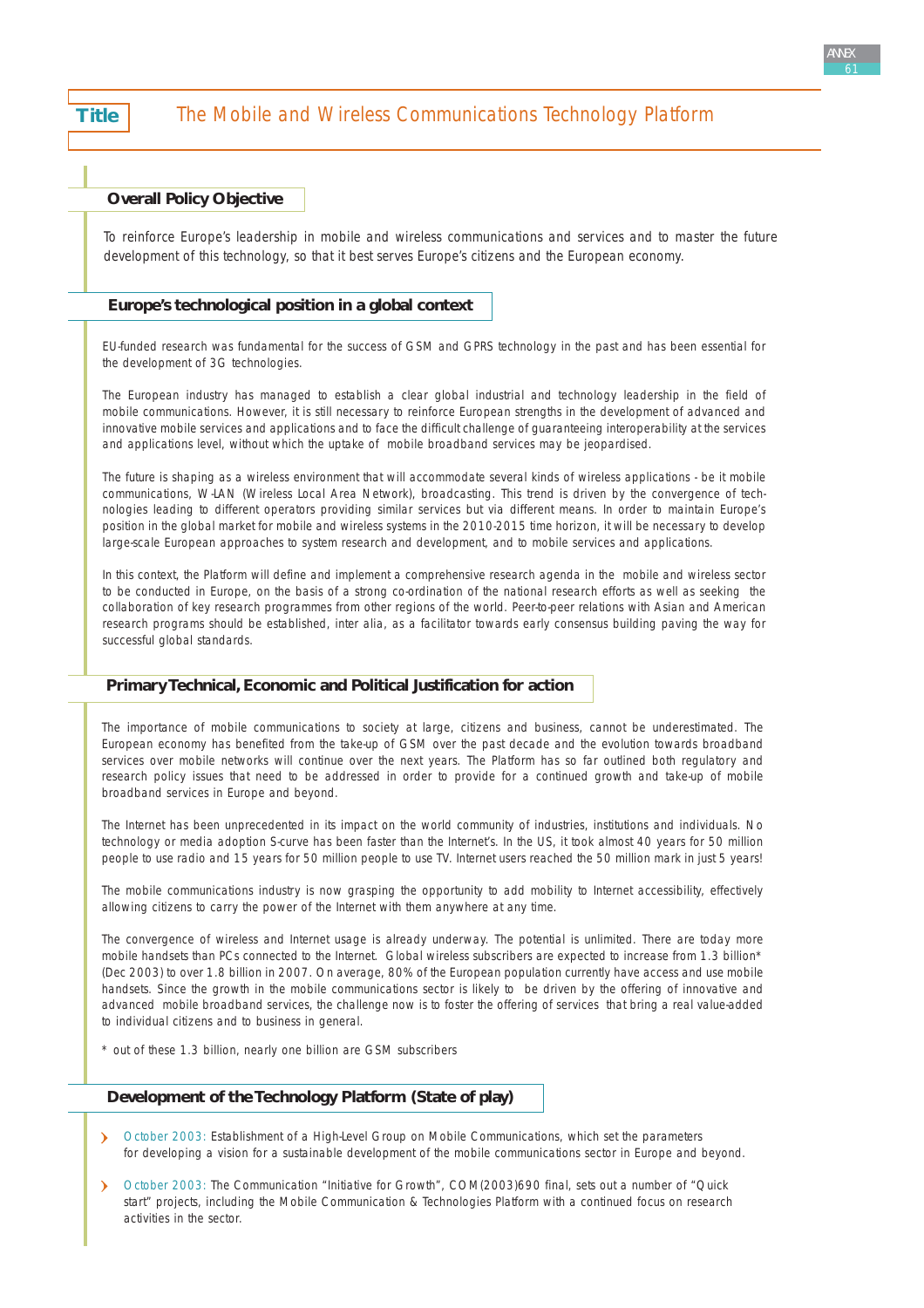- January 2004: Report delivered by the High-Level Group to the Commission, setting out the vision for a sustainable development of the sector and the main regulatory issues to be addressed in order to achieve that vision.
- February 2004: The Communication "Connecting Europe at High Speed", COM(2004)61 final, addressed the state of the mobile communications sector including broadband and 3G deployment in Europe. It refered to the recommendations from the Platform.
- February-June 2004: initial proposals for a large-scale research programme were developed by the High-Level Group.
- 9 June 2004: Final Report delivered by the High-Level Group to Commissioner Liikanen.
- > June 2004: A Commission Communication on Mobile Broadband Services is expected to be adopted by the end of June 2004, where the Commission will reaffirm the view that the complexity and magnitude of the technological challenges ahead requires a major cooperative R&D effort involving a critical mass of resources, strengthening excellence, exercising a catalytic effect on national initiatives and improving the coordination of the activities of the Member States in the sector. An increased effort at EU level will have a powerful and specific leverage effect on private investment in research and respond to the competitive challenges presented by similar large-scale R&D initiatives in other regions of the world.

#### **Activities (existing and planned in short term)**

- $\equiv$  Relevant projects (STREPS and IPs) under FP6 to be brought under the scope of the Technology Platform.
- $\equiv$  Active efforts to bring together national and local authorities to promote an environment conducive to the development of the mobile and wireless communications sector.
- $\equiv$  Fine-tune the roadmap for research and development in mobile and wireless systems beyond 3G.

#### **Specific Deliverables (short to medium term)**

- III Platform to sponsor a proposal for a Specific Support Action still under the FP6 IST programme as a bridge towards FP7.
- HL. Establish peer-to-peer relations with Asian & American research programmes.

*Commission services contact*

Mr Francisco Medeiros DG Information Society

*Platform contact*

Mr Dr Klaus Kohrt Senior Vice-President, Siemens AG, Information and Communication Mobile Networks Munich, Germany e-mail: klaus.kohrt@siemens.com tel: +49 89 636 75141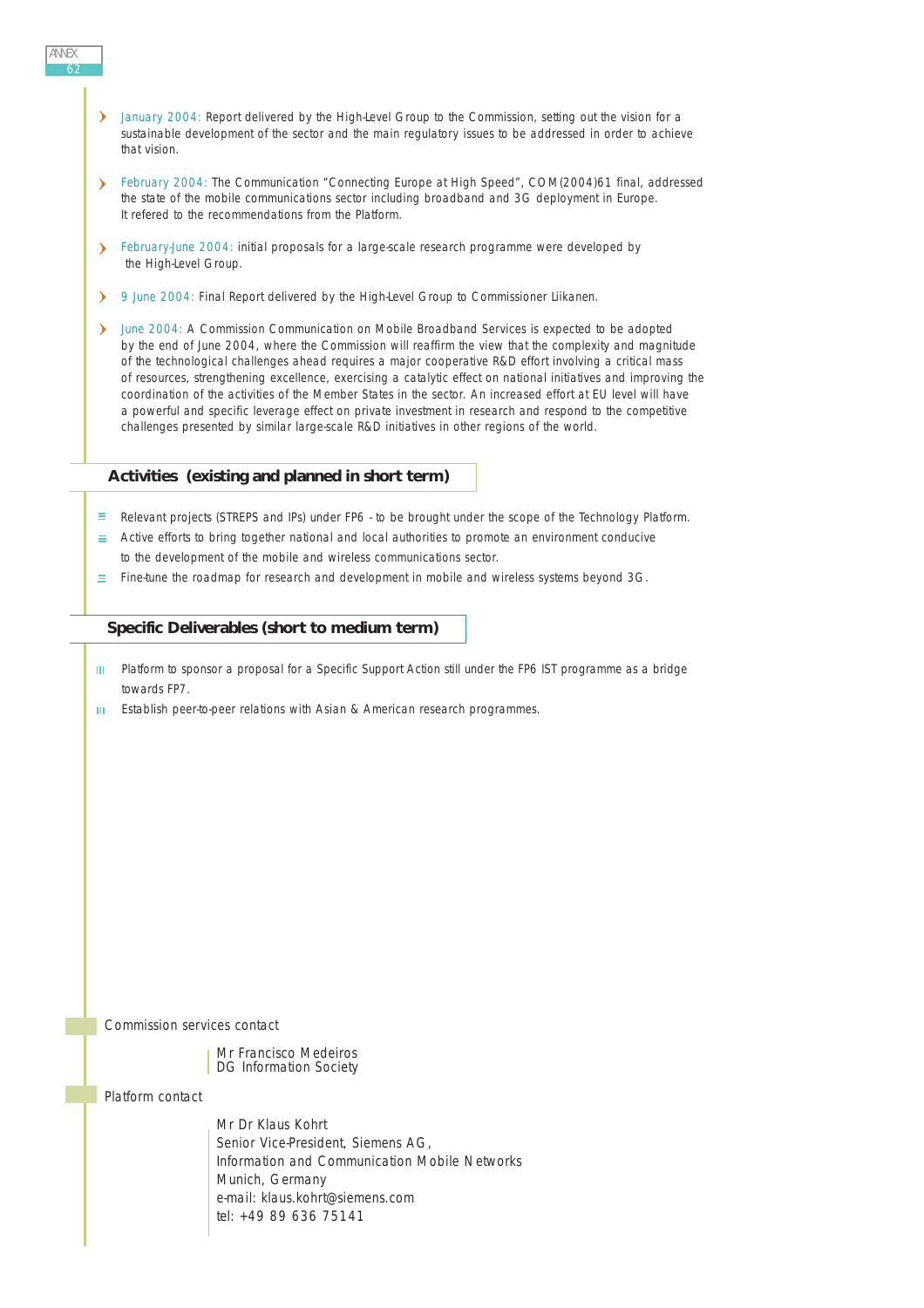# **Title** Innovative Medicines for Europe

**Detailed information**

[www.cordis.lu/lifescihealth/innovativemedicines.htm](http://www.cordis.lu/lifescihealth/innovativemedicines.htm)

# **Overall Policy Objective**

*Enhance and accelerate the development process of medicines to ensure rapid translation of scientific breakthroughs to approved medicines. This is to be achieved by stimulating integrated forms of cooperation for R&D, in particular reinforced public-private partnerships in view of providing the European population with early access to new, more targeted medicines, while strengthening the European Science base and fostering economic growth in the pharma/biotechnology industry.*

#### **Europe's technological position in a global context**

In the early 90's, Europe was spending 50% more on pharmaceutical R&D than the US. In 2002 the situation had almost reversed and the trend is increasing. In the last 15 years a drastic shift of pharmaceutical R&D investments and industry location from the EU to the US took place and it is expected by 2012 to lead to a situation where 90% of all new medicinal products launched will come from the US. Between 1975 and 1994, of the 152 medicines approved for human use, 45% were of US origin and 40% of European (incl. Switzerland). In 2002, only 8 out of the 29 new medicines (chemical and biological molecular entities) launched on the market worldwide were of European origin, as compared to 13 from the US and 7 from Japan.

These facts clearly demonstrate that there is a strong need for action in order to ensure the availability of novel medicines to the European patients.

Contributing factors have been: the higher growth rate of the US public and private healthcare markets; a European public market that disfavours innovative products and favours cheaper generics; unfavourable framework conditions and lack of capital for a still immature European small biotech industry, which is unable to respond to the global demand of new drug leads and a global pharmaceutical industry that relocates to where the larger markets are, where innovations are born and where public research spending is highest (Europe spends 30% less on R&D than the US, while only 20% of top-selling drugs are sold in Europe, and this figure is decreasing).

# **Primary Technical, Economic and Political Justification for action**

This shift of pharmaceutical R&D has major social and economic consequences:

- A delayed access to innovative drugs for the European population, which may be particularly serious in view of the ageing population;
- **C** A deterioration of the European research base, now unable to respond to European and global demands;
- An increased "brain drain" of researchers from Europe to the US and elsewhere;
- A further relocation of development centres of pharma industry to the US bio-clusters;
- **C** A decline of the biotech industry in Europe, which is a major source of innovations in new biomedicines and bio-based therapies, and an important partner of large industry.

Europe therefore needs a strategic EU agenda for enhancing and accelerating research into and the development of innovative medicines, in order to guarantee access to well targeted medicines to the European citizen at a reasonable cost. The major socio-economic benefits expected to arise from this are:

- **o** More efficacious medicines,
- **o** Less severe and reduced adverse drug reactions,
- **o** Reduced treatment periods for patients,
- Lower number of medicines' withdrawals from market (and reduced attrition rate in clinical stages),
- Shorter drug development times (faster availability to patients),
- o Overall reduced healthcare costs (higher cost-effectiveness).

To achieve these goals, the mobilisation and involvement of all stakeholders (research, biotech industry, large pharma industry, regulators, patients' organisations, healthcare representatives and policy makers) is essential, thus ensuring that all aspects are well considered.

Among the technological areas that are thought to contribute from a research perspective to further advancement towards these goals are the following:

Personalized and preventive medicines (incl. pharmacogenomics and pharmacogenetics),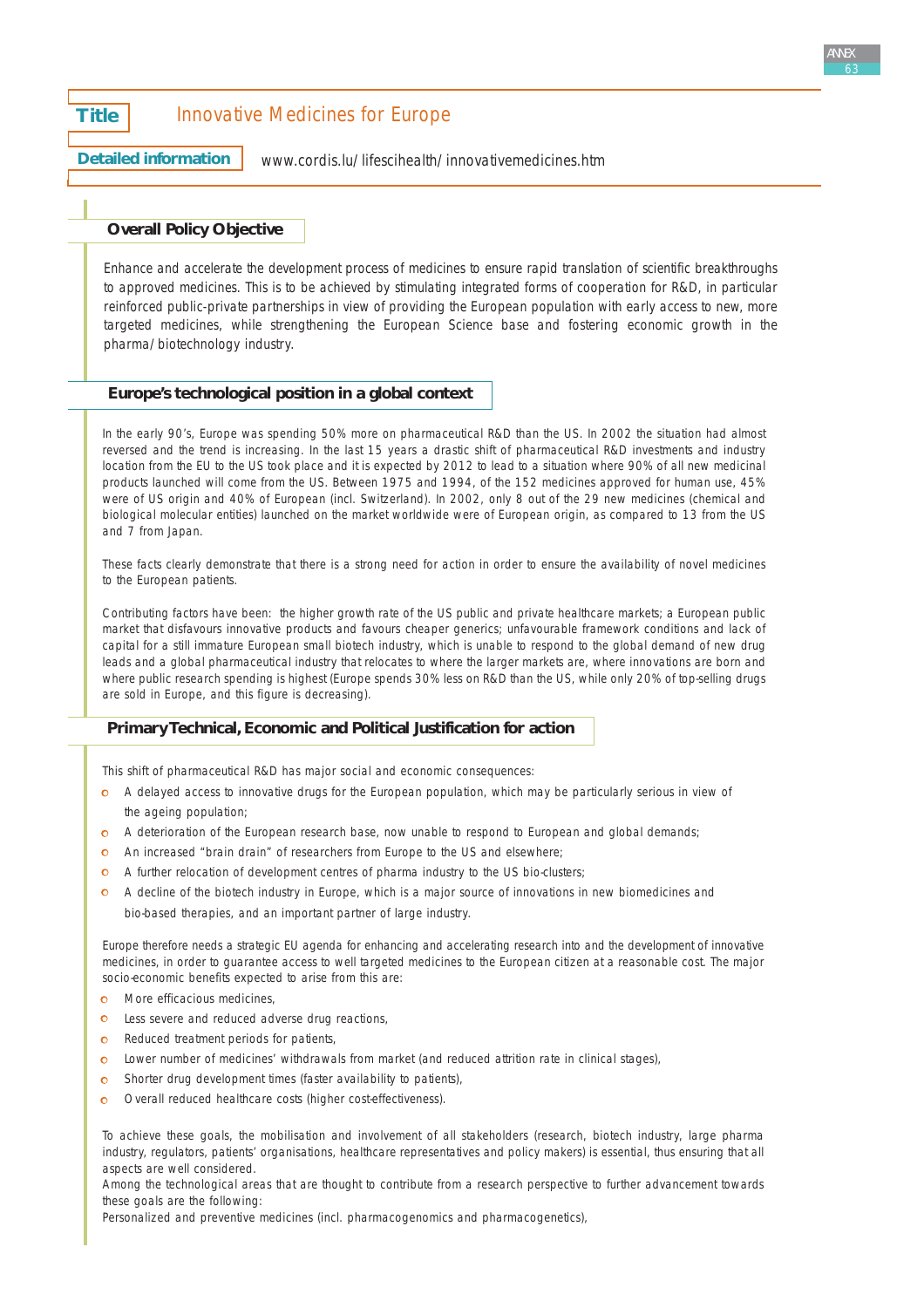Predictive toxicology and efficacy (in silico, in vitro and in vivo), Monitoring of disease progression and medication effects (biomarkers).

Through addressing those technological areas, the environment for generating a supportive regulatory framework will be stimulated and will hence fuel European innovations that fulfil global demand and attract investment (synergy effect). With a 15 - 20 year perspective, the challenge is complex and has potentially very great socio-economic consequences not only for the developed world.

A wide range of European policies are concerned, including research, enterprise, health and consumer protection.

The need for action is also emphasized by the report of the G10 High-level group on Medicines, which has been put in place by the EC, and the resulting Communication "A stronger European-based pharmaceutical industry for the benefit of the patient" (COM (2003) 383 final).

#### **Development of the Technology Platform (State of play)**

- > March 2000: Workshop "New Safe Medicines Faster", organised by EUFEPS and EFPIA, supported by the European Commission.
- > June 2000: Workshop "From Medical Biotechnology to Clinical Practice", organised by the European Commission under the aegis of the External Advisory Group of the Cell Factory Key Action of the QoL Programme. [\(http://europa.eu.int/comm/research/fp5/eag-medical.html\)](http://europa.eu.int/comm/research/fp5/eag-medical.html)
- October 2001: Workshop organised by the European Centre of Pharmaceutical Medicine on "Biotech – Pharma Industries interactions".
- October 2002: Congress of the European Federation for Pharmaceutical Sciences (EUFEPS), co-funded by the EC (Accompanying Measure QLAM-2002-00227).
- June 2003: Joint meeting between the European Medicines Evaluation Agency (EMEA) and DG RTD on "Fostering Pharmaceuticals Innovation" emphasising the regulatory steps and the possibilities of involving EMEA for regulatory advice.
- November 2003: Meeting organised by the European Commission with the key stakeholders: European Federation of Pharmaceutical Industries and Associations (EFPIA), EuropaBio, EUFEPS, EMEA and EUREKA, highlighting the different challenges involved in the Platform.
- May 2004: Presentation of TP on Innovative medicines at EFPIA Annual Meeting, Dublin.
- Iune 2004: Meeting with the EFPIA Research Directors Group on setting up the strategic research agenda, Brussels.
- > October 2004: High-level meeting planned with all stakeholders (EFPIA, EBE, EMEA, EuropaBio, Clinicians, Contract Research Organisations, Patients' associations, Ethical experts, EUREKA).

#### **Activities (existing and planned in short term)**

- **14 Industrial Groups were created -** self-supporting networks established in FP4 and FP5 by gathering industries around particular biotechnology-fields (e.g. Animal Cell technology, In-vitro, Neuroscience, etc).
- **Some 100 projects addressing "Improvement of the diagnostic and therapeutic arsenal for healthcare"**  funded in FP5 within the Cell Factory Key Action of the Quality of Life (QoL) Programme with strong industrial participation (close to 80% industry penetration) [\(http://europa.eu.int/comm/research/](http://europa.eu.int/comm/research/quality-of-life/cell-factory/volume2/intro-area31_en.html) [quality-of-life/cell-factory/volume2/intro-area31\\_en.html\)](http://europa.eu.int/comm/research/quality-of-life/cell-factory/volume2/intro-area31_en.html).
- **Specific sub-area in FP6: "Rational and accelerated development of new, safer, more effective drugs including pharmacogenomics approaches"** within Priority 1 (Life Sciences, Genomics and Biotechnology for Health) with app. budget of € 125 million (IP: GENDEP); other sub-areas in FP6 of high relevance with similar budgets:
	- "Development of new diagnostics"
	- "Development of new in vitro tests to replace animal experimentation" (IP: ReProTect, STREP: Predictomics) "Development and testing of new preventive and therapeutic tools"(STREP: Theravac) "Innovative research in post-genomics with high potential for application" (STREP: Combigtop);
- $\equiv$  Contribution of other parts of Priority 1 (Combating cardiovascular diseases, diabetes and rare diseases; Combating resistance to antibiotics and other drugs; Combating cancer; Confronting the major communicable diseases liked to poverty).

ANNEX 64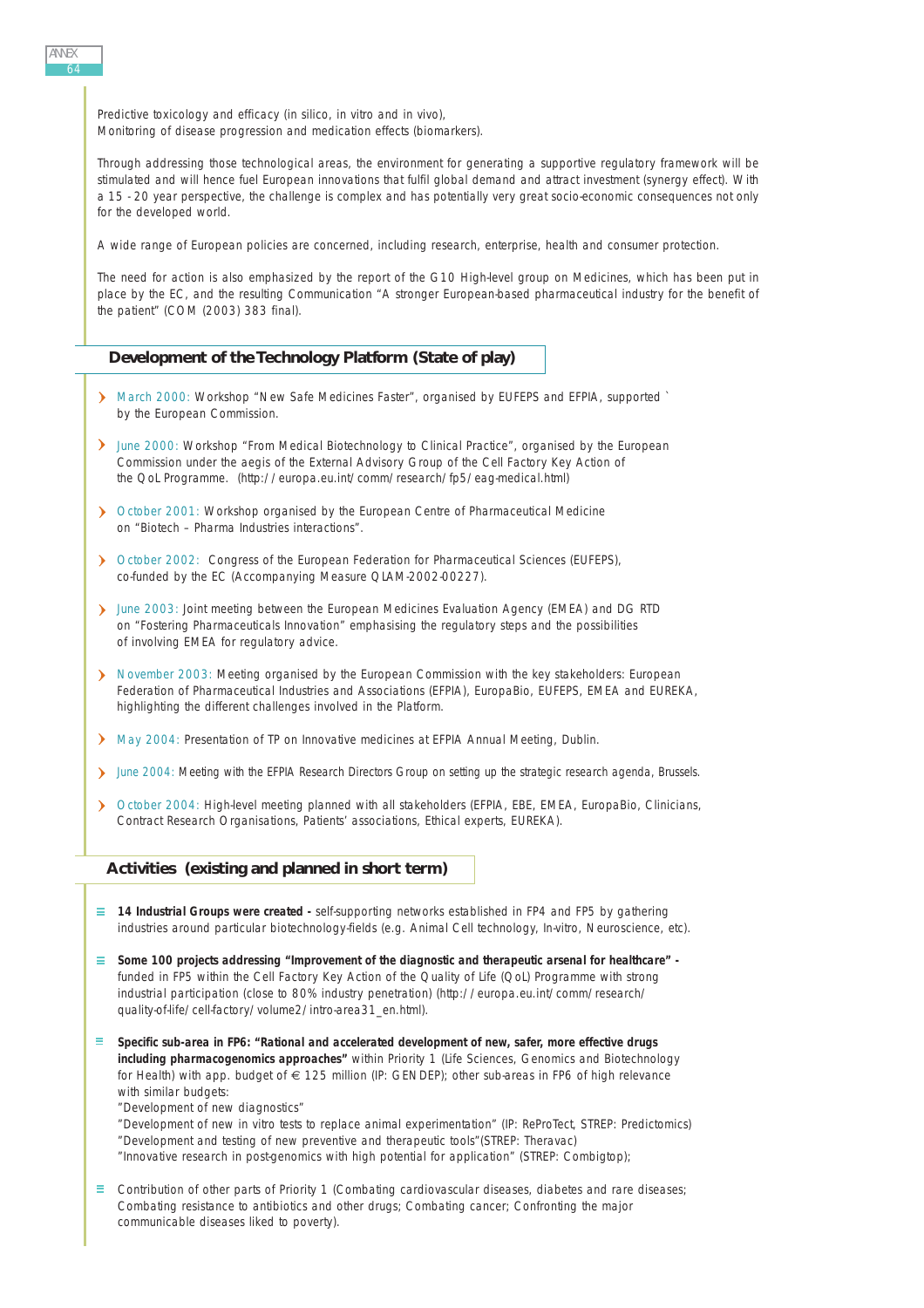- **Workshop** aimed at reinforcing the involvement of Biopharmaceutical SMEs in the Platform (Specific Support Action under negotiation).
- **Take-off/launch of Platform:** Commitment and integration of main stakeholders via Integrated Projects in 3rd Call under FP6 (sub-area 1.2.1).

## **Specific Deliverables (short to medium term)**

- **III** Strategic Research Agenda and Roadmap definition of and priority setting for the scientific research activities to be addressed.
- **Financial Plan/Budgetary Roadmap -** focussing on leverage of private and public R&D investment.
- **III** Public-private partnerships creation of virtual research institutes connecting competence centres.
- **Patients' involvement -** information/communication system linking patients' associations with researchers  $\mathbf{H}$ (public, private) and policy makers.
- **Innovation -** creation of technology transfer offices allowing for rapid exploitation of scientific results.  $\mathbf{H}$
- $\mathbf{m}$ **Involvement of regulators -** establishment of a structure allowing for early involvement of regulatory authorities.
- $\mathbf{H}$ **Policy Interface/Interaction -** Establishment of a framework for providing input to policies regarding healthcare system, ethical dimension, socio-economic parameters.
- $\mathbf{m}$ **Public information campaign -** Improvement of public understanding and perception of value of pharmaceutical and biotechnology R&D in ensuring future healthcare.
- **Progress monitoring system**  $\mathbf{H} \mathbf{L}$

*Commission services contact*

Mr Bernd Rainer DG Research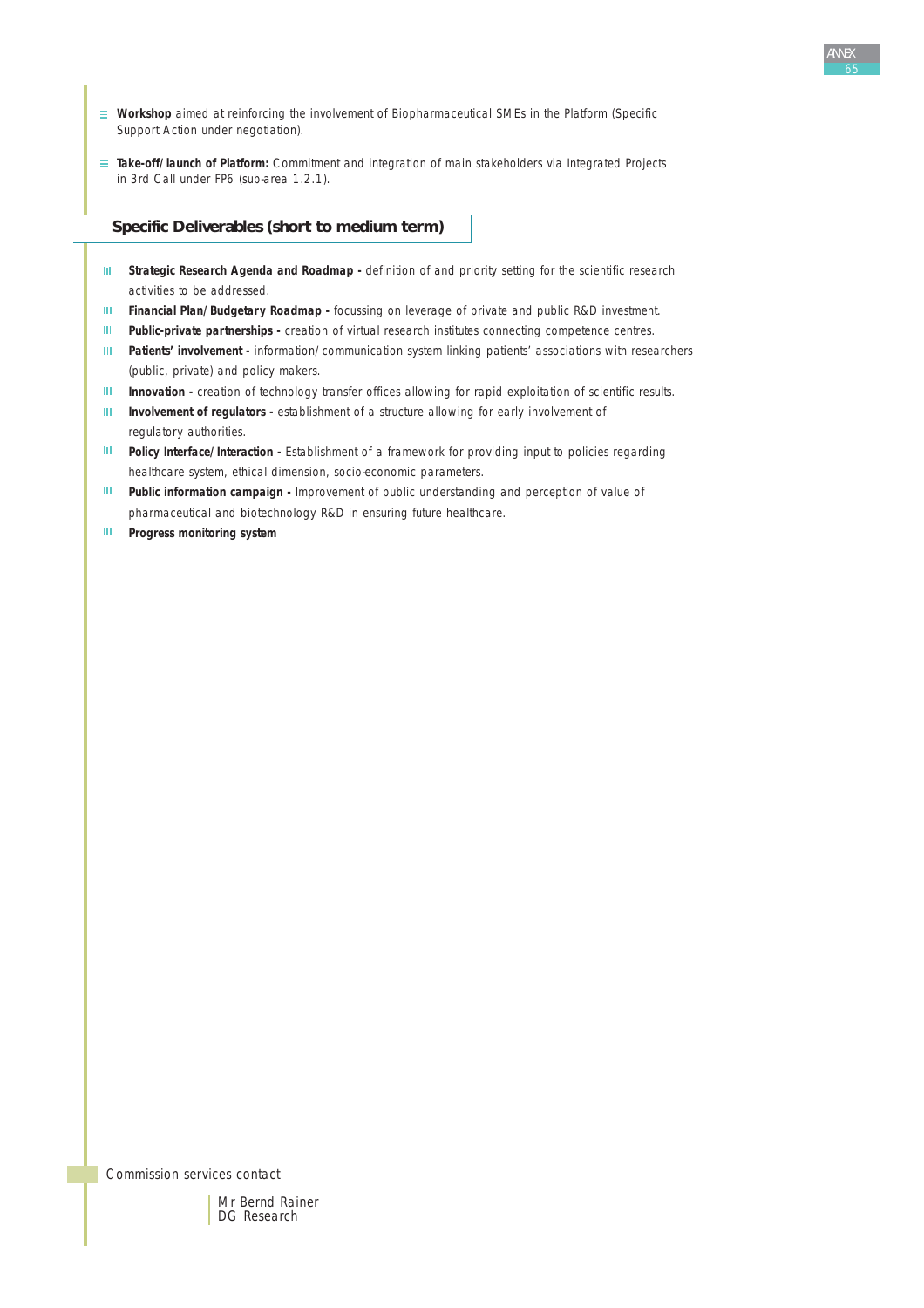# **Title | ARTEMIS: The European Technology Platform for Intelligent Embedded Systems**

**Detailed information** [www.cordis.lu/ist/artemis](http://www.cordis.lu/ist/artemis)

#### **Overall Policy Objective**

*To achieve world leadership in products and systems relying on embedded intelligence, from mobile devices and consumer electronics to automotive and avionic systems. To enable the emergence of new markets for ambient intelligent applications that improve life quality, safety and security. In order to realise this ambitious objective there is a need to mobilise private and public resources on a large scale in order to support an industry-led strategic agenda.*

#### **Europe's technological position in a global context**

Largely driven by defence and recently also by homeland security as well as applications with a societal interest, the USA are funding substantial research in embedded systems through the main government agencies (DARPA, NSF, ARO, etc.) and a series of large, newly established embedded systems centres. In parallel, companies such as Intel and Microsoft carry through large research programmes aimed at the embedded systems market as this is where high future growth rates are expected. US public funding level is estimated at € 500 million/year.

Korea and Singapore also have large programmes aiming at their own consumer electronics and transport industries, while Japan carries out research under its next generation computer initiative.

The European landscape of publicly funded research in this domain is fragmented, including IST, several national programmes, part of the Eureka cluster projects ITEA and MEDEA+ and some regional programmes. The total public funding in Europe is estimated at around  $\epsilon$  250 million/year.

In 2003, there was an average of 8 billion embedded components worldwide. Conservative estimates foresee a doubling of this figure to 16 billion by 2010. The growth of embedded devices until 2011 is estimated to be 10% per year – higher than comparable market sectors. Over half of the productivity gains in our economies today are attributed to Information and Communications Technologies in the EU, 0.71% from an overall 1.4% productivity growth per annum between 1995 and 2000). In the automotive industry, for instance, the share of electronics in a vehicle's value is rising; from 22% in 1997 to a projected 33 - 40% in 2010. An estimated 20% of car innovations over the past 20 years are due to embedded technologies.

#### **Development of the Technology Platform (State of play)**

- > January 2004: First High Level Meeting of 14 leading industry stakeholders with Commissioner Liikanen; agreed to work together to establish a technology platform.
- > March 2004: Steering Group meeting to debate the strategic orientation of the embedded systems platform and to establish a timetable of future activities.
- April/May 2004: Working Group meetings, including Member States, to elaborate the technological priorities, application drivers and the structure and governance of the Platform.
- June 2004: Core Group meeting.  $\mathbf{v}$
- 28 June 2004: Conference and High Level meeting with Commissioner Liikanen ) declaration and CEO  $\lambda$ signature of the "Building ARTEMIS" report. Consultation with the broader research and industrial community.
- September/October 2004: Public announcement of the Platform.
- 17 November 2004: Presentation of the Platform at the IST 2004 Conference in the Hague.

#### **Activities (existing and planned in short term)**

- $\equiv$  Some 70 projects funded under IST in the 5th FP Programme; FP6 Embedded Systems projects funded through the 2nd IST Call (six IP's and NoE's and 10 STREPS)
- $\equiv$  Relevant EUREKA, national and regional projects and initiatives, as well as privately funded industrial R&D
- $\equiv$  Private support from companies to organising and participating in Platform meetings
- $\equiv$  European Commission team already operational
- $\equiv$  Secretariat (Commission services initially)
- $\equiv$  A Member States' "Mirror Group" is planned to develop and co-ordinate the links to national and regional programmes and policy

ANNEX 66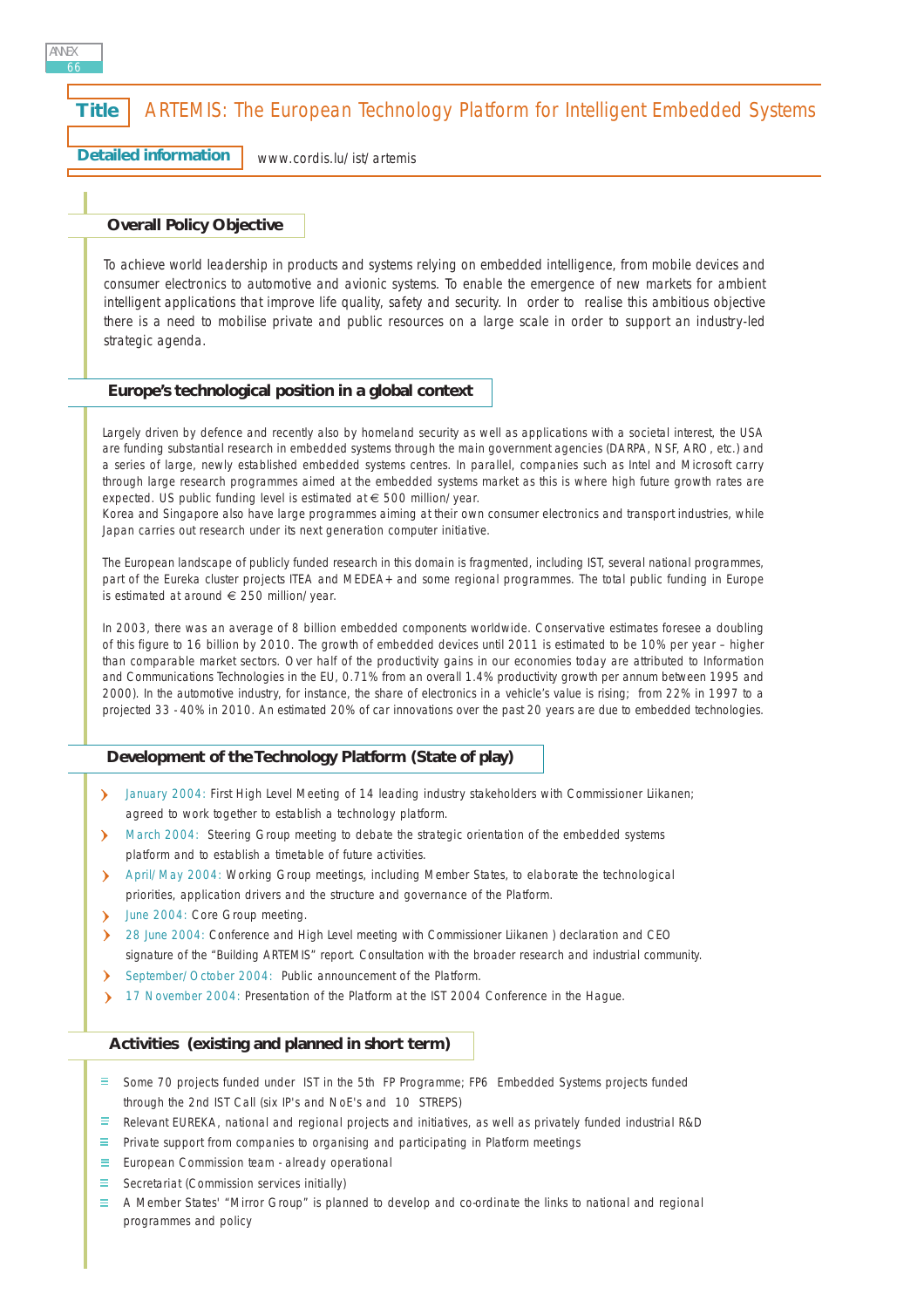# **Specific Deliverables (short to medium term)**

- Report by the High Level Group **"Building ARTEMIS"** Advanced Research and Technology for Embedded Intelligence & Systems.
- **Strategic Research Agenda**
- **Report on the Governance of the Platform**
- $\mathbf{m}^{\mathrm{eff}}$ **European Technology Roadmap for Embedded Systems**
- $\mathbf{m}^{(1)}$ **International co-operation strategy**
- **Progress monitoring and reporting system**

*Commission services contact*

Mr Konstantinos Glinos DG Information Society

*Platform contact*

Mr Yrjö Meuvo NOKIA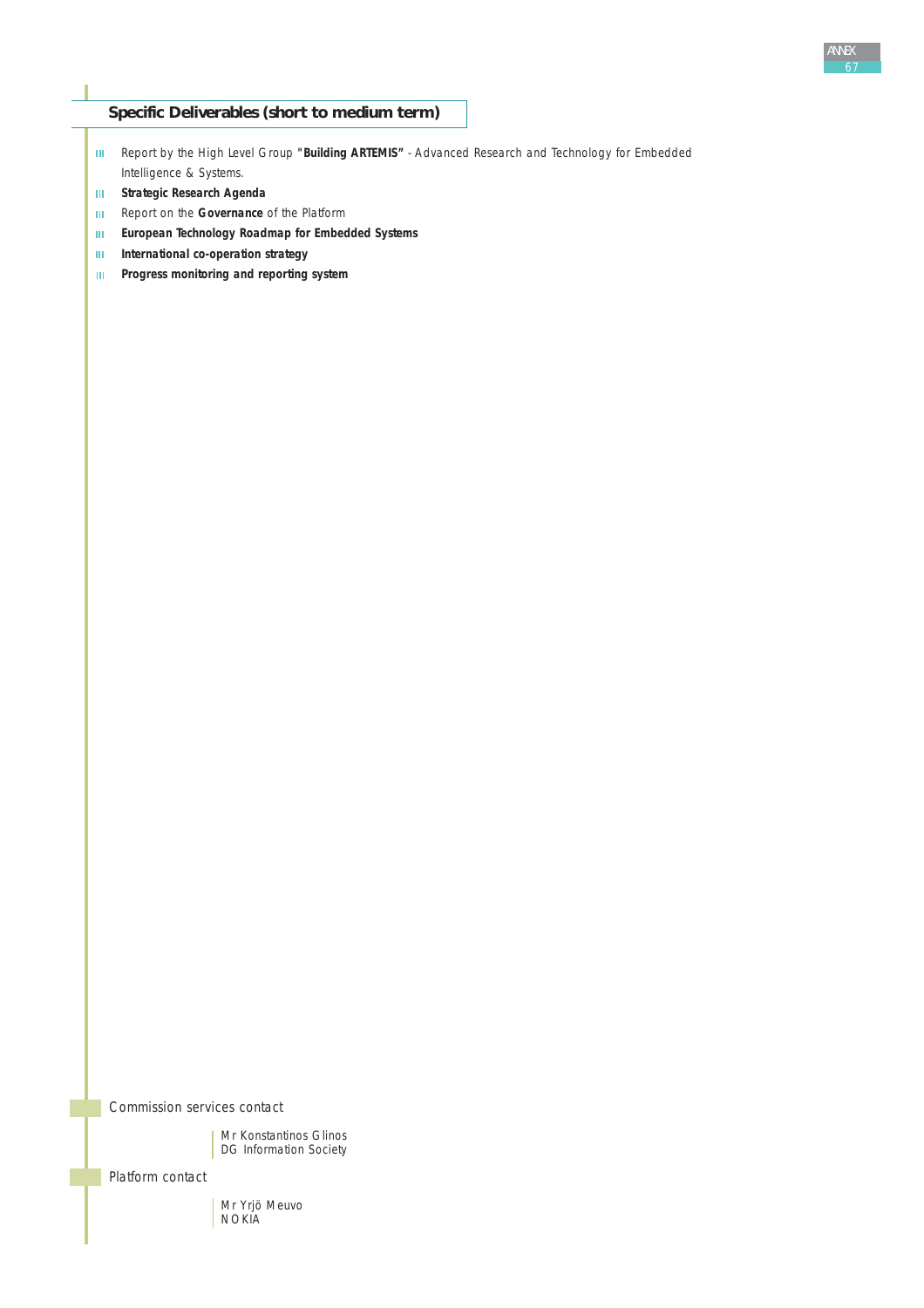# **Title | ACARE - Advisory Council for Aeronautics Research in Europe**

**Detailed information**

[www.acare4europe.com](http://www.acare4europe.com)

# **Overall Policy Objective**

*There are two top-level objectives: (1) To ensure a world-class European air transport system that meets society's needs for quality and affordability, environment, reliability, safety and security and (2) to secure the global leadership of Europe in the aeronautics world-market as a sector of strategic importance.*

## **Europe's technological position in a global context**

The USA and Europe are world leaders in civil aeronautics. In the last few years, Europe has succeeded in obtaining 50% of the market for large commercial aircraft with Airbus Industrie. Regarding aero engines and aircraft equipment, European companies compete successfully on global markets. Nevertheless, the European aerospace industry faces global competition, particularly from the USA. There is also a growing interest and effort in Japan and Canada, as well as other countries in Asia and South America for this market. The military market is largely dominated by the USA.

The European aeronautical industry dedicates 14% of its turnover to RTD, which represents about  $\in$  10 billion per year, including both civil and defence RTD. The public funding in civil aeronautics research amounts to about € 1 billion. This is in contrast with the public funding in the USA, which is twice as much in civil research and 14 times as much in military research, which in turn has a strong influence also in the development of civil products. A major shareholder of the European public expenditure in civil aeronautics research is the Framework Programme; FP6 will dedicate € 840 million to this sector for the years 2003-2006, which represents about 30% of the total public expenditure in Europe.

Despite this great unbalance in funding aeronautics research with respect to USA, Europe has succeeded in introducing remarkable technical achievements in the civil market. The first supersonic airliner (Concorde), the most extensive use of composite materials in airframe structures and the first double-deck airliner (Airbus 380) can be cited as examples.

#### **Primary Technical, Economic and Political Justification for action**

Based upon constant progress in aircraft manufacturing, air transport has significantly grown and provides immense socioeconomic benefits. Experts predict growth rates for global air transport of 5% per annum. At this rate of growth, air traffic will be tripled in 20 years and some 14.000 new aircraft worth € 1 trillion will have to be produced to satisfy the travel demands. This represents a major challenge for the European aeronautical industry, but at the same time a great opportunity for business. The sector has to find an acceptable balance between public expectations and requirements, and the constant, fierce competitive pressures upon it. A generation ago, "Higher, Further, Faster" were the imperatives for any vision of the future for air transport. Now they are "More Affordable, Safer, Cleaner and Quieter", reflecting the need to combine costeffectiveness with an uncompromising attachment to safety and environmental objectives. The key to securing these objectives is investment in Research and Technology according to a strategy that can meet the demands of the market as well as the needs of the community.

Partnerships and consolidation of the European research effort are essential to respond to the challenge. In fact, the European aeronautical industry has gone through a process of consolidation in the last years, which has not been accompanied by a similar process of rationalisation and consolidation of the European research effort.

In its report "European Aeronautics - A Vision for 2020", a Group of Personalities chaired by the European Commission set ambitious goals and objectives in a 20 year horizon. Important keys to the successful achievement of the vision that justify a pan-European action are:

- **O** Maintaining consensus among key aeronautics stakeholders.
- **C** Encouraging better coordination and distribution between research funded at EU, national and private levels, thus creating new synergies and minimising unnecessary duplication.
- Optimisation of research facilities with a framework of European collaboration.  $\mathbf{o}$
- $\bullet$ Fostering synergies between defence and civil sectors.
- Giving education a high priority to ensure long-term supply of first-class qualified people.  $\bullet$
- Overall investment (public and private) of  $\epsilon$  100 billion over the next 20 years in research.

ANNEX 68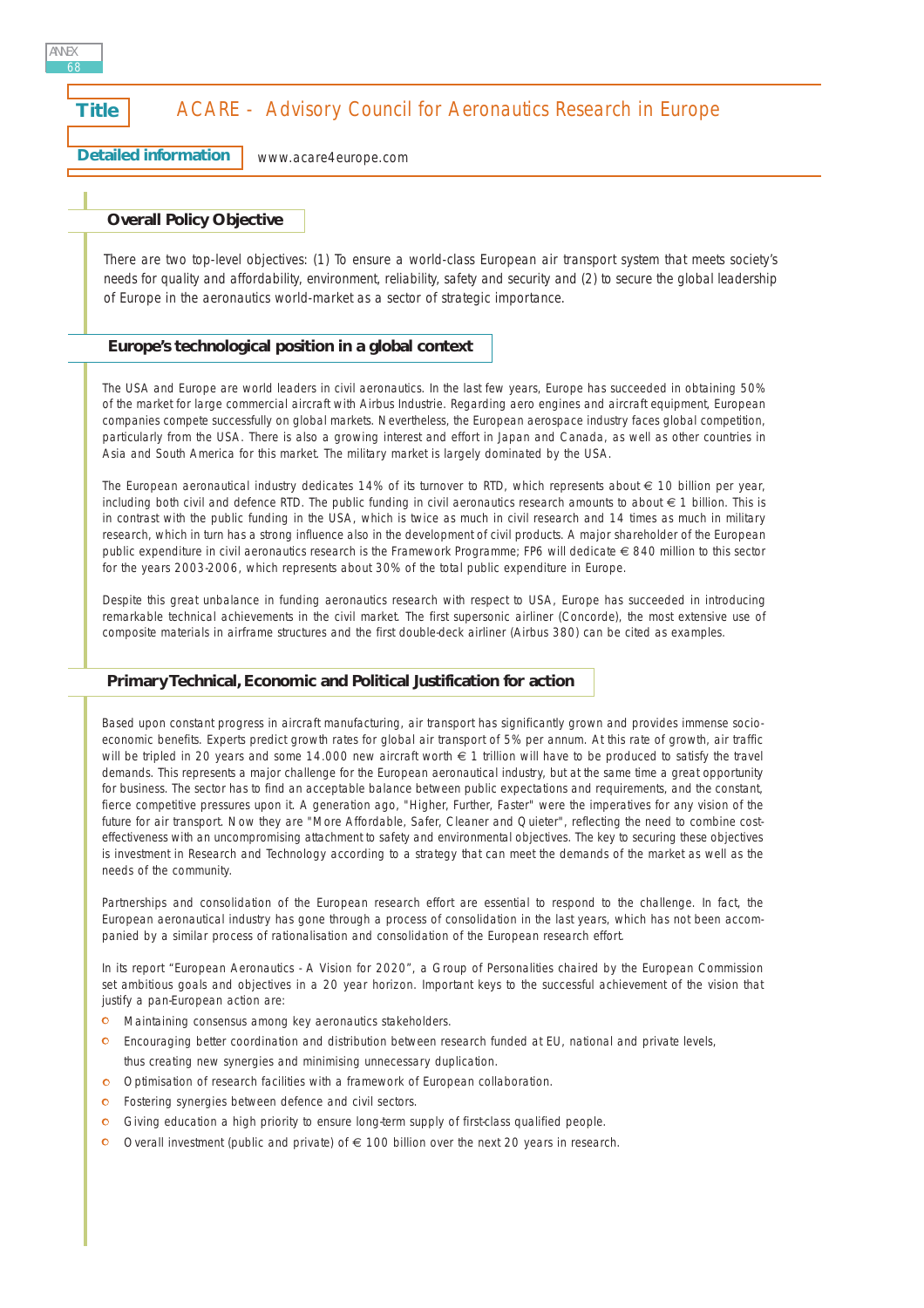# **Development of the Technology Platform (State of play)**

- July 2000: Establishment of a Group of Personalities chaired by Commissioner Busquin, which produced the Report "European Aeronautics - A Vision for 2020".
- June 2001: ACARE was launched, following up the recommendation of the Group of Personalities. The mission of ACARE includes:
	- To develop, approve and update regularly a Strategic Research Agenda (SRA).
	- To make strategic and operational recommendations for implementing the SRA.
	- To broaden understanding of aerospace-related issues in Europe.
	- $\sim$ To promote awareness of the role of research and to recommend measures for attracting
	- scientists and optimising the use of research infrastructures.

ACARE is comprised of 35 members representing the 15 EU Member States, the Commission, the manufacturing industry, Eurocontrol, research centres and academia, airlines, airports and regulators.

- November 2002: The first version of the SRA is published.
- October 2004: Tentative date for the publication of the 2nd version of the SRA.
- On-going or completed: Performance of studies such as:
	- Monitoring and analysis of the implementation of the SRA by all the stakeholders.
	- Analysis of the capabilities in the Member States with less developed aeronautical industry.
	- The economic impact of air transportation in the European economy.
	- A common European taxonomy for aeronautical RTD.
	- Analysis of possible air transport scenarios.
	- Analysis of aeronautical education schemes in European universities and possibilities for improvement.

#### **Activities (existing and planned in short term)**

- $\equiv$  Some 130 projects funded under FP 5 with € 700 million under the Key Action "New Perspectives in Aeronautics".
- $\equiv \epsilon$  850 million dedicated in FP6 to the Thematic Priority Aeronautics, with a work programme that has been aligned with the SRA of ACARE.
- Accompanying Measure in FP5 and Specific Support Action in FP6 support the activities of ACARE and its working teams.
- $\equiv$  More than 500 person-months have been devoted by the experts of the ACARE stakeholders in preparing the first version of the SRA. This level of commitment continues in the preparation of the 2nd version of the SRA.
- $\equiv$  The Secretariat of ACARE is provided by the Association of European Aerospace Industries (AECMA) and the Association of European Aeronautical Research Centres (EREA) as a proof of the commitment of the stakeholders.
- $\equiv$  Initiatives are being taken in some Members States to align their national aeronautics research programmes to the SRA, although this is progressing slowly. The possibility of launching an ERA-Net pilot project to improve co-ordination between Member States programmes is under discussion.

# **Specific Deliverables (short to medium term)**

- **III** Strategic Research Agenda First version in 2002; second version planned for October 2004. Regular update planned every 2 years.
- **Dissemination workshops** organised in the majority of EU Member States and in some NAS countries.
- **Strategic studies in support of the SRA** (see list above). **THE ST**
- $\mathbf{III}$  . **Think-paper as a contribution to the '3% strategy' of the Commission.**
- **2 workshops on USA-EU collaboration planned for 2004.**  $\mathbf{H}$
- **"Observation Platform"** launched for monitoring the implementation of the SRA in all stakeholders. m.

*Commission services contact*

Mr José Martin Hernandez, DG Research

*ACARE Secretariat*

Mr Adair Swan AECMA, Gulledelle 94, b5 B-1200 Brussels e-mail: adair.swan@aecma.org Tel: +32 2 775 93 76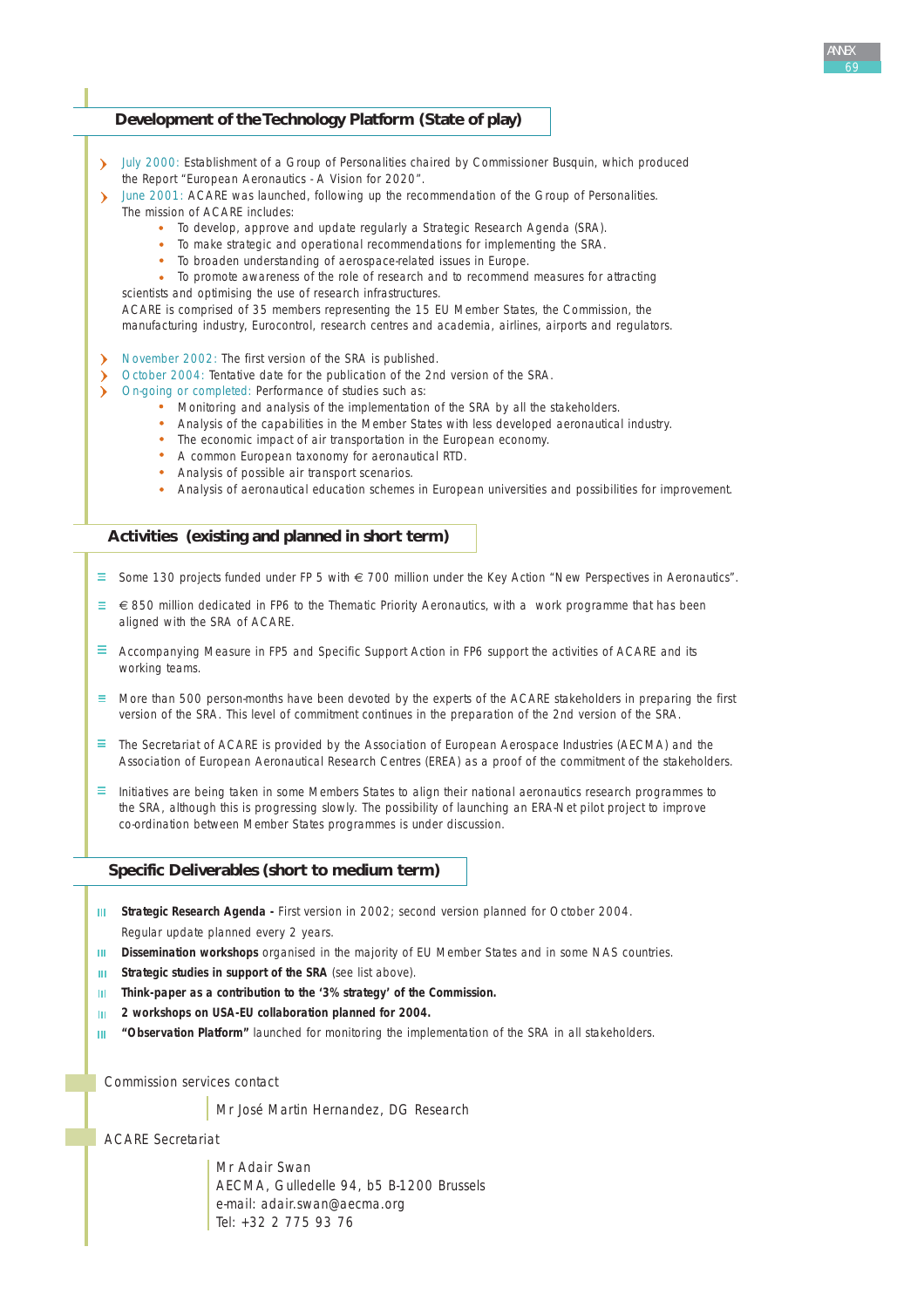| ANNEX | 70           |                                                     |                                               |  |
|-------|--------------|-----------------------------------------------------|-----------------------------------------------|--|
|       | <b>Title</b> |                                                     | The European Space Technology Platform*       |  |
|       |              | <b>Detailed information</b><br>note: proposal stage | http://europa.eu.int/comm/space/index_en.html |  |
|       |              |                                                     |                                               |  |

### **Overall Policy Objective**

*To reinforce, improve and enlarge the coordination and planning of the European efforts to establish a sound and non-dependent space technology and space-enabled technology base through:*

- *securing Europe's capability to fully exploit the possibilities that space-based infrastructures and spaceenabled services offer in direct support of key Union policies (see e.g. GALILEO and GMES supporting the Union's sustainable development and growth policy, common transport policy, information society policy and Common and Foreign and Security Policy etc.).*
- *securing Europe's capability to participate in future space exploration efforts.*
- *reinforcing the competitiveness of the European space sector, while avoiding fragmentation and maintaining and further developing European key competencies in strategic areas.*
- *building up the technology-related part of the European Space Programme.*

# **Europe's technological position in a global context**

The European civil space budget (5.4b€ for 2003) amounts to about one third of the equivalent US budget. For military space applications there is an abyssal difference between the US budget, set at 14b\$, and the European modest spending of 0.6b€. Considering that space technology can, in the vast majority of cases, serve both civil and military domains, the resources in the US for performing research on generic, dual-use or enabling technologies, are many times those available to European researchers.

New competitors such as China, Brazil and India have also been reinforcing their space programmes in recent years, with a consequent increase of their budget for space technology research.

Taking into account Europe's relatively modest overall engagement and its lack of capability to profit from dual-use synergies due to its low commitments in the security and defence area, Europe is still in a good position compared to most of the other space powers.

This is largely due to the European approach which has been taken towards space activities early on, highlighted by the founding of the European Space Agency (ESA) in 1975 as an intergovernmental organisation. With roughly half of the European space budget pooled in and managed by ESA, the degree of coordination and harmonisation of the European effort is substantially higher than in other R&D related areas.

#### **Definition of technology/Funding sources/Overall situation**

*Note: in the following, the term technology is used in the narrower sense of pre-competitive next-generation related Research and Technology Development (RTD) concerning both activities on space systems and subsystems (e.g. satellite bus and payload RTD, future space transportation RTD) and space-enabled applications (e.g. terrestrial navigation signal receivers, satellite-based terrestrial broadband user equipment, evaluation software for earth observation satellite data, etc.).*

In 2003, European public funding for Space Technology RTD amounted to approximately 400 m€, supported roughly equally by National Programmes and the European Space Agency. As already indicated, this public support is imperative because of the high costs and risks involved, and the comparatively low returns from relatively small commercial and institutional markets. The main funding source for technologies regarding space-enabled applications is presently the European Union's Framework Programme which provides about 50m€ per year for such activities.

However, despite these efforts Europe still depends on others for some critical space-related components (e.g. radiationhardened components, etc.). As a result, it does depend to a substantial degree on export-control regulations of other space powers.

This technology dependence currently limits the capabilities of European industry to respond quickly to the challenge of key EU policies, which need for their support in particular fully developed and operational space-enabled services. Europe therefore needs to secure a broad technological base if it is to be capable of acting independently in space and sustain a space industry that is competitive in global markets.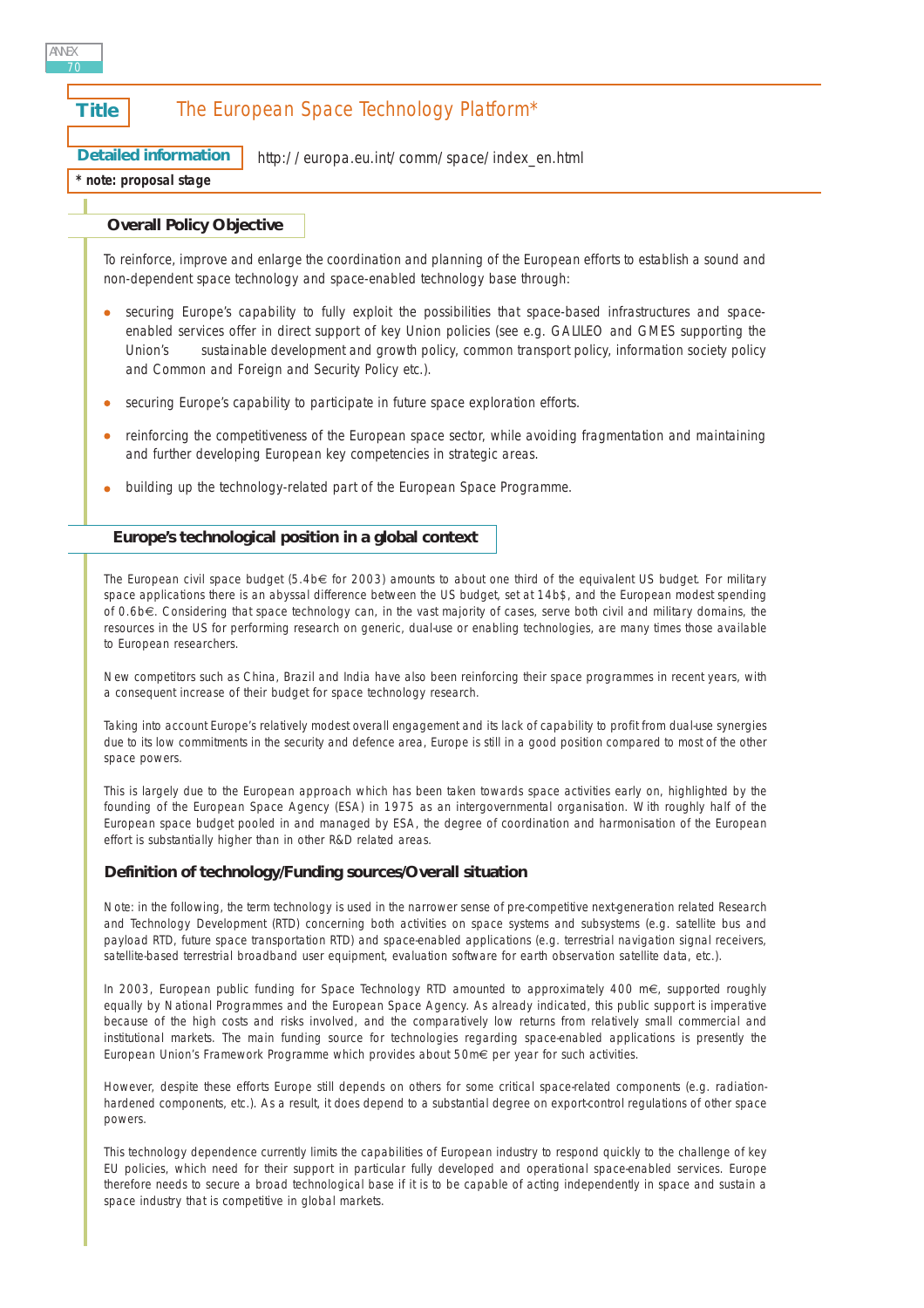### **Primary Technical, Economic and Political Justification for action**

#### **Technical**

 $\Omega$ 

In recent years, new and important space-enabled applications have been developed or are on the verge of being developed such as navigation and timing, remote sensing and broadband communications. Hence, space activities are undergoing a pronounced transition from being research and technology-push oriented towards becoming demand-pull and application oriented.

This transition is most prominently reflected by the Union initiatives GALILEO and GMES and on-going work on space-based broadband communication (e-society).

In order to ensure that the Union has the capability to use space and space-enabled applications independently or nondependently, a reinforced and coordinated technology effort is needed in Europe, which embraces the whole value-chain: namely space technology and the technologies related to the terrestrial space-enabled applications.

The primary justifications to organise such an effort in the form of an EU technology platform are:

- Next-generation space and space-enabled technology activities would be for the first time organised in such a way that the whole value-chain would be covered, integrating from the beginning future users and the needs deriving from Union policies.
- Starting from joint technology foresight, the platform could be used for comprehensive harmonisation, minimising duplication and fragmentation in the European effort.
- Such an approach would also facilitate more easily the filling of gaps with respect to critical technologies and thereby reduce dependence.
- A horizontal technology pooling over the whole space value-chain would increase not only efficiency via harmonisation but also via the sharing of key technologies within vertical initiatives such as GALILEO and GMES.
- The platform's next-generation R&D would also embrace multiple-use technologies, exploit the possible synergies and reinforce the sharing of efforts.
- With the comprehensive overview provided by such a platform, technology transfer and innovation processes could be substantially improved (as to the latter: e.g. via early presence of users).
- The platform would result in an increase in competitiveness of European industry, increasing its capability to successfully participate in non-European procurements.
- The synopsis of the EU priorities would alleviate and reinforce investment decisions in the private sector.
- With regard to next-generation R&D activities the platform would represent in principle the technology part of a European Space Programme.

#### **Economic**

Space technologies are enabling technologies representing the first and strategic element of an important economic value chain. Already today, each € spent for launcher or spacecraft development/deployment generates roughly follow-on revenues of 10 €, deriving from operations, ground segment developments (satellite dishes, navigation signal receivers etc.) and services.

With, for example, the navigation market and the satellite-based Digital TV market being only in their infancies, this already favourable economic return ratio may be expected to further increase substantially over the next decade.

It is therefore imperative, that Europe commands the relevant technologies also because of their positive impact on the sustainable growth of the European economy.

Due to the relatively low public engagement in Europe, European space industry's revenues stem to only 50% from public contracts compared to more than 80% for US industry, making European companies much more vulnerable and dependent on the global space market's fluctuations and the successful operating in that market. The proposed platform therefore represents also a strong tool to improve the competitiveness of European industry.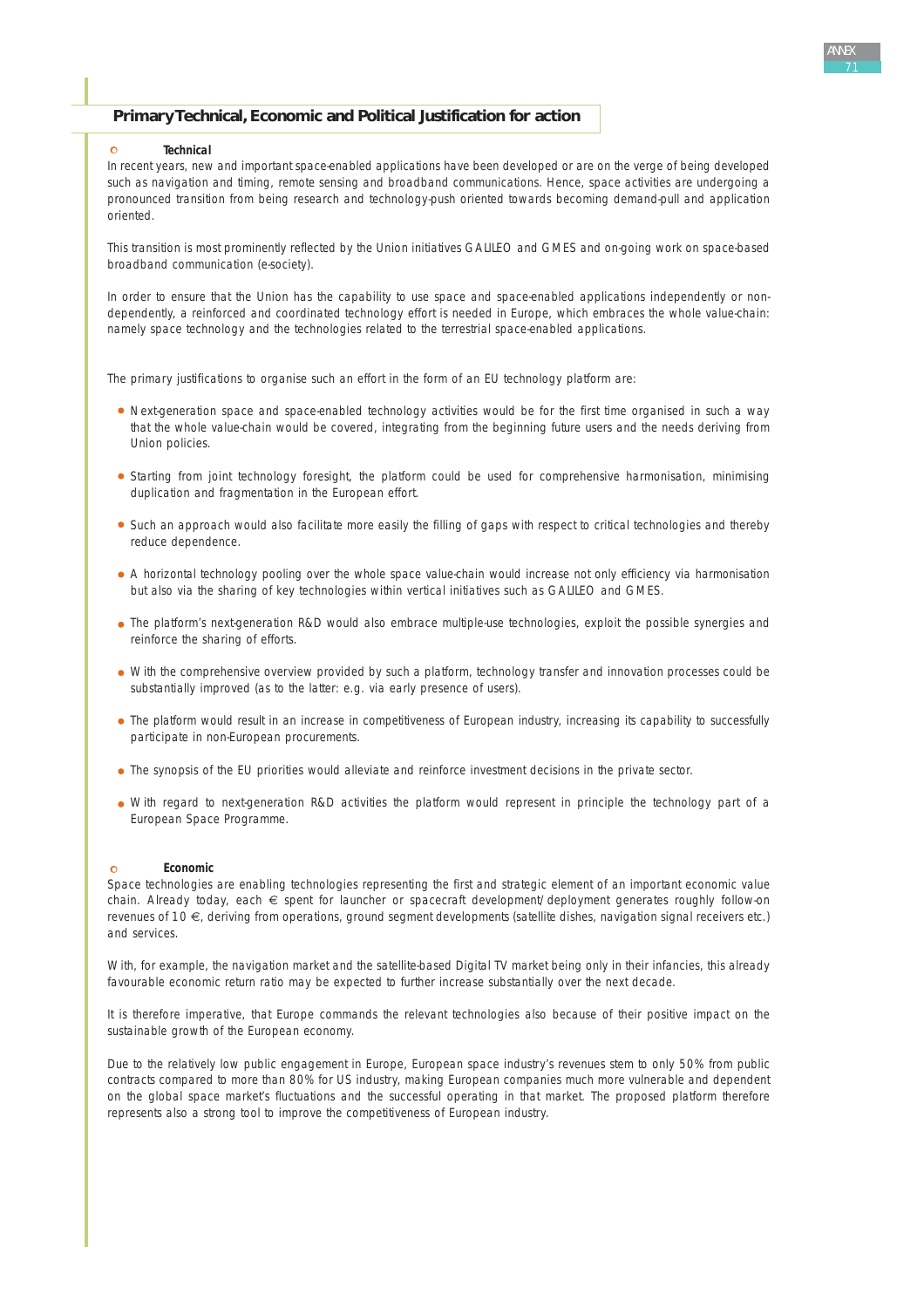#### **Political**

As already indicated earlier, the space sector can give vital support to key Union polices, including sustainable development and growth, transport, information society and Common Foreign and Security Policy.

Against this background and the political consensus that the Union shall become in the future also a global political actor, the proposed Constitution for Europe foresees space as a shared competence of the Union.

It is therefore appropriate that a space technology platform, aiming at reinforcing and coordinating the European next-generation technology effort will be introduced at European Union level. This would also take into account that e.g. GALILEO and GMES are long-term initiatives, necessitating a continuous R&D effort.

Based on the above considerations, also the Commission's White Paper on Space recommends a stronger engagement of the European Union in the space and space-enabled technology sector.

The Framework Agreement between the European Community and the European Space Agency allows the Union to cooperate and coordinate its activities more closely with ESA and to benefit from ESA's established coordination processes and technical competence.

The Framework Agreement will also establish a joint cooperative structure, in particular a so-called "Space Council".

# **Development of the Technology Platform (State of play)**

In order to address the challenges and to ensure the coherence of continued investment made both through Member States, ESA Programmes and EU related activities, Europe has recently established a technology foresight and harmonisation processes for co-ordinating all players - ESA, the EU and national agencies and research organisations as well as industry.

These activities are organised in the framework of the European Space Technology Master Plan (ESTMP). They identify nextgeneration space technology requirements, corresponding gaps and unwanted overlaps in current assets, establish priorities for the actions and achieve commitments of the players committed to developing these technologies.

ESA is the key actor in this process, facilitating (through preparation, coordination, documentation, recommendations and synthesis) a fruitful dialogue between ESA, the European Commission, Member States, national agencies and research organisations as well as industry.

The methodology followed is based on two consultation meetings per technology topic, open to all actors (Industry, National Agencies and Delegations, Operators, EC, ESA's programme and support Directorates); its objective is to achieve a mapping as complete as possible of the corresponding technology.

The second phase is restricted to the funding parties (ESA-Member States, European Commission, ESA); it aims at establishing roadmaps for future R&D activities, covering all programmatic aspects. (identification of milestones, financing sources, possibilities for sharing skills, expertise, capacities and resources with potential partners).

A first edition of the European Space Technology Master Plan is already available.

This first ESTMP release by ESA does not yet embrace the EU funded application and service-driven R&D activities nor dual-use technologies. Furthermore, the direct involvement of end-users and a comprehensive technology transfer have not yet been established.

Through the proposed technology platform, which should be based on the existing and proven processes established in the context of the ESTMP, the process shall be revised in order to reflect the EU dimension.

#### **Main events**

- 1999: Issuing of the 1st release of the Space Technology Requirements document by ESA;
- 2000: beginning of the space technology harmonisation process (on-going);
- November 2000: Adoption of the European Strategy for Space (COM (2000) 597) by EU and ESA Council, which stresses the importance of the new upcoming space-enabled applications and services;
- <sup>2</sup> 2001: Start of active harmonisation efforts to bring together National, ESA and EU activities to promote a coherent space technology planning;
- November 2002/June 2003: Issuing of the 1st release of the European Space Technology Master Plan by ESA;
- November 2003: Commission's White Paper on European Space Policy (COM (200) 673)  $\lambda$ Recommendation to enlarge the ESTMP process.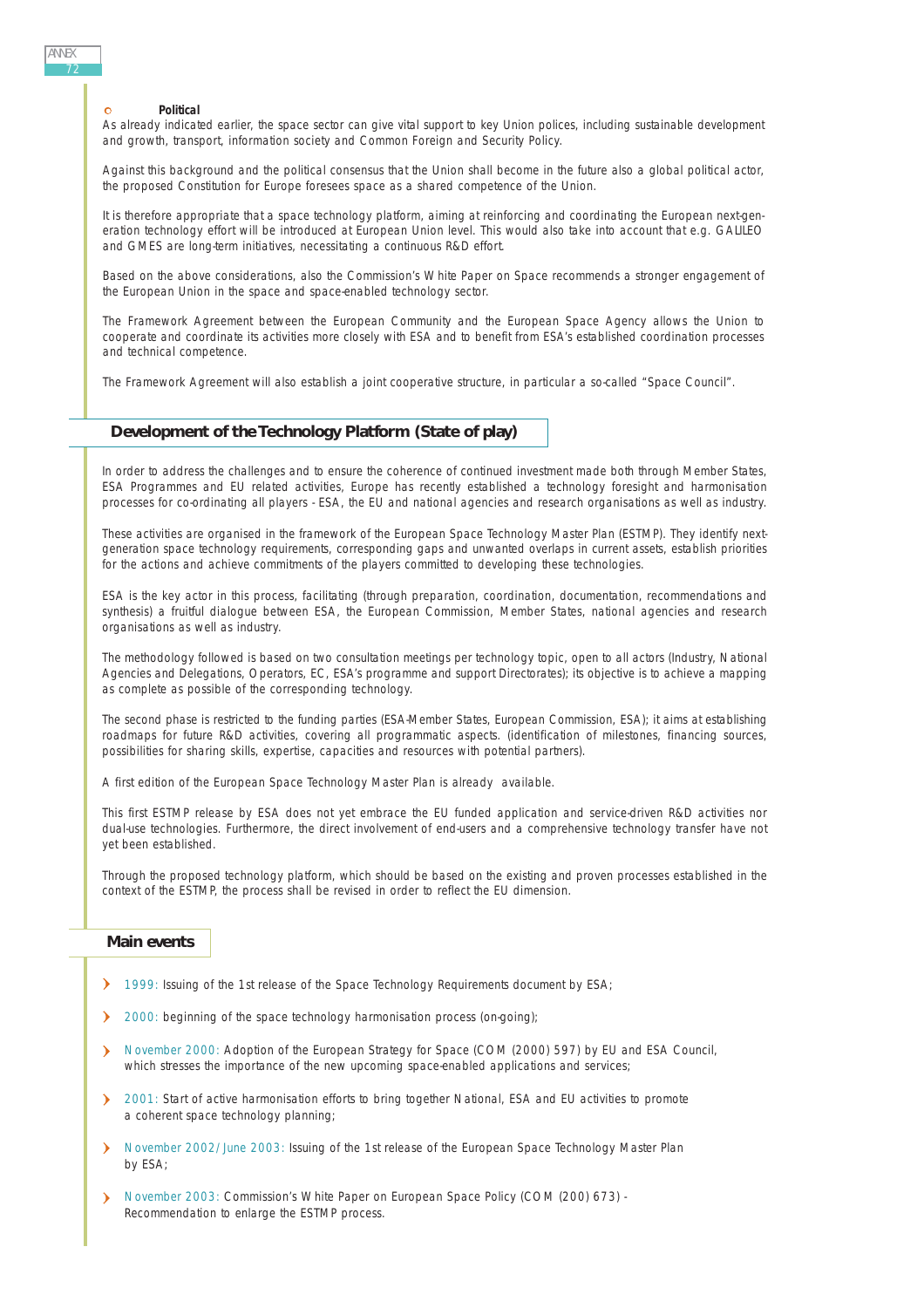## **Activities (existing and planned in short term)**

- 200 m€ spent per year on space technology RTD activities through ESA.
- 200 m€ spent per year on space technology RTD activities through Member States.
- $\equiv$  80 m€ spent per year for R&D on space-enabled applications through EU FP 6.
- $\equiv$  31 m€ allocated in supported to critical electronic components for the next two years (ESA).
- $\equiv$  Technology transfer through programmes on national ESA and EU level.
- On-going identification of critical technologies jeopardising EU independence.

## **Specific Deliverables (short to medium term)**

- III Space and space-enabled Technology RTD Requirements document updated every year.
- **III** Thematic Technology harmonisation roadmaps issued twice a year.
- **III** A yearly updated assessment of critical technologies for European non-dependence.
- III A yearly updated enlarged Master Plan for research and development in space and space-enabled technology R&D.
- III An extended consultation mechanism to identify early technology RTD needs stemming from EU policies.
- **III** Awareness Initiatives to support the participation of new Member States.
- A European non-depending Technology portfolio enabling European independence in space and direct support to EU policies through space and space-enabled solutions
- III Yearly updated Inventory of on-going European institutional space technology RTD activities (over 1400).

*Commission services contact*

Mr Hans-Joachim Kroh DG Research

*Contact within ESA* 

Rui Meneses European Space Agency, ESTEC Nordwijk, NL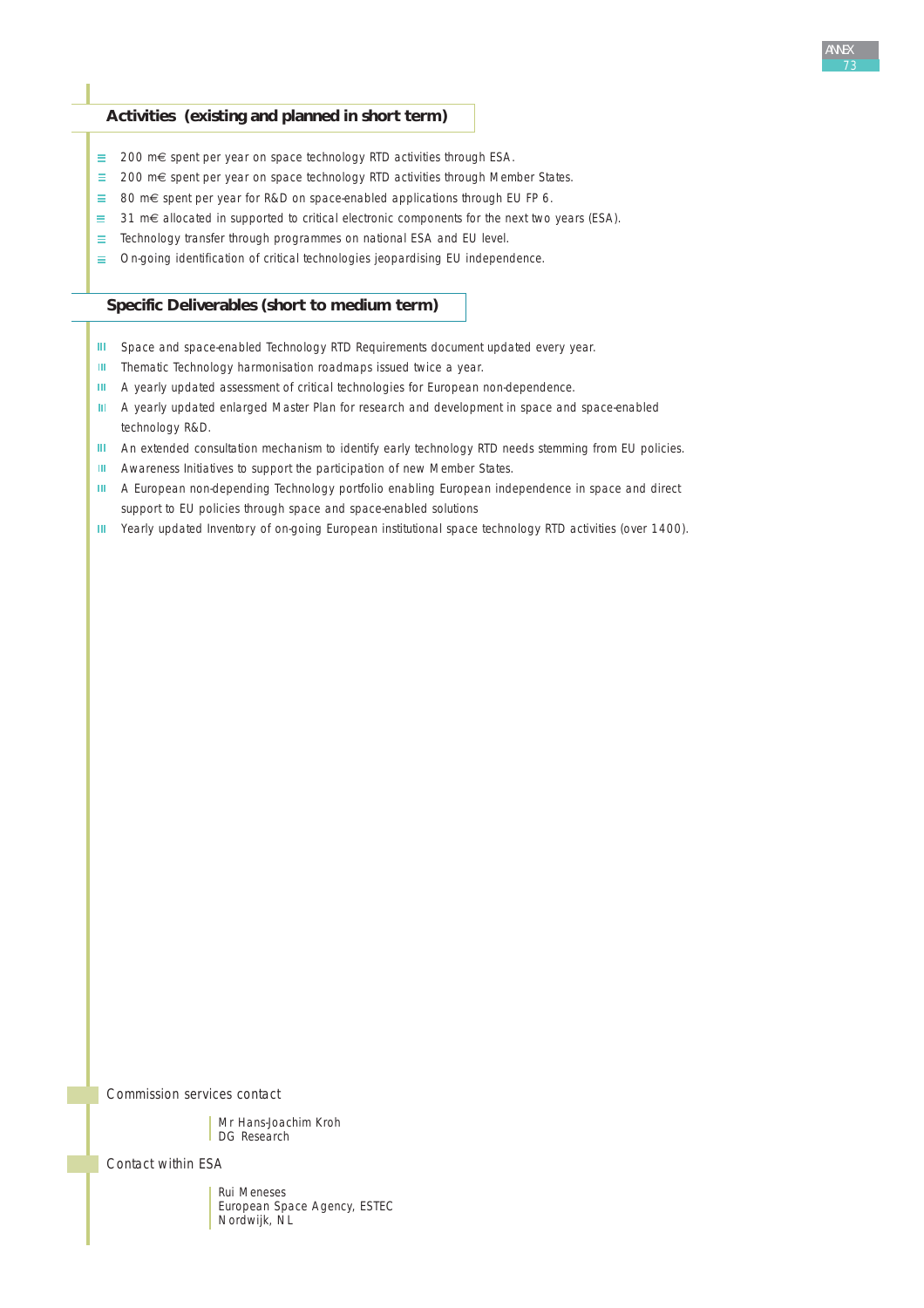## **Title** The European Steel Technology Platform

**Detailed information**

## [www.cordis.lu/coal-steel-rtd/home.html](http://www.cordis.lu/coal-steel-rtd/home.html)

## **Overall Policy Objective**

*The creation of a technology platform for steel as part of the European Research Area will enable to implement a strategic research agenda which is a key part of a sustainable development policy aimed at maintaining the leadership of the European steel industry.* 

*Objectives are to define a vision up to 2030 in view of:*

- *Achieving the ambitions of the European Steel industry (to meet society's needs and to consolidate a global, sustainable and competitive partnership)*
- *Contributing to the European Research Area's objectives: integration, co-operation.*

## **Europe's technological position in a global context**

The European steel industry produces approximately 160 million tonnes of crude steel per year, which represents about 20% of world steel production. China produces around 19% of world steel production, Japan 12% and USA 10%.

The estimated turnover of the European steel industry is € 80-90 billion among which 1% is allocated to R&D. The R&D in Europe represents € 800 million/year among which € 100 million for medium term projects implemented at European level. The Research Fund for Coal and Steel co-finances these actions with € 50 million/year. Its labour force represents about 260,000 people.

## **Primary Technical, Economic and Political Justification for action**

The European steel industry exploits the most modern and efficient facilities. This leadership has been achieved after a long process of restructuring and consolidation and now, facing up to globalisation, the industry's ambition is to maintain this position through the implementation of a sustainable development policy that will meet society's need while remaining competitive.

It will face some important challenges such as competitiveness with emerging countries, the necessity to respond to more demanding markets, and the need to make a clear commitment to saving natural resources to meet exacting environmental regulations, in particular, to significantly reduce CO2 emissions. These challenges will require determined long-term structured action supported by a coordinated system and the participation of all stakeholders.

In particular, environmental issues and the development of new steel solutions for many applications will necessitate the implementation of new production routes. In this respect, breakthrough technologies will be particularly important and, as a consequence, a large effort in R&D and innovation will be required. The issues of security and competence of human resources must also be developed in parallel with these activities.

The expected impacts:

- **o** Improved ability to compete with third countries.
- **IMPTOR** Improved working environment (risk management, safety, working conditions) and ensuring skills development.
- Continuing progress on environmental protection, conservation of raw materials (recycling, use of by-products, reduction of emissions), greater energy efficiency and in particular the massive reduction of CO2 emissions through the development of new revolutionary technologies to meet post Kyoto commitments.

## **Development of the Technology Platform (State of play)**

- > July 2003: Informal meeting between Commissioner Busquin and the European steel industry (the group of personalities) - decision to produce a report on the objectives and needs of the sector.
- March 2004: Official launch of the steel technology platform in Brussels. Presentation of the report of the Group of personalities **"European steel technology platform - Vision 2030".**
- July 2004: First meeting of the support group.
- End 2004: First meeting of the steering committee.

ANNEX 74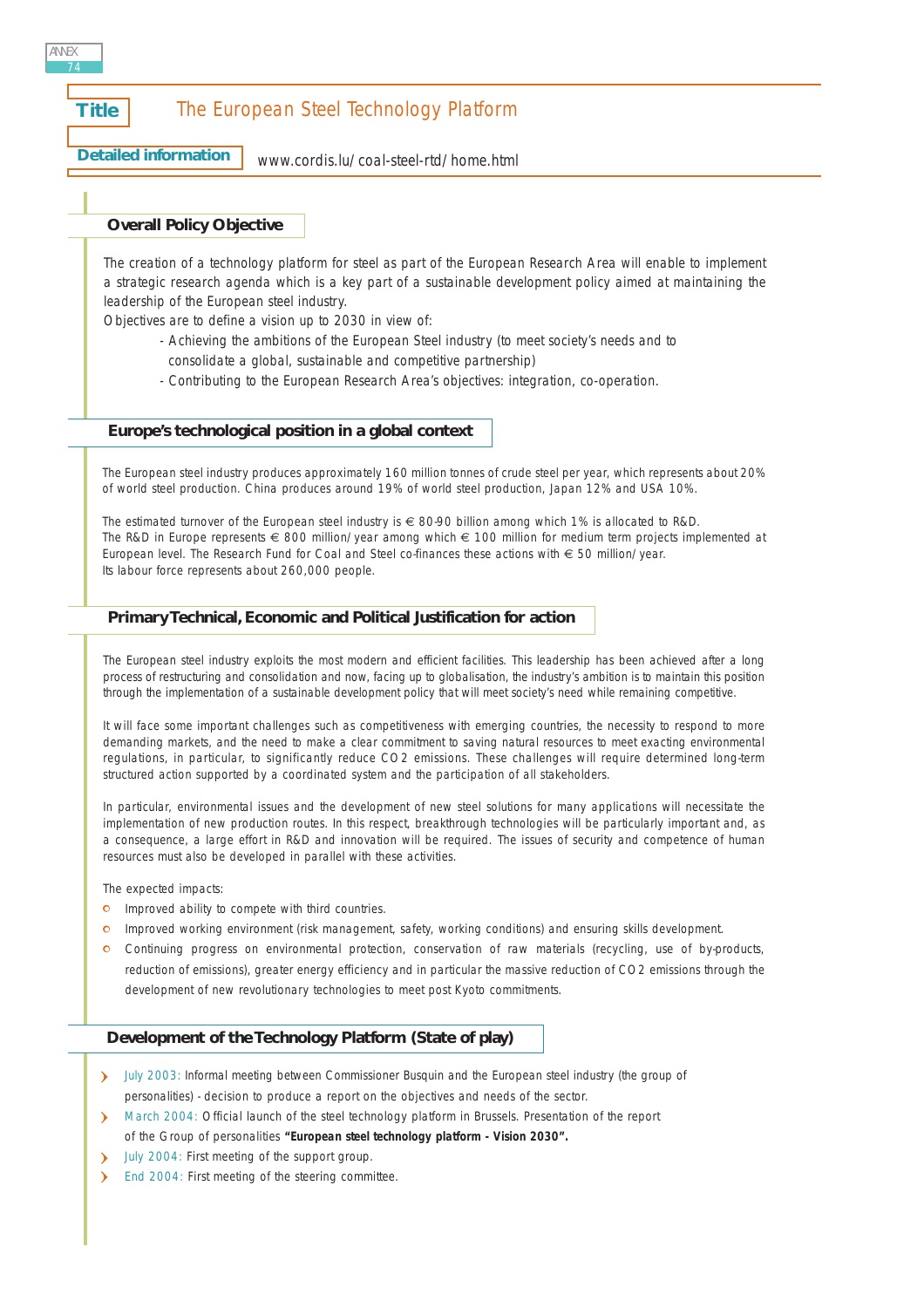## **Activities (existing and planned in short term)**

- **Projects co-financed in the framework of the Research Fund for Coal and Steel and of the Framework Programme.**
- Active efforts to bring relevant **national, regional and local projects and initiatives, as well as privately funded industrial R&D.**
- **Secretariat** (Commission services initially).

## **Specific Deliverables (short to medium term)**

- **Strategic Research Agenda.**   $\mathbf{H}^{\dagger}$
- **European Roadmap for Steel.**  $\rm HI$  .
- **Public-private partnerships.**  $\mathbf{III}^{\pm}$
- Policy Interface / Framework for interaction with political institutions.  $\bar{\mathbf{H}}$
- **International co-operation strategy.**  $\mathbf{H}^{\prime}$
- $10^{\circ}$ **Progress monitoring system.**

*Commission services contact*

Mr Philippe Vannson, DG Research

*Platform Contact*

Mr Jean-Claude Charbonnier Director of International Scientific Affairs ARCELOR Innovation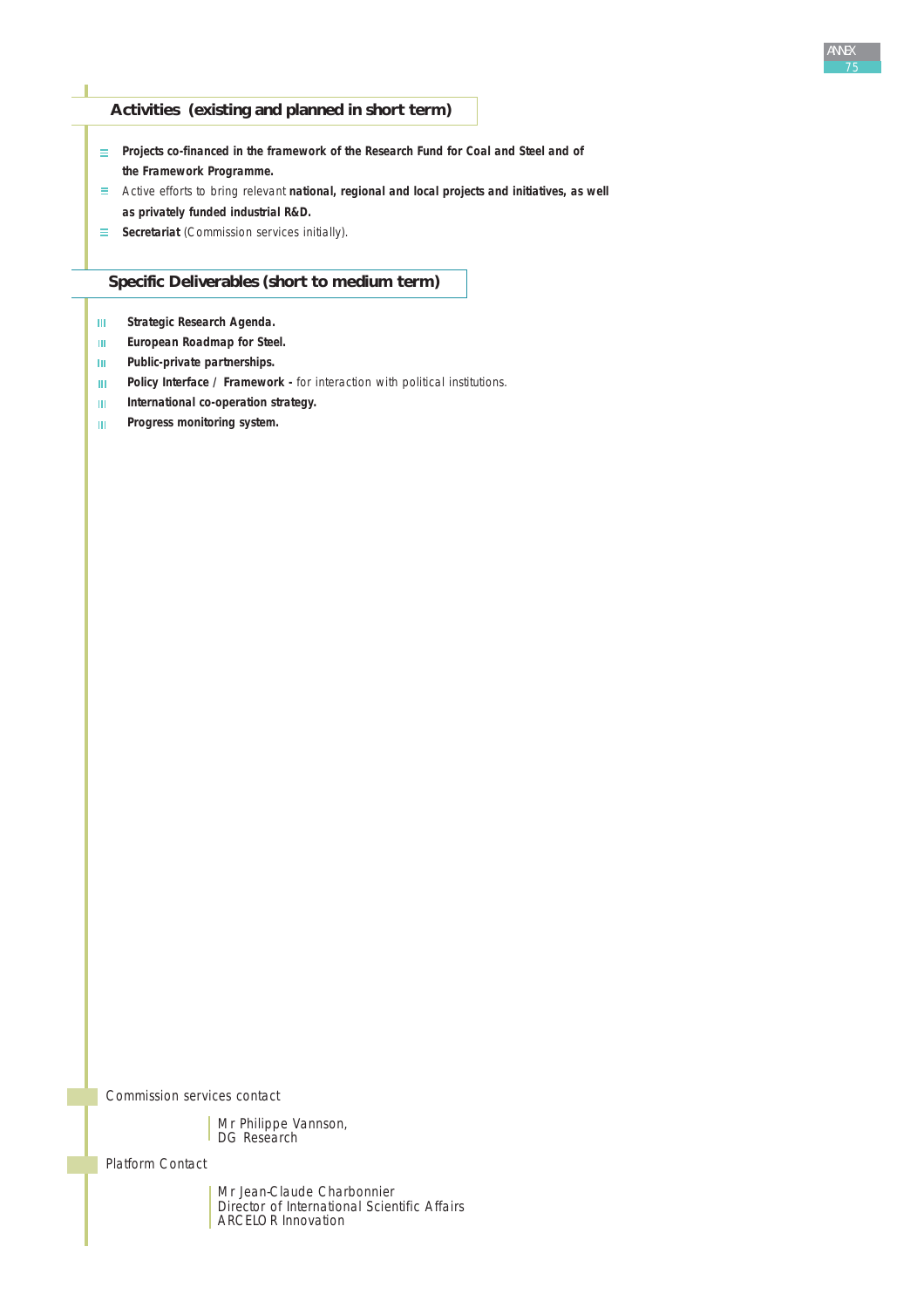ANNEX 76

## **Overall Policy Objective**

*To facilitate and accelerate the development and adaptation of the textiles and clothing industries to the major changes taking place, to the challenges arising from the rapid creation of new products and to the new forms of organisation, as well as to face increasing global competition in this industrial sector*

## **Europe's technological position in a global context**

The European textiles and clothing sector accounts for 4% of total EU manufacturing and 7% of manufacturing employment. It represents an important part of the EU manufacturing with a turnover of € 200 billion and with roughly 177.000 enterprises. It employs more than 2 million people, a figure set to increase to 2.7 million after enlargement.

The years 2001 and 2002 were very difficult for the textiles and clothing industry with significant declines in production and employment. The trade deficit amounted to some € 26 billion in 2002, the trade in textiles reaching a surplus of € 8 billion and the deficit in clothing  $\epsilon$  34 billion.

However, a comparison of trade performance with the US and Japan reveals that in both the textiles and clothing areas, the EU has improved its competitive position. The industry is nevertheless under increasing competitive pressure from other major textile and clothing producing countries, such as China, India or Pakistan.

## **Primary Technical, Economic and Political Justification for action**

In view of the challenges that the sector is facing and will continue to face in the coming years and in particular the elimination of import quotas on 1 January 2005, the European Commission adopted a Communication on the future of the textiles and clothing sector in the enlarged European Union in October 2003. The Ministers of the EU-15 welcomed the Communication at the meeting of the Competitiveness Council in November 2003. The Commission has carried out a review of its policies and instruments, with the objective of identifying measures or lines of action that can improve the competitive position of the textile and clothing sector. The mobilisation of all key stakeholders in a Technology Platform towards a common goal in this field is expected to deliver substantial benefits, including:

- $\bullet$ Development of a long term vision for the sector in Europe.
- $\circ$ Concentration of efforts and avoidance of fragmentation.
- Radical technological and organisational transformation of the sector and modernisation  $\bullet$ with an important goal of sustainable and clean technologies.
- $\bullet$ Structured socio economic and technological research.
- Stimulation and increased effectiveness of public and private investment in R&D with the objective of 3% of GDP.  $\Omega$
- Knowledge generation, innovation competitiveness and productivity.  $\Omega$
- $\circ$ Removal of obstacles for deployment and acceleration of market penetration.
- $\ddot{\mathbf{o}}$ Last but not least, changing its image.

## **Development of the Technology Platform (State of play)**

A European High Level Group (HLG) has been set up comprising the European Commission, Member States (Ministers from France, Italy, Germany, Portugal), MEPs, Industry (including manufacturing fibres, machine tool enterprises for textiles), Trade Unions, Retailers, Importers, Distributors and the Research Community to stimulate debate on possible initiatives to facilitate the sector's adjustment to the major future challenges. In order to ensure continuity, the members of the Group have been requested to indicate "sherpas" who could work with the involved Commission services between the plenary session meetings of the HLG. Among the subjects covered by the Group, Innovation and Research and Development will be a major issue and a specific working group was created to discuss R&D matters.

- February, April, May and June 2004: Meetings of the Group of Sherpas.
- March, May and June 2004: Meetings of the High Level Group.
- > Throughout 2004: Identification of the barriers and the technological needs of the sector and collection of research needs in the context of the long term vision.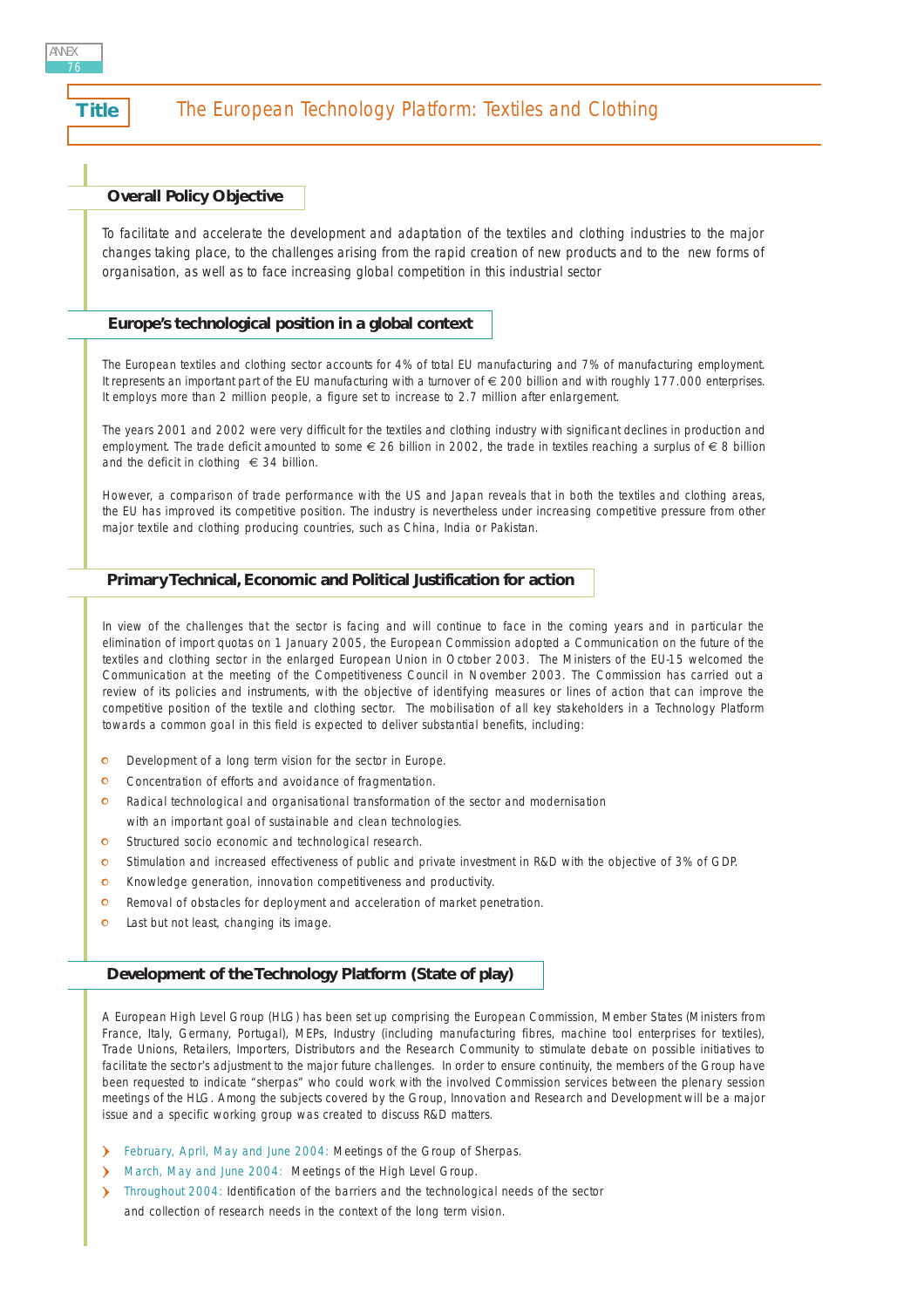June 2004: Adoption by the High Level Group of an interim report and recommendations, including, specific policy actions to address technological needs of the sector.

#### **Activities (existing and planned in short term)**

- **Some 47 projects on Textile related Research under EU FP5.**  $\equiv$  .
- **All new relevant projects under FP6.**
- $\equiv$  Active efforts to bring relevant national, regional and local projects and initiatives, as well as privately funded industrial R&D.
- **European Commission Services Project Team.**
- **Secretariat** (Commission Services initially).

## **Specific Deliverables (short to medium term)**

- **Strategic Research Agenda.**
- $\mathbf{H}^{\text{max}}$ **Deployment Strategy** including recommended policy measures (industrial, environmental).
- $\mathbf{III}$  . **European Roadmap for textiles and clothing.**
- $\mathbf{H}^{\text{max}}$ **Public-private partnerships.**
- $\mathbf{III}^+$ **International co-operation strategy.**
- $\mathbf{m}$ **Progress monitoring system.**

*Commission services contact*

Ms Alison Imrie DG Enterprise

*Platform contact*

Mr Lutz Walter R&D Manager Euratex (European Apparel and Textile Organisation), rue Montoyer 24, B-1000 Bruxelles e-mail lutz.walter@euratex.org tel. +32 2 285 48 85 fax +32 2 230 60 54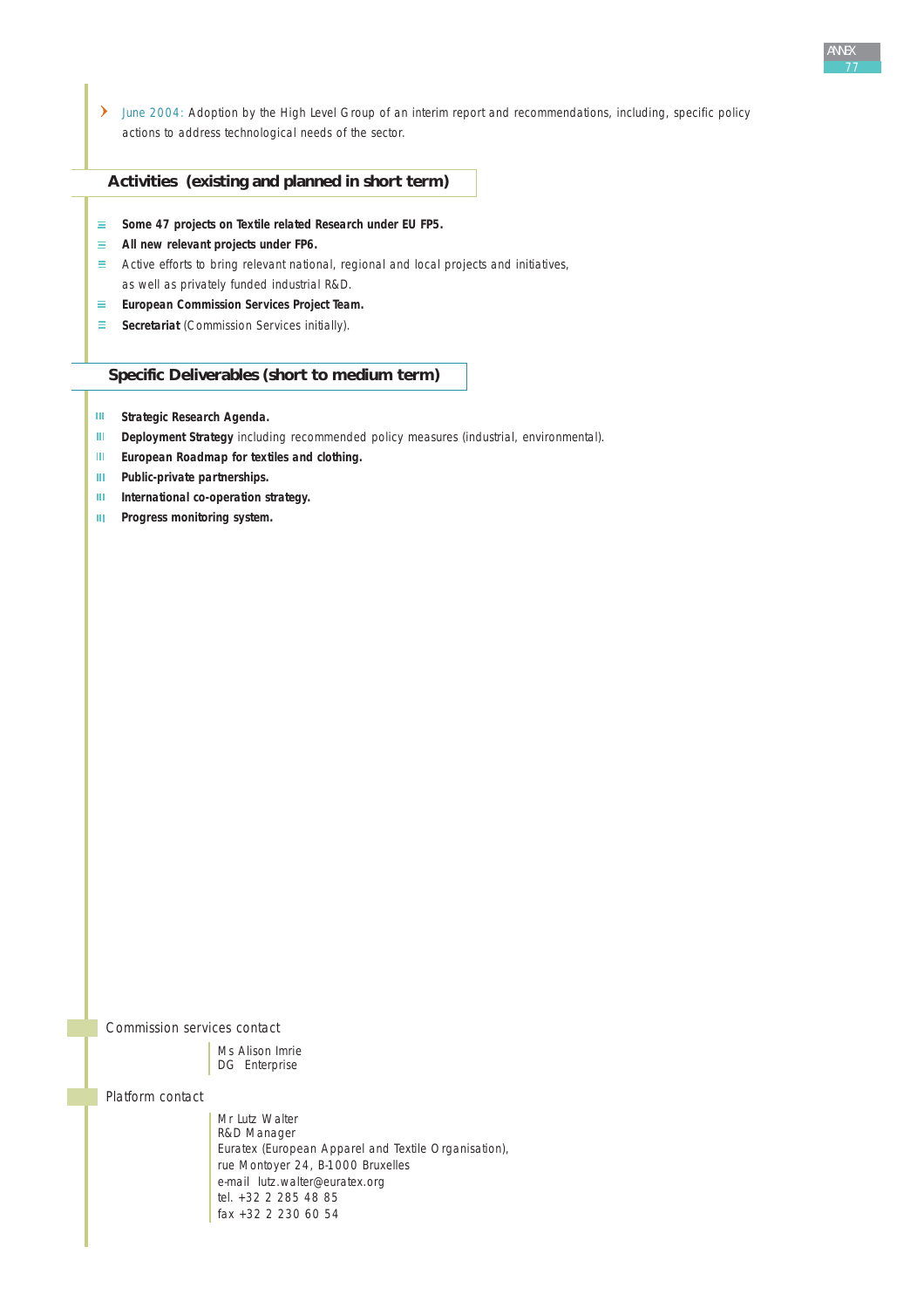# **Title** The Technology Platform on Future Manufacturing Technologies: "Manufuture"

Detailed information | [europa.eu.int/comm/research/industrial\\_technologies/articles/article\\_1179\\_en.html](http://europa.eu.int/comm/research/industrial_technologies/articles/article_1179_en.html)

## **Overall Policy Objective**

- *To develop a 'research and innovation' strategy based on a long term vision for a field where there are many technological and economic variables and in consequence to assist the transformation of the European manufacturing industry towards a knowledge-based economy and the achievement of a world leadership in manufacturing.*
- *To identify aspects of technological research and innovation with high potential for breakthroughs that could be only achieved at a European level.*
- *To co-ordinate EU and national, regional and local R&D Programmes to reach a critical mass, to avoid overlaps and to develop a long term strategy where RTD activities will be a core element, but also where education and training will be priorities.*

## **Europe's technological position in a global context**

Europe is home to more than 20 million enterprises, providing employment for 122 million people. The number of manufacturing businesses (classified as NACE D\*) is about 10% of this total. Manufacturing activity today represents approximately 22 % of EU GNP. It must be stressed however that the conventional distinction between primary, secondary and tertiary sectors is less meaningful today than in the past. The importance of services as intermediate inputs is increasing in every sector and in particular in manufacturing. Moreover, to better satisfy consumer needs, many goods can achieve a competitive edge in the market place only by incorporating a rising share of services to the customer. In other words, the trend today is towards increased importance of the so-called product-services (or 'extended products') necessitating industry to develop networks and extended enterprise partnerships.

Statistics show that the share of manufacturing in GDP has been falling in the nineties (from 22 to 20% in high income countries), with the significant exception of East Asia and Pacific where the manufacturing share of GDP rose from 28% in 1990 to 32% in 2001. Similar trends appear in the data on employment where the share of industry fell from 33% to 28% in the EU. This does however mean that manufacturing will disappear. On the contrary, manufacturing is a key element of any economy and increased research and innovation efforts are being devoted to this sector.

Considering business expenditure related to added value, the share for manufacturing R&D in Europe (5.7%) is nevertheless below that of the US (7.8%) and Japan (8.4%). If high-tech patenting is used as an indicator of technological competitiveness however, the EU has a substantial lead over the US and Japan in materials technologies and is today quite strong in the field of manufacturing. Moreover, based on the patent situation, Europe's areas of technological specialisation are mechanics and processes.

*\* Manufacturing sectors are classified according to sub-sectors, ranging from clothing and textiles to machinery, from woodrelated products to leather and footwear, from electronics to aeronautics, from instruments and control systems to motor vehicles.*

## **Primary Technical, Economic and Political Justification for action**

European traditional manufacturing industry is faced today with many challenges to remain competitive in an increasingly complex environment. The speed of innovation, pushed by the consolidation of the Information and Communication Technologies, and the rapid uptake of new technologies, such as nanotechnology, is counterbalanced by the growing cost of high level research and the disparities in framework and employment conditions between different regions of the world. On the other hand, the societal role of manufacturing industry is becoming more important, in particular regarding sustainable development and the societal consequences of economic and technological evolution.

In this context and in line with the Lisbon objectives, European industries must evolve, modernise their manufacturing approaches and adapt their structure, strengthen the links between research and innovation, and increase the added value of products, production and services. This can be characterised by a transition from resource-based to knowledge-based organisations. However such a transformation for the traditional EU industry, in a global context, is far from easy, especially given that many actors are small and medium sized companies).

In view of the challenges that the European industry is facing and will continue to face in the coming years, the European Commission adopted a Communication on an integrated approach and the key challenges of competitiveness in Europe on November 2003. In December 2003, the Manufuture 2003 conference was organised in Milan to identify more specific challenges related to the manufacturing industry.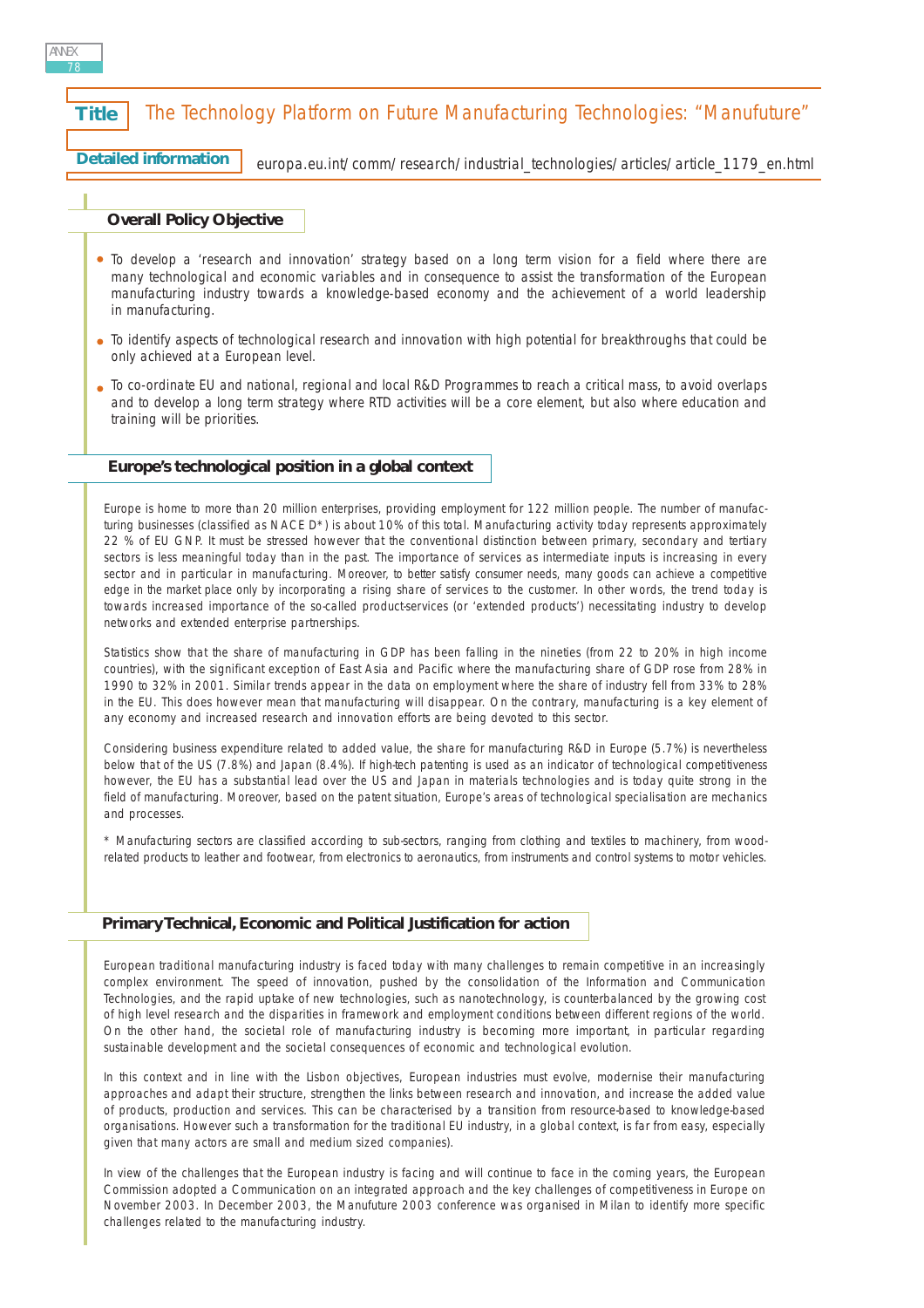## **Development of the Technology Platform (State of play)**

2001-2002: An in-depth reflection was carried out by a group of leading EU experts.

2002: A comprehensive foresight study was carried out on the future of manufacturing, under the growth programme.

February 2003: A workshop organised by DG Research confirmed the need to develop a long-term vision for EU manufacturing.

December 2003: The Manufuture 2003 Conference was held in Milan.

At the Manufuture 2003 conference, Commissioner Busquin proposed to create a High Level Group (HLG) on Manufacturing. It should aim at developing Long Term visions for research and innovation actions at EU level as well as to stimulate awareness and discussion about the future of the manufacturing industry at the horizon 2015-2020. It should help in identifying the main barriers and technological needs of the sector and setting-up a strategic agenda to maintain European leadership in manufacturing through the development of a possible manufacturing technology action plan. This plan would cover in particular targeted research initiatives, including the development of Joint European Technology Initiatives, as appropriate.

The HLG has a balanced representation covering Industry, Research and Education, Trade Associations and Other stakeholders. The membership may still be extended, as needed. In order to ensure adequate support and continuity to the work of the HLG, an expert "Sherpa" working group has been set up.

March 2004: First meeting of the Sherpa Group.

- June 2004: First meeting of the High Level Group
- Up to end 2004: Collection of research needs in the context of a long term vision.
- $\mathbf{v}$ October 2004: presentation of the "2020 HLG report".
- $\mathbf{v}$ Autumn 2004: Inputs for the preparation of the Manufacture 2004 conference.
- December 2004: Manufuture 2004 Conference and recommendations for possible priorities under FP 7 (6-7 December, Enschede, The Netherlands).
- $\mathbf{v}$ 2005: Elaboration of a Strategic Research Agenda; launching of targeted initiatives, as appropriate.

## **Activities (existing and planned in short term)**

- **Some 300 projects on Manufacturing related Research under EU FP5.**
- **All new relevant projects under FP6.**
- $\equiv$  Active efforts to bring together relevant national, regional and local projects and initiatives, as well as privately funded industrial R&D.
- $\equiv$  . **European Commission Services Project Team.**
- **Secretariat** (Commission Services initially).

## **Specific Deliverables (short to medium term)**

- **Strategic Research Agenda** including ways to leverage private and public R&D investment. **III**
- $\mathbf{H}^{\mathrm{max}}$ **Deployment Strategy**
- **European Technology Roadmaps** including an analysis of transition strategies.  $\mathbf{H}$
- **Public-private partnerships.** HL.
- **International co-operation strategy.** HL.
- **Progress monitoring system.**  $\mathbf{m}$

*Commission services contacts*

Mr Christos Tokamanis Ms Roberta Salonna Mr Jyrki Suominen DG **Research**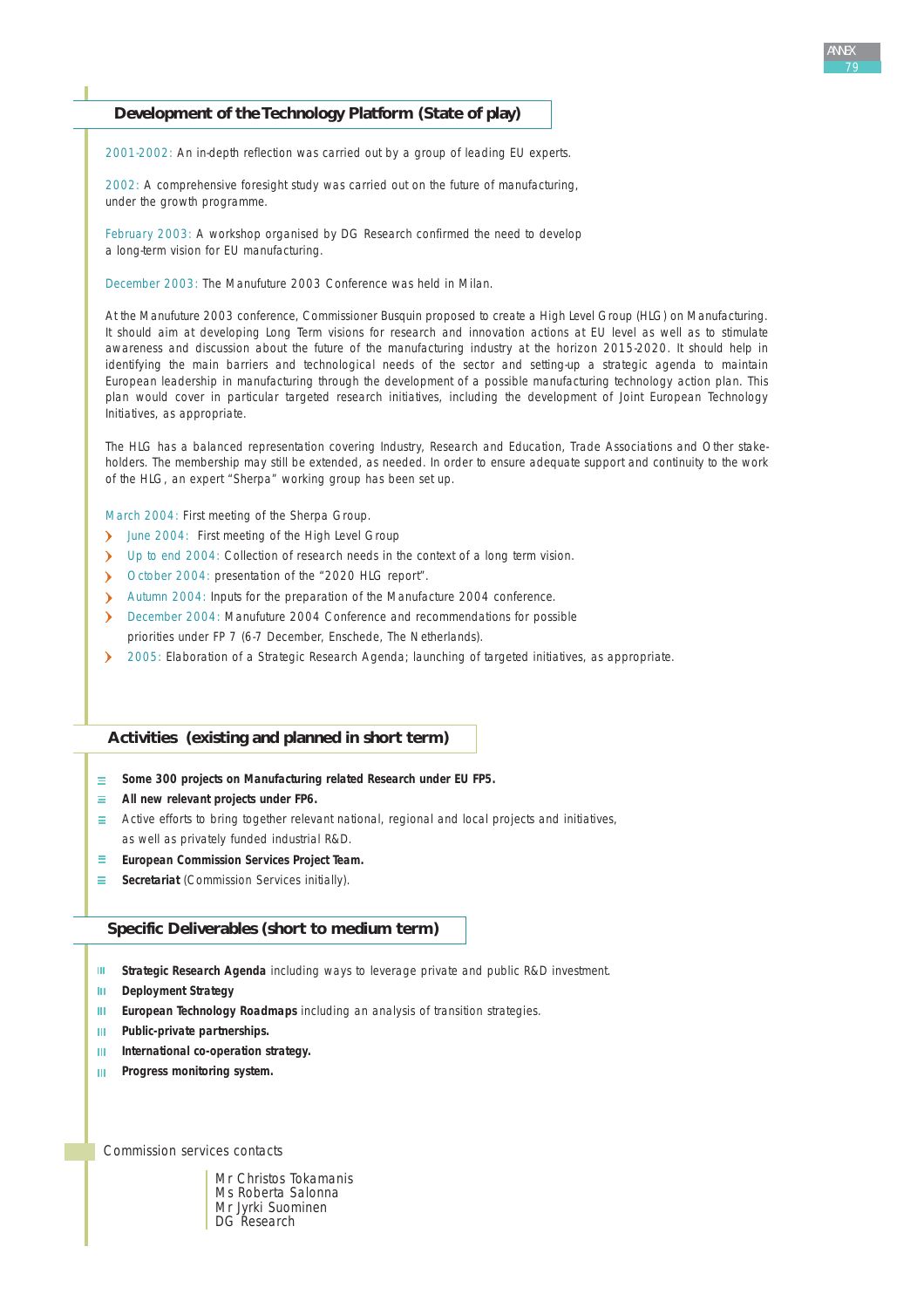## **Title The Technology Platform: "Building for a Future Europe"\***

**\* note: proposal stage** 

## **Overall Policy Objective**

- *To develop a research & innovation strategy in line with a long term vision for meeting the challenges of large scale infrastructure programmes for roads, railways, ports, bridges, tunnels as well as urban cities, cultural heritage,… that link European regions in order to achieve a real European integration*
- *Helping cities to collaborate more effectively and to implement new multidisciplinary approaches and solutions to urban design, cultural heritage, renovation, re-use and refurbishment of existing stock and integration of transport and service infrastructures*
- *To support the European construction industry in its transition, to become a more knowledge-based industry and to maintain its world leadership*
- *To contribute to construction related priority actions identified in ETAP (environmental technology action plan) such as greening procurement methods and the importance of awareness-raising and training*
- *To enhance the contribution of the construction sector to the achievement of the goals identified by the Heads of State and Government at the European Councils held in Lisbon, Gothenburg and Barcelona in terms of competitiveness, sustainability and an increased level of RTD up to the Barcelona 3% target*

#### **Europe's technological position in a global context**

The construction sector is a strategically important sector for Europe, providing the buildings and infrastructure on which all other industries, and public bodies, depend. The construction sector employs more people than any other industrial sector. However, because most firms in the sector are small or medium-sized enterprises (SME's), its contribution to European GDP and its importance for overall economic performance is often not fully recognised.

- Some key statistics from 2003 illustrate the significance of the construction sector to Europe:
- III € 910 billion was invested in construction, representing about 10% of the GDP of the EU-15 and 51 % of Gross Fixed Capital Formation.
- III 11.8 million people were directly employed in the sector, being 7% of the total workforce of the EU and 28% of industrial employment.
- III 2.5 million enterprises make up the sector of which 97% are SME's with fewer than 20 operatives and 93% of which have fewer than 10 operatives.

In all, it has been estimated that 26 million workers in the EU-15 depend, directly or indirectly, on the construction sector.

In the new Member States of Poland, Hungary, Czech Republic and Hungary alone, the estimated market size for construction activity in 2003 was 38 billion Euro, growing strongly at an average rate of 4.2%. Clearly there are very large markets in these countries for renovation (residential repair and maintenance) and infrastructure. The importance of enhancing the performance of existing buildings and facilities should be stressed, given that in excess of 80% of the built environment that will be in use in 2030 is already constructed.

In the international marketplace, the European construction sector is a major contributor towards European exports, reported as winning more than 50% of major international construction contracts and with a volume of business greater than Japan by 10% and 30% greater than US companies. Maintaining this competitive advantage depends crucially on creating a culture of innovation throughout the sector.

The sector has a key influence on sustainability. It extracts more raw materials than any other sector, and the creation and operation of the built environment (including the energy used in processing and transporting construction materials and products) accounts for at least 50% of European energy consumption. Beyond these wider challenges, there are specific needs relating to buildings and infrastructure in Europe. There is an urgent need to address the rehabilitation and regeneration of many of the urban areas of Europe, particularly in the new Member States. Examples include raising the quality of social housing, preserving cultural heritage and introducing manufacturing processes to construction.

The on-going difficulties and delays encountered in the realisation of the Trans European Networks (TEN's), as well as other major infrastructure projects, illustrate the significance of the construction sector to the fulfilment of European goals. The issues are both economic and environmental but in particular the economic viability of the TENs would be enhanced if their construction costs – and hence their call on national budgets - could be reduced.

ANNEX 80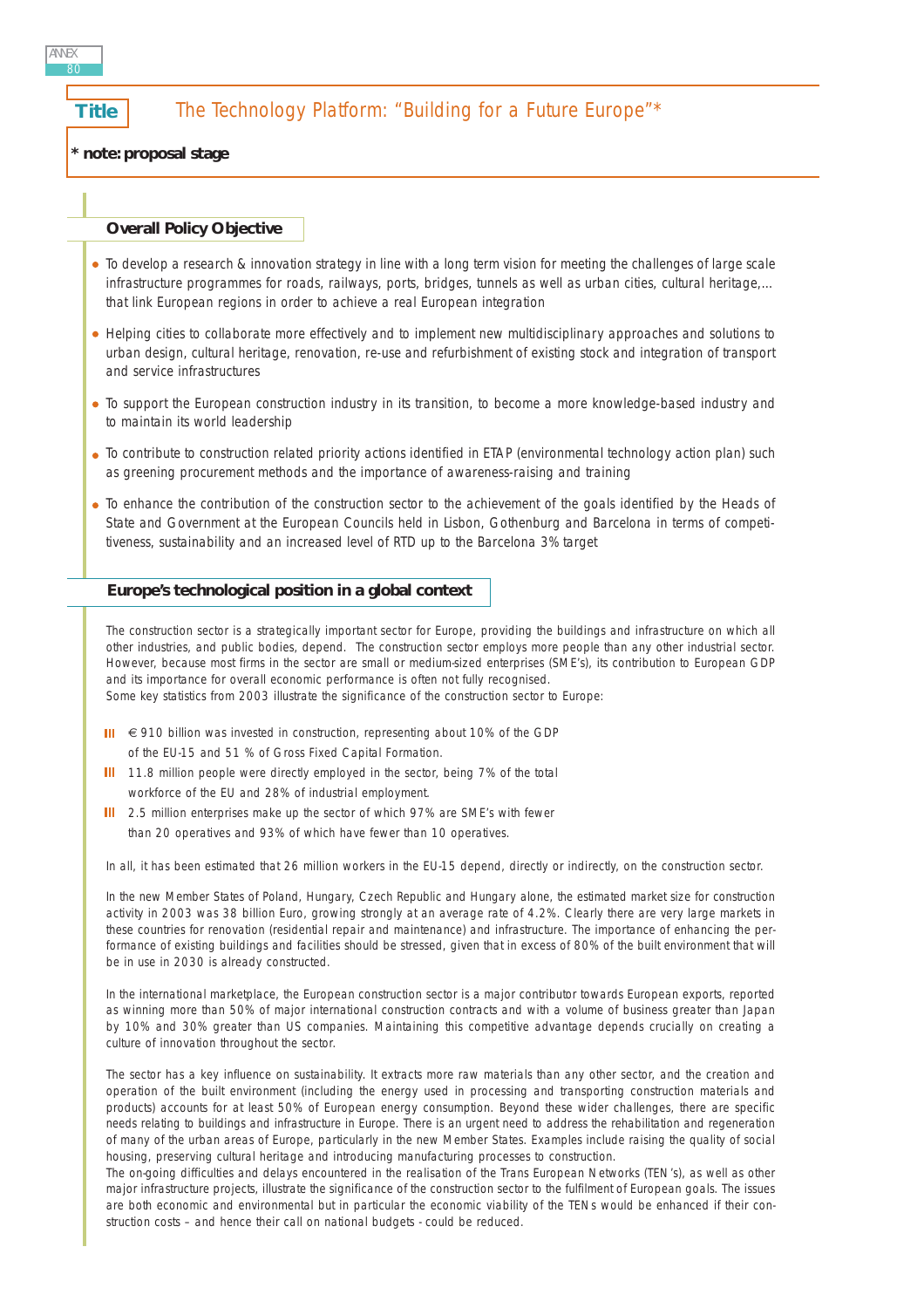## **Primary Technical, Economic and Political Justification for action**

Today there is a view that construction is not only an industry that provides physical products but also one that supplies and facilitates a set of environmental (and maybe other) services housed in the envelopes of buildings, of communications services manifested in bridges, tunnels etc; of utility services and of the collection of services and experiences that make up urban living. This 'service' perspective represents a radical change in thinking for those who commission and those who supply construction outputs. It views the delivered output not as a physical object, but as an asset that, over its operational life, will support, facilitate and influence the activities associated with it. It shifts attention from the traditional focus on hand-over and the defects period, to the years beyond - whether or not the supplier has (e.g. through a public-private partnership) a commercial interest in that performance.

This paradigm shift, coupled with the drive for sustainability, is regarded as the key driver for change and improvement in construction in future years. When products of construction are viewed as assets, and the industry that supplies them as a service industry, new business drivers are introduced, new relationships are created with clients in both public and private sectors, and new supply structures evolve.

The industry is not only challenged to provide a set of high quality outputs, but also to provide the most effective long-term support service to its clients while responding to society's requirements for sustainability. In this context, and in line with the Lisbon objectives, the European construction industry has to evolve, and it is clear that any strategy to achieve European economic and social objectives must include measures to improve the efficiency and sustainability of the processes and products in the creation, operation and maintenance of the built environment.

## **Development of the Technology Platform (State of play)**

Discussions on the creation of one or more technology platforms for construction commenced in 2003 and have involved industry federations, their members, other key organisations and the EC. In early 2004, the European Council for Construction Research Development and Innovation (ECCREDI) set up a working group to prepare detailed proposals for a technology platform, and progress was, inter alia, reported at the following public events:

- 6-7 Nov. 2003, Warsaw, E-Core workshop "Construction research in Enlarged European Union"
- 2-3 February 2004, Brussels, FP6 Brokerage and Partnering workshop for construction sector
- > 27 May 2004, Brussels, E-CORE full network meeting to discuss the draft of E-Core Strategy
- Several internal ECCREDI meetings and meetings with EC officials

Within the working group, there has been a strong link to the ongoing development of the E-CORE strategy for construction RTD in Europe, which is being taken forward under the auspices of the E-CORE project co-ordinated by ECCREDI.

The E-CORE B4E Conference in Maastricht on 14/15 October 2004, at which the strategy will be further debated, will be an important opportunity for presenting to a wider audience the purpose and deliverables of the proposed new ETP in construction and to launch the first meeting of the High Level Group (HLG). A key early stage in the work of the platform is to develop visions and roadmaps for research needs in selected focus areas. It is envisaged that these individual visions will ultimately be brought together in a wider long-term Vision 2030 for the built environment which will identify the main technological issues, needs and barriers to innovation in the sector and which will develop a strategic agenda and associated action plan and roadmaps to maintain Europe's leadership in construction.

As a result of the discussions noted above, the following priority focus areas have been identified:

- 1) Underground Construction
- 2) Cities: New concept of houses
- 3) Cities: urban issues/living
- 4) Energy positive buildings
- 5) Safety of workers
- 6) Infrastructure

The mobilisation of all main stakeholders in a technology platform to achieve focused visions in key areas of technological challenge in construction is expected to deliver substantial benefits, including:

- Development of focused roadmaps and visions for key areas, which will influence future Framework Programmes and wider European policies towards construction;
- A Radical technological and organisational transformation of the construction sector and modernisation in key industry-led priority areas, leading to the key goal of a sustainable industry and built environment;
- Development (ultimately) of a long-term and updateable vision for the sector in Europe;
- Concentration of effort, leading to greater impact;
- Stimulation and increased effectiveness of public and private investment in R&D, so contributing to the European objective that investment should be at the level of 3% of GDP;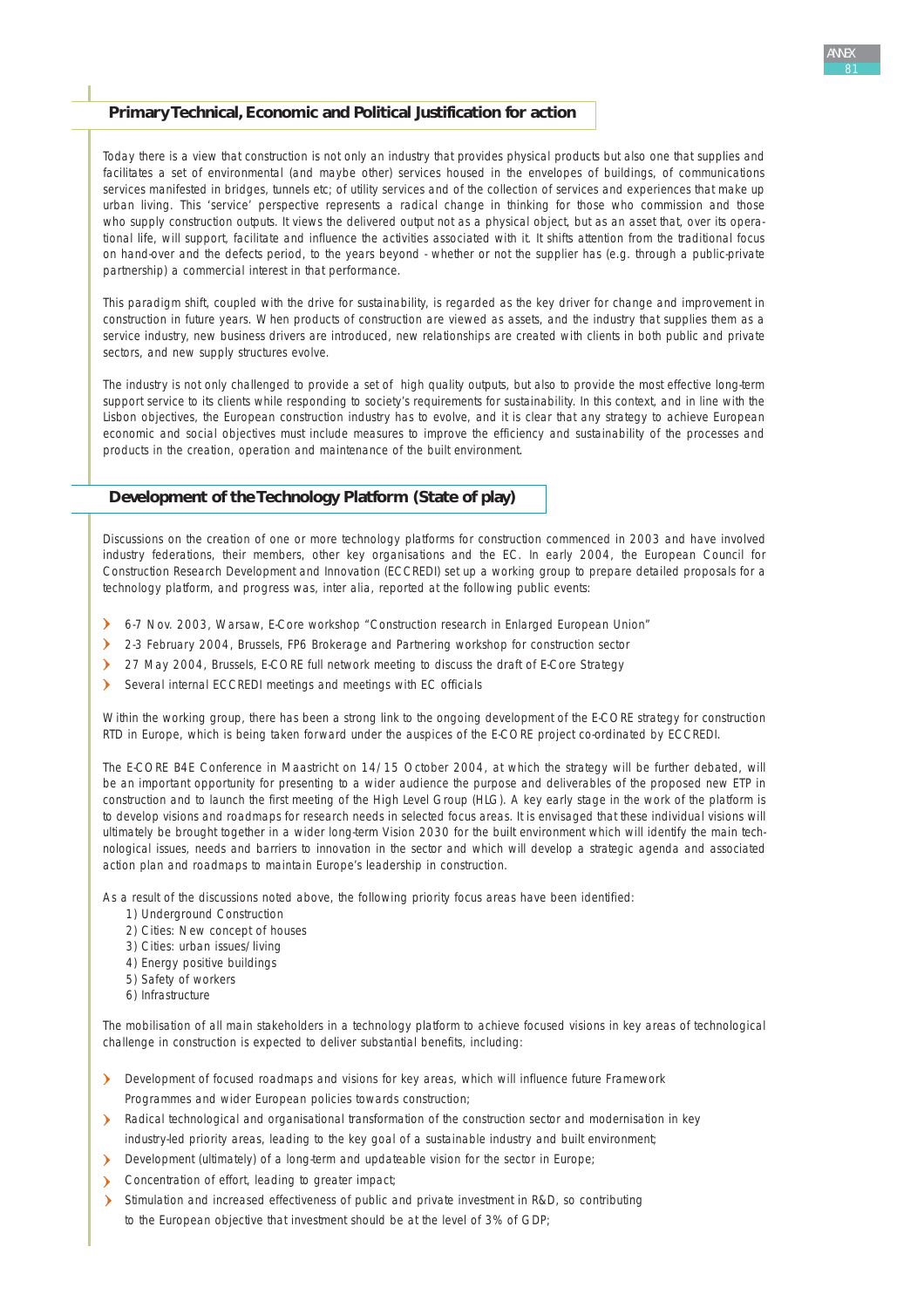- Underpinning EU enlargement through opening up new markets, whilst enhancing standards and stimulating greater competition:
- > Underpinning equitable markets for public works through facilitating the use of cutting-edge technologies in major construction works in the context of the implementation of the Single Market;
- Facilitating the implementation of regulations linked to the energy performance of buildings and contributing to the achievement of the Kyoto objective;
- Contributing to safer and healthier working and living environment, leading, inter alia, to an improved legal framework for health and safety in construction and a corresponding reduction in accidents in the workplace;
- $\sum_{i=1}^{n}$ Contributing to the eradication of the (false) public perception that construction is a low technology industry.

The composition of the HLG will be decided upon so as to ensure a balanced representation of Industry (including associations, manufacturers, suppliers, operators, contractors, consultants, and architects) of Research and Education sectors, of Stakeholders and of representative of citizens. In order to ensure adequate support and continuity to the work of the HLG, an expert support group will work in parallel. A 'shadow' group of representatives of Member States and accession countries should further enable discussions about a better coordination of actions.

Working groups are now being formed for these focus areas. The technology platform will co-ordinate actions across the focus areas, recognising that many of the issues involved will be common to several areas, and some may run across all areas.

## **Activities (existing and planned in short term)**

- $\equiv$  Some 346 projects on construction related Research, including Thematic Networks, SSA, have been funded under FP5 and a further 50 under FP6 have been launched considering all priorities….
- An ERA-NET project "Erabuild" has been retained and is being co-ordinated by TEKES, Finland a tentative member of the HLG.
- $\equiv$  Active efforts to bring together relevant national, regional and local projects and initiatives, as well as privately funded industrial R&D are ongoing through E-CORE.
- European Commission Services Project Team around DGs Research, Enterprise and Environment (being set up)  $\equiv$  .
- $=$ Task force, advisory council, board, assembly have to be set up.
- $\equiv$ Secretariat (to be taken up by one of the members).

## **Specific Deliverables (short to medium term)**

- **Strategic Research Agenda** focussed on key, industry led technological challenges including ways HL. to leverage private and public strategic R&D investment.
- **Deployment Strategy,** including recommended policy measures. **III**
- **European Technology Roadmaps** including an analysis of transition strategies.  $\mathbf{H} \mathbf{F}$  .
- **Public-private partnerships** (article 171).  $\mathbf{m}^{\prime}$
- **Identification of barriers** to investment in RTD and of ways to overcome these.  $\mathbf{H}$  .
- **International cooperation strategy.**  $\mathbf{H} \mathbf{F}$
- $\mathbf{H}^{\mathrm{c}}$ **System for monitoring implementation of the strategy.**

*Commission services contact*

Mr Christos Tokamanis Mr Christophe Lesniak DG Research

*Platform contact*

Mr Rodriguez Santiago Jesus President ENCORD e-mail : jrs-geocisa-madrid@dragados.com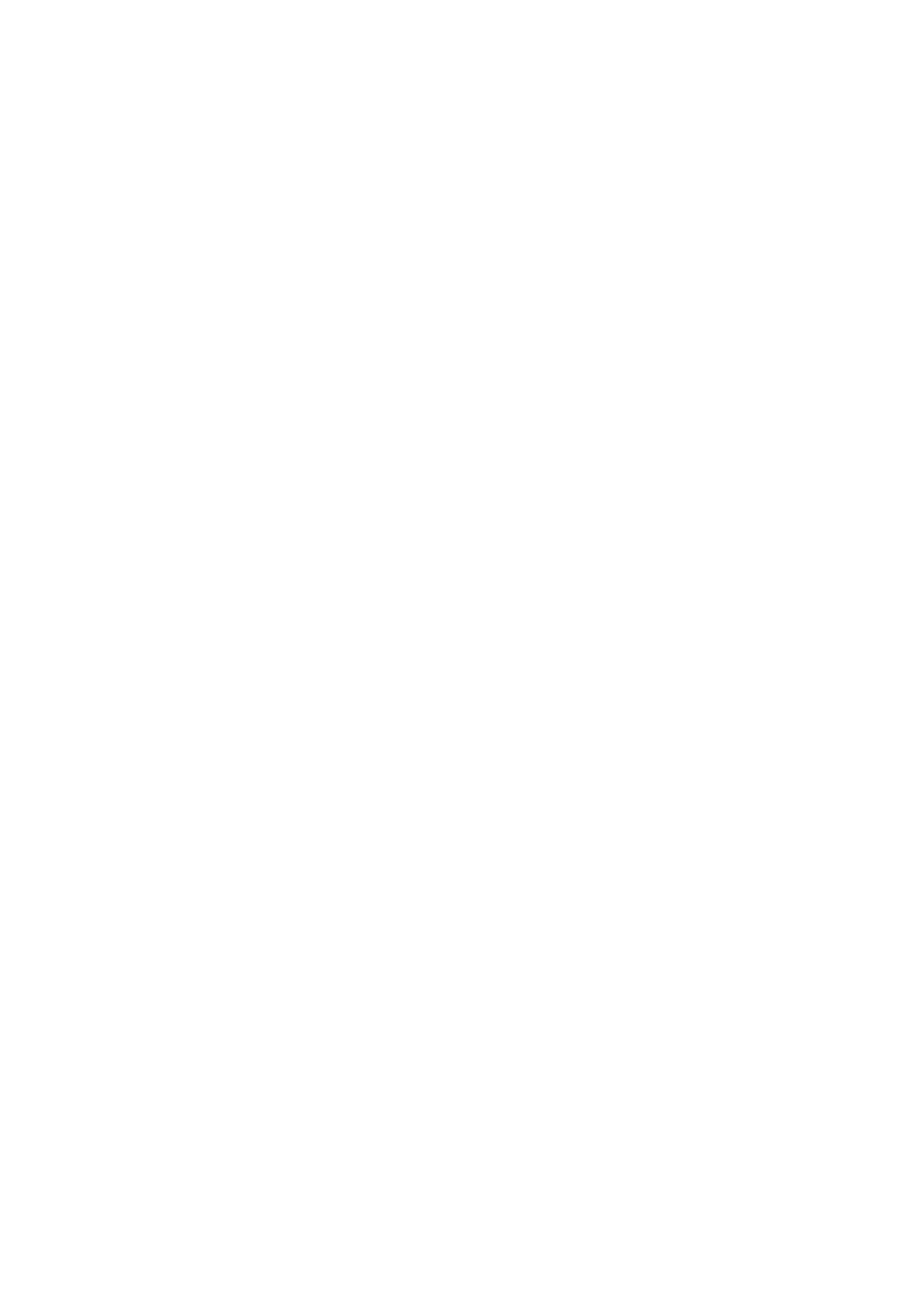## **EUR 21265 — TECHNOLOGY PLATFORMS - From Definition to Implementation of a Common Research Agenda**

Luxembourg: Office for Official Publications of the European Communities

2004 — 88 pp. — 21.0 x 29.7 cm

ISBN 92-894-8191-9